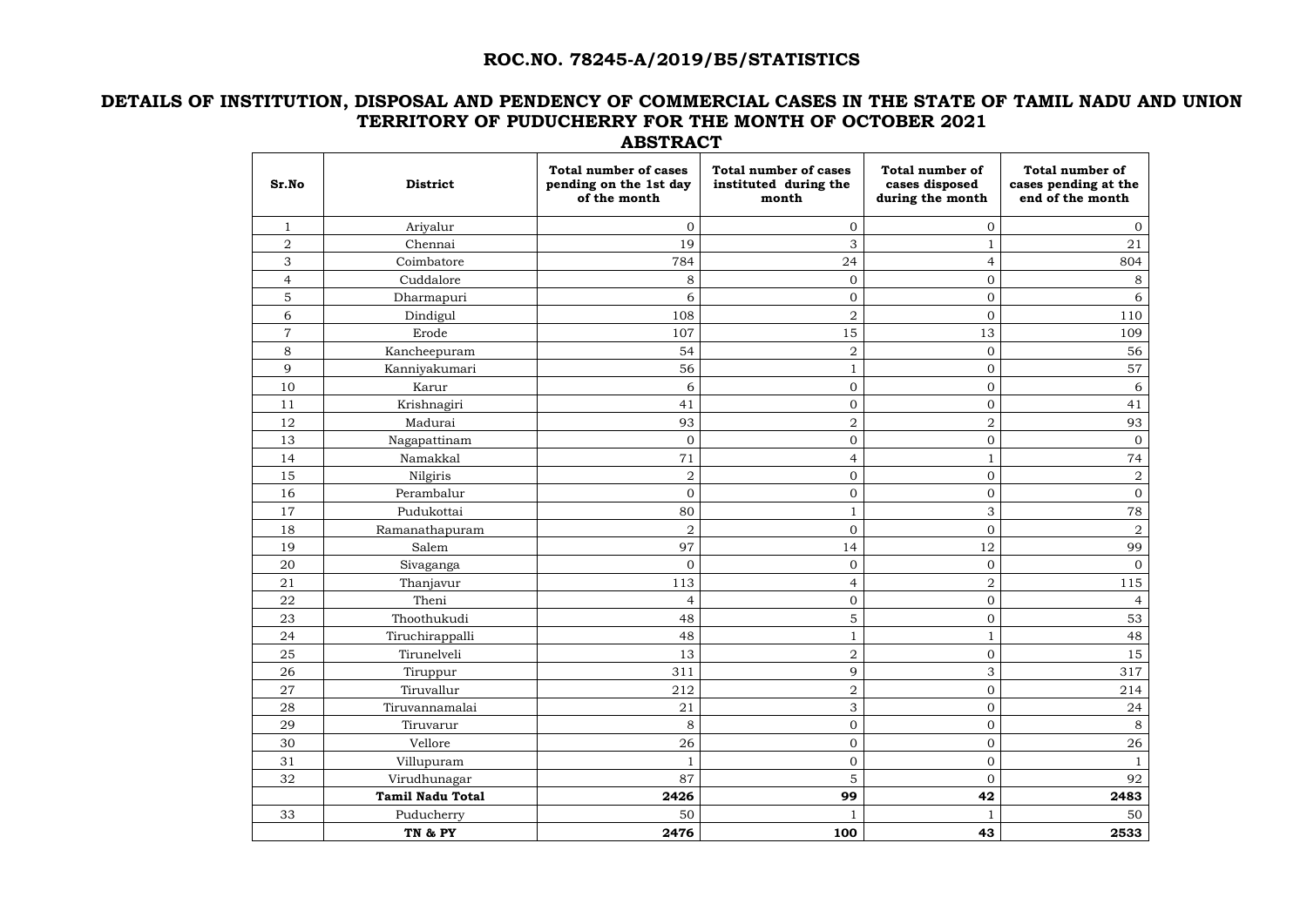|                |                                      |                 |                     | Form 1                                                                                                                                                                                                                                                                                                                                                                                                                                                                                                                                                                                                                                                           |                                                            |                                            |                            |                                       |                      |
|----------------|--------------------------------------|-----------------|---------------------|------------------------------------------------------------------------------------------------------------------------------------------------------------------------------------------------------------------------------------------------------------------------------------------------------------------------------------------------------------------------------------------------------------------------------------------------------------------------------------------------------------------------------------------------------------------------------------------------------------------------------------------------------------------|------------------------------------------------------------|--------------------------------------------|----------------------------|---------------------------------------|----------------------|
|                |                                      |                 |                     | List of cases e-filed during the month of OCTOBER 2021                                                                                                                                                                                                                                                                                                                                                                                                                                                                                                                                                                                                           |                                                            |                                            |                            |                                       |                      |
| Sr.No          | Court                                | <b>District</b> | Case No.            | <b>Petitioner Name Vs. Respondent Name</b>                                                                                                                                                                                                                                                                                                                                                                                                                                                                                                                                                                                                                       | <b>Advocate</b>                                            | <b>Advocate</b><br>Mobile<br><b>Number</b> | Advoca<br>te E-<br>mail Id | Date of<br>Registratio<br>$\mathbf n$ | Date of e-<br>filing |
|                | Principal District<br>Court          | Ariyalur        | NIL                 | NIL                                                                                                                                                                                                                                                                                                                                                                                                                                                                                                                                                                                                                                                              | NIL                                                        | NIL                                        | NIL                        | <b>NIL</b>                            | NIL                  |
| $\overline{2}$ | Principal Judge's<br>Court           | Chennai         | <b>COS</b><br>20/21 | Spalon India Private Limited, having its registered<br>office at, 2nd floor, Saba House, No.209/A, St.Mary's<br>Road, Alwarpet, Chennai - 600 018. Represented by<br>Sandeep Kumar Singh, Chief Operating officer.<br>Plaintiff -vs- 1) Mr. Yezvuth Viswanathan<br>Muralidharan, S/o Late M.S.Viswanathan, (Age 61),<br>Mr.Yezvuth Viswanathan Gopalakrishnan, S/o<br>2)<br>Late M.S.Viswanathan, (Age 59), 3)<br>Mr. Viswanathan Prakash Yezhuvath, S/o Late<br>M.S.Vishwanathan (Age 59) 4) Mr.Viswanathan<br>Haridas, S/o Late M.S. Viswanathan, (Age 55), all are<br>residing at, Old No.46, New No.87, Santhome High<br>Road, Chennai - 600 028.  Defendant | Thriyamba<br>J.Kannan                                      |                                            |                            | 04.10.2021                            | 16.09.2021           |
|                | Principal Judge's<br>Court           | Chennai         | <b>COS</b><br>21/21 | M/s AlJesvinImpex & Contracting Pvt Ltd.,<br>represented by its Director Mr.K.Santhosh, having<br>its office at No.7, Vinayagam steet, Mandaveli,<br>Chennai - 600028  Plaintiff -vs- M/s Falcon Eye<br>Promoters, Represented by its Proprietor,<br>Mr. Mohideen Sahib Jaffer Mohideen, 1/A, Jadayanal<br>Hajjiar Road, Madina Nagar, Nagoor, Nagapattinam,<br>TamilNadu - 611 002.  Defendant                                                                                                                                                                                                                                                                  | M/s<br>E.Gokulak<br>rishnan<br>P.Balamur<br>ugan           | 9884446336                                 |                            | 06.10.2021                            | 20.09.2021           |
|                | Principal Judge's<br>Court           | Chennai         | <b>COS</b><br>22/21 | Mr.Subramanian Venkateshwaran, Sole Proprietor,<br>M/s Anand Agencies, New No.50, Old No. 37A,<br>Veerabadra Street, Nungambakkam, Chennai -<br>600034. Plaintiff -vs- 1) M/s Saktthi Footwear,<br>Partnership Firm, Rep. by its Partners,<br>Mr.V.Lakshminarayanan, No.7, Pillaiyar Kovil Street,<br>Nesapakkam, Chennai - 600 078. 2)<br>Mr.V.Lakshminarayanan, Partner of M/s Sakthi<br>Footwear, Old No.9, New No. 15, 4th Cross street,<br>Gokul Nagar, Rajakilipakkam, Chennai - 600 073.<br>Defendants                                                                                                                                                    | K.M.Aasim<br>Shehzad,<br>D.Ferdina<br>nd Akhil<br>Bhansali |                                            |                            | 07.10.2021                            | 27.04.2021           |
| 3              | Prl. District Court,<br>CBE.         | Coimbatore      | $\mbox{NIL}$        | NIL                                                                                                                                                                                                                                                                                                                                                                                                                                                                                                                                                                                                                                                              | <b>NIL</b>                                                 | <b>NIL</b>                                 | <b>NIL</b>                 | <b>NIL</b>                            | NIL                  |
|                | I Addl.District Court,<br><b>CBE</b> | Coimbatore      | NIL                 | <b>NIL</b>                                                                                                                                                                                                                                                                                                                                                                                                                                                                                                                                                                                                                                                       | NIL                                                        | <b>NIL</b>                                 | NIL                        | <b>NIL</b>                            | NIL                  |
|                | III Addl. Dist. Court,               | Coimbatore      | NIL                 | NIL                                                                                                                                                                                                                                                                                                                                                                                                                                                                                                                                                                                                                                                              | NIL                                                        | NIL                                        | NIL                        | $\mbox{NIL}$                          | NIL                  |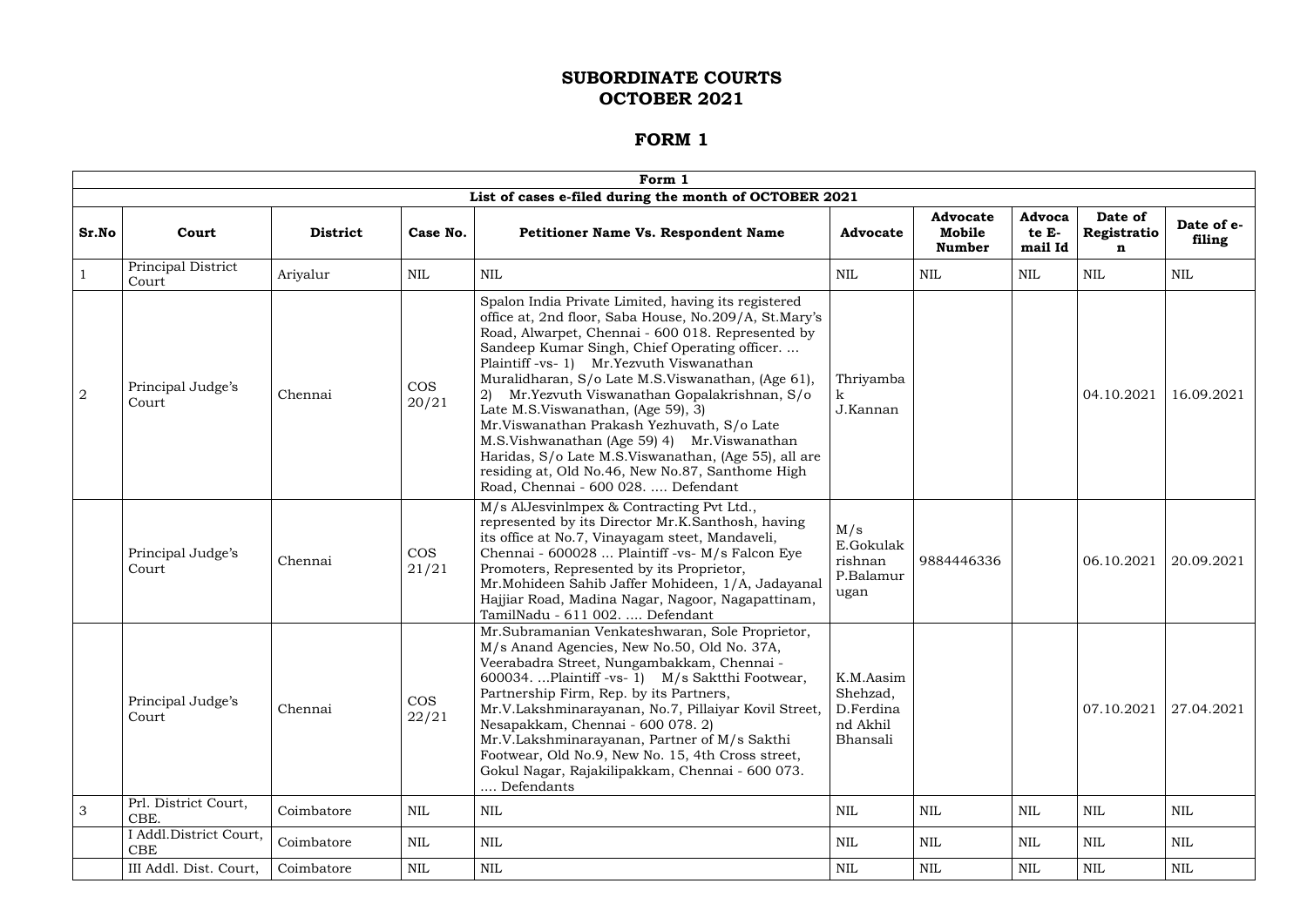|                | Form 1                                                  |                 |              |              |                                                        |                 |                                            |                                   |                                       |                      |  |  |  |
|----------------|---------------------------------------------------------|-----------------|--------------|--------------|--------------------------------------------------------|-----------------|--------------------------------------------|-----------------------------------|---------------------------------------|----------------------|--|--|--|
|                |                                                         |                 |              |              | List of cases e-filed during the month of OCTOBER 2021 |                 |                                            |                                   |                                       |                      |  |  |  |
| Sr.No          | Court                                                   | <b>District</b> | Case No.     |              | Petitioner Name Vs. Respondent Name                    | <b>Advocate</b> | <b>Advocate</b><br>Mobile<br><b>Number</b> | <b>Advoca</b><br>te E-<br>mail Id | Date of<br>Registratio<br>$\mathbf n$ | Date of e-<br>filing |  |  |  |
|                | CBE                                                     |                 |              |              |                                                        |                 |                                            |                                   |                                       |                      |  |  |  |
|                | IV Addl. Dist. Court,<br><b>CBE</b>                     | Coimbatore      | <b>NIL</b>   | $\mbox{NIL}$ |                                                        | $\mbox{NIL}$    | NIL                                        | $\mbox{NIL}$                      | $\mbox{NIL}$                          | <b>NIL</b>           |  |  |  |
|                | V Addl. Dist. Court,<br><b>CBE</b>                      | Coimbatore      | NIL          | <b>NIL</b>   |                                                        | <b>NIL</b>      | <b>NIL</b>                                 | NIL                               | $\mbox{NIL}$                          | <b>NIL</b>           |  |  |  |
|                | PSJ Court, CBE                                          | Coimbatore      | <b>NIL</b>   | <b>NIL</b>   |                                                        | <b>NIL</b>      | $\text{NIL}$                               | $\mbox{NIL}$                      | $\mbox{NIL}$                          | <b>NIL</b>           |  |  |  |
|                | I ASJ Court, CBE                                        | Coimbatore      | <b>NIL</b>   | <b>NIL</b>   |                                                        | <b>NIL</b>      | <b>NIL</b>                                 | <b>NIL</b>                        | $\mbox{NIL}$                          | <b>NIL</b>           |  |  |  |
|                | II ASJ Court, CBE                                       | Coimbatore      | <b>NIL</b>   | $\mbox{NIL}$ |                                                        | <b>NIL</b>      | <b>NIL</b>                                 | NIL                               | $\mbox{NIL}$                          | <b>NIL</b>           |  |  |  |
|                | III ASJ Court , CBE                                     | Coimbatore      | <b>NIL</b>   | <b>NIL</b>   |                                                        | $\mbox{NIL}$    | $\mbox{NIL}$                               | <b>NIL</b>                        | $\mbox{NIL}$                          | <b>NIL</b>           |  |  |  |
|                | Sub Court, Pollachi                                     | Coimbatore      | <b>NIL</b>   | <b>NIL</b>   |                                                        | $\mbox{NIL}$    | <b>NIL</b>                                 | NIL                               | $\mbox{NIL}$                          | <b>NIL</b>           |  |  |  |
| $\overline{4}$ | Principal District<br>and Sessions Court,<br>Cuddalore  | Cuddalore       | <b>NIL</b>   | <b>NIL</b>   |                                                        | <b>NIL</b>      | <b>NIL</b>                                 | NIL                               | $\text{NIL}$                          | <b>NIL</b>           |  |  |  |
|                | All other Courts                                        | Cuddalore       | <b>NIL</b>   | <b>NIL</b>   |                                                        | $\mbox{NIL}$    | $\mbox{NIL}$                               | $\mbox{NIL}$                      | <b>NIL</b>                            | <b>NIL</b>           |  |  |  |
| $\sqrt{5}$     | Principal District<br>Court, Dharmapuri.                | Dharmapuri      | <b>NIL</b>   | <b>NIL</b>   |                                                        | <b>NIL</b>      | $\mbox{NIL}$                               | NIL                               | $\mbox{NIL}$                          | NIL                  |  |  |  |
| 6              | Principal District<br>Court, Dindigul.                  | Dindigul.       | <b>NIL</b>   | $\text{NIL}$ |                                                        | NIL             | <b>NIL</b>                                 | $\mbox{NIL}$                      | $\mbox{NIL}$                          | <b>NIL</b>           |  |  |  |
| $\overline{7}$ | Principal District<br>Court, Erode                      | Erode           | <b>NIL</b>   | $\mbox{NIL}$ |                                                        | <b>NIL</b>      | <b>NIL</b>                                 | <b>NIL</b>                        | $\mbox{NIL}$                          | <b>NIL</b>           |  |  |  |
| 8              | Principal District<br>Court, Chengalpattu               | Kancheepuram    | NIL          | <b>NIL</b>   |                                                        | <b>NIL</b>      | <b>NIL</b>                                 | NIL                               | $\mbox{NIL}$                          | <b>NIL</b>           |  |  |  |
| 9              | Principal District<br>Court, Nagercoil                  | Kanniyakumari   | <b>NIL</b>   | $\mbox{NIL}$ |                                                        | NIL             | <b>NIL</b>                                 | NIL                               | $\mbox{NIL}$                          | <b>NIL</b>           |  |  |  |
| 10             | <b>Principal District</b><br>Court, Karur               | Karur           | $\mbox{NIL}$ | $\mbox{NIL}$ |                                                        | $\mbox{NIL}$    | $\mbox{NIL}$                               | $\mbox{NIL}$                      | $\mbox{NIL}$                          | $\mbox{NIL}$         |  |  |  |
| 11             | Principal District<br>Court, Krishnagiri                | Krishnagiri     | <b>NIL</b>   | $\mbox{NIL}$ |                                                        | NIL             | NIL                                        | <b>NIL</b>                        | $\text{NIL}$                          | <b>NIL</b>           |  |  |  |
|                | <b>Additional District</b><br>Court, Krishnagiri        | Krishnagiri     | <b>NIL</b>   | <b>NIL</b>   |                                                        | NIL             | NIL                                        | <b>NIL</b>                        | $\mbox{NIL}$                          | <b>NIL</b>           |  |  |  |
|                | <b>Additional District</b><br>Court, Hosur.             | Krishnagiri     | <b>NIL</b>   | <b>NIL</b>   |                                                        | NIL             | NIL                                        | NIL                               | <b>NIL</b>                            | <b>NIL</b>           |  |  |  |
| 12             | Prl. Dist. & Sessions<br>Court                          | Madurai         | <b>NIL</b>   | <b>NIL</b>   |                                                        | NIL             | NIL                                        | NIL                               | $\text{NIL}$                          | <b>NIL</b>           |  |  |  |
|                | I Addl. Dist. &<br>Sessions Court                       | Madurai         | NIL          | $\mbox{NIL}$ |                                                        | NIL             | NIL                                        | NIL                               | $\mbox{NIL}$                          | <b>NIL</b>           |  |  |  |
|                | I Addl. Sub Court                                       | Madurai         | $\mbox{NIL}$ | $\mbox{NIL}$ |                                                        | $\mbox{NIL}$    | $\mbox{NIL}$                               | $\mbox{NIL}$                      | $\mbox{NIL}$                          | <b>NIL</b>           |  |  |  |
|                | II Addl. Sub Court                                      | Madurai         | $\mbox{NIL}$ | $\mbox{NIL}$ |                                                        | $\mbox{NIL}$    | $\mbox{NIL}$                               | <b>NIL</b>                        | $\mbox{NIL}$                          | <b>NIL</b>           |  |  |  |
| 13             | District Court,<br>Nagapattinam                         | Nagapattinam    | NIL          | NIL          |                                                        | NIL             | NIL                                        | NIL                               | $\mbox{NIL}$                          | <b>NIL</b>           |  |  |  |
|                | Fast Track Mahila<br>Court,<br>Nagapattinam.            | Nagapattinam    | NIL          | NIL          |                                                        | NIL             | NIL                                        | <b>NIL</b>                        | $\text{NIL}$                          | <b>NIL</b>           |  |  |  |
|                | <b>Additional District</b><br>Court,<br>Mayiladuthurai. | Nagapattinam    | NIL          | $\mbox{NIL}$ |                                                        | $\mbox{NIL}$    | $\mbox{NIL}$                               | NIL                               | $\mbox{NIL}$                          | $\mbox{NIL}$         |  |  |  |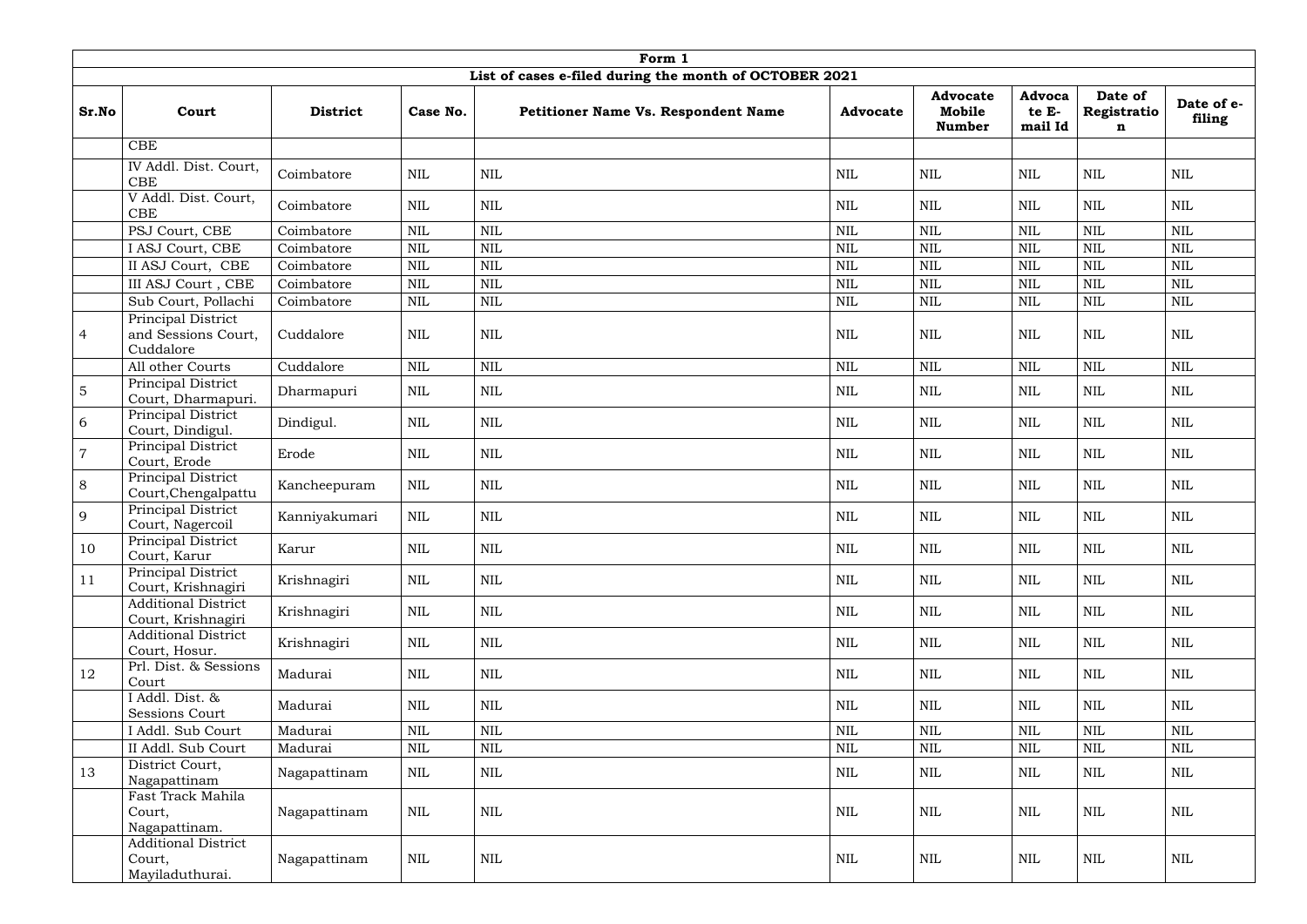|       |                                                        |                 |                             | Form 1                                                          |                     |                                            |                                   |                                       |                      |
|-------|--------------------------------------------------------|-----------------|-----------------------------|-----------------------------------------------------------------|---------------------|--------------------------------------------|-----------------------------------|---------------------------------------|----------------------|
|       |                                                        |                 |                             | List of cases e-filed during the month of OCTOBER 2021          |                     |                                            |                                   |                                       |                      |
| Sr.No | Court                                                  | <b>District</b> | Case No.                    | Petitioner Name Vs. Respondent Name                             | <b>Advocate</b>     | <b>Advocate</b><br>Mobile<br><b>Number</b> | <b>Advoca</b><br>te E-<br>mail Id | Date of<br>Registratio<br>$\mathbf n$ | Date of e-<br>filing |
|       | Sub<br>Court, Nagapattinam.                            | Nagapattinam    | <b>NIL</b>                  | $\mbox{NIL}$                                                    | <b>NIL</b>          | NIL                                        | NIL                               | <b>NIL</b>                            | <b>NIL</b>           |
|       | Principal Sub Court,<br>Mayiladuthurai.                | Nagapattinam    | <b>NIL</b>                  | $\mbox{NIL}$                                                    | $\mbox{NIL}$        | NIL                                        | $\mbox{NIL}$                      | <b>NIL</b>                            | <b>NIL</b>           |
|       | <b>Additional Sub</b><br>Court,<br>Mayiladuthurai.     | Nagapattinam    | $\mbox{NIL}$                | $\mbox{NIL}$                                                    | <b>NIL</b>          | <b>NIL</b>                                 | $\mbox{NIL}$                      | $\text{NIL}$                          | <b>NIL</b>           |
|       | The Principal District<br>Judge                        | Nagapattinam    | <b>NIL</b>                  | $\mbox{NIL}$                                                    | <b>NIL</b>          | <b>NIL</b>                                 | $\mbox{NIL}$                      | <b>NIL</b>                            | <b>NIL</b>           |
| 14    | The Principal District<br>Judge                        | Namakkal        | NIL                         | $\mbox{NIL}$                                                    | <b>NIL</b>          | <b>NIL</b>                                 | <b>NIL</b>                        | <b>NIL</b>                            | <b>NIL</b>           |
| 15    | District Court<br>Udhagamandalam,<br>Nilgiris          | Nilgiris        | <b>NIL</b>                  | $\mbox{NIL}$                                                    | $\mbox{NIL}$        | $\mbox{NIL}$                               | $\mbox{NIL}$                      | $\text{NIL}$                          | <b>NIL</b>           |
| 16    | Principal District<br>Court                            | Perambalur      | <b>NIL</b>                  | $\mbox{NIL}$                                                    | $\mbox{NIL}$        | $\text{NIL}$                               | $\mbox{NIL}$                      | <b>NIL</b>                            | <b>NIL</b>           |
|       | Mahila Court                                           | Perambalur      | <b>NIL</b>                  | $\mbox{NIL}$                                                    | <b>NIL</b>          | $\text{NIL}$                               | $\mbox{NIL}$                      | <b>NIL</b>                            | <b>NIL</b>           |
|       | Sub Court                                              | Perambalur      | $\mbox{NIL}$                | $\mbox{NIL}$                                                    | $\mbox{NIL}$        | $\text{NIL}$                               | $\mbox{NIL}$                      | $\text{NIL}$                          | <b>NIL</b>           |
| 17    | The Principal District<br>Court                        | Pudukkottai     | <b>NIL</b>                  | $\mbox{NIL}$                                                    | <b>NIL</b>          | $\text{NIL}$                               | <b>NIL</b>                        | $\text{NIL}$                          | <b>NIL</b>           |
| 18    | Principal District<br>Court                            | Ramanathapuram  | <b>NIL</b>                  | $\mbox{NIL}$                                                    | $\mbox{NIL}$        | $\mbox{NIL}$                               | <b>NIL</b>                        | $\text{NIL}$                          | <b>NIL</b>           |
| 19    | Principal District<br>Court, Salem                     | Salem           | NIL                         | $\mbox{NIL}$                                                    | <b>NIL</b>          | $\mbox{NIL}$                               | NIL                               | $\text{NIL}$                          | <b>NIL</b>           |
| 20    | Principal District<br>and Sessions Court               | Sivaganga       | NIL                         | <b>NIL</b>                                                      | $\mbox{NIL}$        | <b>NIL</b>                                 | <b>NIL</b>                        | <b>NIL</b>                            | <b>NIL</b>           |
| 21    | Prl. District<br>Court, Thanjavur                      | Thanjavur       | OS.193/<br>21               | Indian Overseas Bank<br>Vs<br>1) V.Rengaiyan<br>2) V.Mariyammal | R.Ganesan           |                                            |                                   | 28.09.2021                            | 04.10.2021           |
|       | Prl. District<br>Court, Thanjavur                      | Thanjavur       | OS.195/<br>21               | City Union Bank<br>Vs<br>Amutharaj and Others                   | P.Sathiyas<br>eelan |                                            |                                   | 01.10.2021                            | 05.10.2021           |
|       | Prl. District<br>Court, Thanjavur                      | Thanjavur       | OS.197/<br>21               | Indian Overseas Bank Vs Subramaniyan                            | R.Ganesan           |                                            |                                   | 04.10.2021                            | 06.10.2021           |
|       | Prl. District<br>Court, Thanjavur                      | Thanjavur       | $\overline{OS.201}$ /<br>21 | Canara Bank, Vs Nagalakshmi                                     | V.Balamur<br>ali    |                                            | $\sim$                            | 04.10.2021                            | 07.10.2021           |
|       | <b>III</b> Additional District<br>Judge, Pattukkottai. | Thanjavur       | NIL                         | $\mbox{NIL}$                                                    | $\mbox{NIL}$        | $\mbox{NIL}$                               | $\mbox{NIL}$                      | $\text{NIL}$                          | $\text{NIL}$         |
| 22    | Principal District<br>Court, Theni                     | Theni           | <b>NIL</b>                  | $\mbox{NIL}$                                                    | <b>NIL</b>          | <b>NIL</b>                                 | NIL                               | <b>NIL</b>                            | <b>NIL</b>           |
| 23    | Principal District<br>Court, Thoothukudi               | Thoothukudi     | $\mbox{NIL}$                | $\mbox{NIL}$                                                    | <b>NIL</b>          | $\mbox{NIL}$                               | <b>NIL</b>                        | $\text{NIL}$                          | $\mbox{NIL}$         |
| 24    | Principal District<br>Court                            | Tiruchirappalli | $\rm NIL$                   | NIL                                                             | NIL                 | NIL                                        | NIL                               | NIL                                   | $\mbox{NIL}$         |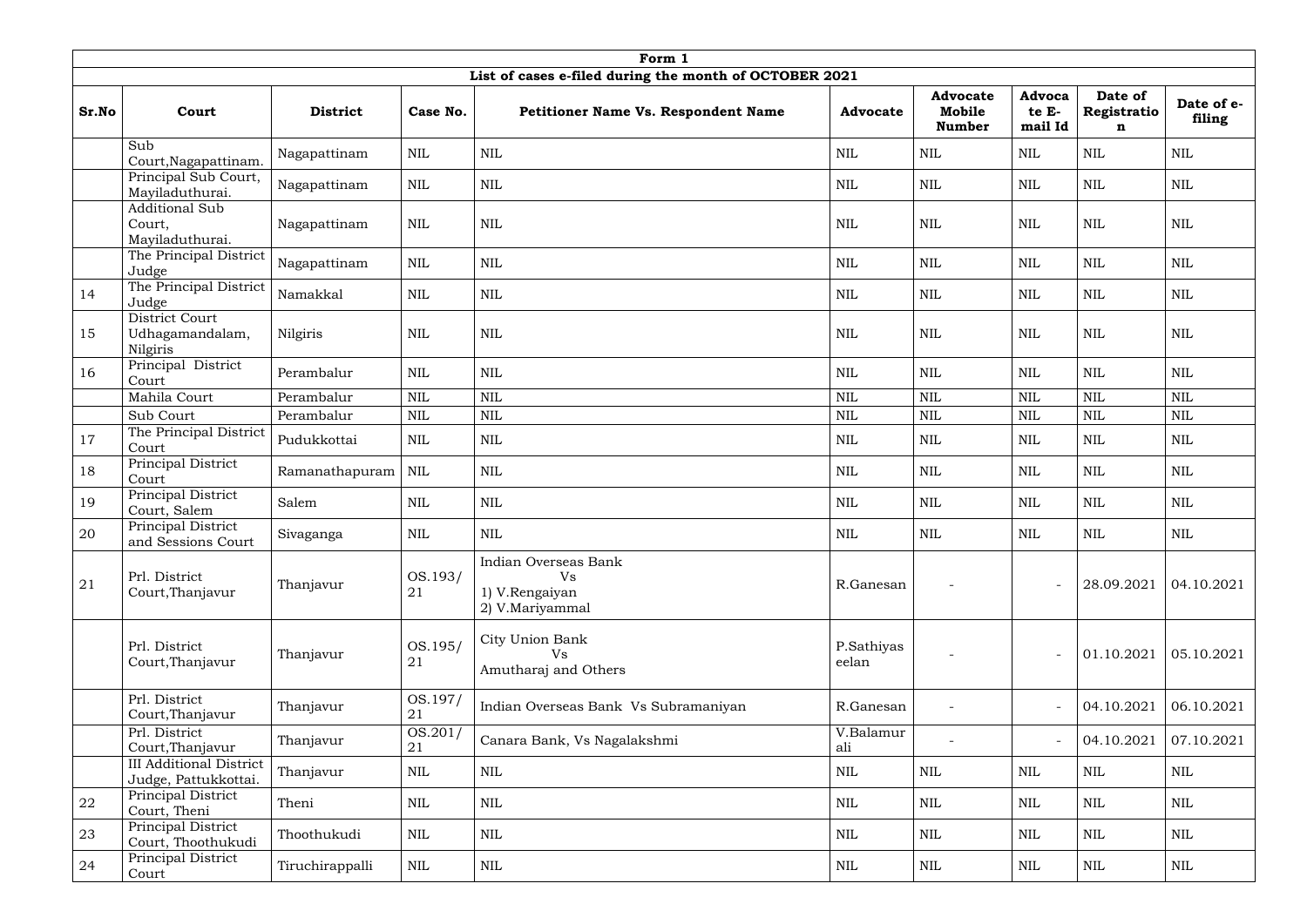|       |                                                                    |                 |                       | Form 1                                                                          |                      |                                            |                            |                             |                      |
|-------|--------------------------------------------------------------------|-----------------|-----------------------|---------------------------------------------------------------------------------|----------------------|--------------------------------------------|----------------------------|-----------------------------|----------------------|
|       |                                                                    |                 |                       | List of cases e-filed during the month of OCTOBER 2021                          |                      |                                            |                            |                             |                      |
| Sr.No | Court                                                              | <b>District</b> | Case No.              | <b>Petitioner Name Vs. Respondent Name</b>                                      | <b>Advocate</b>      | <b>Advocate</b><br>Mobile<br><b>Number</b> | Advoca<br>te E-<br>mail Id | Date of<br>Registratio<br>n | Date of e-<br>filing |
| 25    | Principal District<br>Court                                        | Tirunelveli     | <b>NIL</b>            | $\mbox{NIL}$                                                                    | <b>NIL</b>           | <b>NIL</b>                                 | NIL                        | $\mbox{NIL}$                | NIL                  |
| 26    | Principal District<br>Court, Tiruppur                              | Tiruppur        | <b>COS</b><br>29/2021 | Yarn Zone, R.S.Puram 1st Street, P.N. Road,<br>Tiruppur.                        | N.Sathishk<br>umar   | 421220846                                  |                            | 04.10.2021                  | 15.11.2021           |
|       | Principal District<br>Court, Tiruppur                              | Tiruppur        | <b>COS</b><br>30/2021 | Naveen Cotton Mill Pvt Ltd., R.S. Puram 1st Street,<br>P.N. Road, Tiruppur.     | N.Sathishk<br>umar   | 421220846                                  |                            | 04.10.2021                  | 15.11.2021           |
|       | Principal District<br>Court, Tiruppur                              | Tiruppur        | <b>COS</b><br>31/2021 | KPS Constructural Designer, 496 Uthukuli Road,<br>Kunnathur, Tiruppur           | V.S.Senthi<br>lkumar | 9443214259                                 |                            | 05.10.2021                  | 07.10.2021           |
|       | Principal District<br>Court, Tiruppur                              | Tiruppur        | <b>COS</b><br>32/2021 | Bank of India, P.Vadugapalayam Branch, Palladam,<br>Tiruppur                    | S.Dhanbag<br>yam     | 9865702229                                 |                            | 23.09.2021                  | 08.10.2021           |
|       | Principal District<br>Court, Tiruppur                              | Tiruppur        | <b>COS</b><br>33/2021 | Jeyavishnu Spintex Pvt Ltd., Lakshmi Nagar 1st<br>Stret, City Garden, Tiruppur. | Ρ.<br>Rajendran      | 9842253778                                 |                            | 08.10.2021                  | 08.10.2021           |
|       | Principal District<br>Court, Tiruppur                              | Tiruppur        | <b>COS</b><br>34/2021 | Suresh Garments, P.N. Road, Tiruppur                                            | K.Kanagas<br>abai    |                                            |                            | 08.10.2021                  | 08.10.2021           |
|       | Principal District<br>Court, Tiruppur                              | Tiruppur        | <b>COS</b><br>35/2021 | Canara bank, Anupparpalayam Branch, Tiruppur.                                   | N.Geerthi<br>Kannan  | 9842483083                                 |                            | 08.10.2021                  | 08.10.2021           |
|       | Principal District<br>Court, Tiruppur                              | Tiruppur        | <b>COS</b><br>36/2021 | SNRM Marketing India Pvt Ltd., 31, Raj Mansion,<br>Binny Compound, Tiruppur.    | P.Subrama<br>nian    | 9364112404                                 |                            | 01.10.2021                  | 08.10.2021           |
|       | Principal District<br>Court, Tiruppur                              | Tiruppur        | <b>COS</b><br>37/2021 | Canara Bank, Dhalavaipattinam Road, Dharapuram,<br>Tiruppur                     | R.Ramani             |                                            |                            | 28.10.2021                  | 28.10.2021           |
|       | <b>I</b> Additional District<br>Court, Tiruppur                    | Tiruppur        | NIL                   | $\mbox{NIL}$                                                                    | <b>NIL</b>           | <b>NIL</b>                                 | <b>NIL</b>                 | $\text{NIL}$                | NIL                  |
|       | <b>II</b> Additional District<br>Court, Tiruppur                   | Tiruppur        | <b>NIL</b>            | $\mbox{NIL}$                                                                    | <b>NIL</b>           | <b>NIL</b>                                 | $\mbox{NIL}$               | $\mbox{NIL}$                | <b>NIL</b>           |
|       | Principal Sub Court,<br>Tiruppur                                   | Tiruppur        | <b>NIL</b>            | $\mbox{NIL}$                                                                    | <b>NIL</b>           | NIL                                        | <b>NIL</b>                 | $\text{NIL}$                | <b>NIL</b>           |
|       | <b>Additional Sub</b><br>Court, Tiruppur                           | Tiruppur        | <b>NIL</b>            | $\mbox{NIL}$                                                                    | <b>NIL</b>           | <b>NIL</b>                                 | NIL                        | <b>NIL</b>                  | <b>NIL</b>           |
|       | Sub Court,<br>Udumalpet                                            | Tiruppur        | NIL                   | $\mbox{NIL}$                                                                    | NIL                  | NIL                                        | NIL                        | <b>NIL</b>                  | <b>NIL</b>           |
|       | Sub Court, Avinashi                                                | Tiruppur        | <b>NIL</b>            | $\mbox{NIL}$                                                                    | $\mbox{NIL}$         | $\mbox{NIL}$                               | NIL                        | $\mbox{NIL}$                | $\mbox{NIL}$         |
| 27    | Principal District<br>Court, Tiruvallur                            | Tiruvallur      | NIL                   | $\mbox{NIL}$                                                                    | NIL                  | NIL                                        | NIL                        | $\text{NIL}$                | <b>NIL</b>           |
|       | The I Additional<br>District and Sessions<br>Court, Tiruvallur.    | Tiruvallur      | NIL                   | $\mbox{NIL}$                                                                    | NIL                  | NIL                                        | NIL                        | $\mbox{NIL}$                | NIL                  |
|       | The II Additional<br>District and Sessions<br>Court, Poonamallee.  | Tiruvallur      | <b>NIL</b>            | $\mbox{NIL}$                                                                    | NIL                  | <b>NIL</b>                                 | NIL                        | $\mbox{NIL}$                | <b>NIL</b>           |
|       | The III Additional<br>District and Sessions<br>Court, Poonamallee. | Tiruvallur      | <b>NIL</b>            | $\mbox{NIL}$                                                                    | NIL                  | <b>NIL</b>                                 | NIL                        | $\text{NIL}$                | <b>NIL</b>           |
|       | The IV Additional<br>District and Sessions<br>Court, Ponneri.      | Tiruvallur      | NIL                   | $\mbox{NIL}$                                                                    | $\mbox{NIL}$         | $\rm NIL$                                  | NIL                        | $\mbox{NIL}$                | NIL                  |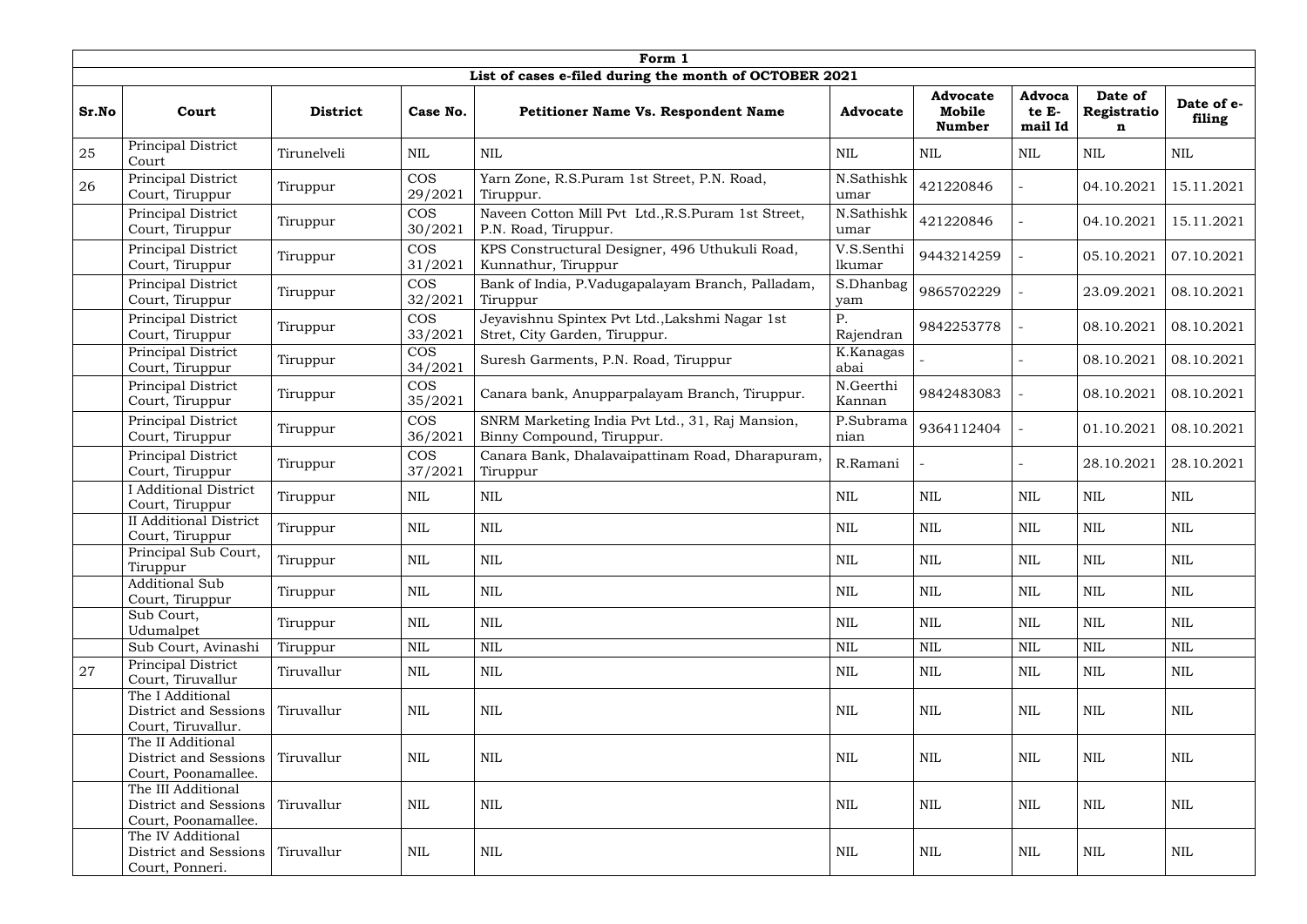|       |                                                   |                 |              | Form 1                                                 |                 |                                            |                            |                                       |                      |
|-------|---------------------------------------------------|-----------------|--------------|--------------------------------------------------------|-----------------|--------------------------------------------|----------------------------|---------------------------------------|----------------------|
|       |                                                   |                 |              | List of cases e-filed during the month of OCTOBER 2021 |                 |                                            |                            |                                       |                      |
| Sr.No | Court                                             | <b>District</b> | Case No.     | Petitioner Name Vs. Respondent Name                    | <b>Advocate</b> | <b>Advocate</b><br>Mobile<br><b>Number</b> | Advoca<br>te E-<br>mail Id | Date of<br>Registratio<br>$\mathbf n$ | Date of e-<br>filing |
|       | The Sub Court,<br>Tiruvallur.                     | Tiruvallur      | <b>NIL</b>   | NIL                                                    | <b>NIL</b>      | <b>NIL</b>                                 | <b>NIL</b>                 | <b>NIL</b>                            | <b>NIL</b>           |
|       | The Sub Court,<br>Poonamallee.                    | Tiruvallur      | <b>NIL</b>   | $\text{NIL}$                                           | <b>NIL</b>      | $\mbox{NIL}$                               | <b>NIL</b>                 | $\mbox{NIL}$                          | <b>NIL</b>           |
|       | The Sub Court,<br>Tiruttani.                      | Tiruvallur      | <b>NIL</b>   | $\mbox{NIL}$                                           | <b>NIL</b>      | NIL                                        | $\mbox{NIL}$               | $\mbox{NIL}$                          | <b>NIL</b>           |
| 28    | Principal District<br>Court,<br>Tiruvannamalai    | Tiruvannamalai  | <b>NIL</b>   | $\mbox{NIL}$                                           | <b>NIL</b>      | $\mbox{NIL}$                               | <b>NIL</b>                 | $\mbox{NIL}$                          | <b>NIL</b>           |
| 29    | Principal District<br>Court                       | Tiruvarur       | <b>NIL</b>   | $\mbox{NIL}$                                           | <b>NIL</b>      | NIL                                        | $\mbox{NIL}$               | $\text{NIL}$                          | <b>NIL</b>           |
| 30    | Principal District<br>Court, Vellore              | Vellore         | <b>NIL</b>   | $\text{NIL}$                                           | <b>NIL</b>      | $\mbox{NIL}$                               | $\mbox{NIL}$               | $\mbox{NIL}$                          | <b>NIL</b>           |
|       | <b>II</b> Additional District<br>Court, Ranipet   | Vellore         | <b>NIL</b>   | $\mbox{NIL}$                                           | NIL             | <b>NIL</b>                                 | <b>NIL</b>                 | $\mbox{NIL}$                          | <b>NIL</b>           |
| 31    | Principal District<br>Court, Villupuram           | Villupuram      | <b>NIL</b>   | $\mbox{NIL}$                                           | <b>NIL</b>      | $\mbox{NIL}$                               | <b>NIL</b>                 | $\mbox{NIL}$                          | <b>NIL</b>           |
| 32    | Principal District<br>Court, Srivillliputtur      | Virudhunagar    | <b>NIL</b>   | <b>NIL</b>                                             | <b>NIL</b>      | <b>NIL</b>                                 | <b>NIL</b>                 | <b>NIL</b>                            | <b>NIL</b>           |
|       | Sub Court, Sivakasi                               | Virudhunagar    | <b>NIL</b>   | <b>NIL</b>                                             | $\mbox{NIL}$    | <b>NIL</b>                                 | <b>NIL</b>                 | $\mbox{NIL}$                          | <b>NIL</b>           |
| 33    | PRINCIPAL<br>DISTRICT JUDGE,<br><b>PUDUCHERRY</b> | Puducherry      | <b>NIL</b>   | <b>NIL</b>                                             | <b>NIL</b>      | $\mbox{NIL}$                               | <b>NIL</b>                 | $\text{NIL}$                          | <b>NIL</b>           |
|       | DISTRICT JUDGE,<br><b>KARAIKAL</b>                | Puducherry      | $\text{NIL}$ | $\mbox{NIL}$                                           | <b>NIL</b>      | <b>NIL</b>                                 | <b>NIL</b>                 | $\mbox{NIL}$                          | <b>NIL</b>           |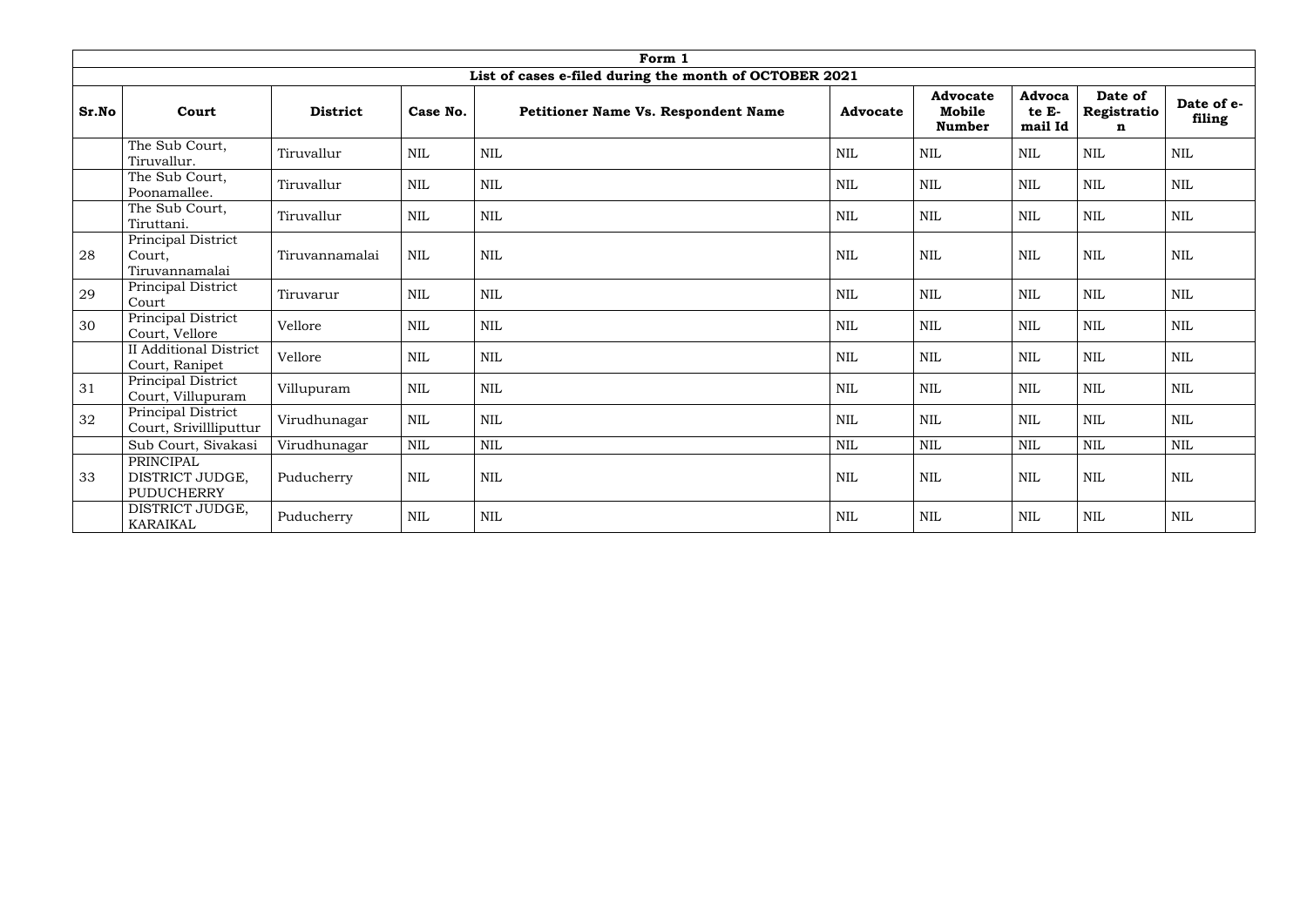|                 |                                                     |                 |              | Form 2                                                                                   |                 |                         |                                               |
|-----------------|-----------------------------------------------------|-----------------|--------------|------------------------------------------------------------------------------------------|-----------------|-------------------------|-----------------------------------------------|
|                 |                                                     |                 |              | List of cases in which e-payment of Court fees was made during the month of OCTOBER 2021 |                 |                         |                                               |
| Sr.No           | Court                                               | <b>District</b> | Case<br>No.  | <b>Petitioner Name Vs. Respondent Name</b>                                               | <b>Advocate</b> | Date of<br>Registration | Date of e-<br>payment of<br><b>Court Fees</b> |
|                 | Principal District Court                            | Ariyalur        | <b>NIL</b>   | <b>NIL</b>                                                                               | <b>NIL</b>      | <b>NIL</b>              | <b>NIL</b>                                    |
|                 | Principal Judge's Court                             | Chennai         | <b>NIL</b>   | $\text{NIL}$                                                                             | <b>NIL</b>      | <b>NIL</b>              | <b>NIL</b>                                    |
| 3 <sup>1</sup>  | Prl. District Court, CBE.                           | Coimbatore      | <b>NIL</b>   | <b>NIL</b>                                                                               | <b>NIL</b>      | <b>NIL</b>              | <b>NIL</b>                                    |
|                 | I Addl.District Court, CBE                          | Coimbatore      | $\mbox{NIL}$ | $\text{NIL}$                                                                             | $\mbox{NIL}$    | <b>NIL</b>              | NIL                                           |
|                 | III Addl. Dist. Court, CBE                          | Coimbatore      | $\mbox{NIL}$ | <b>NIL</b>                                                                               | <b>NIL</b>      | <b>NIL</b>              | NIL                                           |
|                 | IV Addl. Dist. Court, CBE                           | Coimbatore      | <b>NIL</b>   | <b>NIL</b>                                                                               | <b>NIL</b>      | <b>NIL</b>              | <b>NIL</b>                                    |
|                 | V Addl. Dist. Court, CBE                            | Coimbatore      | <b>NIL</b>   | <b>NIL</b>                                                                               | <b>NIL</b>      | <b>NIL</b>              | <b>NIL</b>                                    |
|                 | PSJ Court, CBE                                      | Coimbatore      | $\mbox{NIL}$ | <b>NIL</b>                                                                               | <b>NIL</b>      | <b>NIL</b>              | <b>NIL</b>                                    |
|                 | I ASJ Court, CBE                                    | Coimbatore      | $\mbox{NIL}$ | <b>NIL</b>                                                                               | <b>NIL</b>      | <b>NIL</b>              | <b>NIL</b>                                    |
|                 | II ASJ Court, CBE                                   | Coimbatore      | $\mbox{NIL}$ | <b>NIL</b>                                                                               | <b>NIL</b>      | <b>NIL</b>              | <b>NIL</b>                                    |
|                 | III ASJ Court, CBE                                  | Coimbatore      | <b>NIL</b>   | $\text{NIL}$                                                                             | <b>NIL</b>      | <b>NIL</b>              | <b>NIL</b>                                    |
|                 | Sub Court, Pollachi                                 | Coimbatore      | $\mbox{NIL}$ | $\text{NIL}$                                                                             | <b>NIL</b>      | <b>NIL</b>              | <b>NIL</b>                                    |
|                 | Principal District and Sessions<br>Court, Cuddalore | Cuddalore       | <b>NIL</b>   | <b>NIL</b>                                                                               | <b>NIL</b>      | <b>NIL</b>              | NIL                                           |
|                 | All other Courts                                    | Cuddalore       | $\mbox{NIL}$ | $\mbox{NIL}$                                                                             | <b>NIL</b>      | <b>NIL</b>              | NIL                                           |
|                 | Principal District Court,<br>Dharmapuri.            | Dharmapuri      | <b>NIL</b>   | <b>NIL</b>                                                                               | <b>NIL</b>      | NIL                     | NIL                                           |
|                 | Principal District Court, Dindigul.                 | Dindigul.       | $\mbox{NIL}$ | <b>NIL</b>                                                                               | $\mbox{NIL}$    | <b>NIL</b>              | <b>NIL</b>                                    |
|                 | Principal District Court, Erode                     | Erode           | <b>NIL</b>   | <b>NIL</b>                                                                               | <b>NIL</b>      | <b>NIL</b>              | NIL                                           |
|                 | Principal District<br>Court, Chengalpattu           | Kancheepuram    | <b>NIL</b>   | <b>NIL</b>                                                                               | <b>NIL</b>      | <b>NIL</b>              | NIL                                           |
|                 | Principal District Court, Nagercoil                 | Kanniyakumari   | $\mbox{NIL}$ | <b>NIL</b>                                                                               | <b>NIL</b>      | <b>NIL</b>              | <b>NIL</b>                                    |
|                 | 10 Principal District Court, Karur                  | Karur           | $\mbox{NIL}$ | $\mbox{NIL}$                                                                             | $\mbox{NIL}$    | $\mbox{NIL}$            | $\mbox{NIL}$                                  |
|                 | Principal District Court, Krishnagiri               | Krishnagiri     | <b>NIL</b>   | $\text{NIL}$                                                                             | <b>NIL</b>      | <b>NIL</b>              | <b>NIL</b>                                    |
|                 | Additional District Court,<br>Krishnagiri           | Krishnagiri     | <b>NIL</b>   | <b>NIL</b>                                                                               | NIL             | NIL                     | NIL                                           |
|                 | Additional District Court, Hosur.                   | Krishnagiri     | $\mbox{NIL}$ | $\text{NIL}$                                                                             | $\mbox{NIL}$    | $\mbox{NIL}$            | <b>NIL</b>                                    |
|                 | 12 Prl. Dist. & Sessions Court                      | Madurai         | <b>NIL</b>   | <b>NIL</b>                                                                               | <b>NIL</b>      | <b>NIL</b>              | NIL                                           |
|                 | I Addl. Dist. & Sessions Court                      | Madurai         | $\mbox{NIL}$ | $\text{NIL}$                                                                             | $\mbox{NIL}$    | <b>NIL</b>              | <b>NIL</b>                                    |
|                 | I Addl. Sub Court                                   | Madurai         | $\mbox{NIL}$ | $\text{NIL}$                                                                             | $\mbox{NIL}$    | <b>NIL</b>              | <b>NIL</b>                                    |
|                 | II Addl. Sub Court                                  | Madurai         | $\mbox{NIL}$ | <b>NIL</b>                                                                               | $\mbox{NIL}$    | <b>NIL</b>              | <b>NIL</b>                                    |
| 13 <sup>1</sup> | District Court, Nagapattinam                        | Nagapattinam    | $\mbox{NIL}$ | $\mbox{NIL}$                                                                             | NIL             | NIL                     | <b>NIL</b>                                    |
|                 | Fast Track Mahila Court,<br>Nagapattinam.           | Nagapattinam    | $\mbox{NIL}$ | <b>NIL</b>                                                                               | NIL             | NIL                     | NIL                                           |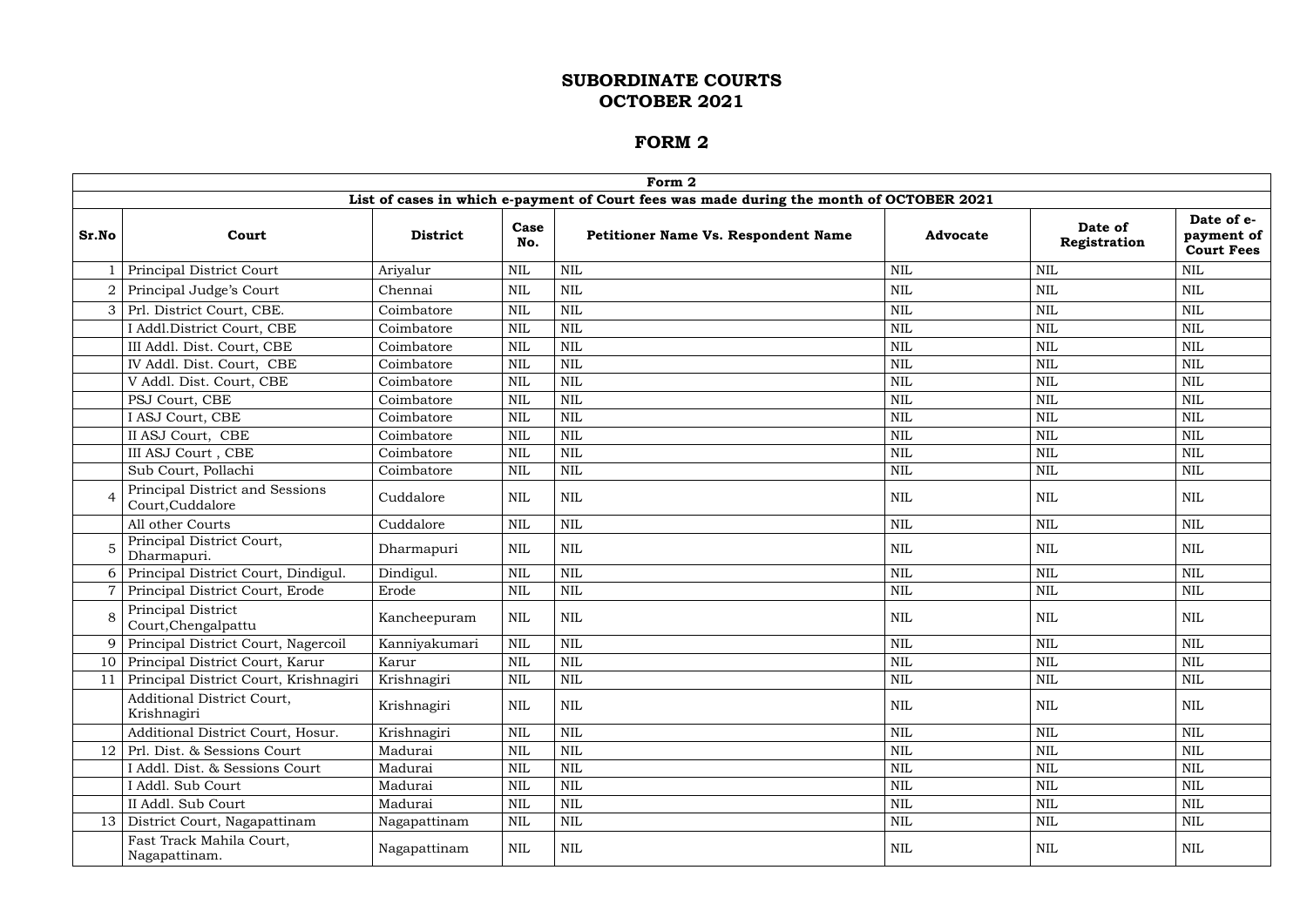|       |                                                                |                 |               | Form 2                                                                                   |                 |                         |                                               |
|-------|----------------------------------------------------------------|-----------------|---------------|------------------------------------------------------------------------------------------|-----------------|-------------------------|-----------------------------------------------|
|       |                                                                |                 |               | List of cases in which e-payment of Court fees was made during the month of OCTOBER 2021 |                 |                         |                                               |
| Sr.No | Court                                                          | <b>District</b> | Case<br>No.   | <b>Petitioner Name Vs. Respondent Name</b>                                               | <b>Advocate</b> | Date of<br>Registration | Date of e-<br>payment of<br><b>Court Fees</b> |
|       | Additional District Court,<br>Mayiladuthurai.                  | Nagapattinam    | <b>NIL</b>    | <b>NIL</b>                                                                               | <b>NIL</b>      | <b>NIL</b>              | NIL                                           |
|       | Sub Court, Nagapattinam.                                       | Nagapattinam    | <b>NIL</b>    | $\mbox{NIL}$                                                                             | $\text{NIL}$    | <b>NIL</b>              | <b>NIL</b>                                    |
|       | Principal Sub Court,<br>Mayiladuthurai.                        | Nagapattinam    | <b>NIL</b>    | $\mbox{NIL}$                                                                             | <b>NIL</b>      | <b>NIL</b>              | <b>NIL</b>                                    |
|       | Additional Sub Court,<br>Mayiladuthurai.                       | Nagapattinam    | <b>NIL</b>    | $\mbox{NIL}$                                                                             | NIL             | NIL                     | <b>NIL</b>                                    |
|       | The Principal District Judge                                   | Nagapattinam    | <b>NIL</b>    | <b>NIL</b>                                                                               | <b>NIL</b>      | <b>NIL</b>              | <b>NIL</b>                                    |
| 14    | The Principal District Judge                                   | Namakkal        | <b>NIL</b>    | $\mbox{NIL}$                                                                             | $\mbox{NIL}$    | <b>NIL</b>              | <b>NIL</b>                                    |
| 15    | District Court Udhagamandalam,<br>Nilgiris                     | Nilgiris        | <b>NIL</b>    | $\mbox{NIL}$                                                                             | <b>NIL</b>      | <b>NIL</b>              | NIL                                           |
| 16    | Principal District Court                                       | Perambalur      | <b>NIL</b>    | $\mbox{NIL}$                                                                             | <b>NIL</b>      | <b>NIL</b>              | <b>NIL</b>                                    |
|       | Mahila Court                                                   | Perambalur      | <b>NIL</b>    | <b>NIL</b>                                                                               | <b>NIL</b>      | <b>NIL</b>              | <b>NIL</b>                                    |
|       | Sub Court                                                      | Perambalur      | <b>NIL</b>    | <b>NIL</b>                                                                               | <b>NIL</b>      | <b>NIL</b>              | <b>NIL</b>                                    |
| 17    | The Principal District Court                                   | Pudukkottai     | <b>NIL</b>    | <b>NIL</b>                                                                               | <b>NIL</b>      | <b>NIL</b>              | <b>NIL</b>                                    |
| 18    | Principal District Court                                       | Ramanathapuram  | NIL           | <b>NIL</b>                                                                               | <b>NIL</b>      | NIL                     | <b>NIL</b>                                    |
| 19    | Principal District Court, Salem                                | Salem           | <b>NIL</b>    | $\mbox{NIL}$                                                                             | $\mbox{NIL}$    | $\mbox{NIL}$            | <b>NIL</b>                                    |
| 20    | Principal District and Sessions<br>Court                       | Sivaganga       | <b>NIL</b>    | $\mbox{NIL}$                                                                             | <b>NIL</b>      | NIL                     | <b>NIL</b>                                    |
| 21    | Prl. District Court, Thanjavur                                 | Thanjavur       | Arop<br>37/21 | Thangamuthu and another Vs Veritas Finance<br>Pvt. Ltd., Chennai                         | S.Umapathy      | 7.10.2021               | 21.10.2021                                    |
|       | III Additional District Judge,<br>Pattukkottai                 | Thanjavur       | <b>NIL</b>    | $\mbox{NIL}$                                                                             | <b>NIL</b>      | NIL                     | <b>NIL</b>                                    |
| 22    | Principal District Court, Theni                                | Theni           | <b>NIL</b>    | $\mbox{NIL}$                                                                             | $\text{NIL}$    | $\text{NIL}$            | <b>NIL</b>                                    |
| 23    | Principal District Court,<br>Thoothukudi                       | Thoothukudi     | <b>NIL</b>    | <b>NIL</b>                                                                               | $\mbox{NIL}$    | $\mbox{NIL}$            | <b>NIL</b>                                    |
| 24    | Principal District Court                                       | Tiruchirappalli | <b>NIL</b>    | $\text{NIL}$                                                                             | <b>NIL</b>      | $\text{NIL}$            | <b>NIL</b>                                    |
| 25    | Principal District Court                                       | Tirunelveli     | <b>NIL</b>    | <b>NIL</b>                                                                               | $\text{NIL}$    | $\mbox{NIL}$            | <b>NIL</b>                                    |
| 26    | Principal District Court, Tiruppur                             | Tiruppur        | <b>NIL</b>    | $\mbox{NIL}$                                                                             | <b>NIL</b>      | NIL                     | NIL                                           |
|       | I Additional District Court, Tiruppur                          | Tiruppur        | <b>NIL</b>    | $\mbox{NIL}$                                                                             | $\text{NIL}$    | NIL                     | <b>NIL</b>                                    |
|       | II Additional District Court,<br>Tiruppur                      | Tiruppur        | NIL           | $\mbox{NIL}$                                                                             | <b>NIL</b>      | NIL                     | NIL                                           |
|       | Principal Sub Court, Tiruppur                                  | Tiruppur        | <b>NIL</b>    | $\mbox{NIL}$                                                                             | $\text{NIL}$    | $\text{NIL}$            | <b>NIL</b>                                    |
|       | Additional Sub Court, Tiruppur                                 | Tiruppur        | <b>NIL</b>    | $\text{NIL}$                                                                             | $\mbox{NIL}$    | $\mbox{NIL}$            | <b>NIL</b>                                    |
|       | Sub Court, Udumalpet                                           | Tiruppur        | <b>NIL</b>    | $\mbox{NIL}$                                                                             | $\mbox{NIL}$    | $\text{NIL}$            | <b>NIL</b>                                    |
|       | Sub Court, Avinashi                                            | Tiruppur        | <b>NIL</b>    | $\mbox{NIL}$                                                                             | <b>NIL</b>      | <b>NIL</b>              | NIL                                           |
| 27    | Principal District Court, Tiruvallur                           | Tiruvallur      | <b>NIL</b>    | $\mbox{NIL}$                                                                             | $\mbox{NIL}$    | $\mbox{NIL}$            | <b>NIL</b>                                    |
|       | The I Additional District and<br>Sessions Court, Tiruvallur.   | Tiruvallur      | <b>NIL</b>    | $\mbox{NIL}$                                                                             | <b>NIL</b>      | <b>NIL</b>              | NIL                                           |
|       | The II Additional District and<br>Sessions Court, Poonamallee. | Tiruvallur      | <b>NIL</b>    | NIL                                                                                      | NIL             | $\mbox{NIL}$            | <b>NIL</b>                                    |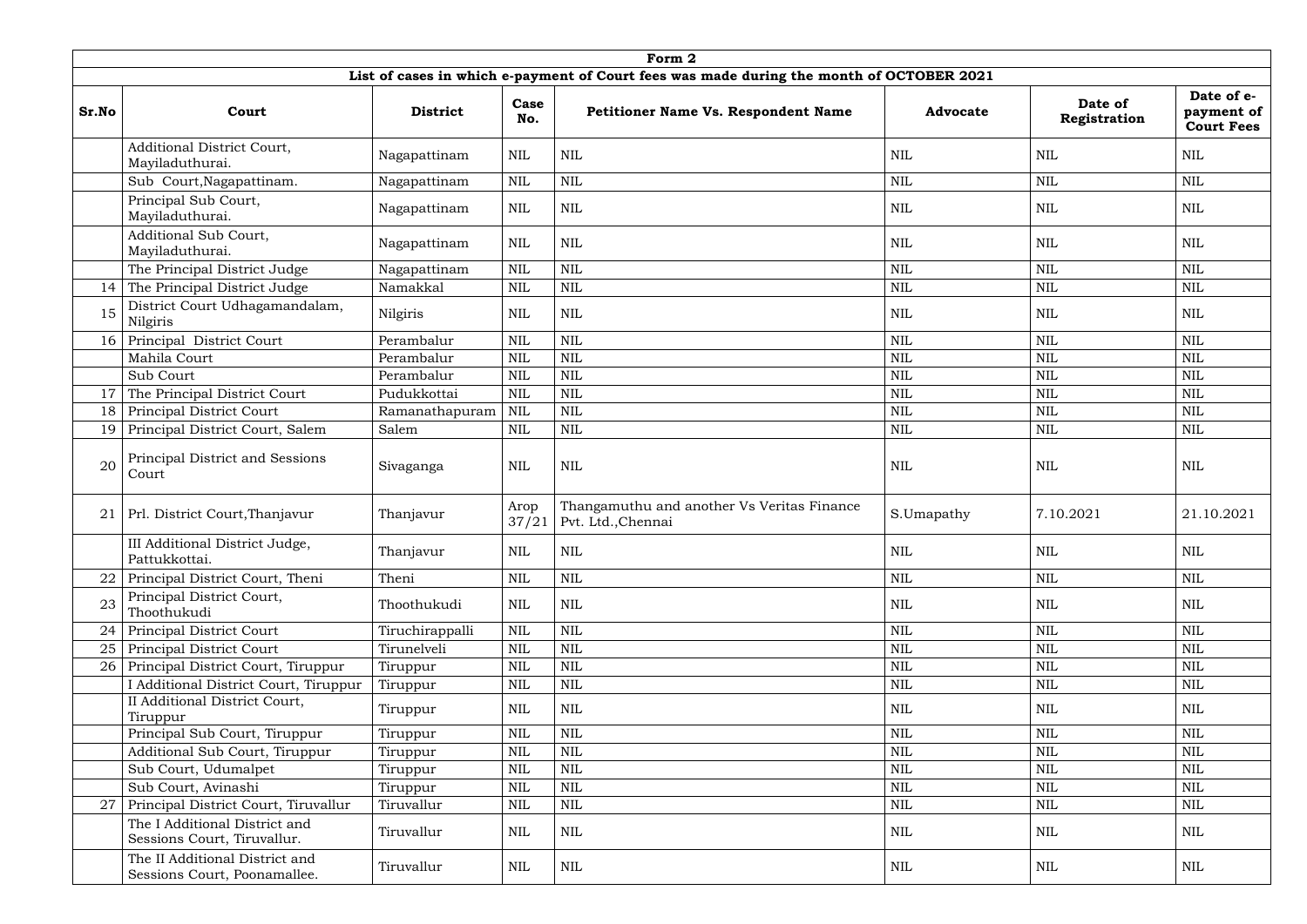|       |                                                                 |                 |             | Form 2                                                                                   |                 |                         |                                               |
|-------|-----------------------------------------------------------------|-----------------|-------------|------------------------------------------------------------------------------------------|-----------------|-------------------------|-----------------------------------------------|
|       |                                                                 |                 |             | List of cases in which e-payment of Court fees was made during the month of OCTOBER 2021 |                 |                         |                                               |
| Sr.No | Court                                                           | <b>District</b> | Case<br>No. | <b>Petitioner Name Vs. Respondent Name</b>                                               | <b>Advocate</b> | Date of<br>Registration | Date of e-<br>payment of<br><b>Court Fees</b> |
|       | The III Additional District and<br>Sessions Court, Poonamallee. | Tiruvallur      | <b>NIL</b>  | <b>NIL</b>                                                                               | NIL             | <b>NIL</b>              | NIL                                           |
|       | The IV Additional District and<br>Sessions Court, Ponneri.      | Tiruvallur      | <b>NIL</b>  | <b>NIL</b>                                                                               | NIL             | <b>NIL</b>              | NIL                                           |
|       | The Sub Court, Tiruvallur.                                      | Tiruvallur      | <b>NIL</b>  | <b>NIL</b>                                                                               | NIL             | <b>NIL</b>              | NIL                                           |
|       | The Sub Court, Poonamallee.                                     | Tiruvallur      | <b>NIL</b>  | <b>NIL</b>                                                                               | <b>NIL</b>      | <b>NIL</b>              | <b>NIL</b>                                    |
|       | The Sub Court, Tiruttani.                                       | Tiruvallur      | <b>NIL</b>  | <b>NIL</b>                                                                               | <b>NIL</b>      | <b>NIL</b>              | <b>NIL</b>                                    |
| 28    | Principal District Court,<br>Tiruvannamalai                     | Tiruvannamalai  | <b>NIL</b>  | <b>NIL</b>                                                                               | <b>NIL</b>      | <b>NIL</b>              | NIL                                           |
| 29    | Principal District Court                                        | Tiruvarur       | <b>NIL</b>  | <b>NIL</b>                                                                               | <b>NIL</b>      | <b>NIL</b>              | NIL                                           |
| 30    | Principal District Court, Vellore                               | Vellore         | <b>NIL</b>  | <b>NIL</b>                                                                               | <b>NIL</b>      | <b>NIL</b>              | <b>NIL</b>                                    |
|       | II Additional District Court, Ranipet                           | Vellore         | <b>NIL</b>  | <b>NIL</b>                                                                               | <b>NIL</b>      | <b>NIL</b>              | NIL                                           |
| 31    | Principal District Court, Villupuram                            | Villupuram      | <b>NIL</b>  | $\mbox{NIL}$                                                                             | <b>NIL</b>      | <b>NIL</b>              | <b>NIL</b>                                    |
| 32    | Principal District Court,<br>Srivillliputtur                    | Virudhunagar    | <b>NIL</b>  | <b>NIL</b>                                                                               | <b>NIL</b>      | <b>NIL</b>              | NIL                                           |
|       | Sub Court, Sivakasi                                             | Virudhunagar    | <b>NIL</b>  | <b>NIL</b>                                                                               | <b>NIL</b>      | <b>NIL</b>              | NIL                                           |
| 33    | PRINCIPAL DISTRICT JUDGE,<br>PUDUCHERRY                         | Puducherry      | <b>NIL</b>  | <b>NIL</b>                                                                               | <b>NIL</b>      | <b>NIL</b>              | NIL                                           |
|       | DISTRICT JUDGE, KARAIKAL                                        | Puducherry      | <b>NIL</b>  | <b>NIL</b>                                                                               | NIL             | <b>NIL</b>              | NIL                                           |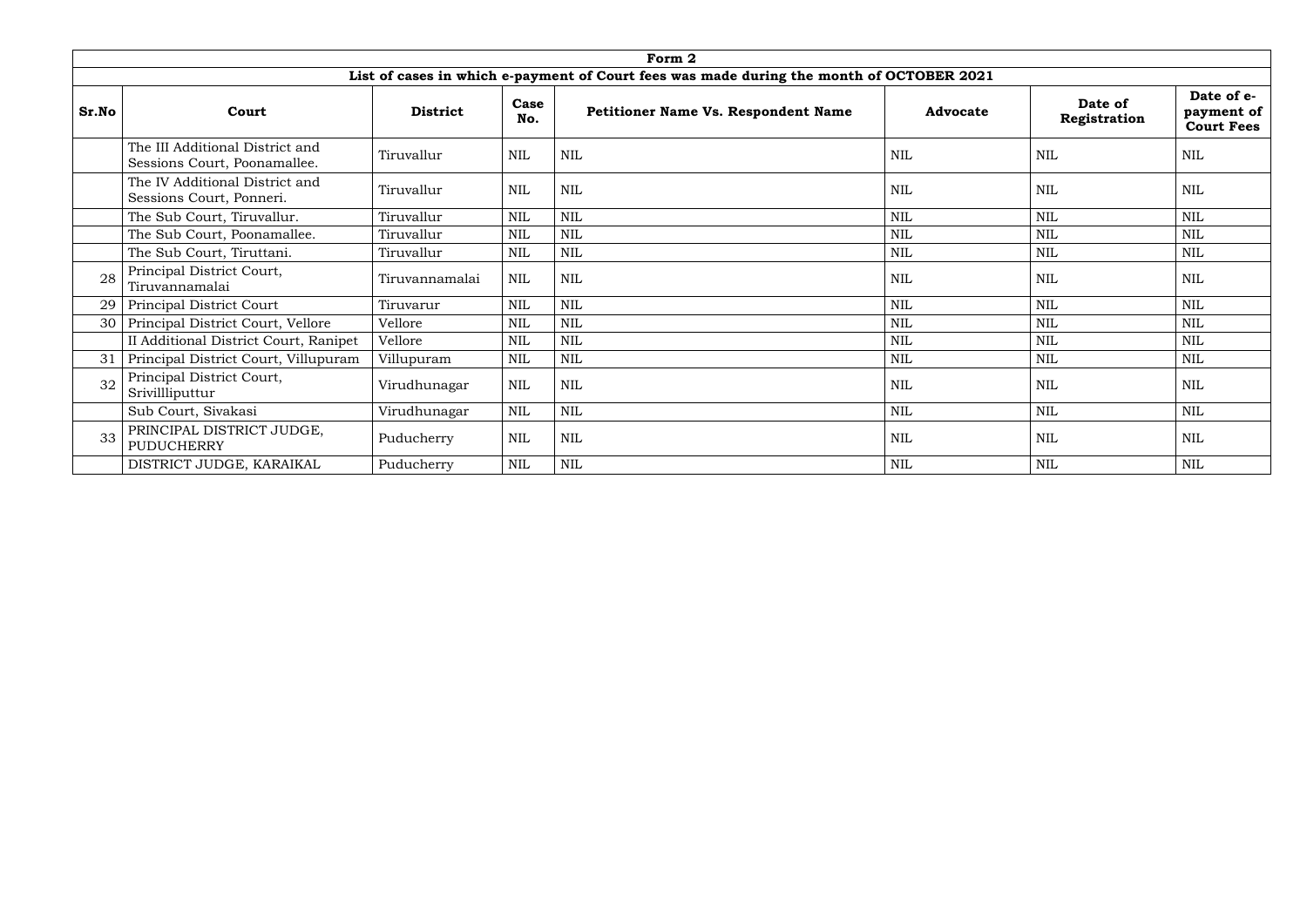|                | Form 3                                                                                                |                 |              |                                                      |                 |                         |                                                        |  |  |  |  |  |  |
|----------------|-------------------------------------------------------------------------------------------------------|-----------------|--------------|------------------------------------------------------|-----------------|-------------------------|--------------------------------------------------------|--|--|--|--|--|--|
|                | List of cases in which Electronic Service of Process has taken place during the month of OCTOBER 2021 |                 |              |                                                      |                 |                         |                                                        |  |  |  |  |  |  |
| Sr.No          | Court                                                                                                 | <b>District</b> | Case<br>No.  | <b>Petitioner Name Vs.</b><br><b>Respondent Name</b> | <b>Advocate</b> | Date of<br>Registration | <b>Date of Electronic</b><br><b>Service of Process</b> |  |  |  |  |  |  |
|                | Principal District Court                                                                              | Ariyalur        | <b>NIL</b>   | <b>NIL</b>                                           | <b>NIL</b>      | <b>NIL</b>              | <b>NIL</b>                                             |  |  |  |  |  |  |
| $\sqrt{2}$     | Principal Judge's Court                                                                               | Chennai         | <b>NIL</b>   | <b>NIL</b>                                           | $\mbox{NIL}$    | <b>NIL</b>              | $\mbox{NIL}$                                           |  |  |  |  |  |  |
| $\mathfrak{Z}$ | Prl. District Court, CBE.                                                                             | Coimbatore      | <b>NIL</b>   | <b>NIL</b>                                           | $\mbox{NIL}$    | <b>NIL</b>              | <b>NIL</b>                                             |  |  |  |  |  |  |
|                | I Addl.District Court, CBE                                                                            | Coimbatore      | <b>NIL</b>   | <b>NIL</b>                                           | $\mbox{NIL}$    | <b>NIL</b>              | <b>NIL</b>                                             |  |  |  |  |  |  |
|                | III Addl. Dist. Court, CBE                                                                            | Coimbatore      | <b>NIL</b>   | <b>NIL</b>                                           | $\mbox{NIL}$    | <b>NIL</b>              | <b>NIL</b>                                             |  |  |  |  |  |  |
|                | IV Addl. Dist. Court, CBE                                                                             | Coimbatore      | <b>NIL</b>   | <b>NIL</b>                                           | $\mbox{NIL}$    | <b>NIL</b>              | $\mbox{NIL}$                                           |  |  |  |  |  |  |
|                | V Addl. Dist. Court, CBE                                                                              | Coimbatore      | <b>NIL</b>   | <b>NIL</b>                                           | <b>NIL</b>      | <b>NIL</b>              | <b>NIL</b>                                             |  |  |  |  |  |  |
|                | PSJ Court, CBE                                                                                        | Coimbatore      | <b>NIL</b>   | <b>NIL</b>                                           | NIL             | <b>NIL</b>              | <b>NIL</b>                                             |  |  |  |  |  |  |
|                | I ASJ Court, CBE                                                                                      | Coimbatore      | <b>NIL</b>   | <b>NIL</b>                                           | $\mbox{NIL}$    | <b>NIL</b>              | $\mbox{NIL}$                                           |  |  |  |  |  |  |
|                | II ASJ Court, CBE                                                                                     | Coimbatore      | <b>NIL</b>   | <b>NIL</b>                                           | $\mbox{NIL}$    | <b>NIL</b>              | $\mbox{NIL}$                                           |  |  |  |  |  |  |
|                | III ASJ Court, CBE                                                                                    | Coimbatore      | <b>NIL</b>   | <b>NIL</b>                                           | $\mbox{NIL}$    | <b>NIL</b>              | <b>NIL</b>                                             |  |  |  |  |  |  |
|                | Sub Court, Pollachi                                                                                   | Coimbatore      | <b>NIL</b>   | <b>NIL</b>                                           | $\mbox{NIL}$    | <b>NIL</b>              | $\mbox{NIL}$                                           |  |  |  |  |  |  |
| $\overline{4}$ | Principal District and Sessions Court, Cuddalore                                                      | Cuddalore       | <b>NIL</b>   | <b>NIL</b>                                           | $\mbox{NIL}$    | <b>NIL</b>              | $\mbox{NIL}$                                           |  |  |  |  |  |  |
|                | All other Courts                                                                                      | Cuddalore       | <b>NIL</b>   | <b>NIL</b>                                           | NIL             | <b>NIL</b>              | <b>NIL</b>                                             |  |  |  |  |  |  |
| 5              | Principal District Court, Dharmapuri.                                                                 | Dharmapuri      | <b>NIL</b>   | <b>NIL</b>                                           | $\mbox{NIL}$    | <b>NIL</b>              | $\mbox{NIL}$                                           |  |  |  |  |  |  |
| 6              | Principal District Court, Dindigul.                                                                   | Dindigul.       | <b>NIL</b>   | <b>NIL</b>                                           | $\mbox{NIL}$    | <b>NIL</b>              | $\mbox{NIL}$                                           |  |  |  |  |  |  |
| $\overline{7}$ | Principal District Court, Erode                                                                       | Erode           | <b>NIL</b>   | <b>NIL</b>                                           | $\mbox{NIL}$    | <b>NIL</b>              | $\mbox{NIL}$                                           |  |  |  |  |  |  |
| $8\,$          | Principal District Court, Chengalpattu                                                                | Kancheepuram    | <b>NIL</b>   | <b>NIL</b>                                           | <b>NIL</b>      | <b>NIL</b>              | <b>NIL</b>                                             |  |  |  |  |  |  |
| 9              | Principal District Court, Nagercoil                                                                   | Kanniyakumari   | <b>NIL</b>   | <b>NIL</b>                                           | $\mbox{NIL}$    | <b>NIL</b>              | $\mbox{NIL}$                                           |  |  |  |  |  |  |
| 10             | Principal District Court, Karur                                                                       | Karur           | <b>NIL</b>   | <b>NIL</b>                                           | $\mbox{NIL}$    | <b>NIL</b>              | $\mbox{NIL}$                                           |  |  |  |  |  |  |
| 11             | Principal District Court, Krishnagiri                                                                 | Krishnagiri     | <b>NIL</b>   | <b>NIL</b>                                           | <b>NIL</b>      | <b>NIL</b>              | <b>NIL</b>                                             |  |  |  |  |  |  |
|                | Additional District Court, Hosur.                                                                     | Krishnagiri     | <b>NIL</b>   | NIL                                                  | $\mbox{NIL}$    | <b>NIL</b>              | $\mbox{NIL}$                                           |  |  |  |  |  |  |
| 12             | Prl. Dist. & Sessions Court                                                                           | Madurai         | <b>NIL</b>   | <b>NIL</b>                                           | $\mbox{NIL}$    | $\mbox{NIL}$            | $\mbox{NIL}$                                           |  |  |  |  |  |  |
|                | Addl. Dist. & Sessions Court                                                                          | Madurai         | <b>NIL</b>   | <b>NIL</b>                                           | $\mbox{NIL}$    | $\mbox{NIL}$            | $\mbox{NIL}$                                           |  |  |  |  |  |  |
|                | I Addl. Sub Court                                                                                     | Madurai         | <b>NIL</b>   | <b>NIL</b>                                           | $\mbox{NIL}$    | <b>NIL</b>              | $\mbox{NIL}$                                           |  |  |  |  |  |  |
|                | II Addl. Sub Court                                                                                    | Madurai         | <b>NIL</b>   | <b>NIL</b>                                           | $\mbox{NIL}$    | <b>NIL</b>              | $\mbox{NIL}$                                           |  |  |  |  |  |  |
| 13             | District Court, Nagapattinam                                                                          | Nagapattinam    | <b>NIL</b>   | <b>NIL</b>                                           | $\mbox{NIL}$    | <b>NIL</b>              | $\mbox{NIL}$                                           |  |  |  |  |  |  |
|                | Fast Track Mahila Court, Nagapattinam.                                                                | Nagapattinam    | <b>NIL</b>   | <b>NIL</b>                                           | $\mbox{NIL}$    | <b>NIL</b>              | $\mbox{NIL}$                                           |  |  |  |  |  |  |
|                | Additional District Court, Mayiladuthurai.                                                            | Nagapattinam    | <b>NIL</b>   | <b>NIL</b>                                           | <b>NIL</b>      | NIL                     | <b>NIL</b>                                             |  |  |  |  |  |  |
|                | Sub Court, Nagapattinam.                                                                              | Nagapattinam    | <b>NIL</b>   | <b>NIL</b>                                           | $\mbox{NIL}$    | NIL                     | <b>NIL</b>                                             |  |  |  |  |  |  |
|                | Principal Sub Court, Mayiladuthurai.                                                                  | Nagapattinam    | $\text{NIL}$ | <b>NIL</b>                                           | $\mbox{NIL}$    | <b>NIL</b>              | $\mbox{NIL}$                                           |  |  |  |  |  |  |
|                | Additional Sub Court, Mayiladuthurai.                                                                 | Nagapattinam    | <b>NIL</b>   | <b>NIL</b>                                           | $\mbox{NIL}$    | <b>NIL</b>              | $\mbox{NIL}$                                           |  |  |  |  |  |  |
|                | The Principal District Judge                                                                          | Nagapattinam    | <b>NIL</b>   | NIL                                                  | NIL             | NIL                     | NIL                                                    |  |  |  |  |  |  |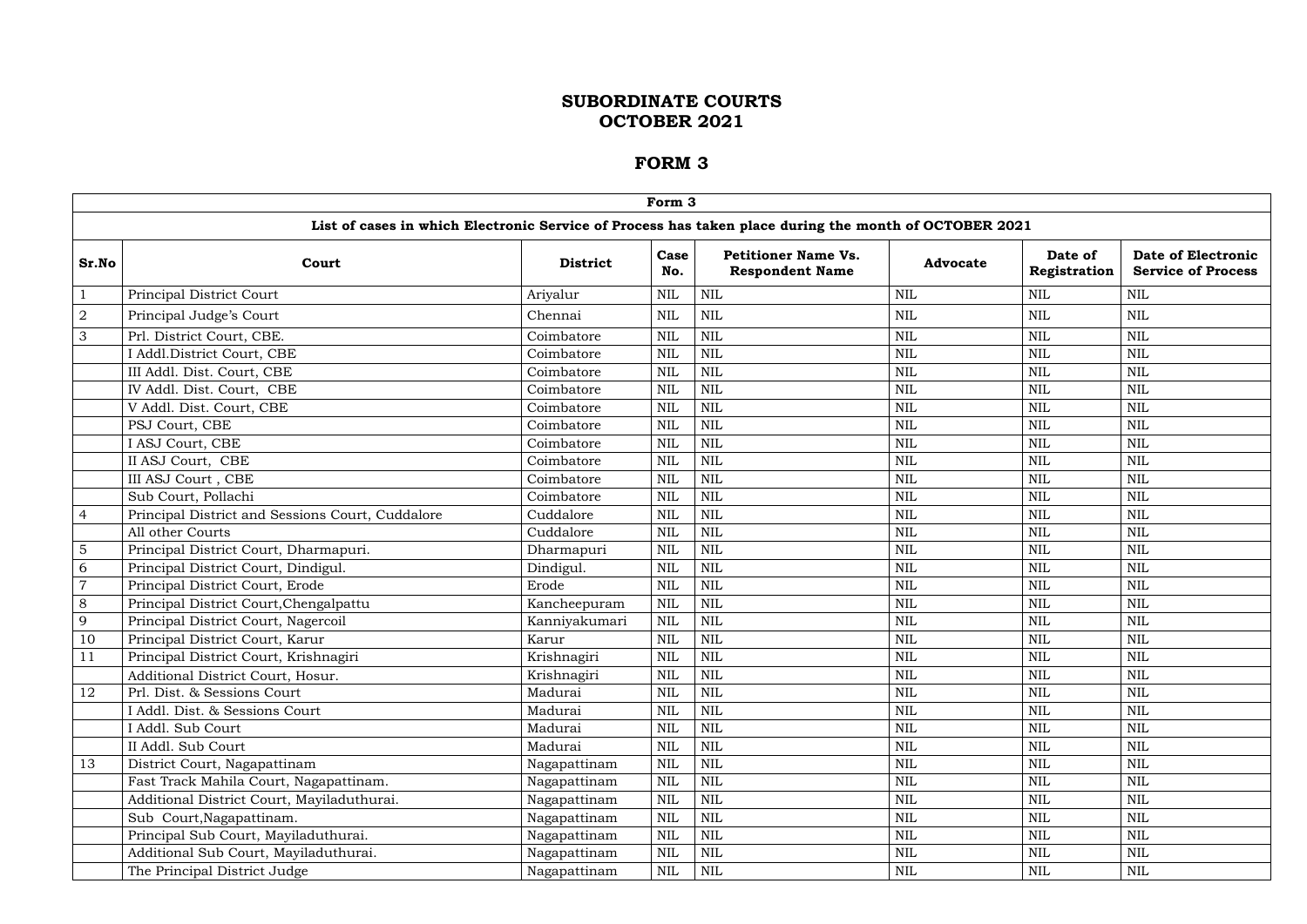|        | Form 3                                                                                                |                 |              |                                                      |                 |                         |                                                        |  |  |  |  |  |
|--------|-------------------------------------------------------------------------------------------------------|-----------------|--------------|------------------------------------------------------|-----------------|-------------------------|--------------------------------------------------------|--|--|--|--|--|
|        | List of cases in which Electronic Service of Process has taken place during the month of OCTOBER 2021 |                 |              |                                                      |                 |                         |                                                        |  |  |  |  |  |
| Sr.No  | Court                                                                                                 | <b>District</b> | Case<br>No.  | <b>Petitioner Name Vs.</b><br><b>Respondent Name</b> | <b>Advocate</b> | Date of<br>Registration | <b>Date of Electronic</b><br><b>Service of Process</b> |  |  |  |  |  |
| 14     | The Principal District Judge                                                                          | Namakkal        | <b>NIL</b>   | NIL                                                  | <b>NIL</b>      | <b>NIL</b>              | <b>NIL</b>                                             |  |  |  |  |  |
| 15     | District Court Udhagamandalam, Nilgiris                                                               | Nilgiris        | <b>NIL</b>   | <b>NIL</b>                                           | <b>NIL</b>      | <b>NIL</b>              | <b>NIL</b>                                             |  |  |  |  |  |
| 16     | Principal District Court                                                                              | Perambalur      | <b>NIL</b>   | <b>NIL</b>                                           | <b>NIL</b>      | <b>NIL</b>              | <b>NIL</b>                                             |  |  |  |  |  |
|        | Mahila Court                                                                                          | Perambalur      | <b>NIL</b>   | <b>NIL</b>                                           | $\mbox{NIL}$    | <b>NIL</b>              | $\mbox{NIL}$                                           |  |  |  |  |  |
|        | Sub Court                                                                                             | Perambalur      | <b>NIL</b>   | <b>NIL</b>                                           | $\mbox{NIL}$    | <b>NIL</b>              | <b>NIL</b>                                             |  |  |  |  |  |
| 17     | The Principal District Court                                                                          | Pudukkottai     | <b>NIL</b>   | <b>NIL</b>                                           | <b>NIL</b>      | <b>NIL</b>              | <b>NIL</b>                                             |  |  |  |  |  |
| 18     | Principal District Court                                                                              | Ramanathapuram  | <b>NIL</b>   | <b>NIL</b>                                           | <b>NIL</b>      | <b>NIL</b>              | <b>NIL</b>                                             |  |  |  |  |  |
| 19     | Principal District Court, Salem                                                                       | Salem           | <b>NIL</b>   | <b>NIL</b>                                           | $\mbox{NIL}$    | <b>NIL</b>              | $\mbox{NIL}$                                           |  |  |  |  |  |
| 20     | Principal District and Sessions Court                                                                 | Sivaganga       | <b>NIL</b>   | <b>NIL</b>                                           | <b>NIL</b>      | <b>NIL</b>              | <b>NIL</b>                                             |  |  |  |  |  |
| 21     | Prl. District Court, Thanjavur                                                                        | Thanjavur       | <b>NIL</b>   | <b>NIL</b>                                           | <b>NIL</b>      | <b>NIL</b>              | <b>NIL</b>                                             |  |  |  |  |  |
|        | III Additional District Judge, Pattukkottai.                                                          | Thanjavur       | <b>NIL</b>   | <b>NIL</b>                                           | $\mbox{NIL}$    | NIL                     | <b>NIL</b>                                             |  |  |  |  |  |
| 22     | Principal District Court, Theni                                                                       | Theni           | <b>NIL</b>   | <b>NIL</b>                                           | $\mbox{NIL}$    | <b>NIL</b>              | <b>NIL</b>                                             |  |  |  |  |  |
| 23     | Principal District Court, Thoothukudi                                                                 | Thoothukudi     | <b>NIL</b>   | <b>NIL</b>                                           | $\mbox{NIL}$    | <b>NIL</b>              | <b>NIL</b>                                             |  |  |  |  |  |
| 24     | Principal District Court                                                                              | Tiruchirappalli | <b>NIL</b>   | <b>NIL</b>                                           | $\mbox{NIL}$    | <b>NIL</b>              | $\mbox{NIL}$                                           |  |  |  |  |  |
| 25     | Principal District Court                                                                              | Tirunelveli     | <b>NIL</b>   | <b>NIL</b>                                           | <b>NIL</b>      | <b>NIL</b>              | <b>NIL</b>                                             |  |  |  |  |  |
| 26     | Principal District Court, Tiruppur                                                                    | Tiruppur        | <b>NIL</b>   | <b>NIL</b>                                           | <b>NIL</b>      | <b>NIL</b>              | <b>NIL</b>                                             |  |  |  |  |  |
|        | <b>Additional District Court, Tiruppur</b>                                                            | Tiruppur        | <b>NIL</b>   | <b>NIL</b>                                           | $\mbox{NIL}$    | <b>NIL</b>              | $\mbox{NIL}$                                           |  |  |  |  |  |
|        | II Additional District Court, Tiruppur                                                                | Tiruppur        | <b>NIL</b>   | <b>NIL</b>                                           | $\mbox{NIL}$    | <b>NIL</b>              | <b>NIL</b>                                             |  |  |  |  |  |
|        | Principal Sub Court, Tiruppur                                                                         | Tiruppur        | <b>NIL</b>   | <b>NIL</b>                                           | $\mbox{NIL}$    | <b>NIL</b>              | <b>NIL</b>                                             |  |  |  |  |  |
|        | Additional Sub Court, Tiruppur                                                                        | Tiruppur        | <b>NIL</b>   | <b>NIL</b>                                           | $\mbox{NIL}$    | <b>NIL</b>              | $\mbox{NIL}$                                           |  |  |  |  |  |
|        | Sub Court, Udumalpet                                                                                  | Tiruppur        | <b>NIL</b>   | <b>NIL</b>                                           | $\mbox{NIL}$    | <b>NIL</b>              | <b>NIL</b>                                             |  |  |  |  |  |
|        | Sub Court, Avinashi                                                                                   | Tiruppur        | <b>NIL</b>   | <b>NIL</b>                                           | <b>NIL</b>      | <b>NIL</b>              | <b>NIL</b>                                             |  |  |  |  |  |
| $27\,$ | Principal District Court, Tiruvallur                                                                  | Tiruvallur      | <b>NIL</b>   | $\mbox{NIL}$                                         | $\mbox{NIL}$    | $\text{NIL}$            | $\mbox{NIL}$                                           |  |  |  |  |  |
|        | The I Additional District and Sessions Court, Tiruvallur.                                             | Tiruvallur      | <b>NIL</b>   | <b>NIL</b>                                           | <b>NIL</b>      | <b>NIL</b>              | <b>NIL</b>                                             |  |  |  |  |  |
|        | The II Additional District and Sessions Court, Poonamallee.                                           | Tiruvallur      | <b>NIL</b>   | NIL                                                  | $\mbox{NIL}$    | <b>NIL</b>              | $\mbox{NIL}$                                           |  |  |  |  |  |
|        | The III Additional District and Sessions Court, Poonamallee.                                          | Tiruvallur      | <b>NIL</b>   | <b>NIL</b>                                           | $\mbox{NIL}$    | <b>NIL</b>              | $\mbox{NIL}$                                           |  |  |  |  |  |
|        | The IV Additional District and Sessions Court, Ponneri.                                               | Tiruvallur      | <b>NIL</b>   | <b>NIL</b>                                           | $\mbox{NIL}$    | <b>NIL</b>              | <b>NIL</b>                                             |  |  |  |  |  |
|        | The Sub Court, Tiruvallur.                                                                            | Tiruvallur      | <b>NIL</b>   | <b>NIL</b>                                           | $\mbox{NIL}$    | <b>NIL</b>              | $\mbox{NIL}$                                           |  |  |  |  |  |
|        | The Sub Court, Poonamallee.                                                                           | Tiruvallur      | <b>NIL</b>   | <b>NIL</b>                                           | $\mbox{NIL}$    | <b>NIL</b>              | $\mbox{NIL}$                                           |  |  |  |  |  |
|        | The Sub Court, Tiruttani.                                                                             | Tiruvallur      | <b>NIL</b>   | <b>NIL</b>                                           | $\mbox{NIL}$    | <b>NIL</b>              | $\mbox{NIL}$                                           |  |  |  |  |  |
| 28     | Principal District Court, Tiruvannamalai                                                              | Tiruvannamalai  | <b>NIL</b>   | NIL                                                  | $\mbox{NIL}$    | <b>NIL</b>              | <b>NIL</b>                                             |  |  |  |  |  |
| 29     | Principal District Court                                                                              | Tiruvarur       | <b>NIL</b>   | NIL                                                  | $\mbox{NIL}$    | NIL                     | <b>NIL</b>                                             |  |  |  |  |  |
| 30     | Principal District Court, Vellore                                                                     | Vellore         | <b>NIL</b>   | NIL                                                  | $\mbox{NIL}$    | <b>NIL</b>              | $\mbox{NIL}$                                           |  |  |  |  |  |
|        | II Additional District Court, Ranipet                                                                 | Vellore         | <b>NIL</b>   | <b>NIL</b>                                           | $\mbox{NIL}$    | <b>NIL</b>              | <b>NIL</b>                                             |  |  |  |  |  |
| 31     | Principal District Court, Villupuram                                                                  | Villupuram      | <b>NIL</b>   | <b>NIL</b>                                           | $\mbox{NIL}$    | NIL                     | NIL                                                    |  |  |  |  |  |
| 32     | Principal District Court, Srivillliputtur                                                             | Virudhunagar    | <b>NIL</b>   | <b>NIL</b>                                           | $\mbox{NIL}$    | <b>NIL</b>              | $\mbox{NIL}$                                           |  |  |  |  |  |
|        | Sub Court, Sivakasi                                                                                   | Virudhunagar    | <b>NIL</b>   | <b>NIL</b>                                           | $\mbox{NIL}$    | <b>NIL</b>              | <b>NIL</b>                                             |  |  |  |  |  |
| 33     | PRINCIPAL DISTRICT JUDGE, PUDUCHERRY                                                                  | Puducherry      | NIL          | NIL                                                  | NIL             | NIL                     | <b>NIL</b>                                             |  |  |  |  |  |
|        | DISTRICT JUDGE, KARAIKAL                                                                              | Puducherry      | $\mbox{NIL}$ | NIL                                                  | $\mbox{NIL}$    | NIL                     | $\mbox{NIL}$                                           |  |  |  |  |  |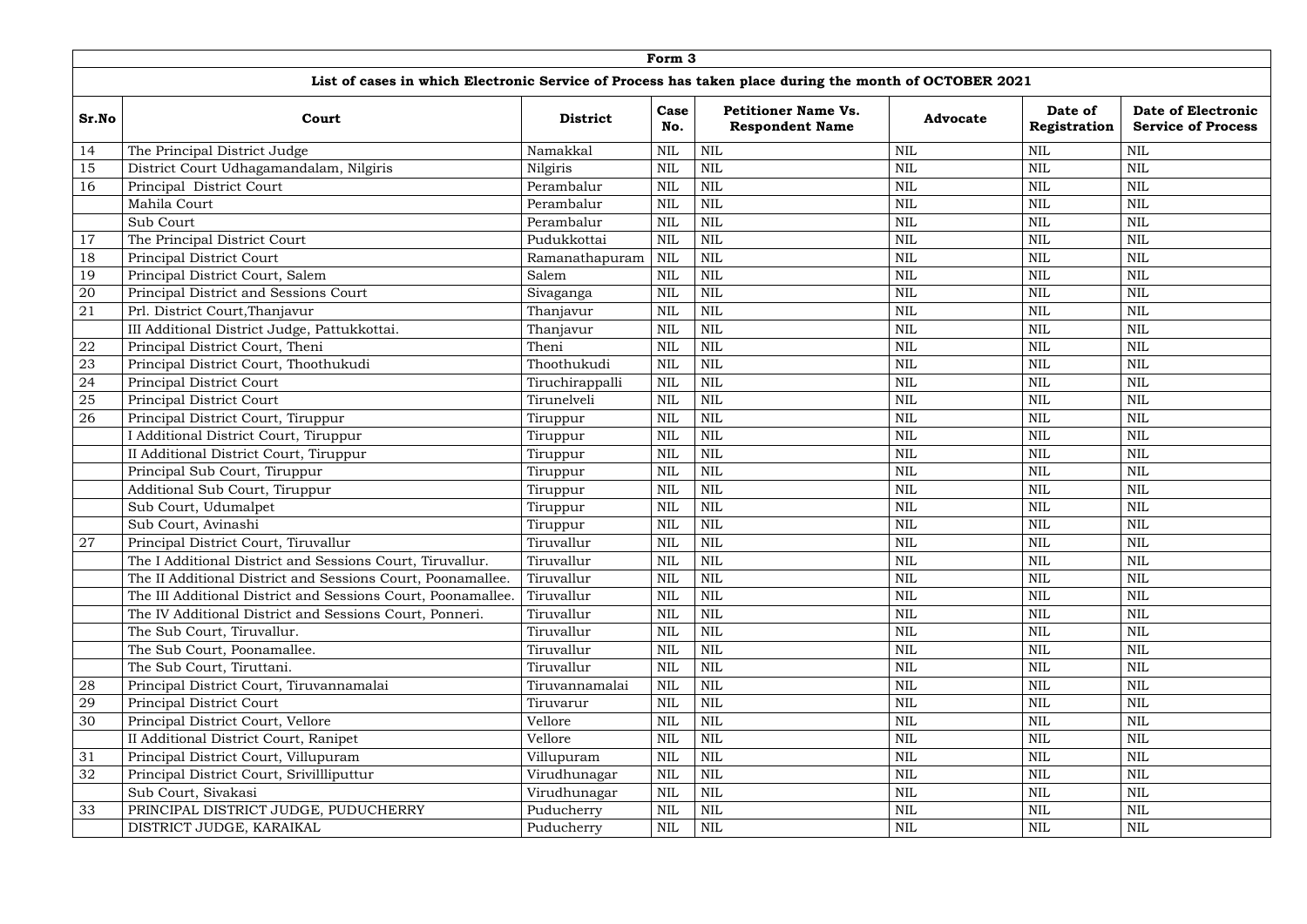|                |                                                     |                 | Form 4                                                                         |              |                   |                                                       |
|----------------|-----------------------------------------------------|-----------------|--------------------------------------------------------------------------------|--------------|-------------------|-------------------------------------------------------|
|                |                                                     |                 | List of total no. of cases randomly allocated during the month of OCTOBER 2021 |              |                   |                                                       |
| Sr.No          | Court                                               | <b>District</b> | <b>Court Name</b>                                                              | Court<br>No. | <b>Case Type</b>  | Case Count (No.<br>of cases<br>randomly<br>allocated) |
|                | Principal District Court                            | Ariyalur        | <b>NIL</b>                                                                     | <b>NIL</b>   | <b>NIL</b>        | <b>NIL</b>                                            |
| $\sqrt{2}$     | Principal Judge's Court                             | Chennai         | <b>NIL</b>                                                                     | NIL          | <b>NIL</b>        | <b>NIL</b>                                            |
| 3              | Prl. District Court, CBE.                           | Coimbatore      | Principal District & Sessions Court, Coimbatore                                | <b>NIL</b>   | Original Suit     | 15                                                    |
|                | I Addl.District Court, CBE                          | Coimbatore      | $\mbox{NIL}$                                                                   | <b>NIL</b>   | <b>NIL</b>        | <b>NIL</b>                                            |
|                | III Addl. Dist. Court, CBE                          | Coimbatore      | <b>NIL</b>                                                                     | <b>NIL</b>   | <b>NIL</b>        | <b>NIL</b>                                            |
|                | IV Addl. Dist. Court, CBE                           | Coimbatore      | <b>NIL</b>                                                                     | <b>NIL</b>   | <b>NIL</b>        | <b>NIL</b>                                            |
|                | V Addl. Dist. Court, CBE                            | Coimbatore      | <b>NIL</b>                                                                     | <b>NIL</b>   | <b>NIL</b>        | $\mbox{NIL}$                                          |
|                | PSJ Court, CBE                                      | Coimbatore      | Principal Subordinate Court, Coimbatore                                        | NIL          | Original Suit   8 |                                                       |
|                | I ASJ Court, CBE                                    | Coimbatore      | <b>NIL</b>                                                                     | <b>NIL</b>   | <b>NIL</b>        | $\mbox{NIL}$                                          |
|                | II ASJ Court, CBE                                   | Coimbatore      | <b>NIL</b>                                                                     | <b>NIL</b>   | <b>NIL</b>        | <b>NIL</b>                                            |
|                | III ASJ Court, CBE                                  | Coimbatore      | <b>NIL</b>                                                                     | <b>NIL</b>   | <b>NIL</b>        | $\mbox{NIL}$                                          |
|                | IV ASJ Court, CBE                                   | Coimbatore      | IV Additional Subordinate Court, Coimbatore                                    | <b>NIL</b>   | Original Suit     |                                                       |
| $\overline{4}$ | Principal District and Sessions Court,<br>Cuddalore | Cuddalore       | Principal District and Sessions Court, Cuddalore   NIL                         |              | <b>COS</b>        | $\overline{7}$                                        |
|                | All other Courts                                    | Cuddalore       | <b>NIL</b>                                                                     | <b>NIL</b>   | <b>NIL</b>        | <b>NIL</b>                                            |
| $\overline{5}$ | Principal District Court, Dharmapuri.               | Dharmapuri      | <b>NIL</b>                                                                     | <b>NIL</b>   | <b>NIL</b>        | <b>NIL</b>                                            |
| 6              | Principal District Court, Dindigul.                 | Dindigul.       | Principal District Court, Dindigul.                                            | <b>NIL</b>   | <b>NIL</b>        | 50                                                    |
| $\overline{7}$ | Principal District Court, Erode                     | Erode           | <b>NIL</b>                                                                     | <b>NIL</b>   | <b>NIL</b>        | <b>NIL</b>                                            |
| 8              | Principal District Court, Chengalpattu              | Kancheepuram    | <b>NIL</b>                                                                     | <b>NIL</b>   | <b>NIL</b>        | <b>NIL</b>                                            |
| 9              | Principal District Court, Nagercoil                 | Kanniyakumari   | Principal District Court, Nagercoil                                            |              | <b>OS</b>         | 48                                                    |
| 10             | Principal District Court, Karur                     | Karur           | $\mbox{NIL}$                                                                   | <b>NIL</b>   | <b>NIL</b>        | <b>NIL</b>                                            |
| 11             | Principal District Court, Krishnagiri               | Krishnagiri     | $\mbox{NIL}$                                                                   | <b>NIL</b>   | <b>NIL</b>        | $\sqrt{2}$                                            |
|                | Additional District Court, Krishnagiri              | Krishnagiri     | <b>NIL</b>                                                                     | NIL          | <b>NIL</b>        | <b>NIL</b>                                            |
|                | Additional District Court, Hosur.                   | Krishnagiri     | $\mbox{NIL}$                                                                   | <b>NIL</b>   | <b>NIL</b>        | $\mbox{NIL}$                                          |
| 12             | Prl. Dist. & Sessions Court                         | Madurai         | $\mbox{NIL}$                                                                   | <b>NIL</b>   | <b>NIL</b>        | $\mbox{NIL}$                                          |
|                | I Addl. Dist. & Sessions Court                      | Madurai         | $\mbox{NIL}$                                                                   | <b>NIL</b>   | <b>NIL</b>        | $\mbox{NIL}$                                          |
|                | I Addl. Sub Court                                   | Madurai         | NIL                                                                            | NIL          | <b>NIL</b>        | <b>NIL</b>                                            |
|                | II Addl. Sub Court                                  | Madurai         | <b>NIL</b>                                                                     | <b>NIL</b>   | <b>NIL</b>        | $\text{NIL}$                                          |
| 13             | District Court, Nagapattinam                        | Nagapattinam    | <b>NIL</b>                                                                     | <b>NIL</b>   | <b>NIL</b>        | $\mbox{NIL}$                                          |
|                | Fast Track Mahila Court, Nagapattinam.              | Nagapattinam    | <b>NIL</b>                                                                     | NIL          | <b>NIL</b>        | <b>NIL</b>                                            |
|                | Additional District Court, Mayiladuthurai.          | Nagapattinam    | <b>NIL</b>                                                                     | <b>NIL</b>   | <b>NIL</b>        | $\mbox{NIL}$                                          |
|                | Sub Court, Nagapattinam.                            | Nagapattinam    | $\mbox{NIL}$                                                                   | <b>NIL</b>   | <b>NIL</b>        | $\mbox{NIL}$                                          |
|                | Principal Sub Court, Mayiladuthurai.                | Nagapattinam    | <b>NIL</b>                                                                     | NIL          | <b>NIL</b>        | $\mbox{NIL}$                                          |
|                | Additional Sub Court, Mayiladuthurai.               | Nagapattinam    | NIL                                                                            | NIL          | <b>NIL</b>        | $\mbox{NIL}$                                          |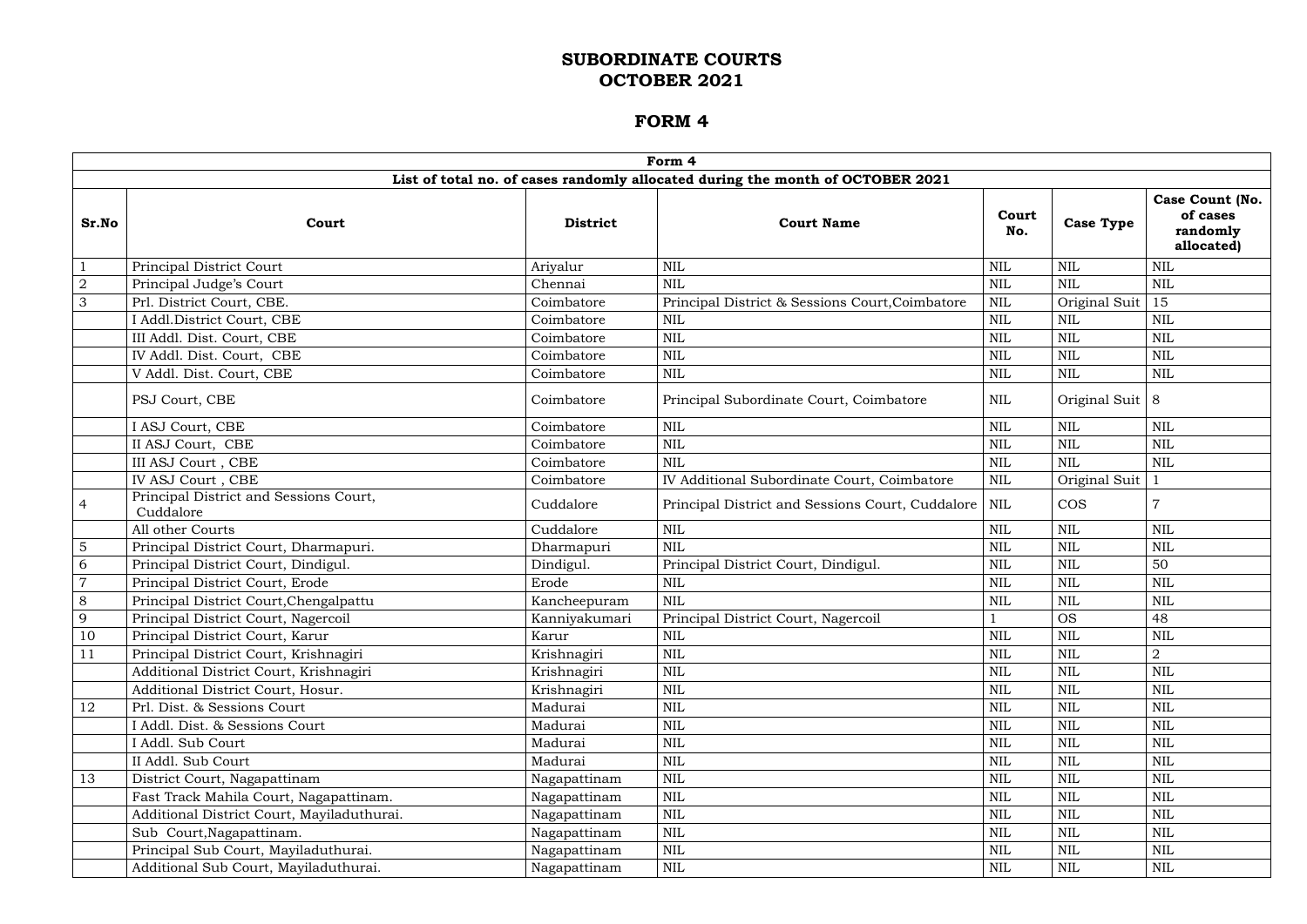|       | Form 4                                                       |                 |                                                                                |              |                  |                                                       |  |  |  |  |  |  |  |
|-------|--------------------------------------------------------------|-----------------|--------------------------------------------------------------------------------|--------------|------------------|-------------------------------------------------------|--|--|--|--|--|--|--|
|       |                                                              |                 | List of total no. of cases randomly allocated during the month of OCTOBER 2021 |              |                  |                                                       |  |  |  |  |  |  |  |
| Sr.No | Court                                                        | <b>District</b> | <b>Court Name</b>                                                              | Court<br>No. | <b>Case Type</b> | Case Count (No.<br>of cases<br>randomly<br>allocated) |  |  |  |  |  |  |  |
|       | The Principal District Judge                                 | Nagapattinam    | $\mbox{NIL}$                                                                   | <b>NIL</b>   | <b>NIL</b>       | $\text{NIL}$                                          |  |  |  |  |  |  |  |
| 14    | The Principal District Judge                                 | Namakkal        | $\mbox{NIL}$                                                                   | <b>NIL</b>   | <b>NIL</b>       | $\mbox{NIL}$                                          |  |  |  |  |  |  |  |
| 15    | District Court Udhagamandalam, Nilgiris                      | Nilgiris        | $\mbox{NIL}$                                                                   | <b>NIL</b>   | <b>NIL</b>       | $\text{NIL}$                                          |  |  |  |  |  |  |  |
| 16    | Principal District Court                                     | Perambalur      | $\mbox{NIL}$                                                                   | <b>NIL</b>   | <b>NIL</b>       | $\mbox{NIL}$                                          |  |  |  |  |  |  |  |
|       | Mahila Court                                                 | Perambalur      | <b>NIL</b>                                                                     | <b>NIL</b>   | <b>NIL</b>       | $\text{NIL}$                                          |  |  |  |  |  |  |  |
|       | Sub Court                                                    | Perambalur      | $\mbox{NIL}$                                                                   | <b>NIL</b>   | <b>NIL</b>       | $\mbox{NIL}$                                          |  |  |  |  |  |  |  |
| 17    | The Principal District Court                                 | Pudukkottai     | $\mbox{NIL}$                                                                   | <b>NIL</b>   | <b>NIL</b>       | $\mbox{NIL}$                                          |  |  |  |  |  |  |  |
| 18    | Principal District Court                                     | Ramanathapuram  | <b>NIL</b>                                                                     | <b>NIL</b>   | <b>NIL</b>       | $\text{NIL}$                                          |  |  |  |  |  |  |  |
| 19    | Principal District Court, Salem                              | Salem           | Principal District Court, Salem                                                | <b>NIL</b>   | <b>COS</b>       | 14                                                    |  |  |  |  |  |  |  |
| 20    | Principal District and Sessions Court                        | Sivaganga       | $\mbox{NIL}$                                                                   | <b>NIL</b>   | <b>NIL</b>       | $\mbox{NIL}$                                          |  |  |  |  |  |  |  |
| 21    | Prl. District Court, Thanjavur                               | Thanjavur       | $\mbox{NIL}$                                                                   | <b>NIL</b>   | <b>NIL</b>       | $\mbox{NIL}$                                          |  |  |  |  |  |  |  |
|       | III Additional District Judge, Pattukkottai.                 | Thanjavur       | <b>NIL</b>                                                                     | <b>NIL</b>   | <b>NIL</b>       | $\text{NIL}$                                          |  |  |  |  |  |  |  |
| 22    | Principal District Court, Theni                              | Theni           | $\mbox{NIL}$                                                                   | <b>NIL</b>   | <b>NIL</b>       | $\text{NIL}$                                          |  |  |  |  |  |  |  |
| 23    | Principal District Court, Thoothukudi                        | Thoothukudi     | $\mbox{NIL}$                                                                   | <b>NIL</b>   | <b>NIL</b>       | $\mbox{NIL}$                                          |  |  |  |  |  |  |  |
| 24    | Principal District Court                                     | Tiruchirappalli | $\mbox{NIL}$                                                                   | <b>NIL</b>   | <b>NIL</b>       | $\mbox{NIL}$                                          |  |  |  |  |  |  |  |
| 25    | Principal District Court                                     | Tirunelveli     | <b>NIL</b>                                                                     | <b>NIL</b>   | <b>OS</b>        | 15                                                    |  |  |  |  |  |  |  |
| 26    | Principal District Court, Tiruppur                           | Tiruppur        | $\mbox{NIL}$                                                                   | <b>NIL</b>   | <b>NIL</b>       | $\text{NIL}$                                          |  |  |  |  |  |  |  |
|       | I Additional District Court, Tiruppur                        | Tiruppur        | $\mbox{NIL}$                                                                   | <b>NIL</b>   | <b>NIL</b>       | $\mbox{NIL}$                                          |  |  |  |  |  |  |  |
|       | II Additional District Court, Tiruppur                       | Tiruppur        | $\mbox{NIL}$                                                                   | <b>NIL</b>   | <b>NIL</b>       | $\mbox{NIL}$                                          |  |  |  |  |  |  |  |
|       | Principal Sub Court, Tiruppur                                | Tiruppur        | $\mbox{NIL}$                                                                   | <b>NIL</b>   | <b>NIL</b>       | $\text{NIL}$                                          |  |  |  |  |  |  |  |
|       | Additional Sub Court, Tiruppur                               | Tiruppur        | $\mbox{NIL}$                                                                   | <b>NIL</b>   | <b>NIL</b>       | $\mbox{NIL}$                                          |  |  |  |  |  |  |  |
|       | Sub Court, Udumalpet                                         | Tiruppur        | <b>NIL</b>                                                                     | NIL          | NIL              | NIL                                                   |  |  |  |  |  |  |  |
|       | Sub Court, Avinashi                                          | Tiruppur        | <b>NIL</b>                                                                     | NIL          | <b>NIL</b>       | $\text{NIL}$                                          |  |  |  |  |  |  |  |
| 27    | Principal District Court, Tiruvallur                         | Tiruvallur      | $\mbox{NIL}$                                                                   | <b>NIL</b>   | <b>NIL</b>       | $\mbox{NIL}$                                          |  |  |  |  |  |  |  |
|       | The I Additional District and Sessions Court, Tiruvallur.    | Tiruvallur      | $\mbox{NIL}$                                                                   | <b>NIL</b>   | <b>NIL</b>       | $\mbox{NIL}$                                          |  |  |  |  |  |  |  |
|       | The II Additional District and Sessions Court, Poonamallee.  | Tiruvallur      | $\mbox{NIL}$                                                                   | <b>NIL</b>   | <b>NIL</b>       | $\mbox{NIL}$                                          |  |  |  |  |  |  |  |
|       | The III Additional District and Sessions Court, Poonamallee. | Tiruvallur      | $\mbox{NIL}$                                                                   | <b>NIL</b>   | <b>NIL</b>       | $\text{NIL}$                                          |  |  |  |  |  |  |  |
|       | The IV Additional District and Sessions Court, Ponneri.      | Tiruvallur      | $\mbox{NIL}$                                                                   | <b>NIL</b>   | <b>NIL</b>       | $\mbox{NIL}$                                          |  |  |  |  |  |  |  |
|       | The Sub Court, Tiruvallur.                                   | Tiruvallur      | $\mbox{NIL}$                                                                   | NIL          | NIL              | NIL                                                   |  |  |  |  |  |  |  |
|       | The Sub Court, Poonamallee.                                  | Tiruvallur      | <b>NIL</b>                                                                     | NIL          | <b>NIL</b>       | $\mbox{NIL}$                                          |  |  |  |  |  |  |  |
|       | The Sub Court, Tiruttani.                                    | Tiruvallur      | $\mbox{NIL}$                                                                   | NIL          | <b>NIL</b>       | $\text{NIL}$                                          |  |  |  |  |  |  |  |
| 28    | Principal District Court, Tiruvannamalai                     | Tiruvannamalai  | <b>NIL</b>                                                                     | NIL          | NIL              | $\text{NIL}$                                          |  |  |  |  |  |  |  |
| 29    | Principal District Court                                     | Tiruvarur       | <b>NIL</b>                                                                     | <b>NIL</b>   | <b>NIL</b>       | $\text{NIL}$                                          |  |  |  |  |  |  |  |
| 30    | Principal District Court, Vellore                            | Vellore         | $\mbox{NIL}$                                                                   | NIL          | <b>NIL</b>       | $\text{NIL}$                                          |  |  |  |  |  |  |  |
|       | II Additional District Court, Ranipet                        | Vellore         | <b>NIL</b>                                                                     | NIL          | <b>NIL</b>       | $\text{NIL}$                                          |  |  |  |  |  |  |  |
| 31    | Principal District Court, Villupuram                         | Villupuram      | NIL                                                                            | NIL          | <b>NIL</b>       | NIL                                                   |  |  |  |  |  |  |  |
| 32    | Principal District Court, Srivillliputtur                    | Virudhunagar    | <b>NIL</b>                                                                     | NIL          | <b>NIL</b>       | $\mbox{NIL}$                                          |  |  |  |  |  |  |  |
|       | Sub Court, Sivakasi                                          | Virudhunagar    | $\mbox{NIL}$                                                                   | <b>NIL</b>   | <b>NIL</b>       | $\text{NIL}$                                          |  |  |  |  |  |  |  |
| 33    | PRINCIPAL DISTRICT JUDGE, PUDUCHERRY                         | Puducherry      | $\mbox{NIL}$                                                                   | <b>NIL</b>   | <b>NIL</b>       | $\text{NIL}$                                          |  |  |  |  |  |  |  |
|       | DISTRICT JUDGE, KARAIKAL                                     | Puducherry      | <b>NIL</b>                                                                     | NIL          | $\mbox{NIL}$     | $\mbox{NIL}$                                          |  |  |  |  |  |  |  |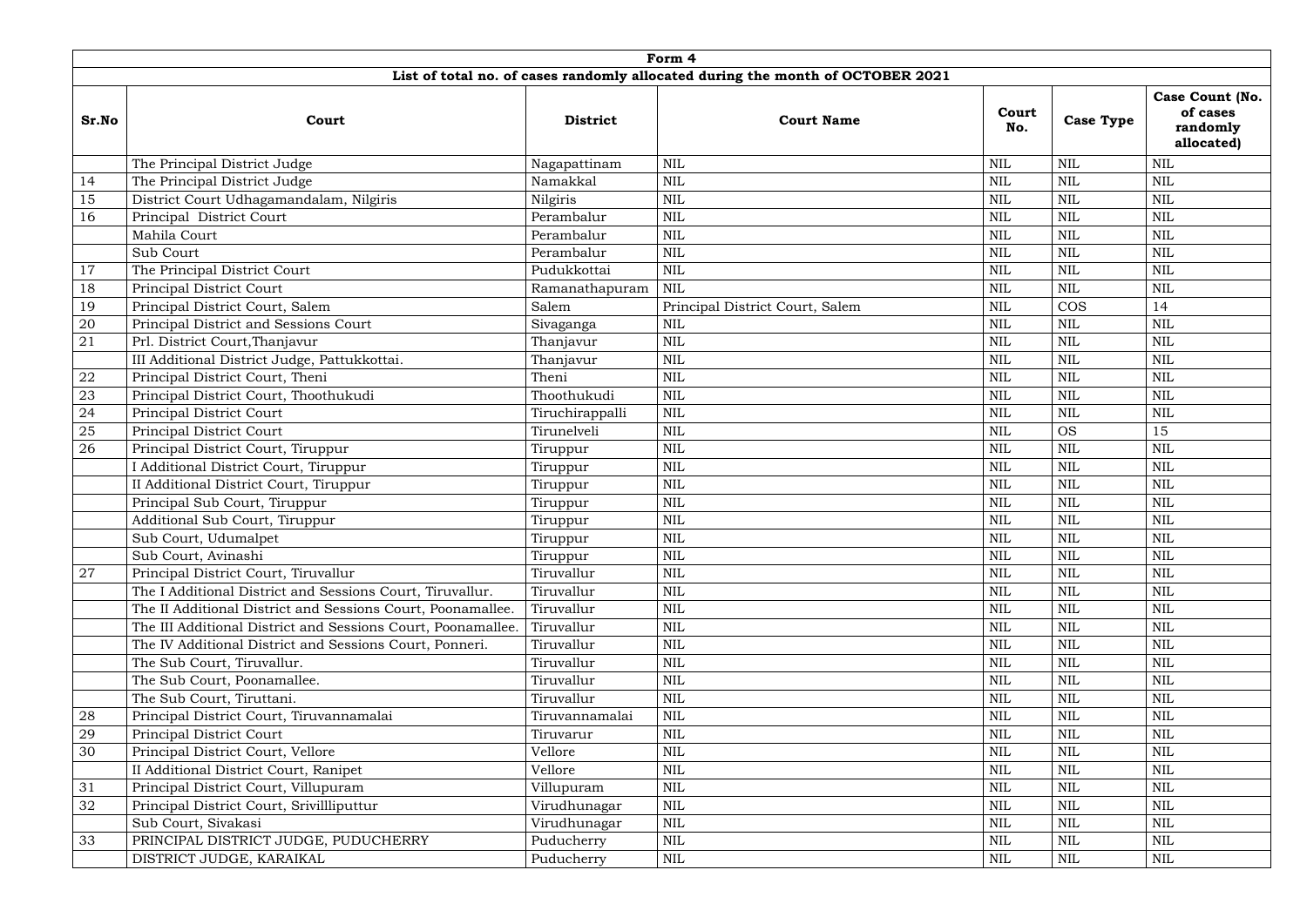|                  | Form 5                   |                 |             |                                                                                                                                                                                                                                                                                                                                                                                |                                                                              |                         |                                                     |  |  |  |  |
|------------------|--------------------------|-----------------|-------------|--------------------------------------------------------------------------------------------------------------------------------------------------------------------------------------------------------------------------------------------------------------------------------------------------------------------------------------------------------------------------------|------------------------------------------------------------------------------|-------------------------|-----------------------------------------------------|--|--|--|--|
|                  |                          |                 |             | List of cases in which Case Management Hearing was held during the month of OCTOBER 2021                                                                                                                                                                                                                                                                                       |                                                                              |                         |                                                     |  |  |  |  |
| Sr.<br><b>No</b> | Court                    | <b>District</b> | Case No.    | <b>Petitioner Name Vs. Respondent Name</b>                                                                                                                                                                                                                                                                                                                                     | <b>Advocate</b>                                                              | Date of<br>Registration | Date of Case<br><b>Management</b><br><b>Hearing</b> |  |  |  |  |
|                  | Principal District Court | Ariyalur        | NIL         | <b>NIL</b>                                                                                                                                                                                                                                                                                                                                                                     | <b>NIL</b>                                                                   | <b>NIL</b>              | <b>NIL</b>                                          |  |  |  |  |
| $\overline{2}$   | Principal Judge's Court  | Chennai         | $\cos 3/21$ | The CSB Bank Ltd. No.32, First Main Road, Olympic<br>Colony, Padi, Chennai -600 050 Rep by its Authorised<br>Officer - Plaintiff vs 1. M. Nedunchezhian and 2<br>others. - Defendant                                                                                                                                                                                           | K. Rajasekaran                                                               | 12.02.2021              | 29.11.2021                                          |  |  |  |  |
|                  | Principal Judge's Court  | Chennai         | $\cos 1/21$ | M/s. Para Enterprised Pvt Limited, No.7th Floor,<br>Tamarai Tech Park, No.16-20A (SP) Developed Plots,<br>Jawaharlal Nehru Road, Guindy Industrial Estate,<br>Guindy, Chennai, represented herein by its Authorized<br>Signtory Mr. Pradeepsankar -Plaintiff -vs- A.R. Dairy<br>Food Private Limited, No.10/5C, Madurai Road,<br>Begampur Post, Dindigul - 624 002 — Defendant | M/s. M.S. Associates R.<br>Sathish Kumar                                     | 25.03.2021              | 17.11.2021                                          |  |  |  |  |
|                  | Principal Judge's Court  | Chennai         | $\cos 4/20$ | M/s. CLN Cinemas, Rep. by its Proprietor, Mr. Praveen<br>Prasad, No. 15/8, Dhanappa Mudalai Street, Madurai -<br>625 001. - Plaintiff -VS- 1. M/s. JSK Film<br>Corporation, Rep. by Authorized signatory, JSK. Satish<br>Kumar 2. Qube Cinema Technologies, 42, Dr. Ranga<br>Road, Bhaskarapuram, Mylapore, Chennai - 600 004.<br>— Defendant                                  | M/s. V.P. Raman M.S.<br>Seshadri                                             | 26.08.2020              | 16.11.2021                                          |  |  |  |  |
|                  | Principal Judge's Court  | Chennai         | COS 8/20    | M/s. Agrocrops Exim Limited, Rep. by its Sales<br>Manager, Mr. A. Prabakaran, No.45, Armenian Street,<br>SM Plaza, Room No.l, 1st Floor, Chennai - 600 001.<br>Plaintiff -VS- M/s. Royal Sundaram General Insurance<br>Co. Limited, Sundaram Towers, No.46, Whites Road,<br>Royapettah, Chennai - 600 014. - Defendant                                                         | S. Vasudevan (Plaintiff)                                                     | 05.12.2020              | 16.11.2021                                          |  |  |  |  |
|                  | Principal Judge's Court  | Chennai         | $\cos 4/21$ | M/s. Times Chartering Pvt Ltd. Haryana, Represented<br>by its Line Manager, Mr. Yogesh Ramesh Abhichandani<br>Plaintiff -vs- M/s. Pink Rose Cargo Pvt Ltd, Chennai<br>Represented by its Chairman & Managing Director & 6<br>Others  Defendants                                                                                                                                | Mr. K.M. Anand Mr. Bijai<br>Sundar (D1 and D2) Mr.<br>Mukund Rao (D3 and D4) | 08.03.2021              | 10.11.2021                                          |  |  |  |  |
|                  | Principal Judge's Court  | Chennai         | $\cos 5/21$ | TVS Dynamic Global Freight Services Limited, Rep. by<br>its Authorised Signatory Mr. D. K. Kumar  Plaintiff -<br>vs- Sri Sivasakthi Auto Ancillaries Madras Private<br>Limited Represented by its Directors, Chennai and 3<br>others  Defendants                                                                                                                               | V. Sankaranarayanan                                                          | 30.03.2021              | 08.11.2021                                          |  |  |  |  |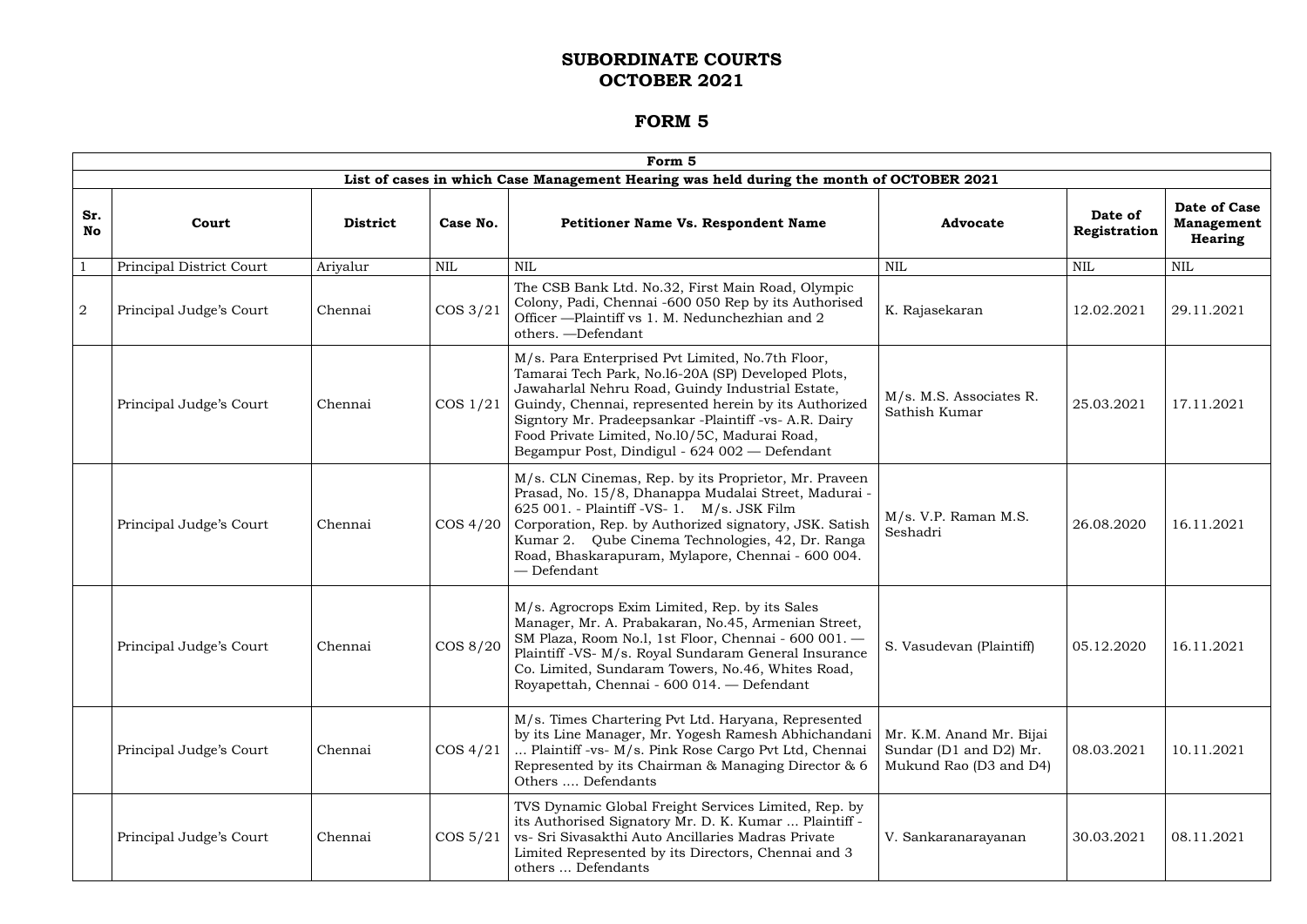|           | Form 5                  |                 |                     |                                                                                                                                                                                                                                                                                                                                                                                                                                                                                                                                |                                                                  |                         |                                                     |  |  |  |  |
|-----------|-------------------------|-----------------|---------------------|--------------------------------------------------------------------------------------------------------------------------------------------------------------------------------------------------------------------------------------------------------------------------------------------------------------------------------------------------------------------------------------------------------------------------------------------------------------------------------------------------------------------------------|------------------------------------------------------------------|-------------------------|-----------------------------------------------------|--|--|--|--|
|           |                         |                 |                     | List of cases in which Case Management Hearing was held during the month of OCTOBER 2021                                                                                                                                                                                                                                                                                                                                                                                                                                       |                                                                  |                         |                                                     |  |  |  |  |
| Sr.<br>No | Court                   | <b>District</b> | Case No.            | <b>Petitioner Name Vs. Respondent Name</b>                                                                                                                                                                                                                                                                                                                                                                                                                                                                                     | <b>Advocate</b>                                                  | Date of<br>Registration | Date of Case<br><b>Management</b><br><b>Hearing</b> |  |  |  |  |
|           | Principal Judge's Court | Chennai         | COS 6/21            | Tractors and Farm Equipment Ltd.,  Plaintiff Karuna<br>Auto Sale and Service, Karuna Devi, Sanjay Gupta<br>Defendants                                                                                                                                                                                                                                                                                                                                                                                                          | S.Ramasubramaniam and<br>Associate                               | 08.04.2021              | 22.11.2021                                          |  |  |  |  |
|           | Principal Judge's Court | Chennai         | $\cos 7/21$         | Simpson and Co.Ltd.,  Plaintiff S.S.Prabhu<br>Defendant                                                                                                                                                                                                                                                                                                                                                                                                                                                                        | S.Ramasubramaniam and<br>Associate                               | 08.04.2021              | 15.11.2021                                          |  |  |  |  |
|           | Principal Judge's Court | Chennai         | $\cos 9/21$         | M/s. AHL Freight India Pvt Ltd., Rep. by its Credit<br>Controller, Mr.M.Lokesh  Plaintiff -vs- M/s.TAW<br>Exports Pvt. Ltd., Rep. by its Managing Director,<br>Mr.T.Faizan Ahmed  Defendant                                                                                                                                                                                                                                                                                                                                    | M/s V.J.Arul Raj<br>M.Kirubaharan B.Nirmala<br>K.Backiaraj       | 23.07.2021              | 23.11.2021                                          |  |  |  |  |
|           | Principal Judge's Court | Chennai         | <b>COS</b><br>10/21 | Indian Bank, Thirumullaivoyal Branch, Rep.by its<br>Chief Manager, No.61, Chennai - Tiruvallur High Road,<br>Thirumullaivoyal, Chennai - 62.  Plaintiff -vs- 1.<br>C.Lakshmi, 2. M.Penchalai  Defendants                                                                                                                                                                                                                                                                                                                       | S.Saravana Prakash                                               | 26.07.2021              | 26.11.2021                                          |  |  |  |  |
|           | Principal Judge's Court | Chennai         | <b>COS</b><br>11/21 | M/s Heilman Worldwide Logistics India Private Limte,<br>1st floor, Infotech Centre, 14/2, Old Gurgaon Delhi<br>Road, Udyog Vihar, Gurgaon - 122016, Haryana, India.<br>Also having a Regional office at, New No. 12, Old No.20,<br>Raghaviah Road, T.Nagar, Chennai- 600017,<br>TamilNadu, India. Rep.by its Authorized Signatory<br>Mr.P.Suresh Babu.  Plaintiff -vs- M/s.Yound India<br>Films, 1-F, Lakshmi Bavan, No.432 (Old No.609)<br>Mount Road, Thousand Lights West, Thousand Lights,<br>Chennai - 600006.  Defendant | M/s P.Giridharan,<br>Dominic S.David,<br>S.Santhosh, H.Sidharth  | 13.08.2021              | 09.11.2021                                          |  |  |  |  |
|           | Principal Judge's Court | Chennai         | <b>COS</b><br>12/21 | M/s. CRM Refratech Private Limited, N Block - 153/22,<br>Second floor, Lotus colony, Anna Nagar East, Chennai<br>- 600102. Rep. by its Director Mr.T.Rajendran.<br>Plaintiff -vs- M/s.Bharat Heavy Electricals Limited,<br>Central Foundry Forge Plant Haridwar, Uttarakhand-<br>249403. Rep. by its Director.  Defendant                                                                                                                                                                                                      | M/s S.Vasudevan,<br>K.Krishnaswamy,<br>R.VetriVel, M.Deepthadevi | 25.08.2021              | 10.11.2021                                          |  |  |  |  |
|           | Principal Judge's Court | Chennai         | <b>COS</b><br>13/21 | M/s Sun-X Concrete India Pvt. Ltd., Rep. by its<br>Authorised Signatory, Mr.M.Magesh, Ramaniyam<br>Ocean Isha, No.U, Old Mahabalipuram Road, Okkiyam,<br>Thoraipakkam, Chennai - 600 096.  Plaintiff -vs- M/s<br>Noah Infrastructures, Rep.by its Partner, Mr.Cibi<br>Jacob, Having office at No.20, Perinbaraj Complex,<br>Natesan street, T.Nagar, Chennai - 600 017. And 2<br>others  Defendants                                                                                                                            | Revathi Manivannan,<br>Joseph Nihal Ravel,<br>P.V.Bajaji         | 06.09.2021              | 30.11.2021                                          |  |  |  |  |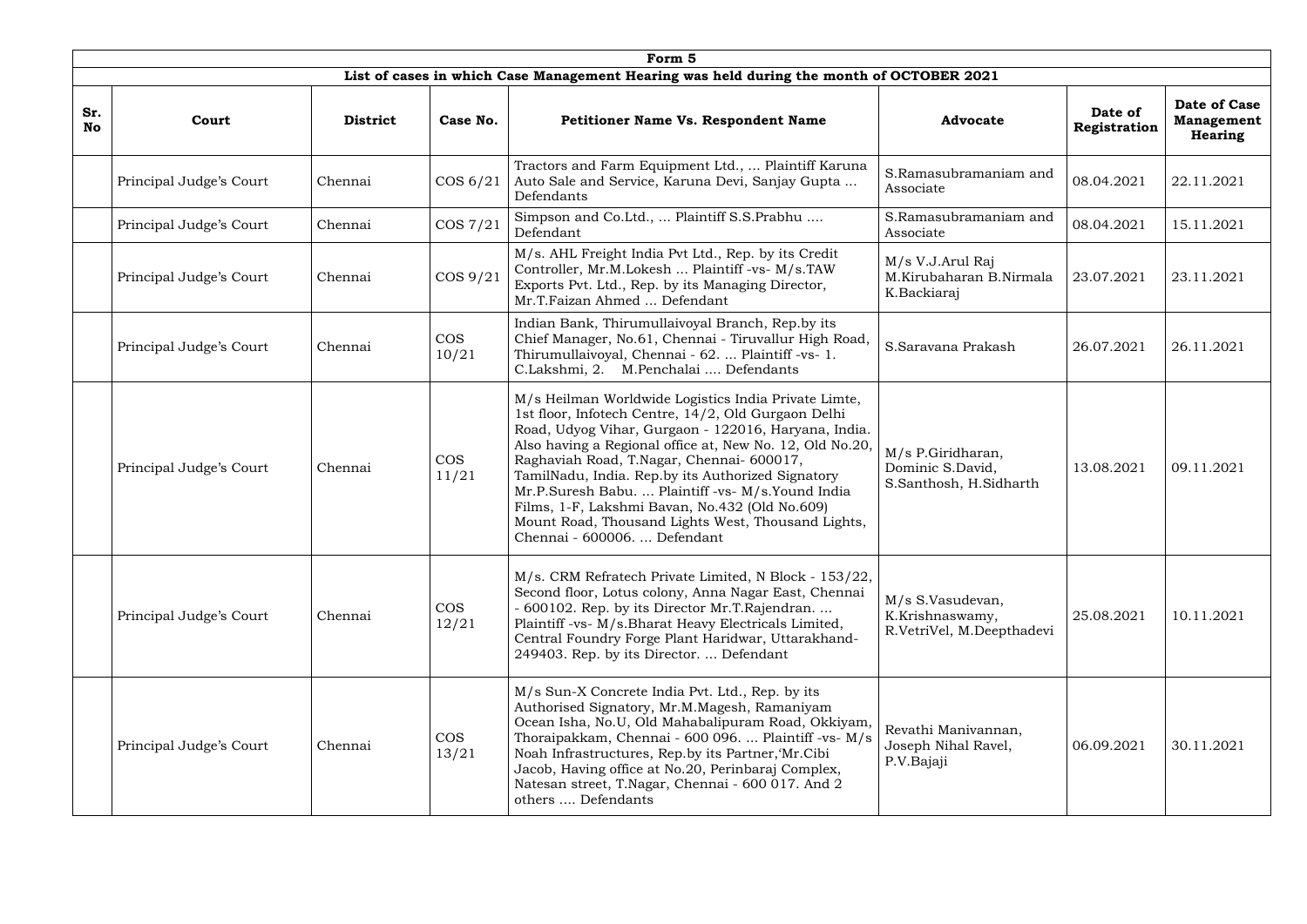|                  |                         |                 |                     | Form 5                                                                                                                                                                                                                                                                                                                                                                                                                                                                |                                                                             |                         |                                              |
|------------------|-------------------------|-----------------|---------------------|-----------------------------------------------------------------------------------------------------------------------------------------------------------------------------------------------------------------------------------------------------------------------------------------------------------------------------------------------------------------------------------------------------------------------------------------------------------------------|-----------------------------------------------------------------------------|-------------------------|----------------------------------------------|
|                  |                         |                 |                     | List of cases in which Case Management Hearing was held during the month of OCTOBER 2021                                                                                                                                                                                                                                                                                                                                                                              |                                                                             |                         |                                              |
| Sr.<br><b>No</b> | Court                   | <b>District</b> | Case No.            | <b>Petitioner Name Vs. Respondent Name</b>                                                                                                                                                                                                                                                                                                                                                                                                                            | <b>Advocate</b>                                                             | Date of<br>Registration | Date of Case<br><b>Management</b><br>Hearing |
|                  | Principal Judge's Court | Chennai         | <b>COS</b><br>14/21 | M/s Sun-X Concrete India Pvt. Ltd., Rep. by its<br>Authorised Signatory, Mr.M.Magesh, Ramaniyam<br>Ocean Isha, No.ll, Old Mahabalipuram Road, Okkiyam,<br>Thoraipakkam, Chennai - 600 096.  Plaintiff -vs- M/s<br>Sameera Estates Private Limited, Rep. by its Managing<br>Director, Mr.Murugesan, Having Office at, H28C/1988,<br>1st Floor, 12th Main road, H Block, Anna Nagar,<br>Chennai, TamilNadu - 600 040.  Defendant                                        | Revathi Manivannan,<br>Joseph Nihal Ravel,<br>P.V.Bajaji                    | 06.09.2021<br>$\cdots$  | 20.11.2021                                   |
|                  | Principal Judge's Court | Chennai         | <b>COS</b><br>15/21 | Shifa-Khan-E-Saiyedna Yusuf, A Charitable Trust<br>having address at Zamplipole, Najampuram, Sidhpur,<br>Gujarat - 384151. Rep. by its Authorised Signatory,<br>Mr.Mohammed Yusuf Madraswala, 12/13, Perianna<br>Maistry Street, 2nd floor, Parry; comer, George Town.<br>Plaintiff -vs- M/s Palace Lodge, Rep. by its Partners,<br>Mr. George Kuriakose & Mr. Joseph Kuriakose, No.69,<br>Egmore High Road, Near F-2 Police station, Chennai -<br>600008.  Defendant | M/s T.Sai Krishnan,<br>R.Sunavanan,<br>K.Kumaraguru, S.Janani.              | 07.09.2021              | 26.11.2021                                   |
|                  | Principal Judge's Court | Chennai         | <b>COS</b><br>17/21 | M/s Thangam Traders, Represented by its Prop.<br>Kannan, No.l, Sudharsan Nagar, Thirumullaivoyal,<br>Chennai - 600052.  Plaintiff -vs- Mrs.S.Dhivya,<br>Proprietor, M/s S.D. Hontes, Old No.60, New No. 16,<br>Senthil Andavar street, Dhanalakshmi Colony,<br>Saligramam, Chennai- 600093  Defendant                                                                                                                                                                 | K.Venkatesan, P.Vijay                                                       | 22.09.2021              | 15.11.2021                                   |
|                  | Principal Judge's Court | Chennai         | <b>COS</b><br>18/21 | Fibox India Private Limited, Gat No. 147, All & III,<br>Chakan Telegaon Road, Near Rinder Automation, A/P<br>Mahalunge Taluka - Khed, Dist - Pune, Maharashtra,<br>Rep. by its Authorized Signatory, Mr. Viren Shah<br>Plaintiff -vs- Geesys Technologies (India) Private<br>Limited, Old No.33A, New No.19/12, Alandur Road,<br>Near Gas Godown, Saidapet, Chennai - 600015.<br>TamilNadu, India And 2 others  Defendant                                             | M/s Deepika Murali,<br>Karthik Sundaram,<br>Anusha Peri, Pavan<br>K.Gandhi. | 27.09.2021              | 22.11.2021                                   |
|                  | Principal Judge's Court | Chennai         | <b>COS</b><br>19/21 | M/s Radha Industries Private Limited, Rep.by its<br>Authorised signatory, Mr. Yashpal Sharma, No. 18/39,<br>Sembudoss street, Chennai - 600 001.  Plaintiff -vs-<br>M/s Varun Eximp Pvt. Ltd., Rep. by its Director,<br>Mr.Ritesh Rai, No.6/13, North Avenue, Kesava Perumal<br>puram, Chennai - 600028. And 7 others  Defendant                                                                                                                                      | M/s AAV Partners                                                            | 28.09.2021              | 23.11.2021                                   |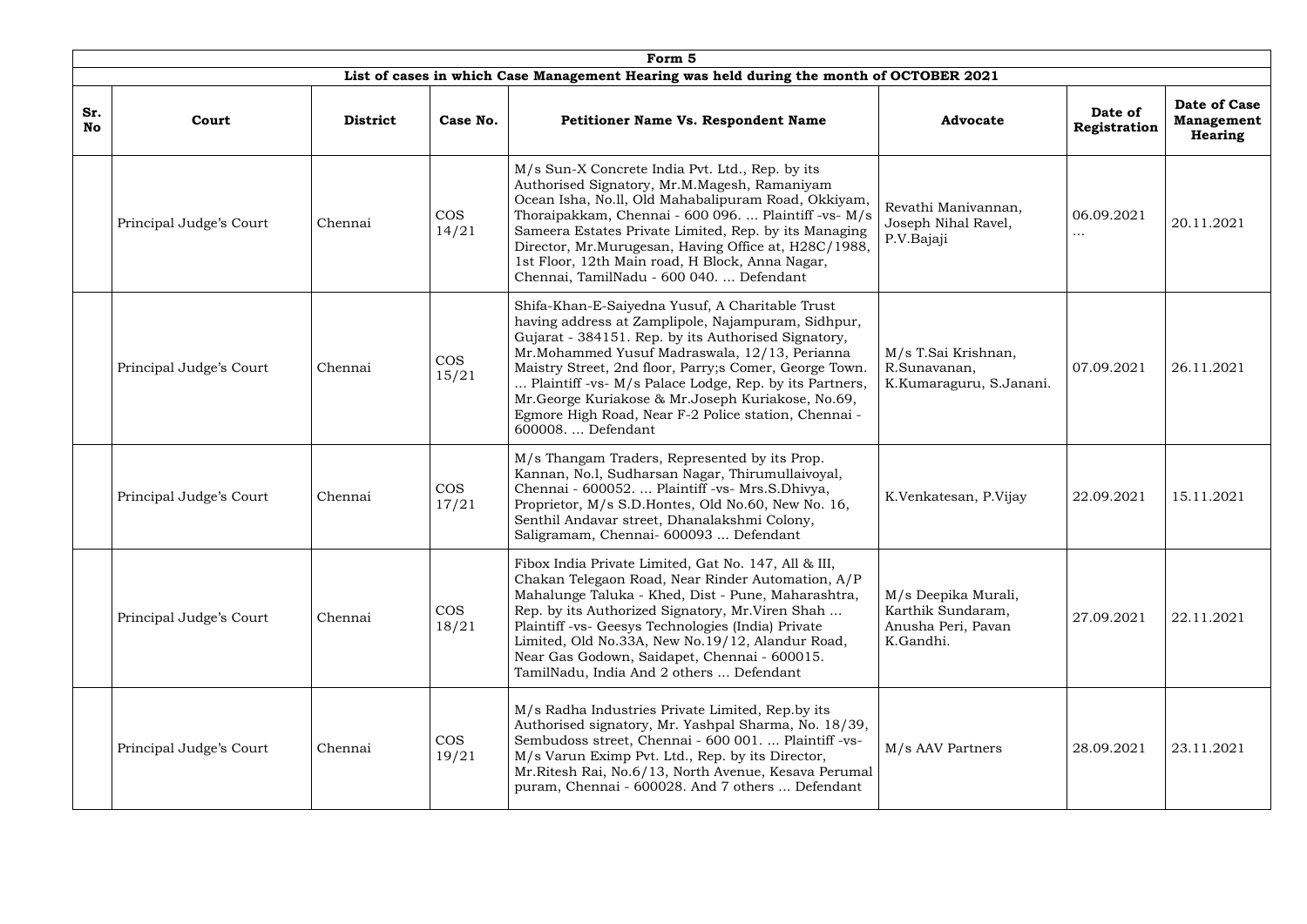|                  | Form 5                                                                                   |                 |                     |                                                                                                                                                                                                                                                                                                                                                                                                                                                                                                                                                                                                                                                              |                                                     |                         |                                                     |  |  |  |  |  |
|------------------|------------------------------------------------------------------------------------------|-----------------|---------------------|--------------------------------------------------------------------------------------------------------------------------------------------------------------------------------------------------------------------------------------------------------------------------------------------------------------------------------------------------------------------------------------------------------------------------------------------------------------------------------------------------------------------------------------------------------------------------------------------------------------------------------------------------------------|-----------------------------------------------------|-------------------------|-----------------------------------------------------|--|--|--|--|--|
|                  | List of cases in which Case Management Hearing was held during the month of OCTOBER 2021 |                 |                     |                                                                                                                                                                                                                                                                                                                                                                                                                                                                                                                                                                                                                                                              |                                                     |                         |                                                     |  |  |  |  |  |
| Sr.<br><b>No</b> | Court                                                                                    | <b>District</b> | Case No.            | <b>Petitioner Name Vs. Respondent Name</b>                                                                                                                                                                                                                                                                                                                                                                                                                                                                                                                                                                                                                   | <b>Advocate</b>                                     | Date of<br>Registration | Date of Case<br><b>Management</b><br><b>Hearing</b> |  |  |  |  |  |
|                  | Principal Judge's Court                                                                  | Chennai         | <b>COS</b><br>20/21 | Spalon India Private Limited, having its registered<br>office at, 2nd floor, Saba House, No.209/A, St.Mary's<br>Road, Alwarpet, Chennai - 600 018. Represented by<br>Sandeep Kumar Singh, Chief Operating officer<br>Plaintiff -vs- 1) Mr. Yezvuth Viswanathan<br>Muralidharan, S/o Late M.S.Viswanathan, (Age 61), 2)<br>Mr.Yezvuth Viswanathan Gopalakrishnan, S/o Late<br>M.S.Viswanathan, (Age 59), 3) Mr.Viswanathan<br>Prakash Yezhuvath, S/o Late M.S. Vishwanathan (Age<br>59) 4) Mr. Viswanathan Haridas, S/o Late<br>M.S.Viswanathan, (Age 55), all are residing at, Old<br>No.46, New No.87, Santhome High Road, Chennai -<br>600 028.  Defendant | Thriyambak J.Kannan                                 | 04.10.2021              | 02.11.2021                                          |  |  |  |  |  |
|                  | Principal Judge's Court                                                                  | Chennai         | <b>COS</b><br>21/21 | M/s AlJesvinImpex & Contracting Pvt Ltd., represented<br>by its Director Mr.K.Santhosh, having its office at No.7,<br>Vinayagam steet, Mandaveli, Chennai -600028<br>Plaintiff -vs- M/s Falcon Eye Promoters, Represented<br>by its Proprietor, Mr. Mohideen Sahib Jaffer Mohideen,<br>1/A, Jadayanal Hajjiar Road, Madina Nagar, Nagoor,<br>Nagapattinam, TamilNadu - 611 002.  Defendant                                                                                                                                                                                                                                                                   | M/s E.Gokulakrishnan<br>P.Balamurugan               | 06.10.2021              | 08.11.2021                                          |  |  |  |  |  |
|                  | Principal Judge's Court                                                                  | Chennai         | <b>COS</b><br>22/21 | Mr.Subramanian Venkateshwaran, Sole Proprietor,<br>M/s Anand Agencies, New No.50, Old No. 37A,<br>Veerabadra Street, Nungambakkam, Chennai -<br>600034.  Plaintiff -vs- 1) M/s Saktthi Footwear,<br>Partnership Firm, Rep. by its Partners,<br>Mr.V.Lakshminarayanan, No.7, Pillaiyar Kovil Street,<br>Nesapakkam, Chennai -600 078. 2)<br>Mr.V.Lakshminarayanan, Partner of M/s Sakthi<br>Footwear, Old No.9, New No. 15, 4th Cross street,<br>Gokul Nagar, Rajakilipakkam, Chennai - 600 073.<br>Defendants                                                                                                                                                | K.M.Aasim Shehzad,<br>D.Ferdinand Akhil<br>Bhansali | 07.10.2021              | 09.11.2021                                          |  |  |  |  |  |
| 3                | Prl. District Court, CBE.                                                                | Coimbatore      | NIL                 | <b>NIL</b>                                                                                                                                                                                                                                                                                                                                                                                                                                                                                                                                                                                                                                                   | NIL                                                 | <b>NIL</b>              | NIL                                                 |  |  |  |  |  |
|                  | I Addl. District Court, CBE                                                              | Coimbatore      | NIL                 | $\mbox{NIL}$                                                                                                                                                                                                                                                                                                                                                                                                                                                                                                                                                                                                                                                 | <b>NIL</b>                                          | <b>NIL</b>              | NIL                                                 |  |  |  |  |  |
|                  | III Addl. Dist. Court, CBE                                                               | Coimbatore      | <b>NIL</b>          | <b>NIL</b>                                                                                                                                                                                                                                                                                                                                                                                                                                                                                                                                                                                                                                                   | <b>NIL</b>                                          | <b>NIL</b>              | $\mbox{NIL}$                                        |  |  |  |  |  |
|                  | IV Addl. Dist. Court, CBE                                                                | Coimbatore      | <b>NIL</b>          | $\mbox{NIL}$                                                                                                                                                                                                                                                                                                                                                                                                                                                                                                                                                                                                                                                 | <b>NIL</b>                                          | $\mbox{NIL}$            | <b>NIL</b>                                          |  |  |  |  |  |
|                  | V Addl. Dist. Court, CBE                                                                 | Coimbatore      | NIL                 | <b>NIL</b>                                                                                                                                                                                                                                                                                                                                                                                                                                                                                                                                                                                                                                                   | NIL                                                 | NIL                     | <b>NIL</b>                                          |  |  |  |  |  |
|                  | PSJ Court, CBE                                                                           | Coimbatore      | <b>NIL</b>          | <b>NIL</b>                                                                                                                                                                                                                                                                                                                                                                                                                                                                                                                                                                                                                                                   | <b>NIL</b>                                          | <b>NIL</b>              | <b>NIL</b>                                          |  |  |  |  |  |
|                  | I ASJ Court, CBE                                                                         | Coimbatore      | <b>NIL</b>          | $\mbox{NIL}$                                                                                                                                                                                                                                                                                                                                                                                                                                                                                                                                                                                                                                                 | <b>NIL</b>                                          | $\mbox{NIL}$            | <b>NIL</b>                                          |  |  |  |  |  |
|                  | II ASJ Court, CBE                                                                        | Coimbatore      | NIL                 | <b>NIL</b>                                                                                                                                                                                                                                                                                                                                                                                                                                                                                                                                                                                                                                                   | NIL                                                 | <b>NIL</b>              | NIL                                                 |  |  |  |  |  |
|                  | III ASJ Court, CBE                                                                       | Coimbatore      | NIL                 | $\mbox{NIL}$                                                                                                                                                                                                                                                                                                                                                                                                                                                                                                                                                                                                                                                 | <b>NIL</b>                                          | <b>NIL</b>              | NIL                                                 |  |  |  |  |  |
|                  | Sub Court, Pollachi                                                                      | Coimbatore      | <b>NIL</b>          | $\mbox{NIL}$                                                                                                                                                                                                                                                                                                                                                                                                                                                                                                                                                                                                                                                 | <b>NIL</b>                                          | NIL                     | NIL                                                 |  |  |  |  |  |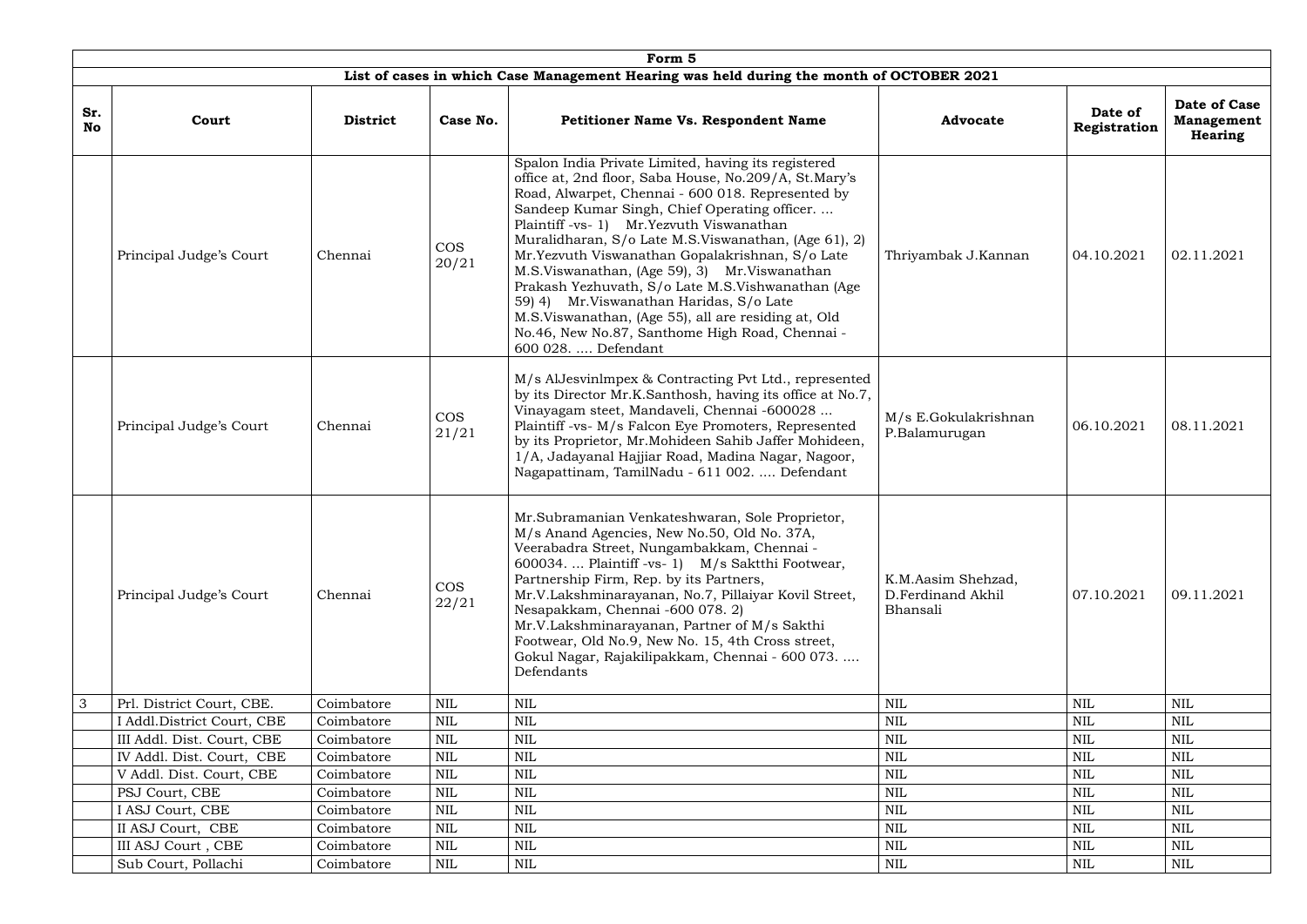|                  | Form 5                                                                                   |                 |                      |                                                                                                    |                             |                         |                                                     |  |  |  |  |  |
|------------------|------------------------------------------------------------------------------------------|-----------------|----------------------|----------------------------------------------------------------------------------------------------|-----------------------------|-------------------------|-----------------------------------------------------|--|--|--|--|--|
|                  | List of cases in which Case Management Hearing was held during the month of OCTOBER 2021 |                 |                      |                                                                                                    |                             |                         |                                                     |  |  |  |  |  |
| Sr.<br><b>No</b> | Court                                                                                    | <b>District</b> | Case No.             | <b>Petitioner Name Vs. Respondent Name</b>                                                         | <b>Advocate</b>             | Date of<br>Registration | Date of Case<br><b>Management</b><br><b>Hearing</b> |  |  |  |  |  |
| $\overline{4}$   | Principal District and<br>Sessions Court, Cuddalore                                      | Cuddalore       | <b>COS</b><br>1/2019 | Shree Kumarasamy poly Chem Rep by its GM, M.Arul<br>selvam vs Vibrant Laminate pvt. Ltd and others | P.Baskar                    | 25.11.2019              | 08.10.2021                                          |  |  |  |  |  |
|                  | Principal District and<br>Sessions Court, Cuddalore                                      | Cuddalore       | <b>COS</b><br>2/2019 | SPDS .Kumar vs D.Karthikeyan                                                                       | P.Baskar                    | 12.12.2019              | 21.10.2021                                          |  |  |  |  |  |
|                  | Principal District and<br>Sessions Court, Cuddalore                                      | Cuddalore       | <b>COS</b><br>2/2020 | Kavitha karthik Rep by Manager M.Arul selvam vs<br>M/S Ether cooling and Eng pvt and others        | P.Baskar                    | 04.02.2020              | 20.10.2021                                          |  |  |  |  |  |
|                  | Principal District and<br>Sessions Court, Cuddalore                                      | Cuddalore       | <b>COS</b><br>3/2020 | M/S Harini traders vs Skyline Impex                                                                | P.Baskar                    | 23.09.2020              | 6.10.2021,<br>25.10.2021                            |  |  |  |  |  |
|                  | Principal District and<br>Sessions Court, Cuddalore                                      | Cuddalore       | <b>COS</b><br>4/2020 | S.P.D.S.Kumaresh vs Lakshmi                                                                        | P.Baskar                    | 02.11.2020              | 22.10.2021                                          |  |  |  |  |  |
|                  | Principal District and<br>Sessions Court, Cuddalore                                      | Cuddalore       | <b>COS</b><br>1/2021 | Venkatesan S/o Kothendum Vs<br>Kalyana sundaram S/o Kuppusamy                                      | P.Baskar                    | 05.01.2021              | 04.10.2021,<br>08.10.2021                           |  |  |  |  |  |
|                  | Principal District and<br>Sessions Court, Cuddalore                                      | Cuddalore       | <b>COS</b><br>2/2021 | Pappathi w/o Ramamoorthy and 3 others<br>Vs N.G.P.Kalaiyarasan S/o Pazhanivel                      | P.Baskar                    | 16.02.2021              | 28.10.2021                                          |  |  |  |  |  |
|                  | All other Courts                                                                         | Cuddalore       | <b>NIL</b>           | <b>NIL</b>                                                                                         | <b>NIL</b>                  | <b>NIL</b>              | <b>NIL</b>                                          |  |  |  |  |  |
| 5                | Principal District Court,<br>Dharmapuri.                                                 | Dharmapuri      | <b>NIL</b>           | <b>NIL</b>                                                                                         | $\textsc{nil}$              | <b>NIL</b>              | <b>NIL</b>                                          |  |  |  |  |  |
| 6                | Principal District Court,<br>Dindigul.                                                   | Dindigul.       | AROP.No.<br>103/2018 | Muthappa Goundar<br><b>vs</b><br>District Collector, Dindigul.                                     | S.Harihara<br>Ramachandiran | 05.10.2018              | 30.11.2021                                          |  |  |  |  |  |
|                  | Principal District Court,<br>Dindigul.                                                   | Dindigul.       | AROP.No.<br>111/2018 | Shanthi<br>Vs<br>District Collector, Dindigul.                                                     | S.Harihara<br>Ramachandiran | 30.10.2018              | 30.11.2021                                          |  |  |  |  |  |
|                  | Principal District Court,<br>Dindigul.                                                   | Dindigul.       | AROP.No.<br>129/2018 | Mani and 2 others<br>Vs<br>District Collector, Dindigul.                                           | M.Ramalingam                | 12.12.2018              | 30.11.2021                                          |  |  |  |  |  |
|                  | Principal District Court,<br>Dindigul.                                                   | Dindigul.       | AROP.No.<br>136/2018 | Arayammal<br>Vs<br>District Collector, Dindigul.                                                   | S.Harihara<br>Ramachandiran | 21.12.2018              | 30.11.2021                                          |  |  |  |  |  |
|                  | Principal District Court,<br>Dindigul.                                                   | Dindigul.       | AROP.No.<br>137/2018 | Thangavel<br>Vs<br>District Collector, Dindigul.                                                   | S.Harihara<br>Ramachandiran | 21.12.2018              | 30.11.2021                                          |  |  |  |  |  |
|                  | Principal District Court,<br>Dindigul.                                                   | Dindigul.       | AROP.No.<br>138/2018 | Vs<br>Shanmugavel<br>District Collector, Dindigul.                                                 | V.Arumugam                  | 21.12.2018              | 30.11.2021                                          |  |  |  |  |  |
|                  | Principal District Court,<br>Dindigul.                                                   | Dindigul.       | AROP.No.<br>99/2019  | Palanichamy<br>Vs<br>District Collector, Dindigul.                                                 | V.Palanichamy               | 18.07.2019              | 30.11.2021                                          |  |  |  |  |  |
|                  | Principal District Court,<br>Dindigul.                                                   | Dindigul.       | AROP.No.<br>109/2019 | Thangavel<br>Vs<br>District Collector, Dindigul.                                                   | S.Harihara<br>Ramachandiran | 19.08.2019              | 30.11.2021                                          |  |  |  |  |  |
|                  | Principal District Court,<br>Dindigul.                                                   | Dindigul.       | AROP.No.<br>110/2019 | Nachimuthu<br>Vs<br>District Collector, Dindigul.                                                  | S.Harihara<br>Ramachandiran | 19.08.2019              | 30.11.2021                                          |  |  |  |  |  |
|                  | Principal District Court,<br>Dindigul.                                                   | Dindigul.       | AROP.No.<br>46/2020  | Thirumalaichamy<br>Vs<br>District Collector, Dindigul.                                             | P.Mahendiran                | 06.07.2020              | 30.11.2021                                          |  |  |  |  |  |
|                  | Principal District Court,<br>Dindigul.                                                   | Dindigul.       | AROP.No.<br>47/2020  | Vs<br>Karuppusamy<br>District Collector, Dindigul.                                                 | P.Mahendiran                | 06.07.2020              | 30.11.2021                                          |  |  |  |  |  |
|                  | Principal District Court,<br>Dindigul.                                                   | Dindigul.       | AROP.No.<br>48/2020  | Vs<br>Murugesan<br>District Collector, Dindigul.                                                   | P.Mahendiran                | 06.07.2020              | 30.11.2021                                          |  |  |  |  |  |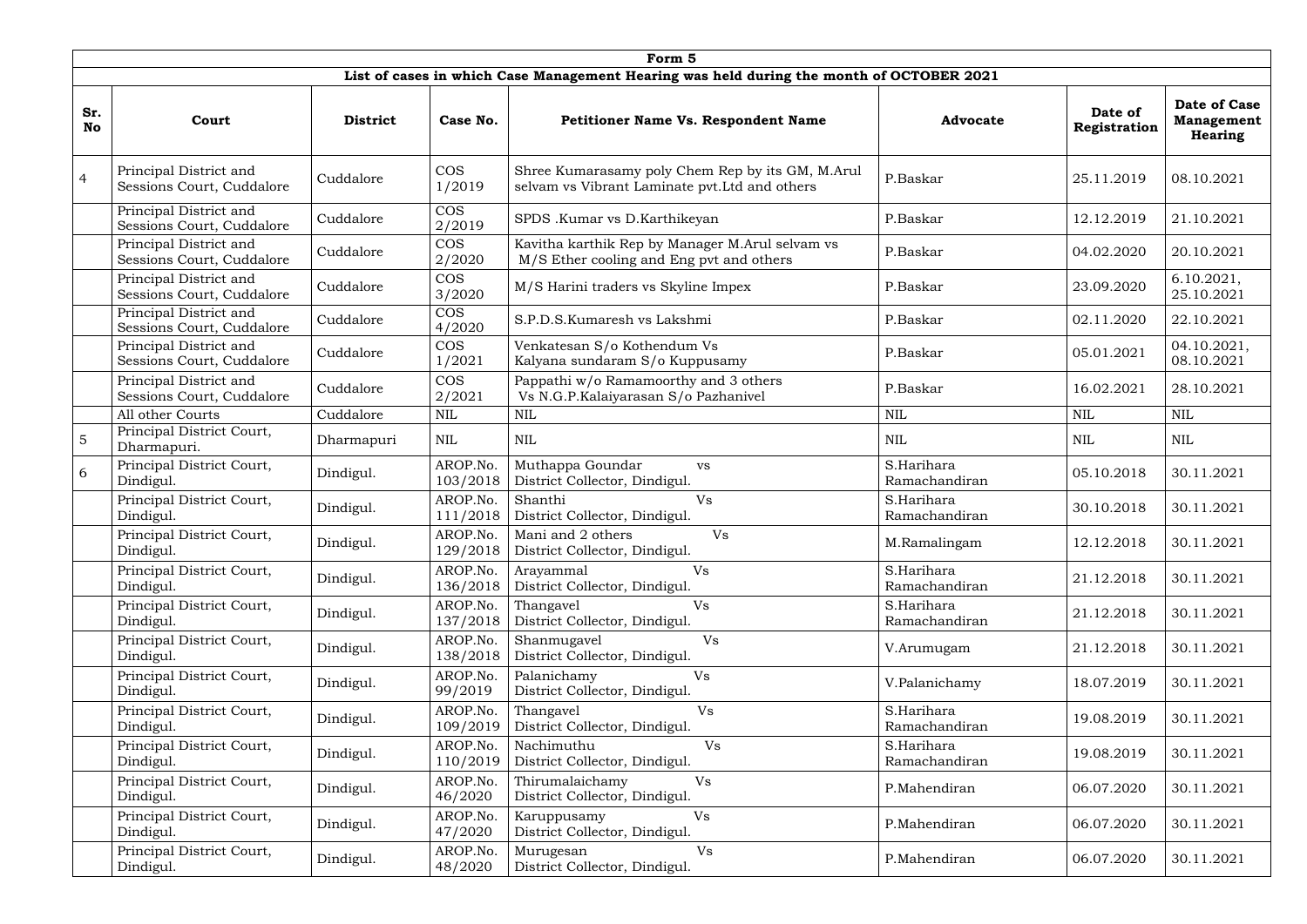|                  | Form 5                                 |                 |                      |                                                                                                           |                             |                         |                                                     |  |  |  |  |  |
|------------------|----------------------------------------|-----------------|----------------------|-----------------------------------------------------------------------------------------------------------|-----------------------------|-------------------------|-----------------------------------------------------|--|--|--|--|--|
|                  |                                        |                 |                      | List of cases in which Case Management Hearing was held during the month of OCTOBER 2021                  |                             |                         |                                                     |  |  |  |  |  |
| Sr.<br><b>No</b> | Court                                  | <b>District</b> | Case No.             | <b>Petitioner Name Vs. Respondent Name</b>                                                                | <b>Advocate</b>             | Date of<br>Registration | Date of Case<br><b>Management</b><br><b>Hearing</b> |  |  |  |  |  |
|                  | Principal District Court,<br>Dindigul. | Dindigul.       | AROP.No.<br>55/2020  | Sabapathi<br>Vs<br>District Collector, Dindigul.                                                          | P.Mahendiran                | 14.08.2020              | 30.11.2021                                          |  |  |  |  |  |
|                  | Principal District Court,<br>Dindigul. | Dindigul.       | AROP.No.<br>56/2020  | Selvaraj<br>Vs<br>District Collector, Dindigul.                                                           | P.Mahendiran                | 14.08.2020              | 30.11.2021                                          |  |  |  |  |  |
|                  | Principal District Court,<br>Dindigul. | Dindigul.       | AROP.No.<br>41/2021  | Vs<br>Deepa Alankar<br>DRO, Madurai.                                                                      | P.Pandiyarajan              | 17.02.2021              | 30.11.2021                                          |  |  |  |  |  |
|                  | Principal District Court,<br>Dindigul. | Dindigul.       | AROP.No.<br>100/2021 | Sudhakar Vijayanand<br>Vs<br>District Collector, Dindigul                                                 | P.Mahendiran                | 12.08.2021              | 18.11.2021                                          |  |  |  |  |  |
|                  | Principal District Court,<br>Dindigul. | Dindigul.       | AROP.No.<br>122/2021 | Vs<br>Ramraj<br>District Collector                                                                        | S.Harihara<br>Ramachandiran | 30.09.2021              | 10.12.2021                                          |  |  |  |  |  |
|                  | Principal District Court,<br>Dindigul. | Dindigul.       | 0.5.49/2<br>015      | <b>Vs</b><br>Samiyappa Gounter<br>The Superintendent engineer $\&$ 2 others                               | S.M.Loganathan              | 07.07.2015              | 20.11.2021                                          |  |  |  |  |  |
|                  | Principal District Court,<br>Dindigul. | Dindigul.       | 0. S. 50/2<br>015    | Samiyappa Gounter<br><b>Vs</b><br>The Superintendent engineer $\&$ 2 others                               | S.M.Loganathan              | 16.02.2015              | 20.11.2021                                          |  |  |  |  |  |
|                  | Principal District Court,<br>Dindigul. | Dindigul.       | 0. S. 58/2<br>018    | Fathima Beevi<br>Vs<br>M/s Sura Leathers                                                                  | S.Krishnakumar              | 09.03.2018              | 13.12.2021                                          |  |  |  |  |  |
|                  | Principal District Court,<br>Dindigul. | Dindigul.       | 0. S. 73/2<br>018    | Vs<br>Saleem Raja<br>M/s Sura Leathers                                                                    | S.Krishnakumar              | 09.04.2018              | 13.12.2021                                          |  |  |  |  |  |
|                  | Principal District Court,<br>Dindigul. | Dindigul.       | 0. S. 247/<br>2018   | Hindu Nadar Uravin Murai & Others Vs<br>The Commissioner Hindu Religious Charitable<br>endoment, Chennai. | P.S.Nirmalkumar             | 20.12.2018              | 03.12.2021                                          |  |  |  |  |  |
|                  | Principal District Court,<br>Dindigul. | Dindigul.       | 0. S. 86/2<br>020    | M/s. Sivaraj Spinning Mills Pvt., Ltd., Vs<br>M/s Sri Dhanalakshmi Enterprises                            | T.Manikandan                | 02.07.2020              | 01.12.2021                                          |  |  |  |  |  |
|                  | Principal District Court,<br>Dindigul. | Dindigul.       | O.S.<br>131/2020     | Canara Bank Batlagundu Branch Vs<br>1.Selvameena<br>2. Thangapandian                                      | S.Krishnakumar              | 18.08.2020              | 02.12.2021                                          |  |  |  |  |  |
|                  | Principal District Court,<br>Dindigul. | Dindigul.       | O.S.<br>139/2020     | Canara Bank Batlagundu Branch Vs<br>Muneeswarar Sirpi magaleer self help group                            | S.Krishnakumar              | 25.08.2020              | 13.12.2021                                          |  |  |  |  |  |
|                  | Principal District Court,<br>Dindigul. | Dindigul.       | O.S.<br>156/2020     | Canara Bank SME Branch Dindigul Vs<br>1.Chiristy 2.Jayarani                                               | V.S.Gandhimathi Nathan      | 08.09.2020              | 23.12.2021                                          |  |  |  |  |  |
|                  | Principal District Court,<br>Dindigul. | Dindigul.       | O.S.<br>159/2020     | Canara Bank Batlagundu Branch Vs<br>1.Raman @ GopalaKrishnan<br>2.Ravi                                    | S.Krishnakumar              | 08.09.2020              | 04.12.2021                                          |  |  |  |  |  |
|                  | Principal District Court,<br>Dindigul. | Dindigul.       | 0. S. 161/<br>2020   | Canara Bank, Nehrugi Nagar Branch, Dindigul<br>Vs Lourdhu Boss                                            | V.S.Gandhimathi Nathan      | 08.09.2020              | 14.12.2021                                          |  |  |  |  |  |
|                  | Principal District Court,<br>Dindigul. | Dindigul.       | 0. S. 181/<br>2020   | Canara Bank, Batlagundu Branch<br>Vs<br>Pitchaimani @another                                              | S.Krishnakumar              | 17.09.2020              | 01.11.2021                                          |  |  |  |  |  |
|                  | Principal District Court,<br>Dindigul. | Dindigul.       | O.S.<br>196/2020     | Canara Bank, Batlagundu Branch Vs<br>Ashok Kumar and another                                              | N.Arumugam                  | 28.09.2020              | 22.12.2021                                          |  |  |  |  |  |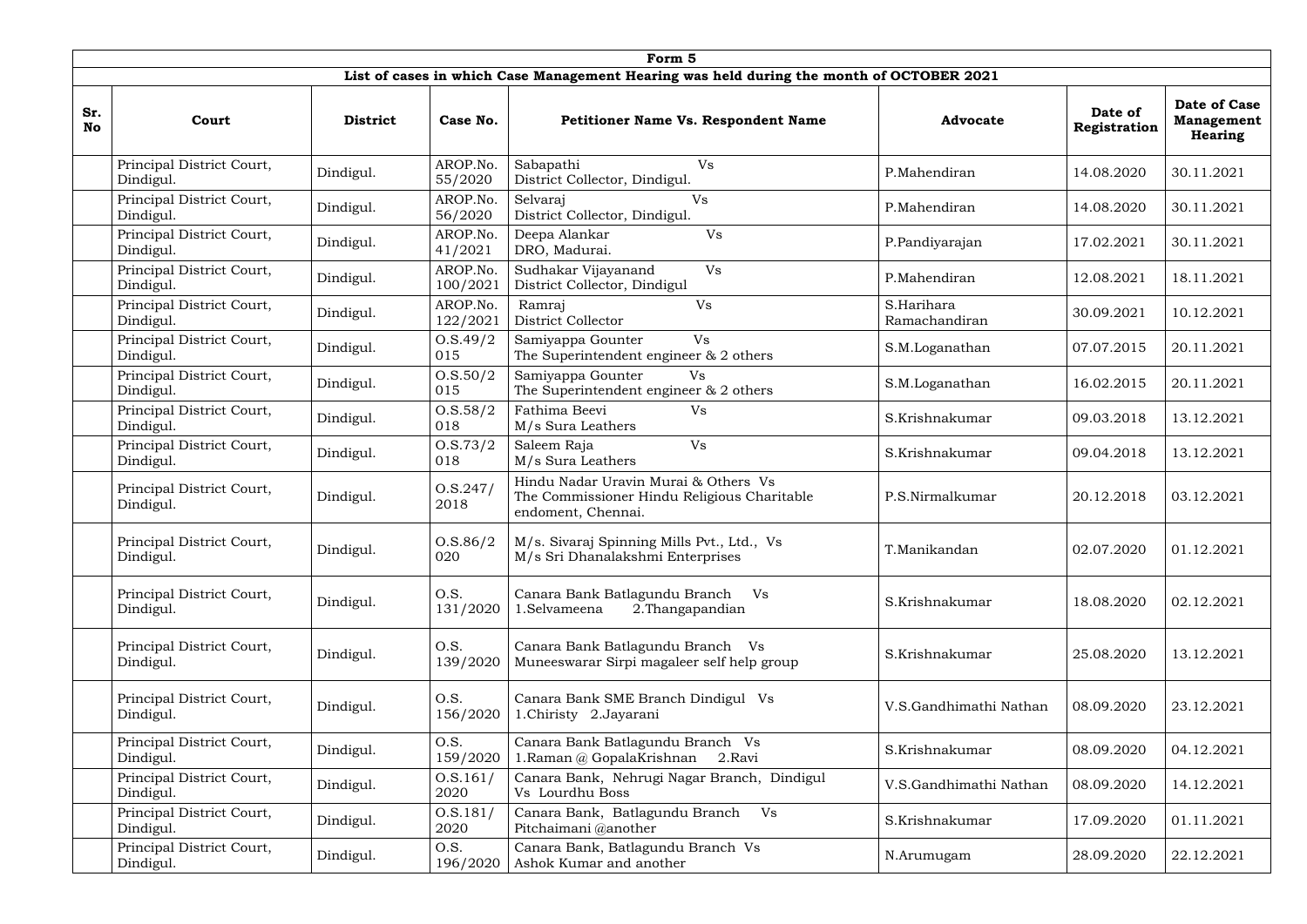|                  | Form 5                                 |                 |                    |                                                                                                          |                        |                         |                                              |  |  |  |  |  |
|------------------|----------------------------------------|-----------------|--------------------|----------------------------------------------------------------------------------------------------------|------------------------|-------------------------|----------------------------------------------|--|--|--|--|--|
|                  |                                        |                 |                    | List of cases in which Case Management Hearing was held during the month of OCTOBER 2021                 |                        |                         |                                              |  |  |  |  |  |
| Sr.<br><b>No</b> | Court                                  | <b>District</b> | Case No.           | <b>Petitioner Name Vs. Respondent Name</b>                                                               | <b>Advocate</b>        | Date of<br>Registration | Date of Case<br><b>Management</b><br>Hearing |  |  |  |  |  |
|                  | Principal District Court,<br>Dindigul. | Dindigul.       | 0. S. 197/<br>2020 | Canara Bank, Batlagundu Branch<br>Vs<br>Hithayathullah and another                                       | S.Krishnakumar         | 28.09.2020              | 01.12.2021                                   |  |  |  |  |  |
|                  | Principal District Court,<br>Dindigul. | Dindigul.       | 0. S. 199/<br>2020 | Bank of India Vs<br>M.Karthick Kumar                                                                     | A.S.Radha Krishnan     | 01.10.2020              | 22.12.2021                                   |  |  |  |  |  |
|                  | Principal District Court,<br>Dindigul. | Dindigul.       | 0.8.201/<br>2020   | Canara Bank Vs<br>Selvam and another                                                                     | S.Krishnakumar         | 01.10.2020              | 10.12.2021                                   |  |  |  |  |  |
|                  | Principal District Court,<br>Dindigul. | Dindigul.       | 0. S. 203/<br>2020 | Canara Bank Vs Vijaya                                                                                    | S.Krishnakumar         | 01.10.2020              | 06.01.2022                                   |  |  |  |  |  |
|                  | Principal District Court,<br>Dindigul. | Dindigul.       | 0.8.205/<br>2020   | Ramakrishnan and another<br>Canara Bank<br>Vs                                                            | S.Krishnakumar         | 01.10.2020              | 04.12.2021                                   |  |  |  |  |  |
|                  | Principal District Court,<br>Dindigul. | Dindigul.       | 0. S. 206/<br>2020 | Canara Bank<br>V <sub>S</sub><br>Sathik Batcha and another                                               | S.Krishnakumar         | 05.10.2020              | 02.12.2021                                   |  |  |  |  |  |
|                  | Principal District Court,<br>Dindigul. | Dindigul.       | 0. S. 207/<br>2020 | Canara Bank<br>V <sub>S</sub><br>Kumaresan and another                                                   | S.Krishnakumar         | 05.10.2020              | 01.11.2021                                   |  |  |  |  |  |
|                  | Principal District Court,<br>Dindigul. | Dindigul.       | O.S.208/<br>2020   | Canara Bank<br>Vs<br>Vaigai Magalir Self Help Group<br>through its president Tmt.B.Thangam and another   | S.Krishnakumar         | 05.10.2020              | 13.12.2021                                   |  |  |  |  |  |
|                  | Principal District Court,<br>Dindigul. | Dindigul.       | O.S.209/<br>2020   | Rainbow Aangal self help group<br>Indian Bank<br>Vs<br>through its Animator T.Chandrasekar and another   | V.S.Gandhi Mathinathan | 05.10.2020              | 22.11.2021                                   |  |  |  |  |  |
|                  | Principal District Court,<br>Dindigul. | Dindigul.       | 0.5.211/<br>2020   | Indian Overseas Bank Vs<br>M/s.Amman Agri clinic<br>represented through its proprietor I.Singadurai      | D.C.Centhil            | 06.10.2020              | 10.12.2021                                   |  |  |  |  |  |
|                  | Principal District Court,<br>Dindigul. | Dindigul.       | 0. S. 214/<br>2020 | Vs Syed Abuthaheer and another<br>Canara Bank                                                            | S.Krishnakumar         | 07.10.2020              | 18.11.2021                                   |  |  |  |  |  |
|                  | Principal District Court,<br>Dindigul. | Dindigul.       | 0. S. 217/<br>2020 | Kavitha and another<br>Canara Bank<br>Vs                                                                 | S.Krishnakumar         | 07.10.2020              | 23.12.2021                                   |  |  |  |  |  |
|                  | Principal District Court,<br>Dindigul. | Dindigul.       | 0. S. 219/<br>2020 | M/s.S.P.Grawals represented by<br>Canara Bank Vs<br>its proprietor P.Ashokkumar and another              | S.Krishnakumar         | 07.10.2020              | 23.12.2021                                   |  |  |  |  |  |
|                  | Principal District Court,<br>Dindigul. | Dindigul.       | 0.5.221/<br>2020   | E.Poonkothai and another<br>Canara Bank Vs                                                               | S.Krishnakumar         | 07.10.2020              | 01.11.2021                                   |  |  |  |  |  |
|                  | Principal District Court,<br>Dindigul. | Dindigul.       | 0. S. 222/<br>2020 | Kavimalar Magalir Mandram<br>Canara Bank Vs<br>Represented by its Animator R.Muthulakshmi and<br>another | S.Krishnakumar         | 07.10.2020              | 11.11.2021                                   |  |  |  |  |  |
|                  | Principal District Court,<br>Dindigul. | Dindigul.       | 0. S. 225/<br>2020 | State Bank of Indian<br>N.Gobikrishnan<br>Vs                                                             | G.Ilampooranan         | 08.10.2020              | 09.11.2021                                   |  |  |  |  |  |
|                  | Principal District Court,<br>Dindigul. | Dindigul.       | 0. S. 227/<br>2020 | Canara Bank<br>Arockia Ananda Kulandaisamy<br>Vs                                                         | S.Krishnakumar         | 08.10.2020              | 02.11.2021                                   |  |  |  |  |  |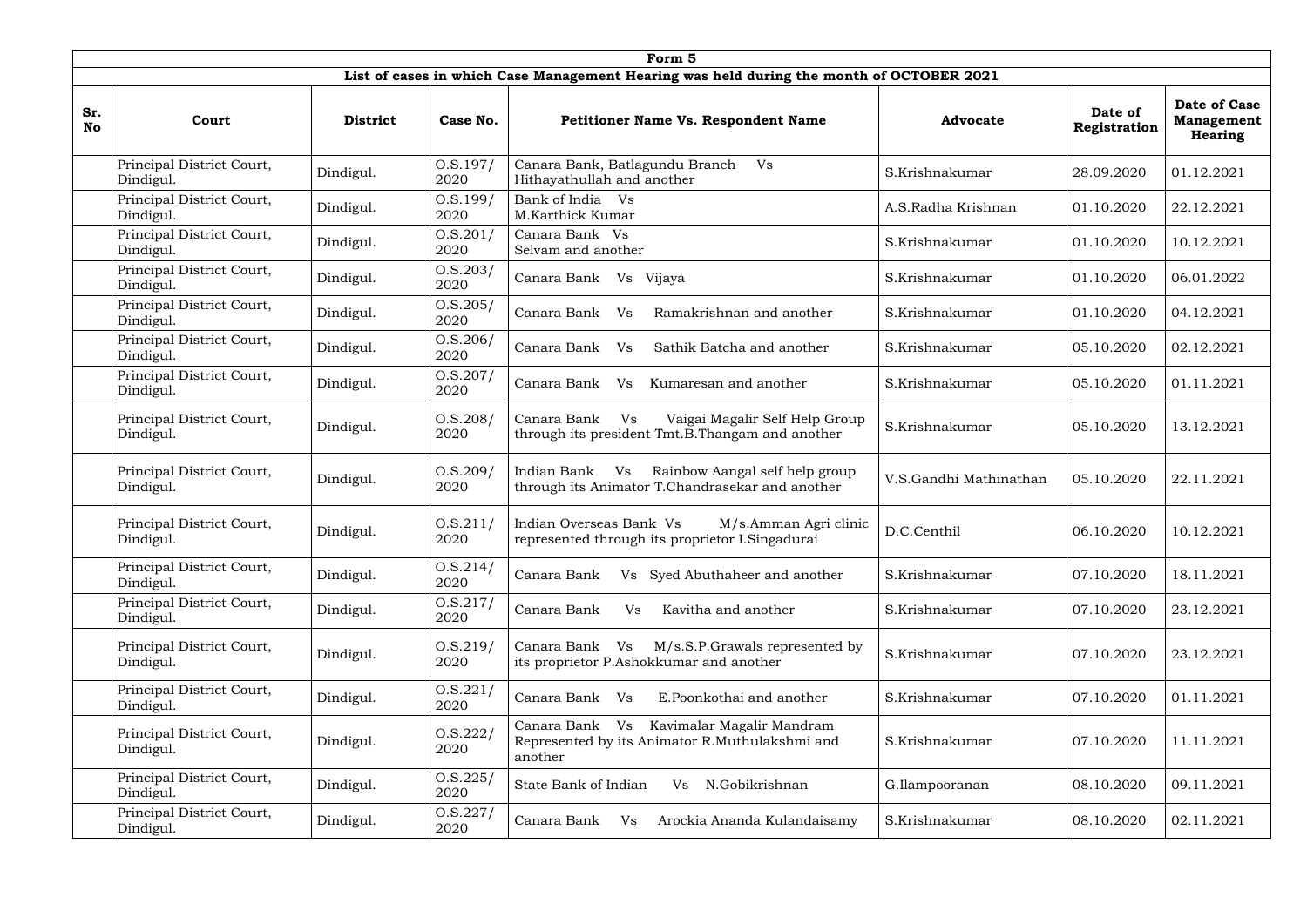|                  | Form 5                                                                                   |                 |                    |                                                                                                                                                                                    |                        |                         |                                                     |  |  |  |  |  |
|------------------|------------------------------------------------------------------------------------------|-----------------|--------------------|------------------------------------------------------------------------------------------------------------------------------------------------------------------------------------|------------------------|-------------------------|-----------------------------------------------------|--|--|--|--|--|
|                  | List of cases in which Case Management Hearing was held during the month of OCTOBER 2021 |                 |                    |                                                                                                                                                                                    |                        |                         |                                                     |  |  |  |  |  |
| Sr.<br><b>No</b> | Court                                                                                    | <b>District</b> | Case No.           | <b>Petitioner Name Vs. Respondent Name</b>                                                                                                                                         | <b>Advocate</b>        | Date of<br>Registration | Date of Case<br><b>Management</b><br><b>Hearing</b> |  |  |  |  |  |
|                  | Principal District Court,<br>Dindigul.                                                   | Dindigul.       | 0. S. 231/<br>2020 | Canara Bank<br><b>Vs</b><br>Sakthi Mariyamman Magalir Sangam through its<br>President Jeyanthi and another                                                                         | S.Krishnakumar         | 13.10.2020              | 06.01.2022                                          |  |  |  |  |  |
|                  | Principal District Court,<br>Dindigul.                                                   | Dindigul.       | 0. S. 238/<br>2020 | Indian Overseas Bank<br>Vs<br>G, Ganesan and another                                                                                                                               | S.Krishnakumar         | 15.10.2020              | 11.11.2021                                          |  |  |  |  |  |
|                  | Principal District Court,<br>Dindigul.                                                   | Dindigul.       | O.S<br>247/2020    | Canara Bank, Batlagundu Branch<br>Vs<br>Amaladevi @another                                                                                                                         | S.Krishnakumar         | 02.11.2020              | 11.11.2021                                          |  |  |  |  |  |
|                  | Principal District Court,<br>Dindigul.                                                   | Dindigul.       | O.S<br>248/2020    | Canara Bank, Batlagundu Branch<br>Vs<br>Sakayaraj @another                                                                                                                         | S.Krishnakumar         | 02.11.2020              | 09.12.2021                                          |  |  |  |  |  |
|                  | Principal District Court,<br>Dindigul.                                                   | Dindigul.       | O.S<br>249/2020    | Indian Overses Bank, Dindigul Branch<br>Ramanathan<br>Vs<br>@another                                                                                                               | S.Krishnakumar         | 03.11.2020              | 10.11.2021                                          |  |  |  |  |  |
|                  | Principal District Court,<br>Dindigul.                                                   | Dindigul.       | O.S<br>251/2020    | Canara Bank, Batlagundu Branch<br>Vs<br>Amutha                                                                                                                                     | S.Krishnakumar         | 05.11.2020              | 10.12.2021                                          |  |  |  |  |  |
|                  | Principal District Court,<br>Dindigul.                                                   | Dindigul.       | O.S<br>256/2020    | Union Bank, Meddupatti Branch<br>Vs<br>Ayyappan                                                                                                                                    | A.S.Radha Krishnan     | 06.11.2020              | 22.12.2021                                          |  |  |  |  |  |
|                  | Principal District Court,<br>Dindigul.                                                   | Dindigul.       | O.S<br>259/2020    | Canara Bank, Batlagundu Branch<br>Vs<br>Amutha                                                                                                                                     | V.S.Gandhi Mathinathan | 07.11.2020              | 03.01.2022                                          |  |  |  |  |  |
|                  | Principal District Court,<br>Dindigul.                                                   | Dindigul.       | O.S<br>277/2020    | M/s.Malayaan integrated Builders, Partnership firm<br>throrugh its Partner A.M.Arumugam<br>Institute of Management Technology, Hyderabad<br>Vs<br>through its President and others | N.Sivakumar            | 19.11.2020              | 20.12.2021                                          |  |  |  |  |  |
|                  | Principal District Court,<br>Dindigul.                                                   | Dindigul.       | O.S<br>286/2020    | Canara Bank, Batlagundu Branch<br>Vs<br>Meenakshi Sripi Self Help Group                                                                                                            | S.Krishnakumar         | 20.11.2020              | 23.11.2021                                          |  |  |  |  |  |
|                  | Principal District Court,<br>Dindigul.                                                   | Dindigul.       | O.S<br>292/2020    | Canara Bank, Dindigul Branch<br>Vs<br>Selvi @another                                                                                                                               | D.C.Centhil            | 21.11.2020              | 13.12.2021                                          |  |  |  |  |  |
|                  | Principal District Court,<br>Dindigul.                                                   | Dindigul.       | O.S<br>297/2020    | State Bank of India, Nilakottai Branch<br>Vs<br>Mariyappan                                                                                                                         | G.Ilampooranan         | 23.11.2020              | 02.11.2021                                          |  |  |  |  |  |
|                  | Principal District Court,<br>Dindigul.                                                   | Dindigul.       | O.S<br>298/2020    | State Bank of India, Nilakottai Branch<br>Vs<br>Saravanan                                                                                                                          | G.Ilampooranan         | 23.11.2020              | 15.11.2021                                          |  |  |  |  |  |
|                  | Principal District Court,<br>Dindigul.                                                   | Dindigul.       | O.S<br>301/2020    | Canara Bank, Batlagundu Branch<br>Vs<br>M/s Anitha Textiles through its Proprietor Ramesh,<br>Ahamed Tajeeen and others                                                            | S.Krishnakumar         | 23.11.2020              | 02.11.2021                                          |  |  |  |  |  |
|                  | Principal District Court,<br>Dindigul.                                                   | Dindigul.       | O.S<br>300/2020    | Canara Bank, Batlagundu Branch<br>Vs<br>M/s Anitha Textiles through its Proprietor Ramesh,<br>Ahamed Tajeeen and others                                                            | S.Krishnakumar         | 23.11.2020              | 04.12.2021                                          |  |  |  |  |  |
|                  | Principal District Court,<br>Dindigul.                                                   | Dindigul.       | O.S<br>328/2020    | Canara Bank Main Branch<br>Vs<br>Karthikeyan                                                                                                                                       | G.Ilampooranan         | 14.12.2020              | 11.11.2021                                          |  |  |  |  |  |
|                  | Principal District Court,<br>Dindigul.                                                   | Dindigul.       | O.S<br>329/2020    | Vs<br>Canara Bank Main Branch<br>Murugesan                                                                                                                                         | G.Ilampooranan         | 14.12.2020              | 10.11.2021                                          |  |  |  |  |  |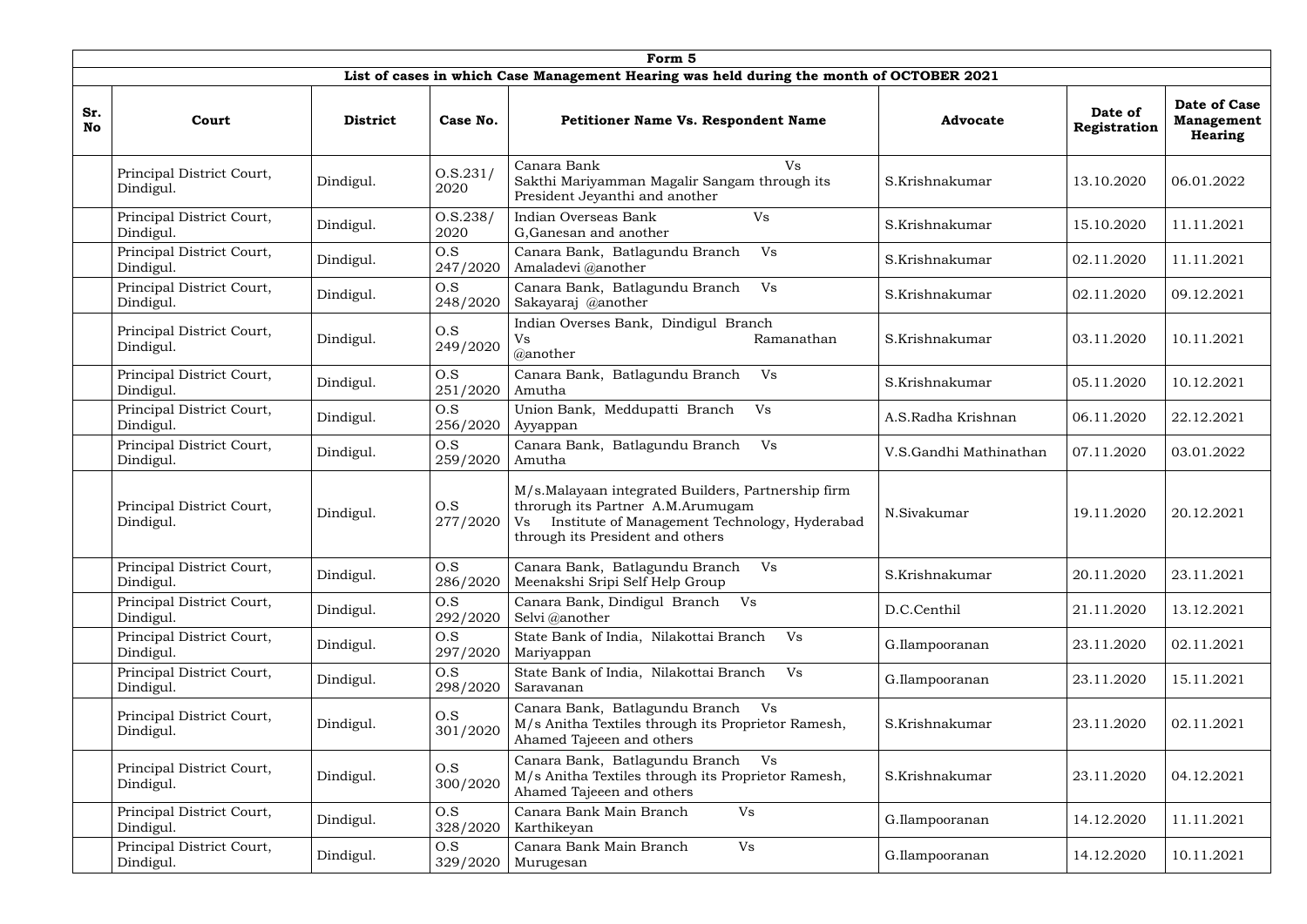|                  | Form 5                                 |                 |                  |                                                                                                                        |                        |                         |                                              |  |  |  |  |  |
|------------------|----------------------------------------|-----------------|------------------|------------------------------------------------------------------------------------------------------------------------|------------------------|-------------------------|----------------------------------------------|--|--|--|--|--|
|                  |                                        |                 |                  | List of cases in which Case Management Hearing was held during the month of OCTOBER 2021                               |                        |                         |                                              |  |  |  |  |  |
| Sr.<br><b>No</b> | Court                                  | <b>District</b> | Case No.         | Petitioner Name Vs. Respondent Name                                                                                    | <b>Advocate</b>        | Date of<br>Registration | Date of Case<br><b>Management</b><br>Hearing |  |  |  |  |  |
|                  | Principal District Court,<br>Dindigul. | Dindigul.       | O.S<br>337/2020  | Canara Bank Batlagundu Branch<br>Niraimathi Magalir<br>Vs<br>Mandram through its President Selvi and another           | S.Krishnakumar         | 16.12.2020              | 08.11.2021                                   |  |  |  |  |  |
|                  | Principal District Court,<br>Dindigul. | Dindigul.       | O.S<br>338/2020  | Canara Bank Batlagundu Branch<br>Sigaram Magalir Mandram<br>Vs<br>through its President Palaniyammali and another      | S.Krishnakumar         | 16.12.2020              | 15.12.2021                                   |  |  |  |  |  |
|                  | Principal District Court,<br>Dindigul. | Dindigul.       | O.S<br>347/2020  | Canara Bank Sendurai Branch<br>Vs<br>Sankaran and another                                                              | V.S.Gandhi Mathinathan | 22.12.2020              | 10.11.2021                                   |  |  |  |  |  |
|                  | Principal District Court,<br>Dindigul. | Dindigul.       | O.S<br>351/2020  | Canara Bank Sendurai Branch<br>Vs<br>Karthikeyan and another                                                           | V.S.Gandhi Mathinathan | 23.12.2020              | 10.11.2021                                   |  |  |  |  |  |
|                  | Principal District Court,<br>Dindigul. | Dindigul.       | O.S<br>12/2021   | Canara Bank K.Keeranur Branch<br>Vs<br>Murugesan and another                                                           | A.Devendran            | 07.01.2021              | 11.11.2021                                   |  |  |  |  |  |
|                  | Principal District Court,<br>Dindigul. | Dindigul.       | O.S<br>25/2021   | Canara Bank Kottanatham Branch<br>Vs<br>Periyasamy                                                                     | S.Krishnakumar         | 11.01.2021              | 06.12.2021                                   |  |  |  |  |  |
|                  | Principal District Court,<br>Dindigul. | Dindigul.       | O.S<br>57/2021   | Vagai Leather Corporation representative through<br>Managing Partner Mani.<br>Vs<br>Mahamadhu Ebragim @ Bullet Ebragim | N.T.R.Vijay Kumar      | 05.02.2021              | 02.12.2021                                   |  |  |  |  |  |
|                  | Principal District Court,<br>Dindigul. | Dindigul.       | O.S<br>71/2021   | UCO Bank, Dindigul Branch<br>Vs<br>Asaraf Ali and another                                                              | S.M.Loganathan         | 24.02.2021              | 25.11.2021                                   |  |  |  |  |  |
|                  | Principal District Court,<br>Dindigul. | Dindigul.       | O.S.<br>100/2021 | Canara Bank Batlagundu Branch<br>Deivanayaki and another<br>Vs                                                         | S.Krishnakumar         | 26.03.2021              | 11.11.2021                                   |  |  |  |  |  |
|                  | Principal District Court,<br>Dindigul. | Dindigul.       | O.S.<br>101/2021 | Canara Bank Batlagundu Branch<br>Asanullah<br>Vs                                                                       | S.Krishnakumar         | 26.03.2021              | 09.12.2021                                   |  |  |  |  |  |
|                  | Principal District Court,<br>Dindigul. | Dindigul.       | O.S.<br>103/2021 | Canara Bank Batlagundu Branch<br>Akbar and another<br>Vs                                                               | S.Krishnakumar         | 26.03.2021              | 15.12.2021                                   |  |  |  |  |  |
|                  | Principal District Court,<br>Dindigul. | Dindigul.       | O.S.<br>112/2021 | Canara Bank Batlagundu Branch<br>Sathuragiri Traders<br>Vs<br>Represented thorugh Rathinagiri and 2 others.            | S.Krishnakumar         | 07.04.2021              | 01.11.2021                                   |  |  |  |  |  |
|                  | Principal District Court,<br>Dindigul. | Dindigul.       | O.S.<br>113/2021 | Canara Bank Thadicoumb Branch<br><b>Vs</b><br>Chandran                                                                 | S.Krishnakumar         | 07.04.2021              | 01.12.2021                                   |  |  |  |  |  |
|                  | Principal District Court,<br>Dindigul. | Dindigul.       | O.S.<br>127/2021 | Vs<br>Kumarasen<br>Gopalakrishnan                                                                                      | P.Velumani             | 09.04.2021              | 01.12.2021                                   |  |  |  |  |  |
|                  | Principal District Court,<br>Dindigul. | Dindigul.       | O.S.<br>130/2021 | Canara Bank Paganatham Branch VS<br>Karthikeyan                                                                        | G.Ilampooranan         | 20.04.2021              | 02.11.2021                                   |  |  |  |  |  |
|                  | Principal District Court,<br>Dindigul. | Dindigul.       | O.S.<br>131/2021 | Canara Bank Paganatham Branch VS<br>P.Navaneethakrishnan                                                               | G.Ilampooranan         | 20.04.2021              | 02.11.2021                                   |  |  |  |  |  |
|                  | Principal District Court,<br>Dindigul. | Dindigul.       | O.S.<br>132/2021 | Canara Bank Paganatham Branch VS<br>S.Seenivasan                                                                       | G.Ilampooranan         | 20.04.2021              | 02.11.2021                                   |  |  |  |  |  |
|                  | Principal District Court,<br>Dindigul. | Dindigul.       | O.S.<br>135/2021 | Canara Bank Chinnalapatti Branch Vs<br>Mathan Traders represented through Kavitha                                      | S.Krishnakumar         | 21.04.2021              | 15.12.2021                                   |  |  |  |  |  |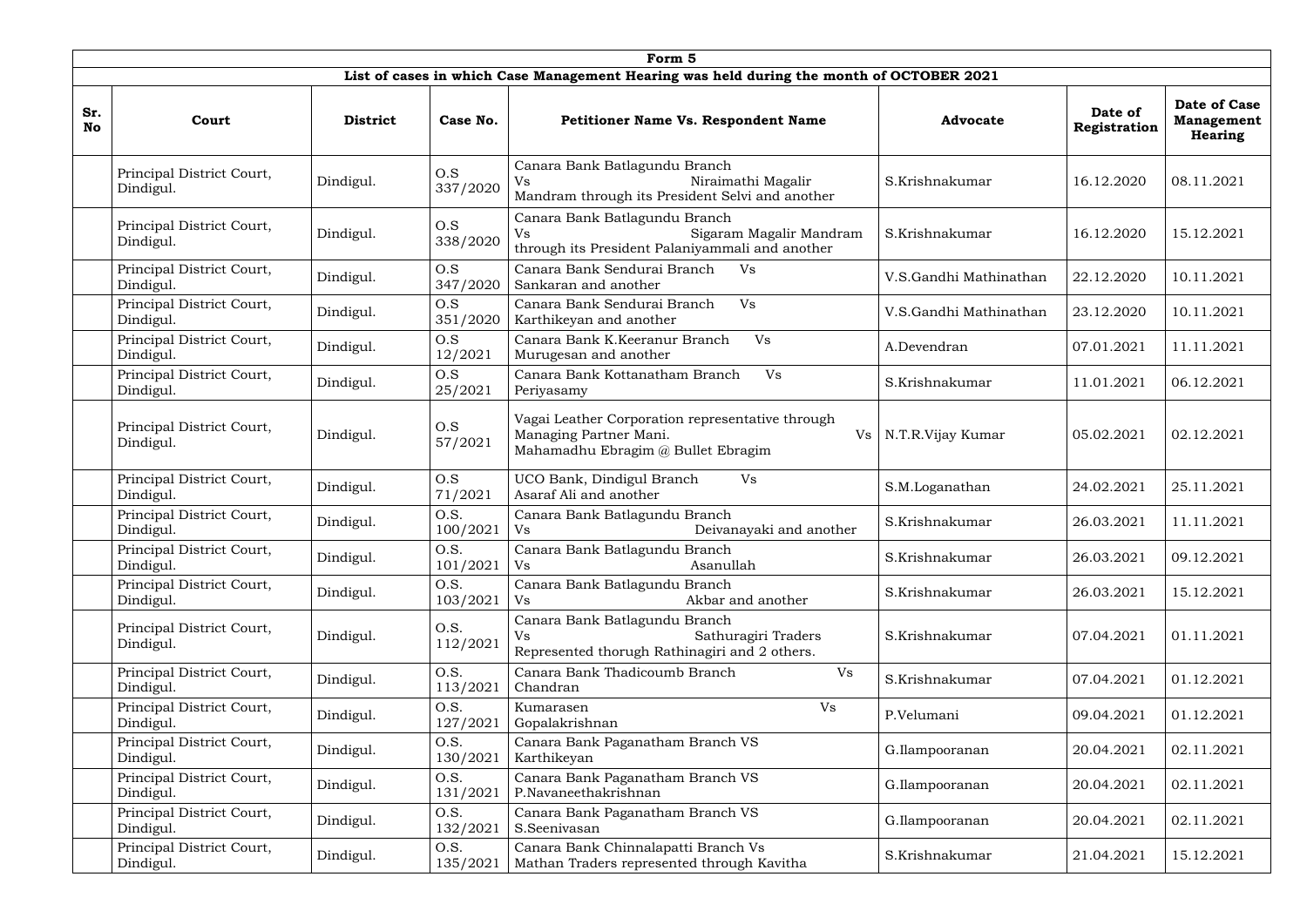|                  | Form 5                                 |                 |                  |                                                                                                                           |                        |                         |                                                     |  |  |  |  |
|------------------|----------------------------------------|-----------------|------------------|---------------------------------------------------------------------------------------------------------------------------|------------------------|-------------------------|-----------------------------------------------------|--|--|--|--|
|                  |                                        |                 |                  | List of cases in which Case Management Hearing was held during the month of OCTOBER 2021                                  |                        |                         |                                                     |  |  |  |  |
| Sr.<br><b>No</b> | Court                                  | <b>District</b> | Case No.         | <b>Petitioner Name Vs. Respondent Name</b>                                                                                | <b>Advocate</b>        | Date of<br>Registration | Date of Case<br><b>Management</b><br><b>Hearing</b> |  |  |  |  |
|                  | Principal District Court,<br>Dindigul. | Dindigul.       | O.S.<br>136/2021 | State Bank of India,<br>Kanakkanpatty<br><b>Branch</b><br>Vs<br>Vigneswara Pandian                                        | S.Krishnakumar         | 22.04.2021              | 23.11.2021                                          |  |  |  |  |
|                  | Principal District Court,<br>Dindigul. | Dindigul.       | O.S.<br>163/2021 | Canara Bank, Shanarpatti Branch<br>Sri Devi Women Joint<br>Vs<br>Liability Group Represented through Pottiyammal          | G.Ilampooranan         | 06.07.2021              | 10.11.2021                                          |  |  |  |  |
|                  | Principal District Court,<br>Dindigul. | Dindigul.       | O.S.<br>164/2021 | Canara Bank, Shanarpatti Branch<br>Iswryam Women Joint<br>Vs<br>Liability Group Represented through Manimegalai.          | G.Ilampooranan         | 06.07.2021              | 12.11.2021                                          |  |  |  |  |
|                  | Principal District Court,<br>Dindigul. | Dindigul.       | O.S.<br>169/2021 | Canara Bank Main Branch, Dindigul<br>SS Garments through<br>Vs<br>the Proprietor KKS Abdul Nazeer                         | G.Ilampooranan         | 09.07.2021              | 06.12.2021                                          |  |  |  |  |
|                  | Principal District Court,<br>Dindigul. | Dindigul.       | O.S.<br>170/2021 | Canara Bank Main Branch, Dindigul<br>SS Garments through<br>Vs<br>the Proprietor KKS Abdul Nazeer                         | G.Ilampooranan         | 09.07.2021              | 06.12.2021                                          |  |  |  |  |
|                  | Principal District Court,<br>Dindigul. | Dindigul.       | O.S.<br>171/2021 | Canara Bank Sendurai Branch<br>Murugan and another<br>Vs                                                                  | V.S.Gandhi Mathinathan | 12.07.2021              | 08.12.2021                                          |  |  |  |  |
|                  | Principal District Court,<br>Dindigul. | Dindigul.       | O.S.<br>172/2021 | Canara Bank Sendurai Branch<br>Vs<br>Lingeswari                                                                           | V.S.Gandhi Mathinathan | 12.07.2021              | 11.11.2021                                          |  |  |  |  |
|                  | Principal District Court,<br>Dindigul. | Dindigul.       | O.S.<br>174/2021 | Canara Bank Vedasandur Branch<br>Govindarajan<br>Vs                                                                       | S.Krishnakumar         | 13.07.2021              | 03.12.2021                                          |  |  |  |  |
|                  | Principal District Court,<br>Dindigul. | Dindigul.       | 0.S.<br>176/2021 | Bank of Baroda<br>Vs<br>M/s.Get Adict, a partnership firm, represented by its<br>Managing partner V.Nandakumar and others | A.S.Radha Krishnan     | 14.07.2021              | 01.11.2021                                          |  |  |  |  |
|                  | Principal District Court,<br>Dindigul. | Dindigul.       | O.S.<br>179/2021 | City Union Bank Natham Branch<br>Nasar and another<br>Vs                                                                  | A.Jahangeer            | 16.07.2021              | 22.11.2021                                          |  |  |  |  |
|                  | Principal District Court,<br>Dindigul. | Dindigul.       | O.S.<br>202/2021 | Canara Bank Nehrugi Nagar Branch<br>Thangavelu and another<br>Vs                                                          | V.S.Gandhi Mathinathan | 28.07.2021              | 29.11.2021                                          |  |  |  |  |
|                  | Principal District Court,<br>Dindigul. | Dindigul.       | O.S.<br>205/2021 | Canara Bank Batlagundu Branch<br>Vs<br>Raja and another                                                                   | N.Arumugam             | 28.07.2021              | 13.12.2021                                          |  |  |  |  |
|                  | Principal District Court,<br>Dindigul. | Dindigul.       | O.S.<br>209/2021 | Indian Overseas Bank, Pudhuchathiram Branch<br>Vs<br>Paulraj                                                              | G.Ilampooranan         | 02.08.2021              | 02.11.2021                                          |  |  |  |  |
|                  | Principal District Court,<br>Dindigul. | Dindigul.       | O.S.<br>239/2021 | Canara Bank Vedasandur Branch<br>Pushpalatha<br>Vs                                                                        | S.Krishnamurthy        | 19.08.2021              | 15.12.2021                                          |  |  |  |  |
|                  | Principal District Court,<br>Dindigul. | Dindigul.       | O.S.<br>240/2021 | Canara Bank Vedasandur Branch<br>Mahalakshmi Andavan<br>Vs                                                                | S.Krishnamurthy        | 19.08.2021              | 10.11.2021                                          |  |  |  |  |
|                  | Principal District Court,<br>Dindigul. | Dindigul.       | O.S.<br>241/2021 | Canara Bank Vedasandur Branch<br>Mahalakshmi<br>V <sub>S</sub>                                                            | S.Krishnamurthy        | 19.08.2021              | 10.11.2021                                          |  |  |  |  |
|                  | Principal District Court,<br>Dindigul. | Dindigul.       | O.S.<br>242/2021 | Canara Bank Vedasandur Branch<br>Sowdeeswari<br>Vs<br>Palanichamy                                                         | S.Krishnamurthy        | 19.08.2021              | 11.11.2021                                          |  |  |  |  |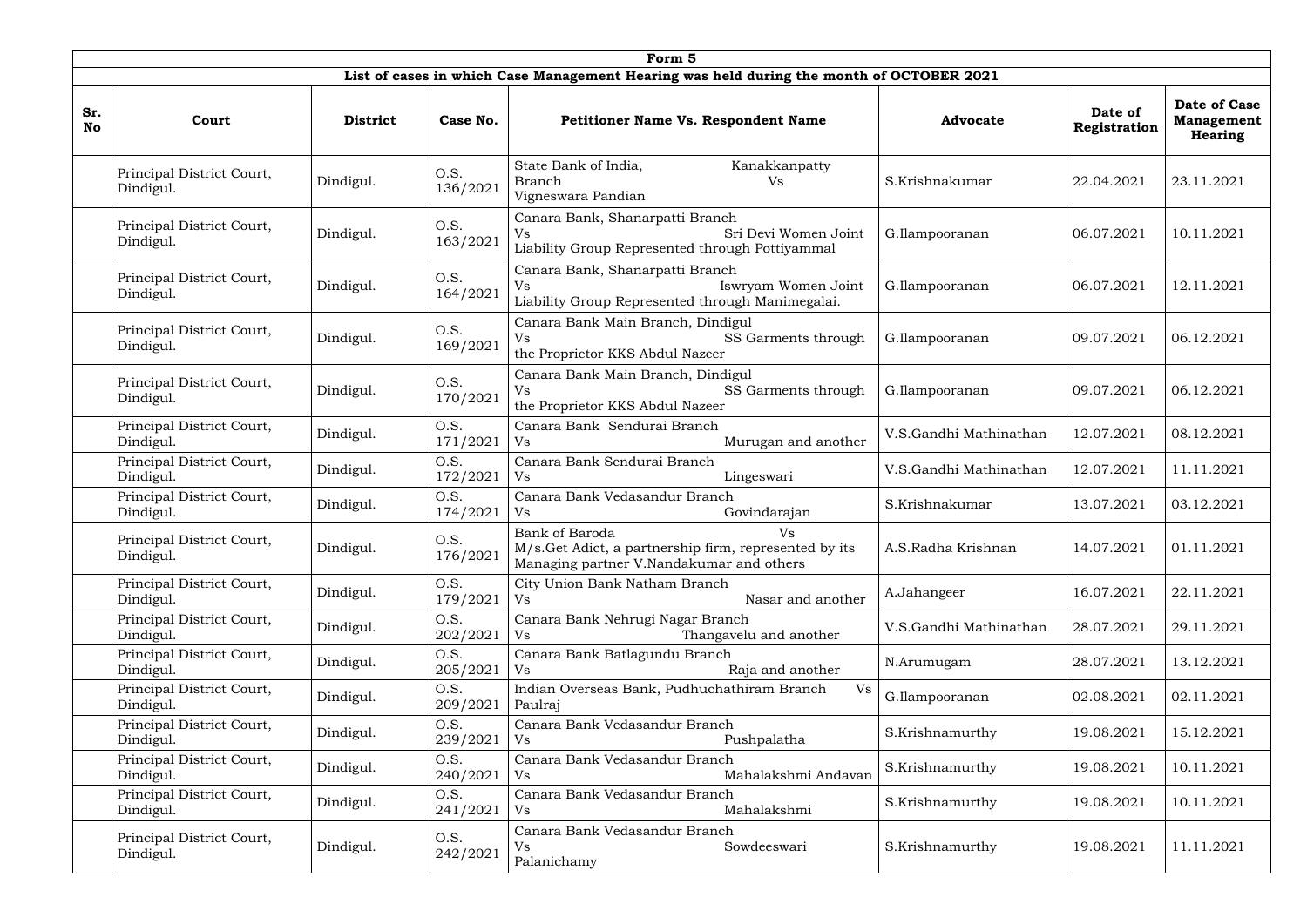|                  | Form 5                                    |                 |                  |                                                                                                                                                                                                                                                                                 |                                  |                         |                                                     |  |  |  |  |
|------------------|-------------------------------------------|-----------------|------------------|---------------------------------------------------------------------------------------------------------------------------------------------------------------------------------------------------------------------------------------------------------------------------------|----------------------------------|-------------------------|-----------------------------------------------------|--|--|--|--|
|                  |                                           |                 |                  | List of cases in which Case Management Hearing was held during the month of OCTOBER 2021                                                                                                                                                                                        |                                  |                         |                                                     |  |  |  |  |
| Sr.<br><b>No</b> | Court                                     | <b>District</b> | Case No.         | <b>Petitioner Name Vs. Respondent Name</b>                                                                                                                                                                                                                                      | <b>Advocate</b>                  | Date of<br>Registration | Date of Case<br><b>Management</b><br><b>Hearing</b> |  |  |  |  |
|                  | Principal District Court,<br>Dindigul.    | Dindigul.       | O.S.<br>243/2021 | Canara Bank, Thummalapatty Branch<br>Vs<br>Michealjoseph                                                                                                                                                                                                                        | S.Krishnamurthy                  | 19.08.2021              | 11.11.2021                                          |  |  |  |  |
|                  | Principal District Court,<br>Dindigul.    | Dindigul.       | O.S.<br>244/2021 | Canara Bank Vedasandur Branch<br>Rajeswari<br>Vs                                                                                                                                                                                                                                | S.Krishnamurthy                  | 19.08.2021              | 11.11.2021                                          |  |  |  |  |
|                  | Principal District Court,<br>Dindigul.    | Dindigul.       | O.S.<br>245/2021 | Canara Bank Vedasandur Branch<br>Pushpalatha<br>Vs                                                                                                                                                                                                                              | S.Krishnamurthy                  | 19.08.2021              | 12.11.2021                                          |  |  |  |  |
|                  | Principal District Court,<br>Dindigul.    | Dindigul.       | O.S.<br>246/2021 | Canara Bank Vedasandur Branch<br>Rajeswari<br>Vs                                                                                                                                                                                                                                | S.Krishnamurthy                  | 19.08.2021              | 12.11.2021                                          |  |  |  |  |
|                  | Principal District Court,<br>Dindigul.    | Dindigul.       | O.S.<br>252/2021 | Union Bank of India, V. Mettupatti Branch<br>Vs<br>Palanisamy and another                                                                                                                                                                                                       | A.S.Radha Krishnan               | 25.08.2020              | 22.11.2021                                          |  |  |  |  |
|                  | Principal District Court,<br>Dindigul.    | Dindigul.       | O.S.<br>259/2021 | Canara Bank Gandhigram Branch<br><b>VS</b><br>Jeyaram                                                                                                                                                                                                                           | D.C.Centhil                      | 01.09.2021              | 18.11.2021                                          |  |  |  |  |
|                  | Principal District Court,<br>Dindigul.    | Dindigul.       | O.S.<br>260/2021 | Canara Bank Gandhigram Branch<br>Asalai<br><b>VS</b>                                                                                                                                                                                                                            | D.C.Centhil                      | 01.09.2021              | 10.12.2021                                          |  |  |  |  |
|                  | Principal District Court,<br>Dindigul.    | Dindigul.       | O.S.<br>275/2021 | Ashok timbers rep. By its Proprietor K.Devji Patel<br>M/s.Evergreen Entire<br>Vs<br>Packaging, Rep. By its Propritor Alexces                                                                                                                                                    | R.D.Ganesan                      | 07.09.2021              | 21.12.2021                                          |  |  |  |  |
|                  | Principal District Court,<br>Dindigul.    | Dindigul.       | O.S.<br>293/2021 | Sree Bagyalashmi Spintex through rep. By the<br>Managing Director, Chandrasekaran<br>Vs<br>Sri Sivamuruga Textiles through rep by the Managigng<br>Director Goplakrishnan                                                                                                       | N.T.R.Vijay Kumar                | 23.09.2021              | 08.11.2021                                          |  |  |  |  |
|                  | Principal District Court,<br>Dindigul.    | Dindigul.       | O.S.<br>317/2021 | State Bank of India, Kovilur Branch<br>Vs<br>Navajothi                                                                                                                                                                                                                          | G.Ilampooranan                   | 08.10.2021              | 17.11.2021                                          |  |  |  |  |
|                  | Principal District Court,<br>Dindigul.    | Dindigul.       | O.S.<br>323/2021 | Vs<br>Indian Bank, Ayyalur Branch<br>Ramesh and 2 others                                                                                                                                                                                                                        | A.S.Radha Krishnan               | 25.10.2021              | 03.12.2021                                          |  |  |  |  |
|                  | Principal District Court,<br>Erode        | Erode           | <b>NIL</b>       | $\mbox{NIL}$                                                                                                                                                                                                                                                                    | NIL                              | <b>NIL</b>              | NIL                                                 |  |  |  |  |
| 8                | Principal District<br>Court, Chengalpattu | Kancheepuram    | NIL              | $\mbox{NIL}$                                                                                                                                                                                                                                                                    | <b>NIL</b>                       | <b>NIL</b>              | <b>NIL</b>                                          |  |  |  |  |
| 9                | Principal District Court,<br>Nagercoil    | Kanniyakumari   | NIL              | $\mbox{NIL}$                                                                                                                                                                                                                                                                    | NIL                              | NIL                     | <b>NIL</b>                                          |  |  |  |  |
| 10               | Principal District Court,<br>Karur        | Karur           | 03/2018          | Alaska Export USA Inc., Illinois, United State of<br>America, rep. by its Vice President, Dr. Veerasikku<br>Bommiasamy, Illinois.<br>Plaintiff Vs "1. M/s. Alaska Exports, rep. by its<br>Managing partner, Karur.<br>2. J.M.Ramalingam<br>3. S. Thirunavakarasu<br>Defendants" | N.Thirumoorthy/E.K.Kum<br>aresan | 10.10.2018              | 05.10.2021<br>23.10.2021                            |  |  |  |  |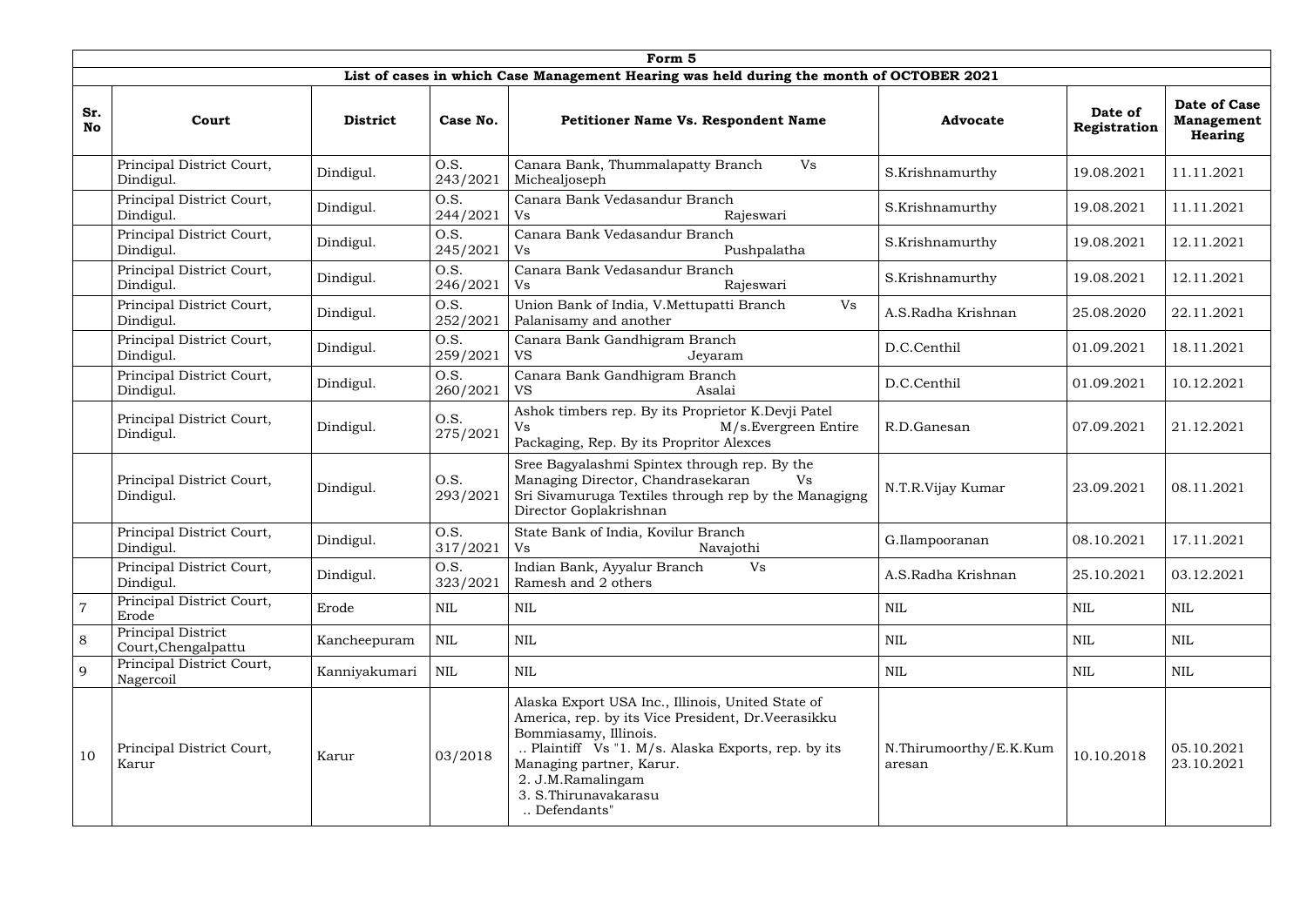|                  | Form 5                             |                 |          |                                                                                                                                                                                                                                                                                                                                                                                                                                                                                                                                                                                                                                                                                                                                                                                                                                                                                                                                                                                                                          |                       |                         |                                              |  |  |  |  |
|------------------|------------------------------------|-----------------|----------|--------------------------------------------------------------------------------------------------------------------------------------------------------------------------------------------------------------------------------------------------------------------------------------------------------------------------------------------------------------------------------------------------------------------------------------------------------------------------------------------------------------------------------------------------------------------------------------------------------------------------------------------------------------------------------------------------------------------------------------------------------------------------------------------------------------------------------------------------------------------------------------------------------------------------------------------------------------------------------------------------------------------------|-----------------------|-------------------------|----------------------------------------------|--|--|--|--|
|                  |                                    |                 |          | List of cases in which Case Management Hearing was held during the month of OCTOBER 2021                                                                                                                                                                                                                                                                                                                                                                                                                                                                                                                                                                                                                                                                                                                                                                                                                                                                                                                                 |                       |                         |                                              |  |  |  |  |
| Sr.<br><b>No</b> | Court                              | <b>District</b> | Case No. | <b>Petitioner Name Vs. Respondent Name</b>                                                                                                                                                                                                                                                                                                                                                                                                                                                                                                                                                                                                                                                                                                                                                                                                                                                                                                                                                                               | <b>Advocate</b>       | Date of<br>Registration | Date of Case<br><b>Management</b><br>Hearing |  |  |  |  |
|                  | Principal District Court,<br>Karur | Karur           | 01/2019  | M/s. Master Linens INC., a partnership firm,<br>represented by Manager cum Power of Attorney<br>M.Kumaravel  Plaintiff Vs M/s. SANECO SAS., a<br>Limited Liablity Company by shares, incorporated<br>under the laws of France, rep by its General Director,<br>Mr.Benoit Dalle and President Ms.Alix Pollet Defendant                                                                                                                                                                                                                                                                                                                                                                                                                                                                                                                                                                                                                                                                                                    | K.Suresh/N.Kumaresan  | 27.04.2019              | 05.10.2021                                   |  |  |  |  |
|                  | Principal District Court,<br>Karur | Karur           | 01/2020  | Thirunavukarasu Proprietor M/s. Best Blue metals,<br>Aravakurichi  Plaintiff Vs "Ponnusamy, Proprietor<br>M/s. MSP Readymix Concrete, Namakkal.Defendant"                                                                                                                                                                                                                                                                                                                                                                                                                                                                                                                                                                                                                                                                                                                                                                                                                                                                | K.Ramesh/A.Prabakaran | 22.01.2020              | 05.10.2021                                   |  |  |  |  |
|                  | Principal District Court,<br>Karur | Karur           | 03/2020  | M/s. Pon Vinayaga Blue Metals, rep. by its partner<br>Ponnusamy, S/o Subbarayan, having business office at<br>S.F. No. 434/4, Karudaiyampalayam Village and post,<br>Aravakurichi Taluk, Karur District.  Plaintiff<br>Vs Ponnusamy S\o. Marappa Gounder, Proprietor of<br>M/s. MSP Readymix Concrete, No. 85-J, MSP Building<br>Salem Road, Namakkal. Defendant                                                                                                                                                                                                                                                                                                                                                                                                                                                                                                                                                                                                                                                         | K.Ramesh              | 26.11.2020              | 05.10.2021<br>25.10.2021                     |  |  |  |  |
|                  | Principal District Court,<br>Karur | Karur           | 01/2021  | Tamil Nadu Newsprint and Papers Ltd., a Public<br>Limited Co., having its Registered Office at 67, Mount<br>Road Guindy, Chennai and having its Factory at<br>Kagithapuram, Pugalur Taluk, Karur District, Rep. by<br>its Authorised Signatory. Plaintiff P.Jeganathan,<br>S/o. Periyasamy, Proprietor M/s SPM Traders having<br>office at No.8, Murugan Towers, R.S.Road,<br>Velayuthampalayam, Pugalur Tk., Karur Dt.,<br>Defendant                                                                                                                                                                                                                                                                                                                                                                                                                                                                                                                                                                                    | K.Subramanian         | 28.04.2021              | 20.10.2021                                   |  |  |  |  |
|                  | Principal District Court,<br>Karur | Karur           | 02/2021  | 1) M/s. Susil Palm Products, represented by its partner<br>A.Mohankumar, SF.No.29, Patta No. 1418,<br>Ellapalayam, Vellankoil Post, Gobichettipalayam - 638<br>054. 2) A.Mohankumar, partner in M/s. Susil Palm<br>products. S/o. Late. Ammasai Gounder, -do- place. 3)<br>K.Shanmugasundaram, Partner in M/s. Susil Palm<br>products, S/o. Late.Kumrasamy, -do- place. 4)<br>S.Parimaladevi, Partner in M/s. Susil Palm<br>products, W/o. Shanmugasundaram,-do-place. 5) A.<br>Janaki, Partner in M/s. Susil Palm products,<br>W/o.Late. Ammasai Gounder,-do- place Plaintiffs<br>1) Gurugadahalli Rudresh sharanth. Proprietor of M/s<br>Unique Agro links, No.5 and No.6, Madihalli extension,<br>Hassan Circle, Jiptur, Karnataka. 2) V.N.Vikram, No.<br>402, Barani Main road, Near Devi Mahal, Ashokpuram,<br>Erode.3) Rachit Bajaj, Proprietor of M/s.<br>R.S.Enterprises, A6, Shradhanand Market, Delhi. 4)<br>India Market Intermesh Limited, 1st floor, 29<br>•Daryaganj, Netaji Subash Marg, Delhi Defendants | E.K.Kumaresan         | 21.09.2021              | 21.10.2021                                   |  |  |  |  |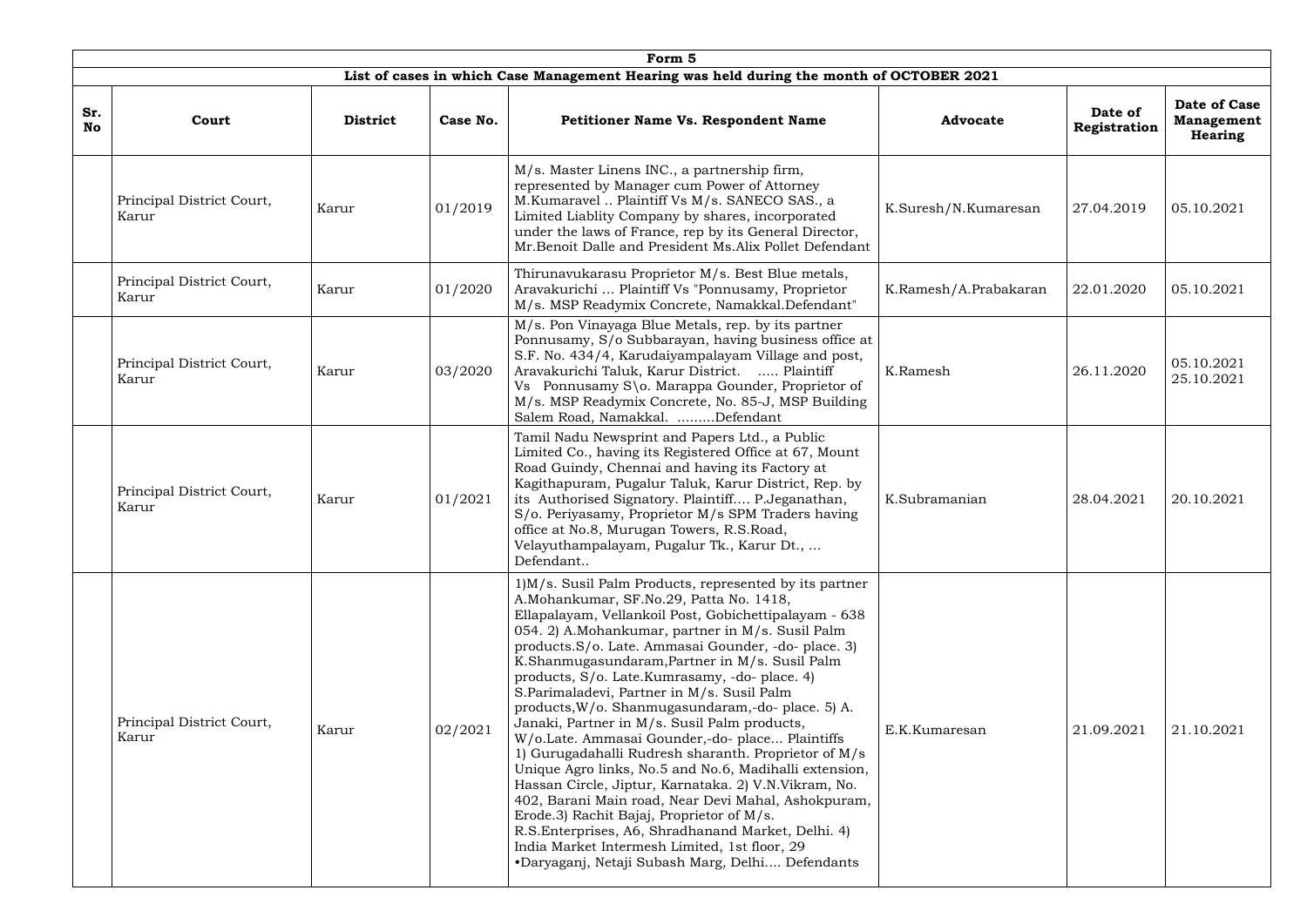|                  | Form 5                                        |                 |                       |                                                                                                                              |                                       |                         |                                                     |  |  |  |  |
|------------------|-----------------------------------------------|-----------------|-----------------------|------------------------------------------------------------------------------------------------------------------------------|---------------------------------------|-------------------------|-----------------------------------------------------|--|--|--|--|
|                  |                                               |                 |                       | List of cases in which Case Management Hearing was held during the month of OCTOBER 2021                                     |                                       |                         |                                                     |  |  |  |  |
| Sr.<br><b>No</b> | Court                                         | <b>District</b> | Case No.              | <b>Petitioner Name Vs. Respondent Name</b>                                                                                   | <b>Advocate</b>                       | Date of<br>Registration | Date of Case<br><b>Management</b><br><b>Hearing</b> |  |  |  |  |
| 11               | Principal District Court,<br>Krishnagiri      | Krishnagiri     | NIL                   | <b>NIL</b>                                                                                                                   | NIL                                   | NIL                     | NIL                                                 |  |  |  |  |
|                  | Additional District Court,<br>Krishnagiri     | Krishnagiri     | $\mbox{NIL}$          | $\mbox{NIL}$                                                                                                                 | <b>NIL</b>                            | <b>NIL</b>              | NIL                                                 |  |  |  |  |
|                  | Additional District Court,<br>Hosur.          | Krishnagiri     | <b>NIL</b>            | $\mbox{NIL}$                                                                                                                 | <b>NIL</b>                            | <b>NIL</b>              | <b>NIL</b>                                          |  |  |  |  |
| 12               | Prl. Dist. & Sessions Court                   | Madurai         | $\mbox{NIL}$          | $\text{NIL}$                                                                                                                 | <b>NIL</b>                            | <b>NIL</b>              | $\mbox{NIL}$                                        |  |  |  |  |
|                  | I Addl. Dist. & Sessions<br>Court             | Madurai         | <b>NIL</b>            | $\mbox{NIL}$                                                                                                                 | NIL                                   | NIL                     | NIL                                                 |  |  |  |  |
|                  | I Addl. Sub Court                             | Madurai         | <b>NIL</b>            | $\mbox{NIL}$                                                                                                                 | <b>NIL</b>                            | <b>NIL</b>              | <b>NIL</b>                                          |  |  |  |  |
|                  | II Addl. Sub Court                            | Madurai         | <b>NIL</b>            | $\mbox{NIL}$                                                                                                                 | <b>NIL</b>                            | <b>NIL</b>              | $\text{NIL}$                                        |  |  |  |  |
| 13               | District Court,<br>Nagapattinam               | Nagapattinam    | $\mbox{NIL}$          | $\mbox{NIL}$                                                                                                                 | NIL                                   | NIL                     | <b>NIL</b>                                          |  |  |  |  |
|                  | Fast Track Mahila Court,<br>Nagapattinam.     | Nagapattinam    | <b>NIL</b>            | $\mbox{NIL}$                                                                                                                 | NIL                                   | NIL                     | NIL                                                 |  |  |  |  |
|                  | Additional District Court,<br>Maviladuthurai. | Nagapattinam    | <b>NIL</b>            | $\mbox{NIL}$                                                                                                                 | <b>NIL</b>                            | <b>NIL</b>              | NIL                                                 |  |  |  |  |
|                  | Sub Court, Nagapattinam.                      | Nagapattinam    | <b>NIL</b>            | $\mbox{NIL}$                                                                                                                 | <b>NIL</b>                            | <b>NIL</b>              | $\mbox{NIL}$                                        |  |  |  |  |
|                  | Principal Sub Court,<br>Mayiladuthurai.       | Nagapattinam    | $\mbox{NIL}$          | $\mbox{NIL}$                                                                                                                 | <b>NIL</b>                            | <b>NIL</b>              | <b>NIL</b>                                          |  |  |  |  |
|                  | Additional Sub Court,<br>Mayiladuthurai.      | Nagapattinam    | <b>NIL</b>            | $\mbox{NIL}$                                                                                                                 | <b>NIL</b>                            | <b>NIL</b>              | <b>NIL</b>                                          |  |  |  |  |
|                  | The Principal District Judge                  | Nagapattinam    | <b>NIL</b>            | <b>NIL</b>                                                                                                                   | <b>NIL</b>                            | <b>NIL</b>              | <b>NIL</b>                                          |  |  |  |  |
| 14               | The Principal District Judge                  | Namakkal        | <b>COS</b><br>2/2021  | Subashri Feeds by its Owner Umamaheshwari by<br>power Agent Yuvaraj and another Vs Sakthivel                                 | K.Shanmugam                           | 16-02-2021              | 01-10-2021                                          |  |  |  |  |
|                  | The Principal District Judge                  | Namakkal        | <b>COS</b><br>3/2021  | Subashree Feeds by its Owner Umamaheshwari by<br>power Agent Yuvaraj Vs Sakthivel                                            | K.Shanmugam                           | 16-02-2021              | $01 - 10 - 2021$                                    |  |  |  |  |
|                  | The Principal District Judge                  | Namakkal        | <b>COS</b><br>23/2021 | Muthu Poultary Egency rep by its Proceeding officer<br>Thiyagarajan by power Egent Tamilselvan Vs Selvaraj                   | Shanmugam.K(P),                       | 23-08-2021              | 01-10-2021                                          |  |  |  |  |
|                  | The Principal District Judge                  | Namakkal        | $\cos/17/$<br>2020    | Sree amman Finance Rep by its Managing partner<br>RGanesan Vs Kumaresan                                                      | Palanisamy. T.M.(P),<br>$Ravi.M(R)$ , | 25-04-2019              | 04-10-2021                                          |  |  |  |  |
|                  | The Principal District Judge                  | Namakkal        | $\cos/47/$<br>2020    | Vijaya Bank (Bank of Baradoa) Rasipuram rep by its<br>Branch Manager Vs VTex rep by its proprieter<br>Jayakumar and 2 others | Satthivel.A(P),                       | 11-06-2020              | 04-10-2021                                          |  |  |  |  |
|                  | The Principal District Judge                  | Namakkal        | <b>COS</b><br>17/2021 | Sri Balamurugan Feeds by its Managing Partner<br>Muthusamy Vs Thangavel and another                                          | Shanmugam.K(P),                       | 23-06-2021              | 04-10-2021                                          |  |  |  |  |
|                  | The Principal District Judge                  | Namakkal        | <b>COS</b><br>7/2021  | Union Bank of India rep by its Power of attorney agent<br>and Branch Mamanger Vs JMFurniture and 2 others                    | Madhanmohan.A(P),                     | 29-03-2021              | 05-10-2021                                          |  |  |  |  |
|                  | The Principal District Judge                  | Namakkal        | <b>COS</b><br>12/2021 | Muthu Poultry Agencies by its Managing Partner<br>Thyagarajan by Power agent Tamilselvan Vs Navaladi                         | Shanmugam.K(P),                       | 13-05-2021              | 05-10-2021                                          |  |  |  |  |
|                  | The Principal District Judge                  | Namakkal        | COS<br>13/2021        | Muthu Poultry Agencies by its Managing Partner<br>Thiyagarajan by Power agent Tamilselvan Vs Pandiyan<br>and 2 others        | Shanmugam.K(P),                       | 13-05-2021              | 05-10-2021                                          |  |  |  |  |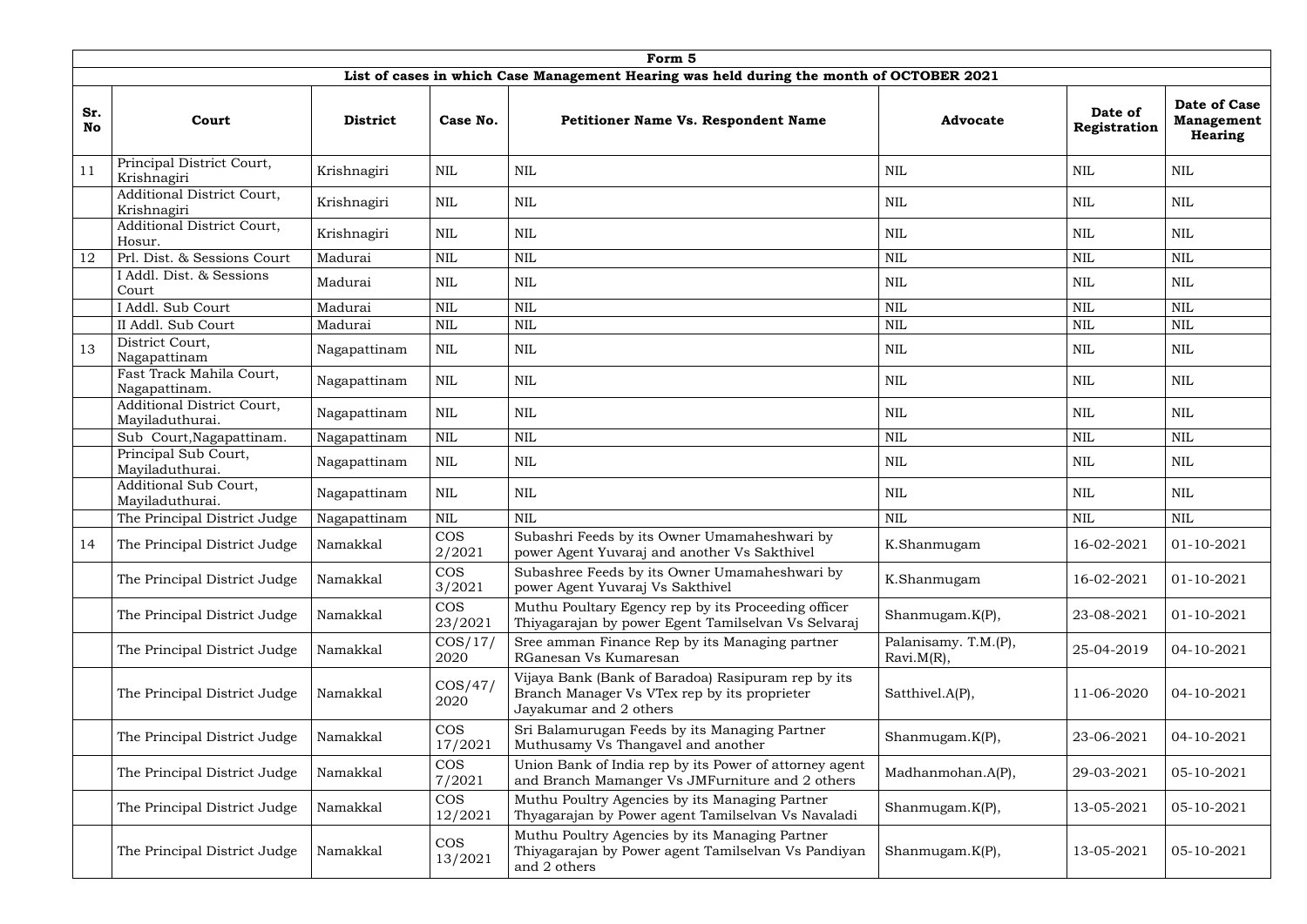|                  | Form 5                       |                 |                       |                                                                                                                                                     |                                            |                         |                                                            |  |  |  |  |
|------------------|------------------------------|-----------------|-----------------------|-----------------------------------------------------------------------------------------------------------------------------------------------------|--------------------------------------------|-------------------------|------------------------------------------------------------|--|--|--|--|
|                  |                              |                 |                       | List of cases in which Case Management Hearing was held during the month of OCTOBER 2021                                                            |                                            |                         |                                                            |  |  |  |  |
| Sr.<br><b>No</b> | Court                        | <b>District</b> | Case No.              | Petitioner Name Vs. Respondent Name                                                                                                                 | <b>Advocate</b>                            | Date of<br>Registration | <b>Date of Case</b><br><b>Management</b><br><b>Hearing</b> |  |  |  |  |
|                  | The Principal District Judge | Namakkal        | <b>COS</b><br>14/2021 | Muthu Poultry Agencies by its Managing partner<br>Thyagarajan by power agent Tamilselvan Vs Rajkumar                                                | Shanmugam.K(P),                            | 13-05-2021              | 05-10-2021                                                 |  |  |  |  |
|                  | The Principal District Judge | Namakkal        | $\cos/2/2$<br>020     | Vishnu Sudha Textiles Rep by its Sole Properties<br>TSudha Rep by her Power Agent VRajagopalan Vs<br>M/sKMS and Company Rep by its Proprietor KBabu | Dakshinamoorthy.L(P),                      | 05-06-2018              | 06-10-2021                                                 |  |  |  |  |
|                  | The Principal District Judge | Namakkal        | $\cos/5/2$<br>020     | Harin Feeds by its Manager MSenthilkumar Vs<br>Paramasivam Poultry Farm by its Manager<br>Paramasivam                                               | Shanmugam.K(P),<br>Yoganathan.S(R),        | 21-08-2018              | 06-10-2021                                                 |  |  |  |  |
|                  | The Principal District Judge | Namakkal        | $\cos/10/$<br>2020    | Senthamil Finance by its Managing partner Vs<br>Valarmathi and 2 others                                                                             | Balakrishnan.R(P),<br>Chinnusamy.R(R),     | 18-01-2019              | 06-10-2021                                                 |  |  |  |  |
|                  | The Principal District Judge | Namakkal        | $\cos/25/$<br>2020    | Mahendira feeds and foods by its Managing Partner<br>Palanisamy Vs MuthuKumar                                                                       | Shanmugam.K(P),                            | 19-08-2019              | 06-10-2021                                                 |  |  |  |  |
|                  | The Principal District Judge | Namakkal        | $\cos/53/$<br>2020    | Mahendran feeds and foods by rep partner palanisamy<br>by rep agent MMohan Vs Senthikumar                                                           | Shanmugam.K(P),<br>Vinoth.S(R),            | 19-08-2020              | 06-10-2021                                                 |  |  |  |  |
|                  | The Principal District Judge | Namakkal        | $\cos/54/$<br>2020    | Subashree Feeds by its Owner Umamaheswari Vs<br>Palanivel                                                                                           | Shanmugam.K(P),                            | 21-08-2020              | 06-10-2021                                                 |  |  |  |  |
|                  | The Principal District Judge | Namakkal        | <b>COS</b><br>8/2021  | Union Bank of India rep by its Power of attorney agent<br>and Branch Mamanger Vs JMFurniture and 2 others                                           | Madhanmohan.A(P),                          | 29-03-2021              | 06-10-2021                                                 |  |  |  |  |
|                  | The Principal District Judge | Namakkal        | $\cos/57/$<br>2020    | Muthu poultary Egency by rep Managing partner<br>thiyagarajan power Egent Tamilselvan Vs Subramani                                                  | Shanmugam.K(P),                            | 16-10-2020              | 07-10-2021                                                 |  |  |  |  |
|                  | The Principal District Judge | Namakkal        | <b>COS</b><br>64/2020 | Dhanabaagayam Spinners Private Ltd, Rep by its<br>M.Dhanasekar Vs Leelavathi Textile Traders rep by ists<br>proprietor Sukumar                      | K.Shanmugam                                | 30-11-2020              | 07-10-2021                                                 |  |  |  |  |
|                  | The Principal District Judge | Namakkal        | $\cos/17/$<br>2020    | Sree amman Finance Rep by its Managing partner<br>RGanesan Vs Kumaresan                                                                             | Palanisamy. T.M.(P),<br>$Ravi.M(R)$ ,      | 25-04-2019              | 08-10-2021                                                 |  |  |  |  |
|                  | The Principal District Judge | Namakkal        | <b>COS</b><br>20/2021 | Muthu Foultary Egency by its Managing Partner<br>Thiyagarajan Power Egent TamilSelvan                                                               | K.Shanmugam                                | 02-08-2021              | 08-10-2021                                                 |  |  |  |  |
|                  | The Principal District Judge | Namakkal        | <b>COS</b><br>24/2021 | Everest Finance rep by its Owner PJayaraja Vs Evolve<br>Bath and living private limited                                                             | Suguna.A(P),                               | 08-10-2021              | 08-10-2021                                                 |  |  |  |  |
|                  | The Principal District Judge | Namakkal        | $\cos/40/$<br>2020    | M/sVictory Spinning Private Ltd by its Director<br>TBalachandran Vs M/sRitham Fibrarics and another                                                 | Paraneedharan.C(P),<br>Palanisamy. K.K(R), | 21-01-2020              | 20-10-2021                                                 |  |  |  |  |
|                  | The Principal District Judge | Namakkal        | <b>COS</b><br>10/2021 | Muthu poultary Egency by rep Managing partner<br>thiyagarajan power Egent Tamilselvan Vs Ramesh<br>poultary Form prop. Ramesh                       | Shanmugam.K(P),                            | 19.04.2021              | 20-10-2021                                                 |  |  |  |  |
|                  | The Principal District Judge | Namakkal        | <b>COS</b><br>20/2021 | Muthu Foultary Egency by its Managing Partner<br>Thiyagarajan Power Egent TamilSelvan                                                               | K.Shanmugam                                | 02-08-2021              | 20-10-2021                                                 |  |  |  |  |
|                  | The Principal District Judge | Namakkal        | $\cos/20/$<br>2020    | Sri Lakshmi Finance by its Partner PKrishnamoorthi<br>Vs PElango and another                                                                        | Krishnamoorthy.T.V(P),                     | 30-04-2019              | 21-10-2021                                                 |  |  |  |  |
|                  | The Principal District Judge | Namakkal        | $\cos/23/$<br>2020    | Syndicate bank Pallipalayam Branch Vs JKavinkumar                                                                                                   | Shanmugham.S.A(P),                         | 19-08-2019              | 21-10-2021                                                 |  |  |  |  |
|                  | The Principal District Judge | Namakkal        | $\cos/34/$<br>2020    | Mahendira Feeds and Foods by its Managing Director<br>Palanisamy Vs Nallaiyan                                                                       | Shanmugam.K(P),                            | 02-01-2020              | 21-10-2021                                                 |  |  |  |  |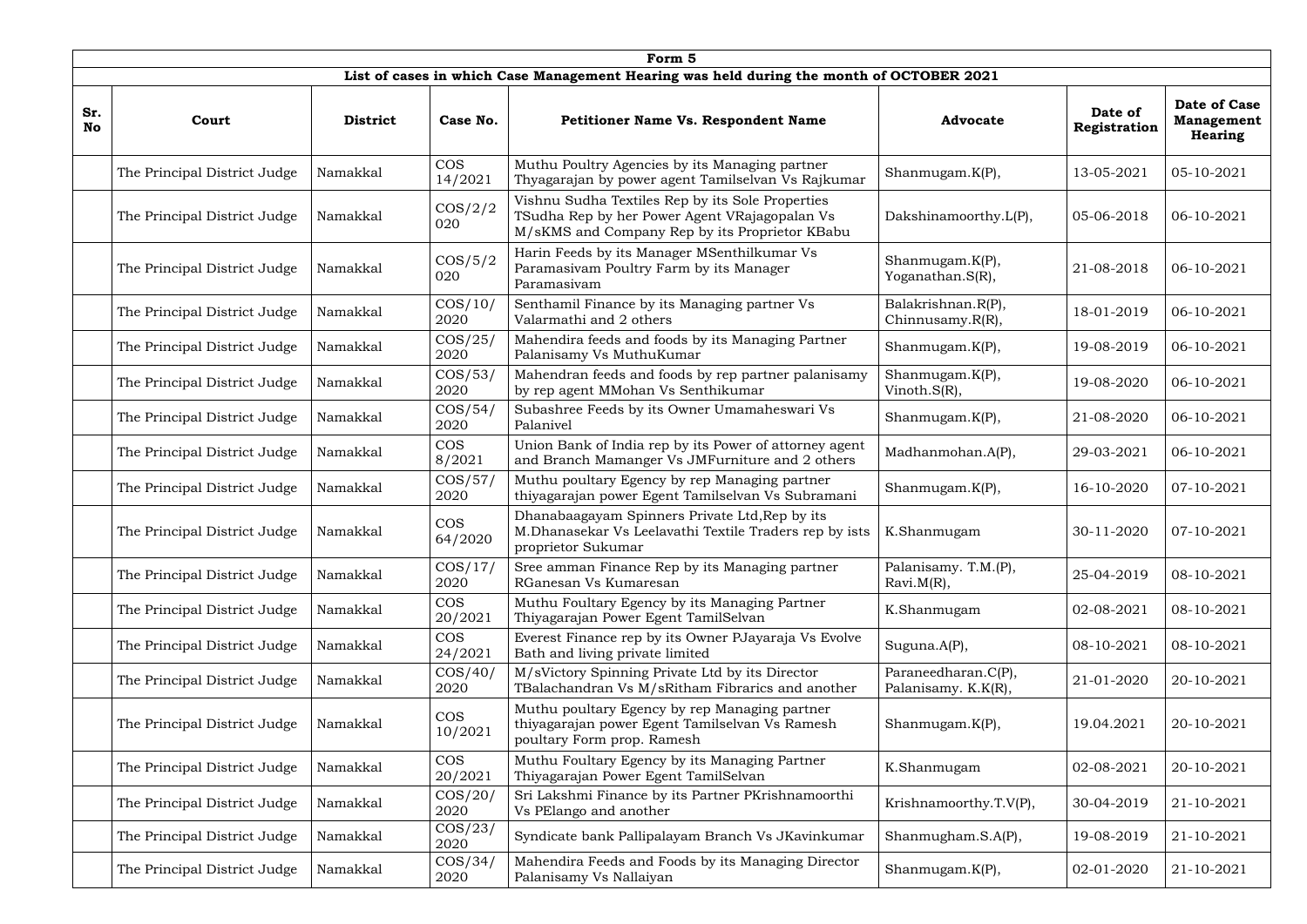|                  | Form 5                       |                 |                       |                                                                                                                                     |                                          |                         |                                                     |  |  |  |  |
|------------------|------------------------------|-----------------|-----------------------|-------------------------------------------------------------------------------------------------------------------------------------|------------------------------------------|-------------------------|-----------------------------------------------------|--|--|--|--|
|                  |                              |                 |                       | List of cases in which Case Management Hearing was held during the month of OCTOBER 2021                                            |                                          |                         |                                                     |  |  |  |  |
| Sr.<br><b>No</b> | Court                        | <b>District</b> | Case No.              | Petitioner Name Vs. Respondent Name                                                                                                 | <b>Advocate</b>                          | Date of<br>Registration | Date of Case<br><b>Management</b><br><b>Hearing</b> |  |  |  |  |
|                  | The Principal District Judge | Namakkal        | <b>COS</b><br>60/2020 | Mahindra Feeds and Foods By its Managing Partner<br>Palanisamy by Power Agent                                                       | K.Shanmugam                              | 30-11-2020              | 21-10-2021                                          |  |  |  |  |
|                  | The Principal District Judge | Namakkal        | <b>COS</b><br>61/2020 | Harin Feeds by its Manager M.Senthilkumar Vs<br>K.B.S.Poultry Farm by its Manager Poopathi                                          | K.Shanmugam                              | 30-11-2020              | 21-10-2021                                          |  |  |  |  |
|                  | The Principal District Judge | Namakkal        | $\cos 19/2$<br>021    | Kanagathara Finance by its Managing Partner by its<br>DNatarajan Vs GLoganathan and another                                         | Raghu.T.V(P),                            | 06-07-2021              | 21-10-2021                                          |  |  |  |  |
|                  | The Principal District Judge | Namakkal        | $\cos/43/$<br>2020    | M/sGlobalvet Enterprises by its Owner RGeetharanjani<br>Vs KMS Poultry Farm Latha @ Krishnalatha                                    | Suresh Kumar.P(P),                       | 05-02-2020              | 22-10-2021                                          |  |  |  |  |
|                  | The Principal District Judge | Namakkal        | <b>COS</b><br>63/2020 | Harin Feeds by its Owner M.Senthilkumar Vs Jeyavel                                                                                  | K.Shanmugam                              | 30-11-2020              | 22-10-2021                                          |  |  |  |  |
|                  | The Principal District Judge | Namakkal        | <b>COS</b><br>22/2021 | The Karur Vysya Bank Ltd by PKottamangalam Branch<br>by its Branch Manager Vs MVadivel and another                                  | Anbazhagan.P(P),                         | 10-08-2021              | 22-10-2021                                          |  |  |  |  |
|                  | The Principal District Judge | Namakkal        | $\cos/3/2$<br>020     | SSV Feeds rep by its Managing Partner Vs Mani<br>Poultry Farm rep by its Proprietor SMMani and another                              | Raghu.T.V(P),                            | 19-06-2018              | 25-10-2021                                          |  |  |  |  |
|                  | The Principal District Judge | Namakkal        | $\cos/12/$<br>2020    | Mahindra Feeds and Foods by its partner Palanisamy<br>Vs Selvaraj                                                                   | Shanmugam.K(P),                          | 02-03-2019              | 25-10-2021                                          |  |  |  |  |
|                  | The Principal District Judge | Namakkal        | $\cos/24/$<br>2020    | Indian over seas bank Vs KRKala                                                                                                     | Shanmugham.S.A(P),<br>Udhaya kumar.K(R), | 19-08-2019              | 25-10-2021                                          |  |  |  |  |
|                  | The Principal District Judge | Namakkal        | $\cos/42/$<br>2020    | Canara Bank Namakkal Branch by its Manager Vs<br>KalaivaniK                                                                         | Vinoth.S(P),                             | 30-01-2020              | 25-10-2021                                          |  |  |  |  |
|                  | The Principal District Judge | Namakkal        | <b>COS</b><br>9/2021  | Muthu poultary Egency by rep Managing partner<br>thiyagarajan power Egent Tamilselvan Vs Ganesan<br>poultary Form prop. Palaniappan | Shanmugam.K(P),                          | 07.04.2021              | 25-10-2021                                          |  |  |  |  |
|                  | The Principal District Judge | Namakkal        | <b>COS</b><br>20/2021 | Muthu Foultary Egency by its Managing Partner<br>Thiyagarajan Power Egent TamilSelvan                                               | K.Shanmugam                              | 02-08-2021              | 25-10-2021                                          |  |  |  |  |
|                  | The Principal District Judge | Namakkal        | $\cos/11/$<br>2020    | RDomnic Xavier Vs Fues Gupta M/sInnovittil church                                                                                   | Raju.L(P),                               | 18-01-2019              | 26-10-2021                                          |  |  |  |  |
|                  | The Principal District Judge | Namakkal        | $\cos/15/$<br>2020    | Saranya Spinning Mills Pvt Ltd rep by Technical<br>Director Ashokkumar Vs Om sakthi Textiles rep by<br>Properitor Arthanarisamy     | Shanmugam.K(P),<br>Arthanari.K(R),       | 21-03-2019              | 26-10-2021                                          |  |  |  |  |
|                  | The Principal District Judge | Namakkal        | $\cos/16/$<br>2020    | Sri Kumaran Finance by Managing Director MGanesan<br>Vs Sasikala and 2 others                                                       | Murugesan.J.K(P),                        | 04-04-2019              | 26-10-2021                                          |  |  |  |  |
|                  | The Principal District Judge | Namakkal        | $\cos/27/$<br>2020    | NPA Foods and Feeds by its Managing Partner<br>Velusamy Vs Kandasamy                                                                | Shanmugam.K(P),<br>Johnedwin.F(R),       | 21-08-2019              | 26-10-2021                                          |  |  |  |  |
|                  | The Principal District Judge | Namakkal        | $\cos/28/$<br>2020    | Syndicate bank NPudupatti Branch Rep by its Branch<br>Manager Vs PIllaiyaraj and another                                            | Anbazhagan.P(P),                         | 10-09-2019              | 26-10-2021                                          |  |  |  |  |
|                  | The Principal District Judge | Namakkal        | $\cos/36/$<br>2020    | Harin Feeds by its Owner MSenthilkumar Vs<br>Chinnusamy                                                                             | Shanmugam.K(P),<br>Tamilselvan.R(R),     | 07-01-2020              | 26-10-2021                                          |  |  |  |  |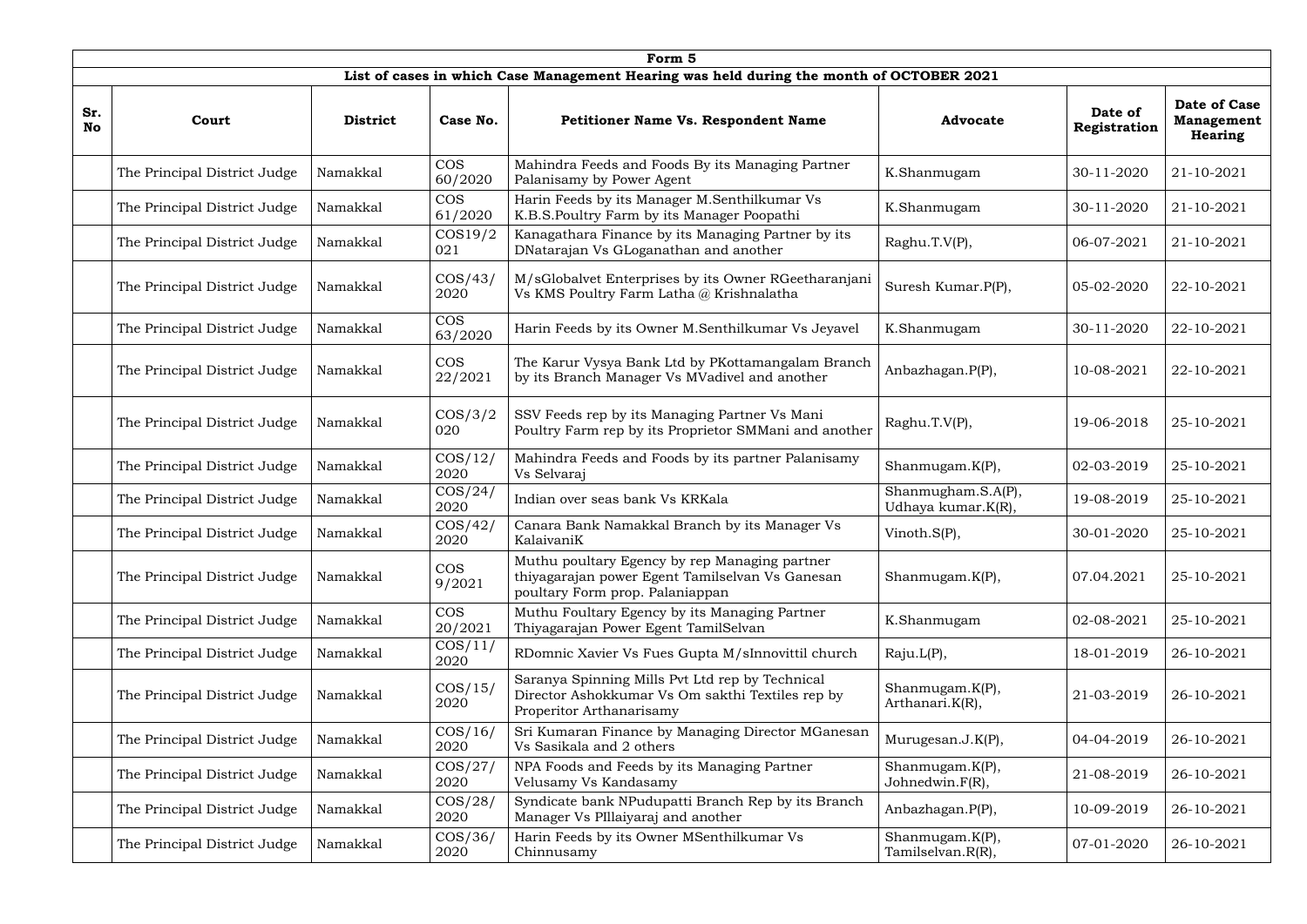|                  | Form 5                                     |                 |                       |                                                                                                                                                                                          |                                   |                         |                                                     |  |  |  |  |  |
|------------------|--------------------------------------------|-----------------|-----------------------|------------------------------------------------------------------------------------------------------------------------------------------------------------------------------------------|-----------------------------------|-------------------------|-----------------------------------------------------|--|--|--|--|--|
|                  |                                            |                 |                       | List of cases in which Case Management Hearing was held during the month of OCTOBER 2021                                                                                                 |                                   |                         |                                                     |  |  |  |  |  |
| Sr.<br><b>No</b> | Court                                      | <b>District</b> | Case No.              | <b>Petitioner Name Vs. Respondent Name</b>                                                                                                                                               | <b>Advocate</b>                   | Date of<br>Registration | Date of Case<br><b>Management</b><br><b>Hearing</b> |  |  |  |  |  |
|                  | The Principal District Judge               | Namakkal        | $\cos/38/$<br>2020    | Selvaraj Vs United India Insurance company Ltd by its<br>branch manager                                                                                                                  | Shanmugam.K(P),                   | 07-01-2020              | 26-10-2021                                          |  |  |  |  |  |
|                  | The Principal District Judge               | Namakkal        | $\cos/45/$<br>2020    | Sri Aruljothi murugan Fianance by its Managing<br>Partner KMuthusamy Vs SMuthukumaran                                                                                                    | Chinnusamy.R(P),                  | 12-03-2020              | 26-10-2021                                          |  |  |  |  |  |
|                  | The Principal District Judge               | Namakkal        | <b>COS</b><br>65/2020 | Harin feeds by its OwnerMSenthilkumar power Egent<br>PSellamuthu Vs Jayaraman                                                                                                            | Shanmugam.K(P),                   | 05-12-2020              | 26-10-2021                                          |  |  |  |  |  |
|                  | The Principal District Judge               | Namakkal        | $\cos/2/2$<br>020     | Vishnu Sudha Textiles Rep by its Sole Properties<br>TSudha Rep by her Power Agent VRajagopalan Vs<br>M/sKMS and Company Rep by its Proprietor KBabu                                      | Dakshinamoorthy.L(P),             | 05-06-2018              | 27-10-2021                                          |  |  |  |  |  |
|                  | The Principal District Judge               | Namakkal        | $\cos/30/$<br>2020    | RDinesh Vs Gautham Kanunga                                                                                                                                                               | Arthanari.K(P),                   | 04-10-2019              | 27-10-2021                                          |  |  |  |  |  |
|                  | The Principal District Judge               | Namakkal        | $\cos/39/$<br>2020    | Subramani Vs RSR Feeds by its Managing Partner<br>Duraisamy and 5 others                                                                                                                 | Shanmugam.K(P),                   | 08-01-2020              | 27-10-2021                                          |  |  |  |  |  |
|                  | The Principal District Judge               | Namakkal        | $\cos/51/$<br>2020    | M/sLogical Agri Business India Private Limited rep by<br>its Managing Director Vs M/sSri Lakshmi Narasimha<br>Poultry Farm Pvt ltdrep by its Managing Director<br>MrKalidindi and 4 othe | Shanmugam. $K(P)$ ,               | 29-07-2020              | 27-10-2021                                          |  |  |  |  |  |
|                  | The Principal District Judge               | Namakkal        | $\cos/58/$<br>2020    | Hari Feeds by its Owner M.Senthilkumar Vs<br>R.V.S.Poultry Farm by owner Velappan                                                                                                        | Shanmugam.K(P),<br>Raghu.T.V(R),  | 08-10-2020              | 27-10-2021                                          |  |  |  |  |  |
|                  | The Principal District Judge               | Namakkal        | $\cos/59/$<br>2020    | Harin Feeds by Manager M.Senthilkumar Vs<br>Krishnaveni Poultry Farm by its Manager Periasamy                                                                                            | Shanmugam.K(P),<br>Krishnan.P(R), | 30-09-2020              | 27-10-2021                                          |  |  |  |  |  |
|                  | The Principal District Judge               | Namakkal        | <b>COS</b><br>1/2021  | Royal Pipes and Tubes, Tiruchengode Through its<br>proprietor S.Subramaniyam Vs N.Velusamy                                                                                               | P.M.Gunasekaran                   | 03-02-2021              | 27-10-2021                                          |  |  |  |  |  |
|                  | The Principal District Judge               | Namakkal        | $\cos/50/$<br>2020    | Hain Feeds by its Owner MSenthilkumar by power<br>Agent PSellamuthu Vs Rajagopal                                                                                                         | Shanmugam.K(P),                   | 07-07-2020              | 28-10-2021                                          |  |  |  |  |  |
| 15               | District Court<br>Udhagamandalam, Nilgiris | Nilgiris        | NIL                   | $\mbox{NIL}$                                                                                                                                                                             | <b>NIL</b>                        | <b>NIL</b>              | <b>NIL</b>                                          |  |  |  |  |  |
| 16               | Principal District Court                   | Perambalur      | <b>NIL</b>            | <b>NIL</b>                                                                                                                                                                               | <b>NIL</b>                        | <b>NIL</b>              | $\text{NIL}$                                        |  |  |  |  |  |
|                  | Mahila Court                               | Perambalur      | <b>NIL</b>            | <b>NIL</b>                                                                                                                                                                               | <b>NIL</b>                        | <b>NIL</b>              | <b>NIL</b>                                          |  |  |  |  |  |
|                  | Sub Court                                  | Perambalur      | NIL                   | <b>NIL</b>                                                                                                                                                                               | <b>NIL</b>                        | <b>NIL</b>              | <b>NIL</b>                                          |  |  |  |  |  |
| 17               | The Principal District Court               | Pudukkottai     | OS 71/18              | Subaithabegam Vs Balasubramanian                                                                                                                                                         | M.Jeyanthan                       | 28.04.2018              | 18.11.2021                                          |  |  |  |  |  |
|                  | The Principal District Court               | Pudukkottai     | <b>OS</b><br>1/2020   | Allahabad Bank VS VKM Fiber Industry and others                                                                                                                                          | D.Dhanapal                        | 02.01.2020              | 09.11.2021                                          |  |  |  |  |  |
|                  | The Principal District Court               | Pudukkottai     | OS 5/21               | Canara Bank, Pudukkottai Branch Vs Tmt.T.Shanthi<br>and 1 another                                                                                                                        | S. Dhananjaya<br>Ramachandran     | 21.01.2021              | 10.11.2021                                          |  |  |  |  |  |
|                  | The Principal District Court               | Pudukkottai     | OS 34/18              | S.Sultan Mohaiyadeen VS M.Mohammed Frook                                                                                                                                                 | G.Ramalingm                       | 22.06.2018              | 24.11.2021                                          |  |  |  |  |  |
|                  | The Principal District Court               | Pudukkottai     | OS 64/18              | i) Gulgarini ii) Abdul Rahman Vs Rahamath Nisa and<br>8 others                                                                                                                           | K.Anbazhahan                      | 07.09.2018              | 19.11.2021                                          |  |  |  |  |  |
|                  | The Principal District Court               | Pudukkottai     | OS 08/21              | Canara Bank Thirumayam<br>Vs Suresh                                                                                                                                                      | P.N.Satagopan                     | 1.2.2021                | 10.12.2021                                          |  |  |  |  |  |
|                  | The Principal District Court               | Pudukkottai     | <b>OS</b><br>134/2019 | The Branch manager, Oriental Bank of Commerce Vs<br>K.Durairaj and four others                                                                                                           | V.Kasirajan                       | 18.12.2019              | 10.11.2021                                          |  |  |  |  |  |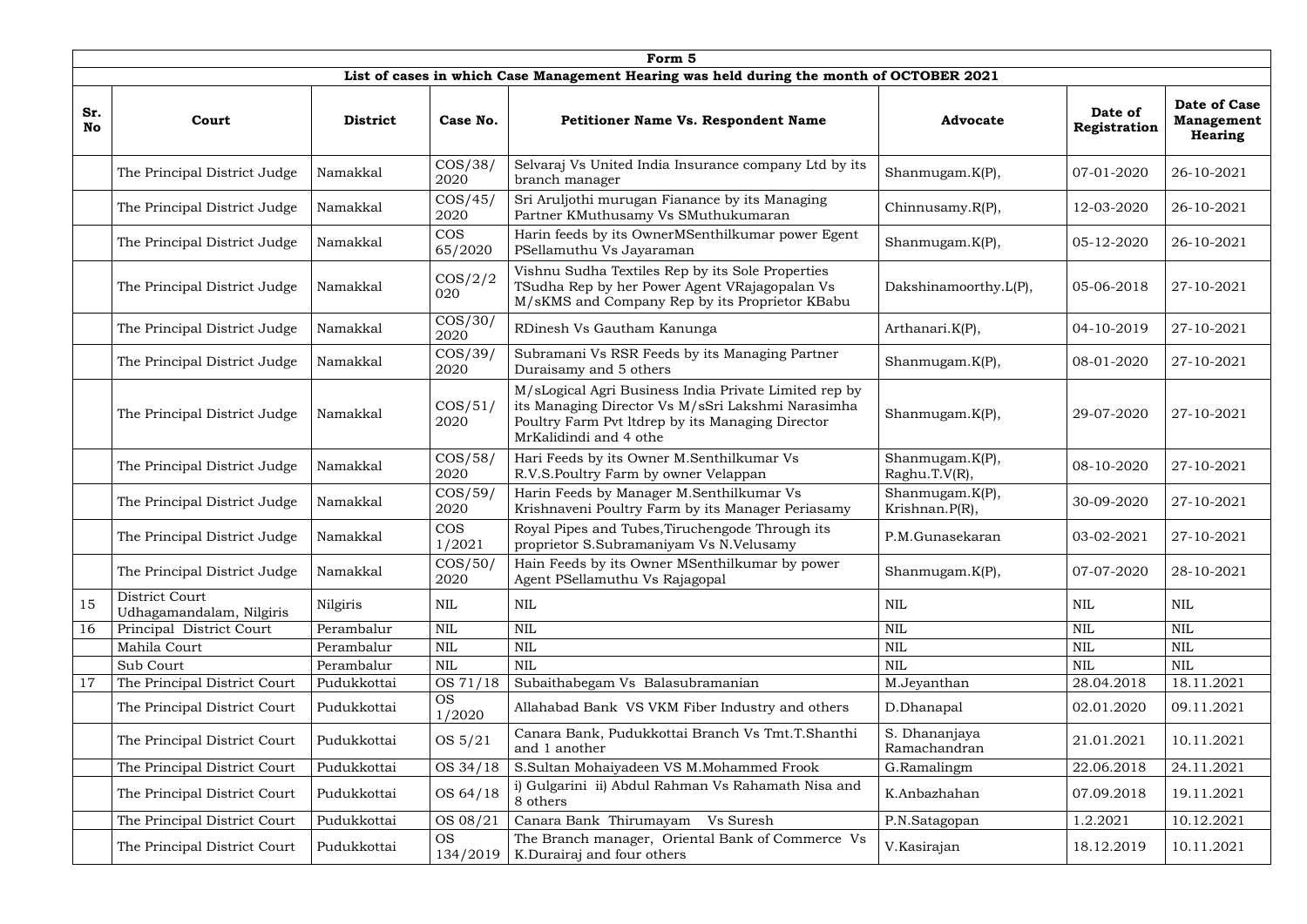|                  | Form 5                       |                 |                      |                                                                                          |                               |                         |                                                     |  |  |  |  |  |
|------------------|------------------------------|-----------------|----------------------|------------------------------------------------------------------------------------------|-------------------------------|-------------------------|-----------------------------------------------------|--|--|--|--|--|
|                  |                              |                 |                      | List of cases in which Case Management Hearing was held during the month of OCTOBER 2021 |                               |                         |                                                     |  |  |  |  |  |
| Sr.<br><b>No</b> | Court                        | <b>District</b> | Case No.             | <b>Petitioner Name Vs. Respondent Name</b>                                               | <b>Advocate</b>               | Date of<br>Registration | Date of Case<br><b>Management</b><br><b>Hearing</b> |  |  |  |  |  |
|                  | The Principal District Court | Pudukkottai     | <b>OS</b><br>31/2021 | Canara Bank, Pudukkottai Branch, Rep by its Branch<br>Manager VS S.Rajendran             | S. Dhananjaya<br>Ramachandran | 22.02.2021              | 19.11.2021                                          |  |  |  |  |  |
|                  | The Principal District Court | Pudukkottai     | OS 36/21             | Vs U.Palanichamy<br>Canara Bank Thirumayam                                               | M.Veerappan                   | 1.03.2021               | 17.11.2021                                          |  |  |  |  |  |
|                  | The Principal District Court | Pudukkottai     | OS 39/21             | Canara Bank Thirumayam<br>Vs S. Kannan                                                   | S. Dhananjaya<br>Ramachandran | 02.03.2021              | 22.12.2021                                          |  |  |  |  |  |
|                  | The Principal District Court | Pudukkottai     | OS 41/21             | Canara Bank Thirumayam<br>Vs Annadurai                                                   | S. Dhananjaya<br>Ramachandran | 02.03.2021              | 11.11.2021                                          |  |  |  |  |  |
|                  | The Principal District Court | Pudukkottai     | OS 43/21             | Canara Bank Thirumayam<br>Vs Karuppaiah                                                  | S. Dhananjaya<br>Ramachandran | 02.03.2021              | 10.11.2021                                          |  |  |  |  |  |
|                  | The Principal District Court | Pudukkottai     | OS 44/21             | Canara Bank Thirumayam<br>Vs Sangili                                                     | S. Dhananjaya<br>Ramachandran | 02.03.2021              | 09.11.2021                                          |  |  |  |  |  |
|                  | The Principal District Court | Pudukkottai     | OS 45/21             | UCO Bank VS Palanisamy and one another                                                   | S.M.Kumar                     | 02.03.2021              | 19.11.2021                                          |  |  |  |  |  |
|                  | The Principal District Court | Pudukkottai     | OS 46/21             | SBI, Pudukkottai VS Pandiselvi                                                           | T.Kannadasan                  | 02.03.2021              | 15.12.2021                                          |  |  |  |  |  |
|                  | The Principal District Court | Pudukkottai     | OS 47/21             | IOB Bank, Narthamalai VS Navaneethakrishan                                               | Nangai G                      | 02.03.2021              | 17.11.2021                                          |  |  |  |  |  |
|                  | The Principal District Court | Pudukkottai     | OS 48/21             | Canara Bank, Pudukkottai<br>Vs Muthu Rangiyar                                            | S. Dhananjaya<br>Ramachandran | 02.03.2021              | 03.12.2021                                          |  |  |  |  |  |
|                  | The Principal District Court | Pudukkottai     | OS 37/21             | Canara Bank Thirumayam<br>Vs K.Chellaiah                                                 | M.Veerappan                   | 1.03.2021               | 08.11.2021                                          |  |  |  |  |  |
|                  | The Principal District Court | Pudukkottai     | OS 77/21             | Canara Bank Thirumayam<br>Vs M.Murugaiah                                                 | M.Veerappan                   | 05.04.2021              | 08.11.2021                                          |  |  |  |  |  |
|                  | The Principal District Court | Pudukkottai     | OS 78/21             | Canara Bank Thirumayam<br>Vs S.Thirunavukarasu                                           | M.Veerappan                   | 05.04.2021              | 10.11.2021                                          |  |  |  |  |  |
|                  | The Principal District Court | Pudukkottai     | OS 79/21             | SBI, Alangudi Vs Mathiyalagan and 1 another                                              | S.Selva Vinayagam             | 05.04.2021              | 24.11.2021                                          |  |  |  |  |  |
|                  | The Principal District Court | Pudukkottai     | OS 80/21             | Canara Bank Thirumayam<br>Vs P. Athmanathan                                              | M.Veerappan                   | 05.04.2021              | 24.11.2021                                          |  |  |  |  |  |
|                  | The Principal District Court | Pudukkottai     | OS 81/21             | SBI, Avoor Vs Ramesh                                                                     | Solai.Muthaih                 | 05.04.2021              | 23.12.2021                                          |  |  |  |  |  |
|                  | The Principal District Court | Pudukkottai     | OS 82/21             | Canara Bank Thirumayam Vs S.Saranya                                                      | S. Dhananjaya<br>Ramachandran | 05.04.2021              | 20.11.2021                                          |  |  |  |  |  |
|                  | The Principal District Court | Pudukkottai     | OS 83/21             | Canara Bank Thirumayam<br>Vs S.Arockia Sekar                                             | M.Veerappan                   | 05.04.2021              | 08.12.2021                                          |  |  |  |  |  |
|                  | The Principal District Court | Pudukkottai     | OS 84/21             | SBI, Pudukkottai Branch Vs D.Muralidharan                                                | S.Selva Vinayagam             | 05.04.2021              | 22.12.2021                                          |  |  |  |  |  |
|                  | The Principal District Court | Pudukkottai     | OS 85/21             | Canara Bank Thirumayam<br>Vs S.Pandimathi                                                | S. Dhananjaya<br>Ramachandran | 05.04.2021              | 24.12.2021                                          |  |  |  |  |  |
|                  | The Principal District Court | Pudukkottai     | OS 86/21             | Canara Bank Thirumayam<br>Vs A.Murugesan                                                 | S. Dhananjaya<br>Ramachandran | 05.04.2021              | 08.11.2021                                          |  |  |  |  |  |
|                  | The Principal District Court | Pudukkottai     | OS 88/21             | Canara Bank Thirumayam<br>Vs V.Velu                                                      | S. Dhananjaya<br>Ramachandran | 05.04.2021              | 09.11.2021                                          |  |  |  |  |  |
|                  | The Principal District Court | Pudukkottai     | OS 90/21             | Canara Bank Thirumayam<br>Vs R.M.Subramanian                                             | S. Dhananjaya<br>Ramachandran | 05.04.2021              | 07.10.2021                                          |  |  |  |  |  |
|                  | The Principal District Court | Pudukkottai     | OS 91/21             | Canara Bank Thirumayam<br>VS Sivakumar                                                   | S. Dhananjaya<br>Ramachandran | 05.04.2021              | 09.11.2021                                          |  |  |  |  |  |
|                  | The Principal District Court | Pudukkottai     | OS 92/21             | Canara Bank Thirumayam<br>Vs D.Stephanraj                                                | S. Dhananjaya<br>Ramachandran | 05.04.2021              | 2.11.2021                                           |  |  |  |  |  |
|                  | The Principal District Court | Pudukkottai     | OS 93/21             | Canara Bank Thirumayam<br>Vs Saravanan                                                   | S. Dhananjaya<br>Ramachandran | 08.04.2021              | 08.12.2021                                          |  |  |  |  |  |
|                  | The Principal District Court | Pudukkottai     | OS 94/21             | Canara Bank Thirumayam<br>Vs Sivakumar                                                   | S. Dhananjaya<br>Ramachandran | 08.04.2021              | 09.11.2021                                          |  |  |  |  |  |
|                  | The Principal District Court | Pudukkottai     | OS 95/21             | canara Bank Thirumayam<br>Vs Adaikappan                                                  | S. Dhananjaya<br>Ramachandran | 08.04.2021              | 09.11.2021                                          |  |  |  |  |  |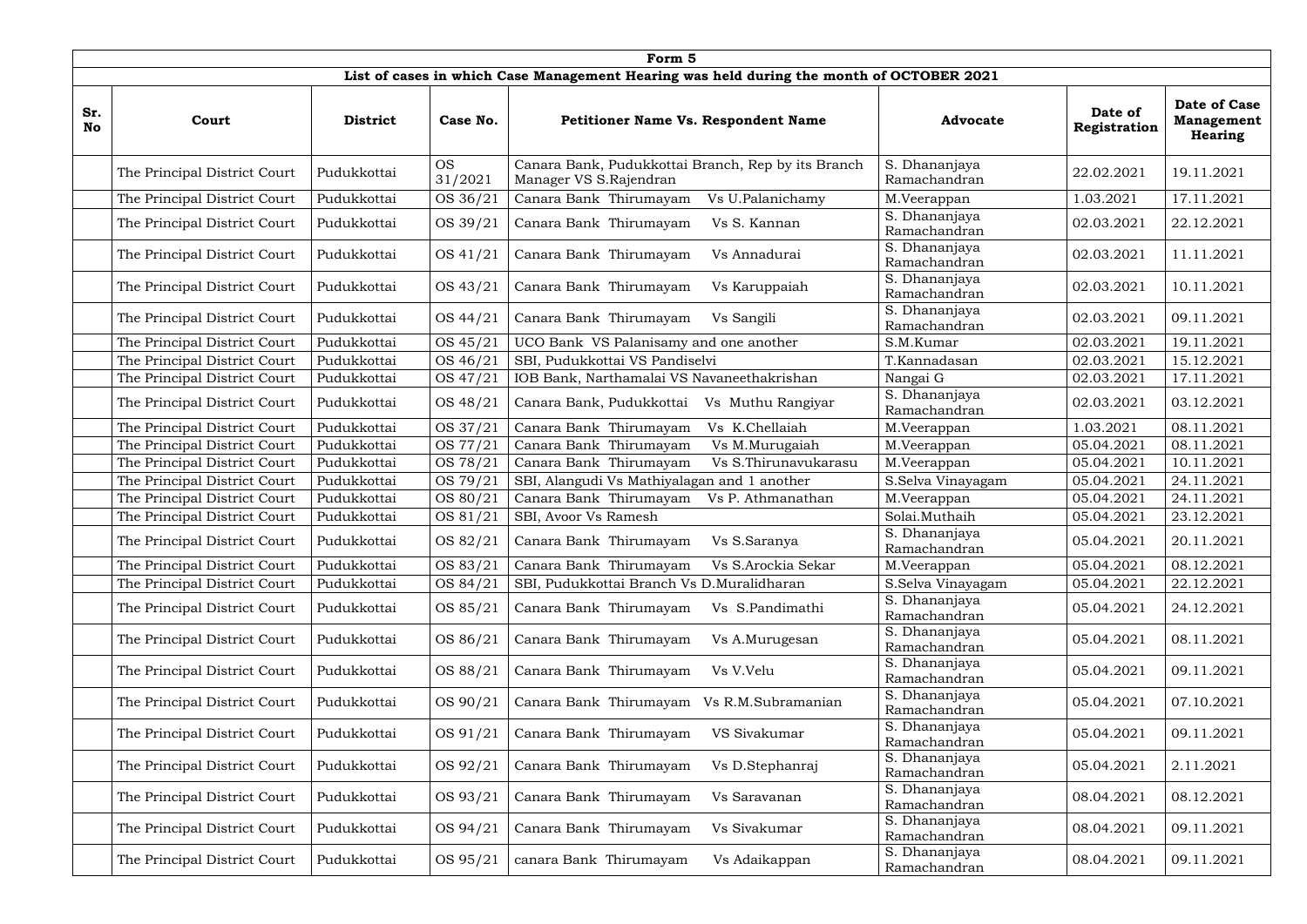|                  | Form 5                       |                 |                     |                                                                                          |                               |                         |                                                |  |  |  |  |
|------------------|------------------------------|-----------------|---------------------|------------------------------------------------------------------------------------------|-------------------------------|-------------------------|------------------------------------------------|--|--|--|--|
|                  |                              |                 |                     | List of cases in which Case Management Hearing was held during the month of OCTOBER 2021 |                               |                         |                                                |  |  |  |  |
| Sr.<br><b>No</b> | Court                        | <b>District</b> | Case No.            | <b>Petitioner Name Vs. Respondent Name</b>                                               | <b>Advocate</b>               | Date of<br>Registration | Date of Case<br>Management  <br><b>Hearing</b> |  |  |  |  |
|                  | The Principal District Court | Pudukkottai     | OS 96/21            | Canara Bank Thirumayam<br>Vs M.Chinnaiah                                                 | S. Dhananjaya<br>Ramachandran | 08.04.2021              | 10.11.2021                                     |  |  |  |  |
|                  | The Principal District Court | Pudukkottai     | OS 97/21            | Canara Bank Thirumayam<br>Vs Ganesan                                                     | S. Dhananjaya<br>Ramachandran | 08.04.2021              | 11.11.2021                                     |  |  |  |  |
|                  | The Principal District Court | Pudukkottai     | OS 98/21            | Canara Bank Thirumayam<br>Vs Subramanian                                                 | S. Dhananjaya<br>Ramachandran | 08.04.2021              | 08.12.2021                                     |  |  |  |  |
|                  | The Principal District Court | Pudukkottai     | OS 99/21            | Canara Bank Thirumayam<br>VS Ravikumar                                                   | S. Dhananjaya<br>Ramachandran | 08.04.2021              | 16.11.2021                                     |  |  |  |  |
|                  | The Principal District Court | Pudukkottai     | <b>OS</b><br>100/21 | UCO Bank VS Datchanamurthy                                                               | S.M.Kumar                     | 08.04.2021              | 12.11.2021                                     |  |  |  |  |
|                  | The Principal District Court | Pudukkottai     | <b>OS</b><br>101/21 | Canara Bank Thirumayam<br>Vs Francis Xavier                                              | S. Dhananjaya<br>Ramachandran | 09.04.2021              | 05.10.2021                                     |  |  |  |  |
|                  | The Principal District Court | Pudukkottai     | <b>OS</b><br>103/21 | Bank of India VS Moorthy                                                                 | Gunasekaran                   | 09.04.2021              | 16.11.2021                                     |  |  |  |  |
|                  | The Principal District Court | Pudukkottai     | <b>OS</b><br>104/21 | UCO Bank VS A.S.Dhanasamy and 3 others                                                   | S.M.Kumar                     | 09.04.2021              | 30.11.2021                                     |  |  |  |  |
|                  | The Principal District Court | Pudukkottai     | <b>OS</b><br>105/21 | Canara Bank, Pudukkottai Branch, VS J.Ezhil Arasu                                        | S. Dhananjaya<br>Ramachandran | 09.04.2021              | 15.11.2021                                     |  |  |  |  |
|                  | The Principal District Court | Pudukkottai     | <b>OS</b><br>106/21 | Canara Bank, Pudukkottai Branch, VS Lakshmi Pria                                         | S. Dhananjaya<br>Ramachandran | 09.04.2021              | 29.11.2021                                     |  |  |  |  |
|                  | The Principal District Court | Pudukkottai     | <b>OS</b><br>107/21 | Tamilnadu Mercantile Bank Ltd, Rep by Branch<br>Manager VS U.Rashya Begum                | S. Dhananjaya<br>Ramachandran | 09.04.2021              | 08.12.2021                                     |  |  |  |  |
|                  | The Principal District Court | Pudukkottai     | <b>OS</b><br>108/21 | Tamilnadu Mercantile Bank Ltd, Rep by Branch<br>Manager VS R.Mohammed Azarudeen          | S. Dhananjaya<br>Ramachandran | 09.04.2021              | 09.11.2021                                     |  |  |  |  |
|                  | The Principal District Court | Pudukkottai     | <b>OS</b><br>109/21 | Syndicate Bank, Pudukkottai Branch VS TT Kannan                                          | S.Aravind                     | 09.04.2021              | 20.11.2021                                     |  |  |  |  |
|                  | The Principal District Court | Pudukkottai     | <b>OS</b><br>110/21 | Syndicate Bank, Pudukkottai Branch VS Vanitha                                            | S.Aravind                     | 09.04.2021              | 11.11.2021                                     |  |  |  |  |
|                  | The Principal District Court | Pudukkottai     | <b>OS</b><br>111/21 | Tamilnadu Mercantile Bank Ltd, Rep by Branch<br>Manager VS Preethi                       | S. Dhananjaya<br>Ramachandran | 09.04.2021              | 22.12.2021                                     |  |  |  |  |
|                  | The Principal District Court | Pudukkottai     | <b>OS</b><br>112/21 | Canara Bank VS Sengutuvan                                                                | S. Dhananjaya<br>Ramachandran | 09.04.2021              | 20.10.2021                                     |  |  |  |  |
|                  | The Principal District Court | Pudukkottai     | <b>OS</b><br>113/21 | Canara Bank VS Babu                                                                      | S. Dhananjaya<br>Ramachandran | 09.04.2021              | 29.10.2021                                     |  |  |  |  |
|                  | The Principal District Court | Pudukkottai     | <b>OS</b><br>114/21 | Canara Bank VS S.Subramanian                                                             | S. Dhananjaya<br>Ramachandran | 09.04.2021              | 29.10.2021                                     |  |  |  |  |
|                  | The Principal District Court | Pudukkottai     | <b>OS</b><br>115/21 | Canara Bank VS S.Palanivelu                                                              | S. Dhananjaya<br>Ramachandran | 09.04.2021              | 07.10.2021                                     |  |  |  |  |
|                  | The Principal District Court | Pudukkottai     | <b>OS</b><br>116/21 | Canara Bank VS C.Ravi                                                                    | S. Dhananjaya<br>Ramachandran | 09.04.2021              | 02.11.2021                                     |  |  |  |  |
|                  | The Principal District Court | Pudukkottai     | <b>OS</b><br>117/21 | Canara Bank VS M.Murugesan                                                               | S. Dhananjaya<br>Ramachandran | 09.04.2021              | 08.11.2021                                     |  |  |  |  |
|                  | The Principal District Court | Pudukkottai     | <b>OS</b><br>118/21 | Canara Bank VS Arumugam                                                                  | S. Dhananjaya<br>Ramachandran | 09.04.2021              | 08.11.2021                                     |  |  |  |  |
|                  | The Principal District Court | Pudukkottai     | <b>OS</b>           | Canara Bank VS Suresh                                                                    | P.N.Satagopan                 | 27.01.2021              | 10.12.2021                                     |  |  |  |  |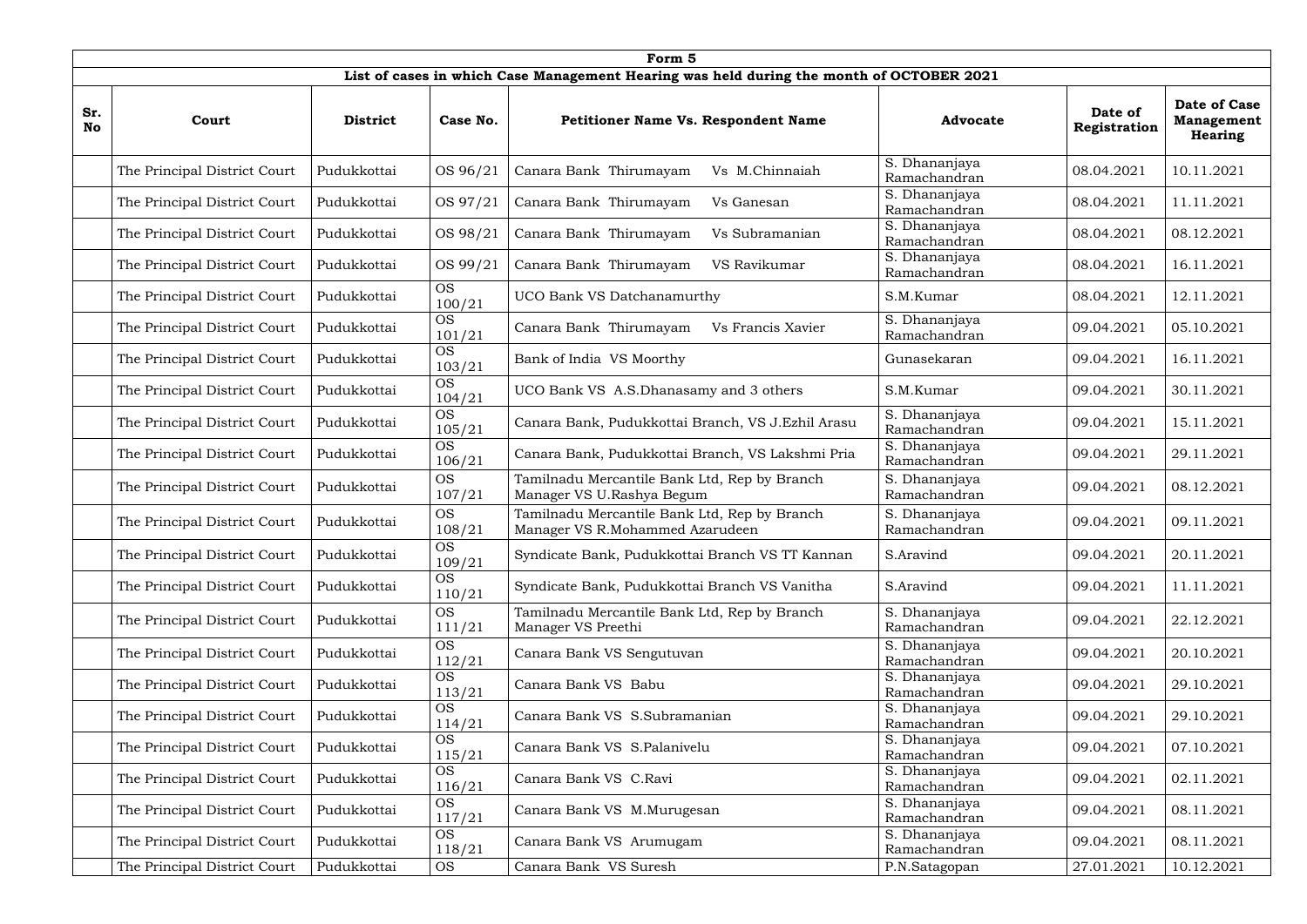|                  | Form 5                                                 |                    |                       |                                                                                                                                                                                                                                                               |                                      |                         |                                              |  |  |  |  |
|------------------|--------------------------------------------------------|--------------------|-----------------------|---------------------------------------------------------------------------------------------------------------------------------------------------------------------------------------------------------------------------------------------------------------|--------------------------------------|-------------------------|----------------------------------------------|--|--|--|--|
|                  |                                                        |                    |                       | List of cases in which Case Management Hearing was held during the month of OCTOBER 2021                                                                                                                                                                      |                                      |                         |                                              |  |  |  |  |
| Sr.<br><b>No</b> | Court                                                  | <b>District</b>    | Case No.              | <b>Petitioner Name Vs. Respondent Name</b>                                                                                                                                                                                                                    | <b>Advocate</b>                      | Date of<br>Registration | Date of Case<br><b>Management</b><br>Hearing |  |  |  |  |
|                  |                                                        |                    | 8/2021                |                                                                                                                                                                                                                                                               |                                      |                         |                                              |  |  |  |  |
|                  | The Principal District Court                           | Pudukkottai        | <b>OS</b><br>46/2009  | 1) M/s.Raja and Co., and others VS Pudukkottai<br>Municipality, Rep by its Commissioner                                                                                                                                                                       | Gnanaraj                             | 07.11.2009              | 30.11.2021                                   |  |  |  |  |
|                  | The Principal District Court                           | Pudukkottai        | <b>OS</b><br>50/2021  | canara Bank VS Ruban                                                                                                                                                                                                                                          | S. Dhananjaya<br>Ramachandran        | 03.03.2021              | 10.11.2021                                   |  |  |  |  |
|                  | The Principal District Court                           | Pudukkottai        | <b>OS</b><br>51/2021  | Canara Bank VS P.Ravichandran                                                                                                                                                                                                                                 | S. Dhananjaya<br>Ramachandran        | 03.03.2021              | 08.12.2021                                   |  |  |  |  |
|                  | The Principal District Court                           | Pudukkottai        | <b>OS</b><br>52/2021  | Union Bank of India VS M/S Ridha Food Products by it<br>owner                                                                                                                                                                                                 | K.Narayanan                          | 03.03.2021              | 08.11.2021                                   |  |  |  |  |
|                  | The Principal District Court                           | Pudukkottai        | OS.<br>53/2021        | Canara Bank VS Mariyappan                                                                                                                                                                                                                                     | Kannadhasan T                        | 03.03.2021              | 10.11.2021                                   |  |  |  |  |
|                  | The Principal District Court                           | Pudukkottai        | <b>OS</b><br>54/2021  | Canara Bank VS Raman                                                                                                                                                                                                                                          | Kannadhasan T                        | 03.03.2021              | 30.11.2021                                   |  |  |  |  |
|                  | The Principal District Court                           | Pudukkottai        | <b>OS</b><br>63/2021  | Canara Bank VS Vadivel                                                                                                                                                                                                                                        | S. Dhananjaya<br>Ramachandran        | 16.03.2021              | 17.11.2021                                   |  |  |  |  |
|                  | The Principal District Court                           | Pudukkottai        | <b>OS</b><br>119/2021 | Canara Bank VS Madhavan                                                                                                                                                                                                                                       | Kannadhasan T                        | 09.04.2021              | 10.11.2021                                   |  |  |  |  |
|                  | The Principal District Court                           | Pudukkottai        | <b>OS</b><br>120/2021 | Canara Bank VS M.Mohammed Ajmal                                                                                                                                                                                                                               | Aravind S                            | 09.04.2021              | 24.11.2021                                   |  |  |  |  |
|                  | The Principal District Court                           | Pudukkottai        | <b>OS</b><br>175/2021 | The Branch Manager, TamilNad Mercantile Bank Ltd.,<br>VS Kamaraj                                                                                                                                                                                              | S. Dhananjaya<br>Ramachandran        | 08.09.2021              | 17.11.2021                                   |  |  |  |  |
| 18               | Principal District Court                               | Ramanathapura<br>m | $\mbox{NIL}$          | <b>NIL</b>                                                                                                                                                                                                                                                    | <b>NIL</b>                           | <b>NIL</b>              | $\mbox{NIL}$                                 |  |  |  |  |
| 19               | Principal District Court,<br>Salem                     | Salem              | NIL                   | NIL                                                                                                                                                                                                                                                           | NIL                                  | NIL                     | NIL                                          |  |  |  |  |
| 20               | Principal District and<br>Sessions Court               | Sivaganga          | NIL                   | <b>NIL</b>                                                                                                                                                                                                                                                    | <b>NIL</b>                           | <b>NIL</b>              | <b>NIL</b>                                   |  |  |  |  |
| 21               | Prl. District Court, Thanjavur                         | Thanjavur          | <b>NIL</b>            | $\mbox{NIL}$                                                                                                                                                                                                                                                  | <b>NIL</b>                           | $\mbox{NIL}$            | $\mbox{NIL}$                                 |  |  |  |  |
|                  | <b>III</b> Additional District Judge,<br>Pattukkottai. | Thanjavur          | NIL                   | <b>NIL</b>                                                                                                                                                                                                                                                    | NIL                                  | <b>NIL</b>              | NIL                                          |  |  |  |  |
| 22               | Principal District Court,<br>Theni                     | Theni              | 87/19                 | Petitioner name: Shri Amsapriya Store (Through<br>Proprietor S. Sudhakar) Respondent Name: 1)<br>T.Gurusamy Nadar and Sons Maligai, Rep. by<br>Managing Partener G.Vijayakumar Babu and another<br>2) G. Vijayakumar Babu                                     | Amarnathbabau.R.N.S /<br>Anburaj.A   | 13.11.2019              | 21.10.2021                                   |  |  |  |  |
|                  | Principal District Court,<br>Theni                     | Theni              | 87/20                 | Petitioner name: Theni Guru Krishna Textiles Mills (p)<br>Ltd, Rep. by its Managing Director T.K. Ponraj<br>Respondents name: 1) M/s. Vel Textile, Rep. by its<br>Managing Partner Kalai 2) Kalai 3) M/s Dharshin<br>Fabriks, Rep. by its Properitor Jeyapaul | Guru.Rathakrishnan.G/Pa<br>ndiaraj.B | 29.06.2020              | 04.10.2021<br>21.10.2021<br>28.10.2021       |  |  |  |  |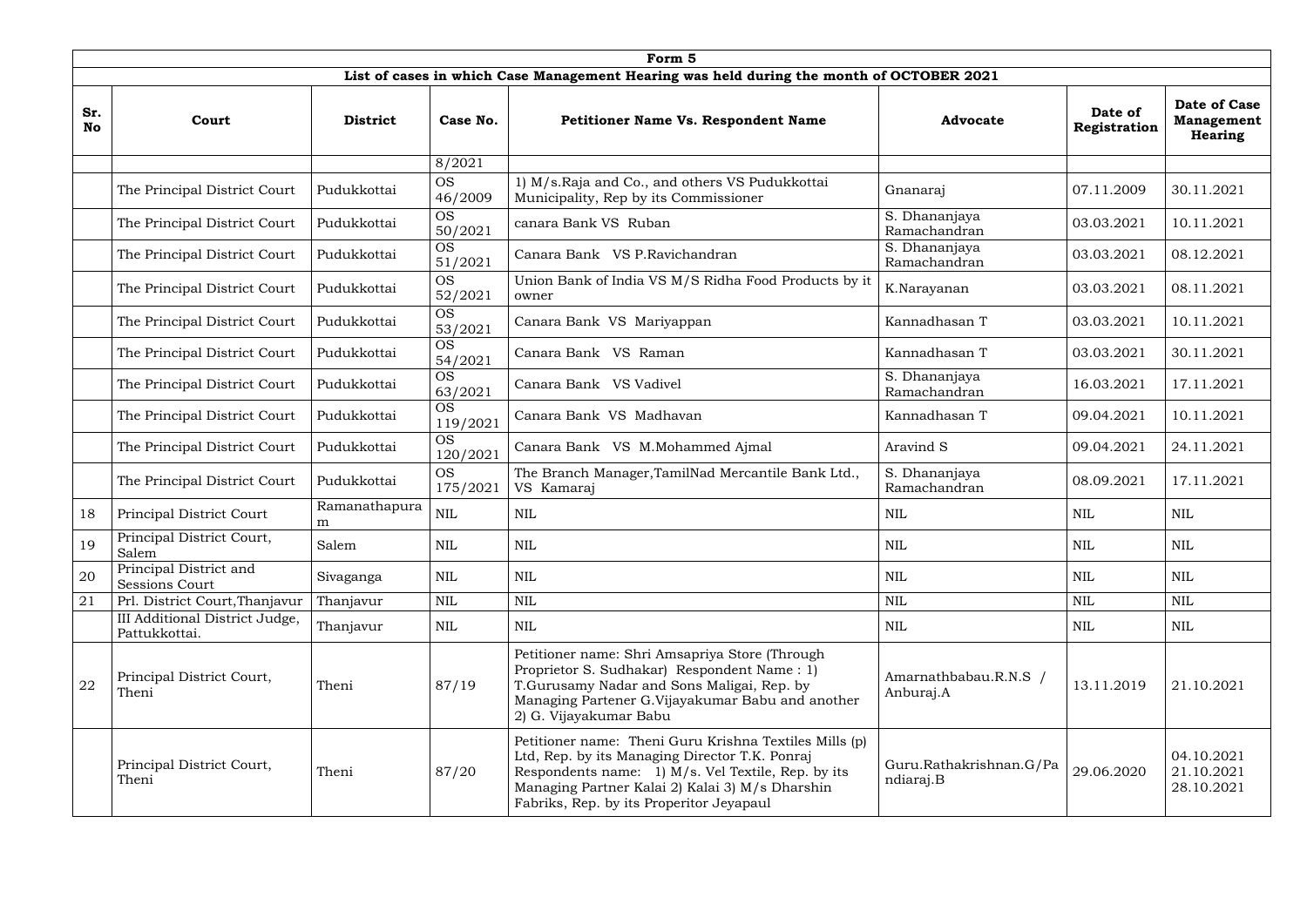|                  | Form 5                                                             |                 |            |                                                                                                                                                                                                                                                                                                                 |                                              |                         |                                                     |  |  |  |  |
|------------------|--------------------------------------------------------------------|-----------------|------------|-----------------------------------------------------------------------------------------------------------------------------------------------------------------------------------------------------------------------------------------------------------------------------------------------------------------|----------------------------------------------|-------------------------|-----------------------------------------------------|--|--|--|--|
|                  |                                                                    |                 |            | List of cases in which Case Management Hearing was held during the month of OCTOBER 2021                                                                                                                                                                                                                        |                                              |                         |                                                     |  |  |  |  |
| Sr.<br><b>No</b> | Court                                                              | <b>District</b> | Case No.   | Petitioner Name Vs. Respondent Name                                                                                                                                                                                                                                                                             | <b>Advocate</b>                              | Date of<br>Registration | Date of Case<br><b>Management</b><br><b>Hearing</b> |  |  |  |  |
|                  | Principal District Court,<br>Theni                                 | Theni           | 59/18      | Petitioner name: Canara Bank, Bodinayakanur<br>through its Chief Manager, Kamarajar bazaar road,<br>Bodinayakanur Town, Theni. Respondents name:<br>M/s.Bismi Silk Cotton Reptd. by its proprietor<br>S.Abdulbari Address - No.22, Pudhur Middle street,<br>Pudhur, Bodinayakanur, Theni District.              | Sundararaj.SG /<br>A.M.Eawaramoorthy         | 19.09.2018              | 05.10.2021                                          |  |  |  |  |
|                  | Principal District Court,<br>Theni                                 | Theni           | 94/20      | Petitioner name: The Branch Manager, Tamilnadu<br>Mercantile Bank Ltd, Pannaipuram, Uthamapalayam,<br>Theni. Respondents name: 1) O. Magarajan and<br>another<br>410, Manthaiamman Kovil St, Kamaya koundanpatti,<br>Uthamapalayam, Theni.<br>2) C.K. Murugan, 18/18A, Kalimettupatti,<br>Uthamapalayam, Theni. | Shyam.S.R<br>/Kaliappan.P.G and<br>Diwakar.M | 08.07.2020              | 20.10.2021                                          |  |  |  |  |
| 23               | Principal District Court,<br>Thoothukudi                           | Thoothukudi     | <b>NIL</b> | NIL                                                                                                                                                                                                                                                                                                             | <b>NIL</b>                                   | <b>NIL</b>              | <b>NIL</b>                                          |  |  |  |  |
| 24               | Principal District Court                                           | Tiruchirappalli | <b>NIL</b> | <b>NIL</b>                                                                                                                                                                                                                                                                                                      | <b>NIL</b>                                   | <b>NIL</b>              | <b>NIL</b>                                          |  |  |  |  |
| 25               | Principal District Court                                           | Tirunelveli     | <b>NIL</b> | <b>NIL</b>                                                                                                                                                                                                                                                                                                      | <b>NIL</b>                                   | <b>NIL</b>              | <b>NIL</b>                                          |  |  |  |  |
| 26               | Principal District Court,<br>Tiruppur                              | Tiruppur        | NIL        | NIL                                                                                                                                                                                                                                                                                                             | NIL                                          | <b>NIL</b>              | NIL                                                 |  |  |  |  |
|                  | I Additional District Court,<br>Tiruppur                           | Tiruppur        | NIL        | NIL                                                                                                                                                                                                                                                                                                             | NIL                                          | <b>NIL</b>              | NIL                                                 |  |  |  |  |
|                  | II Additional District Court,<br>Tiruppur                          | Tiruppur        | <b>NIL</b> | <b>NIL</b>                                                                                                                                                                                                                                                                                                      | $\textsc{nil}$                               | $\mbox{NIL}$            | <b>NIL</b>                                          |  |  |  |  |
|                  | Principal Sub Court,<br>Tiruppur                                   | Tiruppur        | NIL        | $\mbox{NIL}$                                                                                                                                                                                                                                                                                                    | NIL                                          | <b>NIL</b>              | <b>NIL</b>                                          |  |  |  |  |
|                  | Additional Sub Court,<br>Tiruppur                                  | Tiruppur        | NIL        | NIL                                                                                                                                                                                                                                                                                                             | NIL                                          | NIL                     | NIL                                                 |  |  |  |  |
|                  | Sub Court, Udumalpet                                               | Tiruppur        | <b>NIL</b> | $\mbox{NIL}$                                                                                                                                                                                                                                                                                                    | <b>NIL</b>                                   | <b>NIL</b>              | <b>NIL</b>                                          |  |  |  |  |
|                  | Sub Court, Avinashi                                                | Tiruppur        | <b>NIL</b> | $\mbox{NIL}$                                                                                                                                                                                                                                                                                                    | <b>NIL</b>                                   | $\mbox{NIL}$            | <b>NIL</b>                                          |  |  |  |  |
| 27               | Principal District Court,<br>Tiruvallur                            | Tiruvallur      | NIL        | <b>NIL</b>                                                                                                                                                                                                                                                                                                      | NIL                                          | <b>NIL</b>              | NIL                                                 |  |  |  |  |
|                  | The I Additional District and<br>Sessions Court, Tiruvallur.       | Tiruvallur      | NIL        | <b>NIL</b>                                                                                                                                                                                                                                                                                                      | NIL                                          | <b>NIL</b>              | NIL                                                 |  |  |  |  |
|                  | The II Additional District and<br>Sessions Court,<br>Poonamallee.  | Tiruvallur      | NIL        | $\mbox{NIL}$                                                                                                                                                                                                                                                                                                    | NIL                                          | <b>NIL</b>              | <b>NIL</b>                                          |  |  |  |  |
|                  | The III Additional District<br>and Sessions Court,<br>Poonamallee. | Tiruvallur      | NIL        | NIL                                                                                                                                                                                                                                                                                                             | NIL                                          | NIL                     | NIL                                                 |  |  |  |  |
|                  | The IV Additional District<br>and Sessions Court,<br>Ponneri.      | Tiruvallur      | <b>NIL</b> | <b>NIL</b>                                                                                                                                                                                                                                                                                                      | NIL                                          | NIL                     | <b>NIL</b>                                          |  |  |  |  |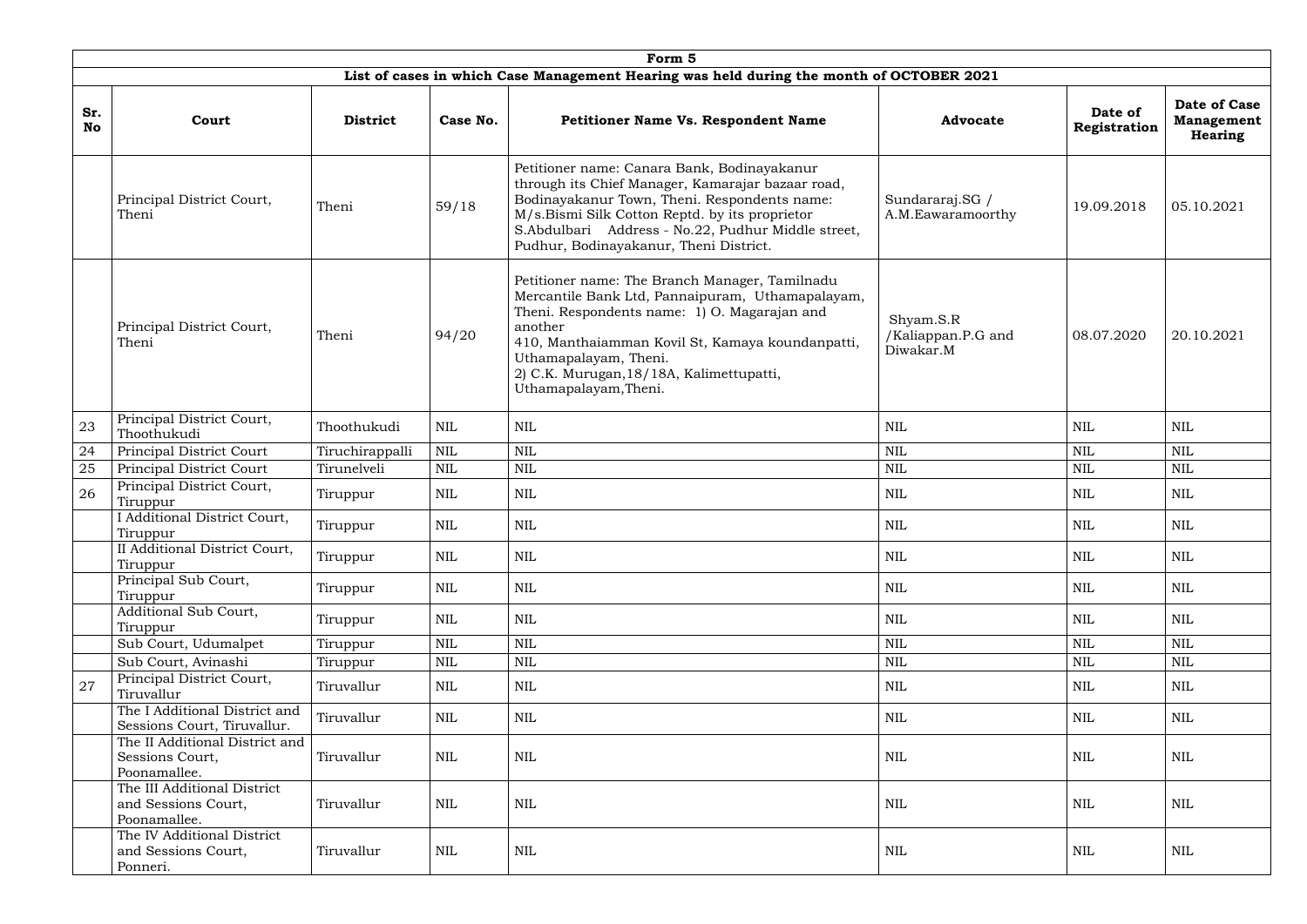|                  | Form 5                                         |                 |                     |                                                                                                                                                                                                                                                           |                                          |                         |                                                     |  |  |  |  |
|------------------|------------------------------------------------|-----------------|---------------------|-----------------------------------------------------------------------------------------------------------------------------------------------------------------------------------------------------------------------------------------------------------|------------------------------------------|-------------------------|-----------------------------------------------------|--|--|--|--|
|                  |                                                |                 |                     | List of cases in which Case Management Hearing was held during the month of OCTOBER 2021                                                                                                                                                                  |                                          |                         |                                                     |  |  |  |  |
| Sr.<br><b>No</b> | Court                                          | <b>District</b> | Case No.            | <b>Petitioner Name Vs. Respondent Name</b>                                                                                                                                                                                                                | <b>Advocate</b>                          | Date of<br>Registration | Date of Case<br><b>Management</b><br><b>Hearing</b> |  |  |  |  |
|                  | The Sub Court, Tiruvallur.                     | Tiruvallur      | <b>NIL</b>          | <b>NIL</b>                                                                                                                                                                                                                                                | <b>NIL</b>                               | <b>NIL</b>              | <b>NIL</b>                                          |  |  |  |  |
|                  | The Sub Court,<br>Poonamallee.                 | Tiruvallur      | NIL                 | <b>NIL</b>                                                                                                                                                                                                                                                | $\textsc{nil}$                           | <b>NIL</b>              | $\mbox{NIL}$                                        |  |  |  |  |
|                  | The Sub Court, Tiruttani.                      | Tiruvallur      | <b>NIL</b>          | <b>NIL</b>                                                                                                                                                                                                                                                | <b>NIL</b>                               | <b>NIL</b>              | <b>NIL</b>                                          |  |  |  |  |
| 28               | Principal District Court,<br>Tiruvannamalai    | Tiruvannamalai  | NIL                 | <b>NIL</b>                                                                                                                                                                                                                                                | <b>NIL</b>                               | <b>NIL</b>              | <b>NIL</b>                                          |  |  |  |  |
| 29               | Principal District Court                       | Tiruvarur       | <b>NIL</b>          | <b>NIL</b>                                                                                                                                                                                                                                                | <b>NIL</b>                               | <b>NIL</b>              | <b>NIL</b>                                          |  |  |  |  |
| 30               | Principal District Court,<br>Vellore           | Vellore         | NIL                 | <b>NIL</b>                                                                                                                                                                                                                                                | NIL                                      | NIL                     | NIL                                                 |  |  |  |  |
|                  | II Additional District Court,<br>Ranipet       | Vellore         | NIL                 | <b>NIL</b>                                                                                                                                                                                                                                                | <b>NIL</b>                               | <b>NIL</b>              | <b>NIL</b>                                          |  |  |  |  |
| 31               | Principal District Court,<br>Villupuram        | Villupuram      | <b>NIL</b>          | <b>NIL</b>                                                                                                                                                                                                                                                | <b>NIL</b>                               | <b>NIL</b>              | <b>NIL</b>                                          |  |  |  |  |
| 32               | Principal District Court,<br>Srivillliputtur   | Virudhunagar    | NIL                 | NIL                                                                                                                                                                                                                                                       | NIL                                      | <b>NIL</b>              | NIL                                                 |  |  |  |  |
|                  | Sub Court, Sivakasi                            | Virudhunagar    | <b>NIL</b>          | <b>NIL</b>                                                                                                                                                                                                                                                | <b>NIL</b>                               | <b>NIL</b>              | <b>NIL</b>                                          |  |  |  |  |
| 33               | PRINCIPAL DISTRICT<br>JUDGE, PUDUCHERRY        | Puducherry      | 0. S. 134/<br>2019  | M/s. Grace Infrastructure P. Ltd Vs<br>M/s. Ultramax Hydrojet Pvt. Limited                                                                                                                                                                                | Mr. Rajaprakash Vs<br>Sendhil Narayan    | 21.06.2019              | 27.10.2021                                          |  |  |  |  |
|                  | PRINCIPAL DISTRICT<br>JUDGE, PUDUCHERRY        | Puducherry      | O.S.83/2<br>020     | M/s. Prashanth Properties Pvt. Ltd., Rep. by its M.D.,<br>Premraja Vs<br>1) Om Ganeshaya Food and Beverages Pvt. Ltd., Rep.<br>by its Director, Sumit Shital<br>2) Shreem Food and Beverages rp by Partner Mrs.<br>Shreedevi Chandrasekaran               | Mr. L. Sathish<br>Vs<br>Mr. P. Natarajan | 08.07.2020              | 01.10.2021<br>08.10.2021<br>25.10.2021              |  |  |  |  |
|                  | PRINCIPAL DISTRICT<br>JUDGE, PUDUCHERRY        | Puducherry      | 0. S. 168/<br>2020  | Rahul Industires rep. by its Proprietrix, M. Jeyashree<br>Vs Fidelity Contracts and Services Pvt. Ltd., rep. by<br>its Vice President, Prasad                                                                                                             | Mr.K. Ranganathan                        | 24.11.2020              | 08.10.2021                                          |  |  |  |  |
|                  | PRINCIPAL DISTRICT<br><b>JUDGE, PUDUCHERRY</b> | Puducherry      | 0. S. 171/<br>2020  | 1) Subetha Begum rep by its power of attorney<br>Karthikvijayraj 2) Zareen Bagum rep by Power of<br>Attorney Karthik Vijayaraj Vs<br>1) Bashereya Bevi<br>2) Haji Ali<br>3) Mohammed Zahir<br>4) Mouhamad Saly<br>5) Mohamad Shahul Hameed<br>6) Shamshia | Mr.P. Jesus Moris Ravi                   | 04.12.2020              | 06.10.2021                                          |  |  |  |  |
|                  | PRINCIPAL DISTRICT<br>JUDGE, PUDUCHERRY        | Puducherry      | C. O.S. 01/<br>2021 | Murali Vs Jayanthi                                                                                                                                                                                                                                        | Mr. Sasibalan                            | 13.04.2021              | 20.10.2021<br>29.10.2021                            |  |  |  |  |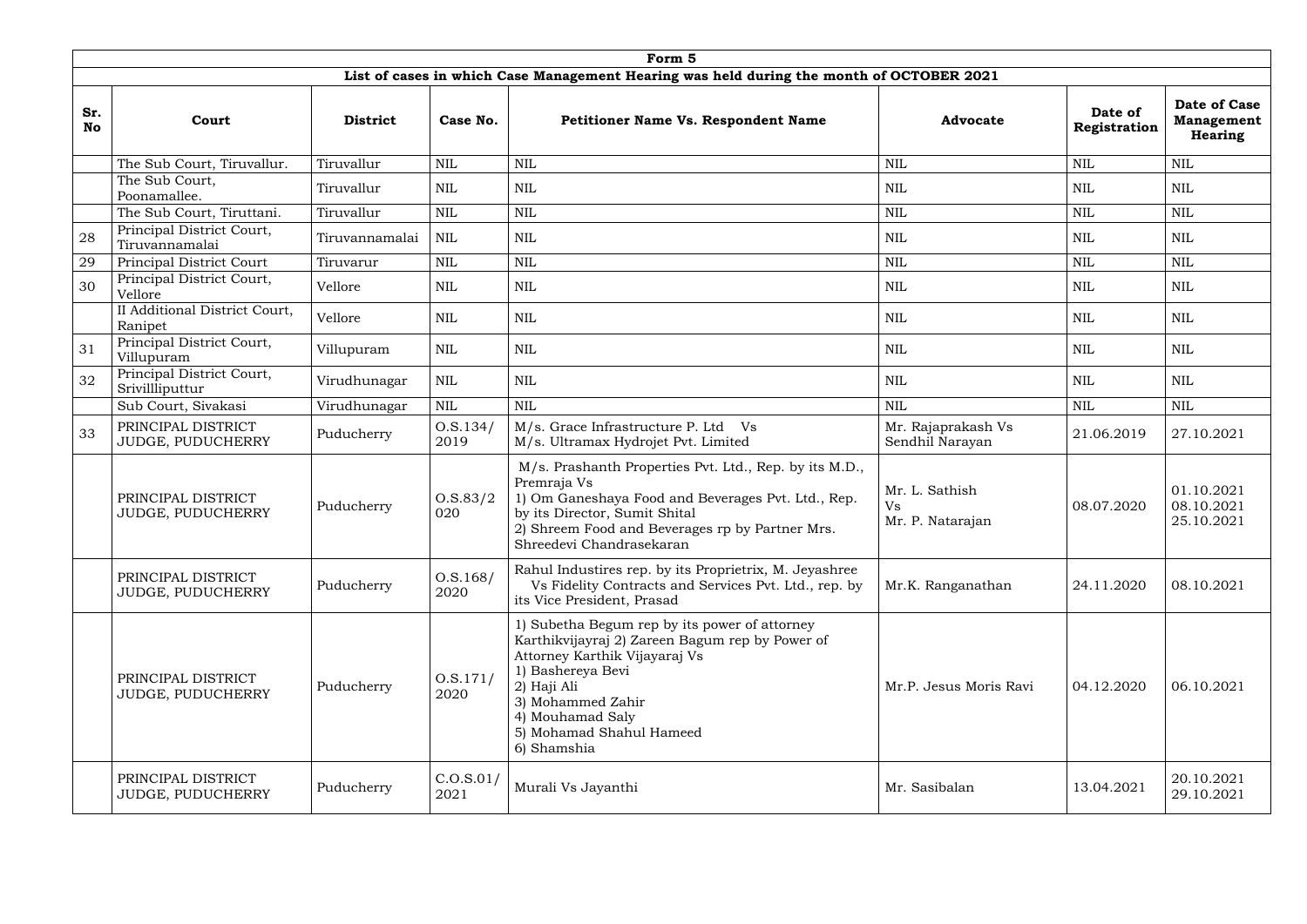|                  | Form 5                                  |                 |                     |                                                                                                                                                                                                                                                                                      |                                               |                         |                                                            |  |  |  |  |
|------------------|-----------------------------------------|-----------------|---------------------|--------------------------------------------------------------------------------------------------------------------------------------------------------------------------------------------------------------------------------------------------------------------------------------|-----------------------------------------------|-------------------------|------------------------------------------------------------|--|--|--|--|
|                  |                                         |                 |                     | List of cases in which Case Management Hearing was held during the month of OCTOBER 2021                                                                                                                                                                                             |                                               |                         |                                                            |  |  |  |  |
| Sr.<br><b>No</b> | Court                                   | <b>District</b> | Case No.            | <b>Petitioner Name Vs. Respondent Name</b>                                                                                                                                                                                                                                           | <b>Advocate</b>                               | Date of<br>Registration | <b>Date of Case</b><br><b>Management</b><br><b>Hearing</b> |  |  |  |  |
|                  | PRINCIPAL DISTRICT<br>JUDGE, PUDUCHERRY | Puducherry      | C.0.5.02/<br>2021   | Rajaram Vs<br>1. union of Indian rep. by union territory of<br>Pondicherry.<br>2. The Director, Directorate of Health and family and<br>health services.<br>3. The Director, Directorate of accounts and<br>Treassuries Govt of puducherry.<br>4. Justice I.P. Vasisth, Judge retd., | Mr. G.R Thangarassou                          | 01.06.2021              | 08.10.2021                                                 |  |  |  |  |
|                  | PRINCIPAL DISTRICT<br>JUDGE, PUDUCHERRY | Puducherry      | C. O.S. 03/<br>2021 | 1. Dharmalingam 2. Kothanayagi 3. Malathy Vs<br>Tejas Network                                                                                                                                                                                                                        | Mr. K.Palaniappan                             | 26.08.2021              | 20.10.2021                                                 |  |  |  |  |
|                  | PRINCIPAL DISTRICT<br>JUDGE, PUDUCHERRY | Puducherry      | Ar.o.p.61<br>/2016  | 1) Rajarajan 2) Gomathy Rajarajan Vs<br>India Infoline Finance Ltd                                                                                                                                                                                                                   | Mr. D. Sukumar Vs<br>Mr. R. Soupramanian      | 21.06.2016              | 20.10.2021<br>25.10.2021                                   |  |  |  |  |
|                  | PRINCIPAL DISTRICT<br>JUDGE, PUDUCHERRY | Puducherry      | Ar.o.p.91<br>/2016  | M/s. Pondicherry Port Ltd., Rep. by its Authorised Vs<br>1) The Secretary (Port), Govt. of Puducherry<br>2) Justice D.P. Wadhwa, Judge Retd., Supreme Court<br>of India 3) Justice Doraiswamy Raju, Judge Retd.,<br>Supreme Court of India 4) Justice I.P. Vasishth, Judge<br>Retd., | Mr. Maruthupandian<br>Vs<br>Mr. Vinothkumar   | 20.10.2016              | 04.10.2021<br>21.10.2021                                   |  |  |  |  |
|                  | PRINCIPAL DISTRICT<br>JUDGE, PUDUCHERRY | Puducherry      | Ar.op.17/<br>2017   | 1) Sethuraman 2) Vasantha Vs Indo Asia Finance Ltd.,<br>Chennai                                                                                                                                                                                                                      | Mr. K. Ravikumar<br>Vs Mr. Savariram          | 27.02.2017              | 20.10.2021                                                 |  |  |  |  |
|                  | PRINCIPAL DISTRICT<br>JUDGE, PUDUCHERRY | Puducherry      | Ar.o.p.18<br>/2017  | 1) Sethuraman 2) Vasantha Vs Indo Asia Finance Ltd.,<br>Chennai                                                                                                                                                                                                                      | Mr. K. Ravikumar<br>Vs Mr. Savariram          | 27.02.2017              | 20.10.2021                                                 |  |  |  |  |
|                  | PRINCIPAL DISTRICT<br>JUDGE, PUDUCHERRY | Puducherry      | Ar.op.24/<br>2018   | M/s. Challani Finance, Rep. by<br>Rahman Settu Vs 1)<br>its Manager and Powe of Attorney, Kannan<br>2) Basheer Ahamed                                                                                                                                                                | Mr. Vee. Ganapathy<br>Vs Mr.P. Luprakasam     | 28.03.2018              | 20.10.2021<br>25.10.2021                                   |  |  |  |  |
|                  | PRINCIPAL DISTRICT<br>JUDGE, PUDUCHERRY | Puducherry      | Ar.O.P.02<br>/2020  | 1) The Chief Secretary to Govt., Govt. of Puducherry<br>2) The Secretary to Government (Tourisam),<br>3) The Director (Tourism), Department of Tourisam<br>4) The Managin Director, Puducherry Tourism<br>Development Corporation Ltd., Puducherry<br>Vs C.K. Rajan                  | Mr.M. Nakkeeran<br>Vs<br>Mr. D. Soundararajan | 04.02.2020              | 01.10.2021<br>25.10.2021                                   |  |  |  |  |
|                  | PRINCIPAL DISTRICT<br>JUDGE, PUDUCHERRY | Puducherry      | Ar.O.P.18<br>/2021  | 1) Babu 2) Geetha Vs 1) M/s. HDB Financial Services<br>Ltd., Rep. by its M.D., Ramesh                                                                                                                                                                                                | Mr. A. Latchoumicandane                       | 05.03.2021              | 29.10.2021                                                 |  |  |  |  |
|                  | PRINCIPAL DISTRICT<br>JUDGE, PUDUCHERRY | Puducherry      | Ar.O.P.23<br>/2021  | 1. Raji 2. Maheswari 3. Subburayan<br>Vs M/s. Equitas Small Finance Bank ltd.,                                                                                                                                                                                                       | Mr. A. Latchoumicandane                       | 12.03.2021              | 21.10.2021                                                 |  |  |  |  |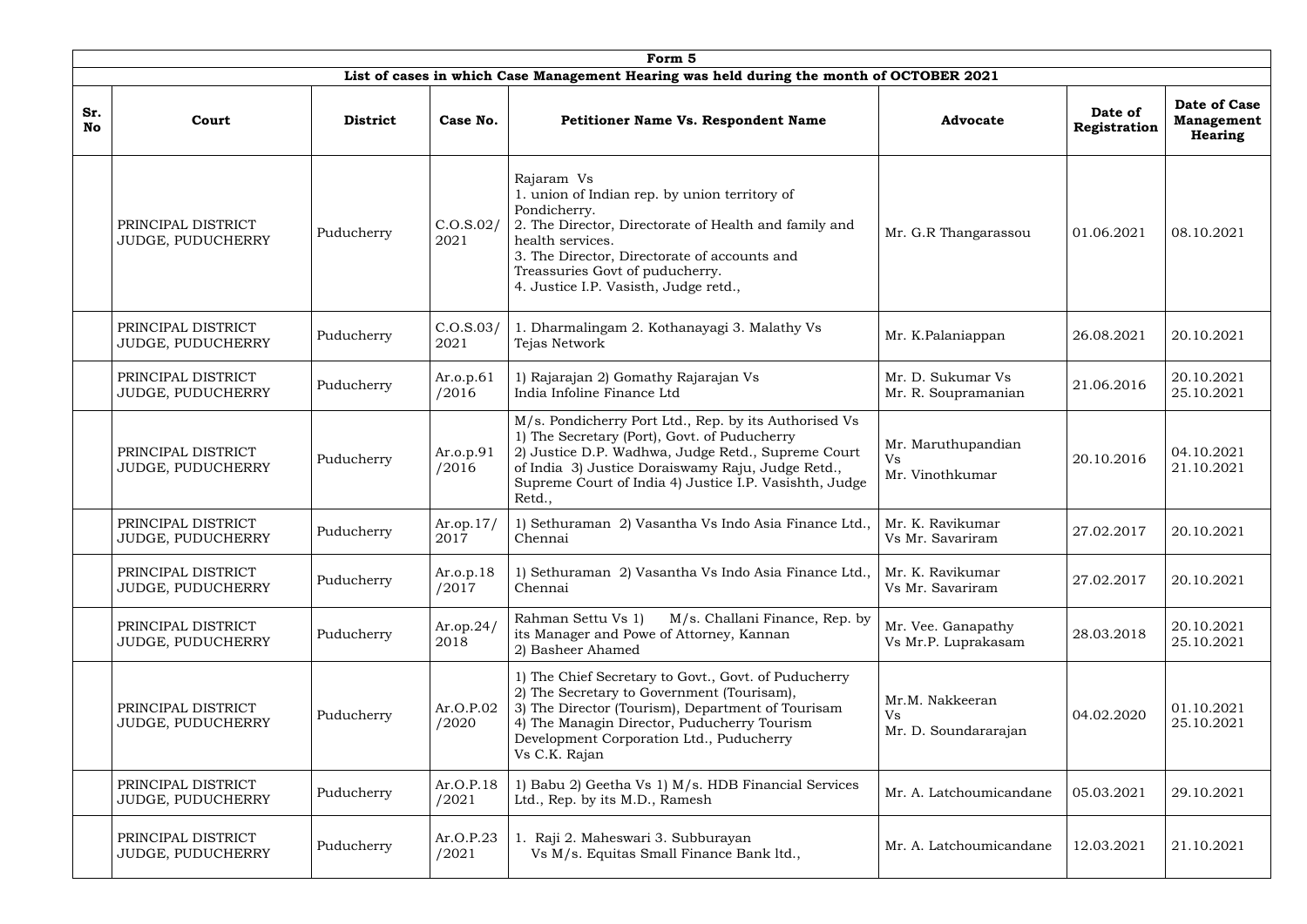|                  | Form 5                                  |                 |                    |                                                                                                                                                    |                      |                         |                                                     |  |  |  |  |
|------------------|-----------------------------------------|-----------------|--------------------|----------------------------------------------------------------------------------------------------------------------------------------------------|----------------------|-------------------------|-----------------------------------------------------|--|--|--|--|
|                  |                                         |                 |                    | List of cases in which Case Management Hearing was held during the month of OCTOBER 2021                                                           |                      |                         |                                                     |  |  |  |  |
| Sr.<br><b>No</b> | Court                                   | <b>District</b> | Case No.           | <b>Petitioner Name Vs. Respondent Name</b>                                                                                                         | <b>Advocate</b>      | Date of<br>Registration | Date of Case<br><b>Management</b><br><b>Hearing</b> |  |  |  |  |
|                  | PRINCIPAL DISTRICT<br>JUDGE, PUDUCHERRY | Puducherry      | Ar.O.P.27<br>/2021 | 1. Alavandhar 2. Rajalakshmi Vs<br>M/s. Shriram Chits TN(P) ltd., Rep., by its Foreman<br>Murugesan                                                | Mr. R. Parveen Kumar | 17.03.2021              | 07.10.2021                                          |  |  |  |  |
|                  | PRINCIPAL DISTRICT<br>JUDGE, PUDUCHERRY | Puducherry      | Ar.O.P.28<br>/2021 | 1. Alavandhar 2. Rajalakshmi Vs Dhanalakshmi<br>Srinivasan., Rep., by its Foreman                                                                  | Mr. R. Parveen Kumar | 17.03.2021              | 20.10.2021                                          |  |  |  |  |
|                  | PRINCIPAL DISTRICT<br>JUDGE, PUDUCHERRY | Puducherry      | Ar.O.P.29<br>/2021 | Rajalakshmi Vs Dhanalakshmi Srinivasan., Rep., by its<br>Foreman                                                                                   | Mr. R. Parveen Kumar | 17.03.2021              | 20.10.2021                                          |  |  |  |  |
|                  | PRINCIPAL DISTRICT<br>JUDGE, PUDUCHERRY | Puducherry      | Ar.O.P.40<br>/2021 | 1. Santhi 2. Souganthy 3. Sundar Vs 1. Arulazhy<br>Muneeswaran 2. Balasaraswathy 3. Sreenivasan                                                    | Mr. A. Kanniappan    | 03.07.2021              | 08.10.2021                                          |  |  |  |  |
|                  | PRINCIPAL DISTRICT<br>JUDGE, PUDUCHERRY | Puducherry      | Ar.O.P.43<br>/2021 | 1. Vajoumony Djealatchoumy 2. Kirtivarma Vs<br>Shriram City Union                                                                                  | Mr. A.K. Anand       | 27.07.2021              | 21.10.2021                                          |  |  |  |  |
|                  | DISTRICT JUDGE,<br><b>KARAIKAL</b>      | Puducherry      | ARBOP.2<br>/2020   | K.Venkadesawaran vs Shriram City Union Finance<br>Ltd.,                                                                                            | Thirumalvalavan      | 18.02.2020              | 07.10.2021                                          |  |  |  |  |
|                  | DISTRICT JUDGE,<br><b>KARAIKAL</b>      | Puducherry      | ARBOP.3<br>/2020   | Boopathy vs Shriram City Union Finance Ltd.,                                                                                                       | Thirumalvalavan      | 18.02.2020              | 07.10.2021                                          |  |  |  |  |
|                  | DISTRICT JUDGE,<br><b>KARAIKAL</b>      | Puducherry      | EP.61/20<br>20     | Lakshmi Vilas Bank, Karaikal vs K.R.Kumaran                                                                                                        | A.Veerapandian       | 14.09.2020              | 27.10.2021                                          |  |  |  |  |
|                  | DISTRICT JUDGE,<br><b>KARAIKAL</b>      | Puducherry      | COS.1/21           | Union Bank of India Karaikal formerly corporation<br>bank. Karaikal rep by its Branch Manager<br>Vs Karai Labs rep by its proprietor Shaik Ibrahim | Habeed Mohamed       | 08.02.2021              | 28.10.2021                                          |  |  |  |  |
|                  | DISTRICT JUDGE,<br>KARAIKAL             | Puducherry      | COS.3/21           | Mr. Deivassagayame Jonathan Francois<br>Vs Bharathi                                                                                                | M.Vaikunth           | 23.03.2021              | 05.10.2021                                          |  |  |  |  |
|                  | DISTRICT JUDGE,<br><b>KARAIKAL</b>      | Puducherry      | COS.4/21           | Sri Venkataramana Paper Mills Pvt Ltd rep by its<br>Director S. Kadarkarai Vs Oil and Natural Gas<br>Corporation Ltd rep by Group General Manager  | R.Vetriselvan        | 31.03.2021              | 21.10.2021                                          |  |  |  |  |
|                  | DISTRICT JUDGE,<br><b>KARAIKAL</b>      | Puducherry      | COS.7/21           | Tamil Nadu Mercantile Bank, karaikal Rep by its<br>Branch Manager Vs R. Louis Faster                                                               | Krishnavelu          | 14.07.2021              | 21.10.2021                                          |  |  |  |  |
|                  | DISTRICT JUDGE,<br>KARAIKAL             | Puducherry      | COS.8/21           | Canara Bank rep by its Branch Manager<br>Vs M/s. SBK Builders rep by its Prop Bharathi                                                             | S. Selvaganapathy    | 06.08.2021              | 28.10.2021                                          |  |  |  |  |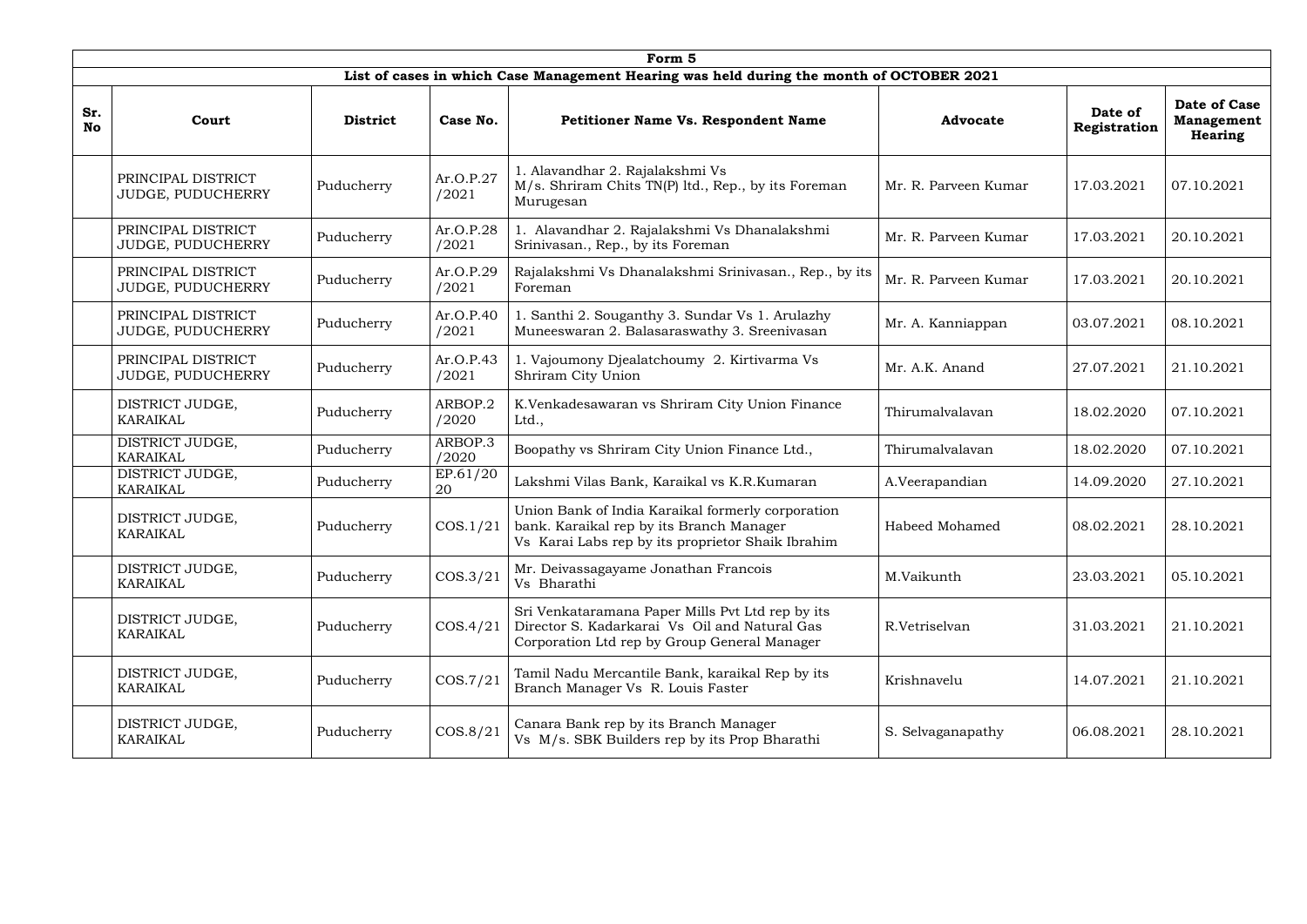|                      | Form 6                        |                 |                      |                                                                                                                                                                                                                                                                                                                                                                                                                                                                                                           |                                                             |                                                  |                                                                                                                                          |                                   |                              |                                                                           |                                                        |                                                                                              |                                                                                                                                                                                                                                                                                                             |
|----------------------|-------------------------------|-----------------|----------------------|-----------------------------------------------------------------------------------------------------------------------------------------------------------------------------------------------------------------------------------------------------------------------------------------------------------------------------------------------------------------------------------------------------------------------------------------------------------------------------------------------------------|-------------------------------------------------------------|--------------------------------------------------|------------------------------------------------------------------------------------------------------------------------------------------|-----------------------------------|------------------------------|---------------------------------------------------------------------------|--------------------------------------------------------|----------------------------------------------------------------------------------------------|-------------------------------------------------------------------------------------------------------------------------------------------------------------------------------------------------------------------------------------------------------------------------------------------------------------|
|                      |                               |                 |                      | Contested commercial cases disposed during the month of OCTOBER 2021                                                                                                                                                                                                                                                                                                                                                                                                                                      |                                                             |                                                  |                                                                                                                                          |                                   |                              |                                                                           |                                                        |                                                                                              |                                                                                                                                                                                                                                                                                                             |
| Sr.N<br>$\mathbf{o}$ | Court                         | <b>District</b> | Case<br>No.          | <b>Petitioner Name Vs.</b><br><b>Respondent Name</b>                                                                                                                                                                                                                                                                                                                                                                                                                                                      | <b>Advocate</b>                                             | <b>Date</b><br>of<br><b>Regis</b><br>trati<br>on | Whether<br>Urgent<br><b>Relief was</b><br>sought and $ $<br>Pre-<br>Institution<br><b>Mediation</b><br>did not<br>take place<br>(Yes/No) | <b>Date</b><br>of<br>Decis<br>ion | Day<br>s for<br>disp<br>osal | <b>Nature</b><br>of<br><b>Dispos</b><br>al<br>(Contes<br>ted/Se<br>ttled) | <b>Date</b><br>of<br>execu<br>tion<br>of<br>decre<br>e | <b>Number</b><br>of days<br>for<br>executio<br>n of<br>decree<br>from date<br>of<br>decision | <b>Act Section</b>                                                                                                                                                                                                                                                                                          |
|                      | Principal District<br>Court   | Ariyalur        | <b>NIL</b>           | $\mbox{NIL}$                                                                                                                                                                                                                                                                                                                                                                                                                                                                                              | NIL                                                         | <b>NIL</b>                                       | <b>NIL</b>                                                                                                                               | $\mbox{NIL}$                      | <b>NIL</b>                   | <b>NIL</b>                                                                | <b>NIL</b>                                             | $\mbox{NIL}$                                                                                 | $\mbox{NIL}$                                                                                                                                                                                                                                                                                                |
| $\overline{2}$       | Principal Judge's<br>Court    | Chennai         | <b>COS</b><br>16/21  | Southern Health Foods Private<br>Ltd., Rep. by its Chief Financial<br>Officer, Mr.Suresh<br>Ramamoorthy, No. 129, Z<br>Block (Plot No. 1160), 6th<br>Avenue, Anna Nagar, Chennai -<br>40. Plaintiff -vs- M/s<br>M.I. Enterpricses, Rep. by its<br>Managing Partner<br>Mr.Shajakan, AP 52, L Block,<br>5th Street, 12th Main Road,<br>Anna Nagar (West), Chennai -<br>40. Presently at : $No.2/3$ ,<br>Masilamani Nagar, 2nd street,<br>Kanniamman Nagar Main<br>Road, Vanagaram, Chennai -95<br>Defendant | M/s<br>K.Ashok<br>Kumar,<br>K.Ganesan,<br>N.Viswanat<br>han | 20.09<br>.2021                                   | No                                                                                                                                       | 20.10<br>.2021                    | 31<br>days                   | Setteled<br>out of<br>court                                               | 20.10.<br>2021                                         |                                                                                              | $U/s 2(1)$ (C) (ix) of<br>the Commercial<br>Courts, Commercial<br>Division and<br>Commercial<br>Appellate Division of<br><b>High Courts Act</b><br>2015, (Act 4 of<br>2016) and Order VII<br>Rule 1 of CPC, 1908<br>r/w Order IV Rule 1<br>of the original side<br>rules of the Madras<br><b>High Court</b> |
| 3                    | Prl. District<br>Court, CBE.  | Coimbatore      | <b>NIL</b>           | <b>NIL</b>                                                                                                                                                                                                                                                                                                                                                                                                                                                                                                | <b>NIL</b>                                                  | <b>NIL</b>                                       | NIL                                                                                                                                      | $\mbox{NIL}$                      | <b>NIL</b>                   | NIL                                                                       | <b>NIL</b>                                             | $\mbox{NIL}$                                                                                 | <b>NIL</b>                                                                                                                                                                                                                                                                                                  |
|                      | I Addl.District<br>Court, CBE | Coimbatore      | <b>NIL</b>           | <b>NIL</b>                                                                                                                                                                                                                                                                                                                                                                                                                                                                                                | NIL                                                         | NIL                                              | <b>NIL</b>                                                                                                                               | $\mbox{NIL}$                      | <b>NIL</b>                   | NIL                                                                       | <b>NIL</b>                                             | NIL                                                                                          | <b>NIL</b>                                                                                                                                                                                                                                                                                                  |
|                      | III Addl. Dist.<br>Court, CBE | Coimbatore      | <b>NIL</b>           | <b>NIL</b>                                                                                                                                                                                                                                                                                                                                                                                                                                                                                                | NIL                                                         | <b>NIL</b>                                       | <b>NIL</b>                                                                                                                               | $\mbox{NIL}$                      | <b>NIL</b>                   | NIL                                                                       | <b>NIL</b>                                             | NIL                                                                                          | <b>NIL</b>                                                                                                                                                                                                                                                                                                  |
|                      | IV Addl. Dist.<br>Court, CBE  | Coimbatore      | OS.No<br>67/20<br>16 | R.Palanisamy Vs Mers.Srivari<br>Ply Boards P Ltd and 2 others                                                                                                                                                                                                                                                                                                                                                                                                                                             |                                                             | $18 -$<br>$02 -$<br>2016                         |                                                                                                                                          | $20 -$<br>$10-$<br>2021           | 2071<br>days                 | Contest<br>ed                                                             | $\mbox{NIL}$                                           | NIL                                                                                          | <b>NIL</b>                                                                                                                                                                                                                                                                                                  |
|                      | V Addl. Dist.<br>Court, CBE   | Coimbatore      | <b>NIL</b>           | <b>NIL</b>                                                                                                                                                                                                                                                                                                                                                                                                                                                                                                | NIL                                                         | NIL                                              | <b>NIL</b>                                                                                                                               | $\mbox{NIL}$                      | <b>NIL</b>                   | NIL                                                                       | <b>NIL</b>                                             | NIL                                                                                          | <b>NIL</b>                                                                                                                                                                                                                                                                                                  |
|                      | PSJ Court, CBE                | Coimbatore      | <b>NIL</b>           | <b>NIL</b>                                                                                                                                                                                                                                                                                                                                                                                                                                                                                                | <b>NIL</b>                                                  | <b>NIL</b>                                       | <b>NIL</b>                                                                                                                               | $\mbox{NIL}$                      | <b>NIL</b>                   | NIL                                                                       | <b>NIL</b>                                             | $\mbox{NIL}$                                                                                 | <b>NIL</b>                                                                                                                                                                                                                                                                                                  |
|                      | I ASJ Court, CBE              | Coimbatore      | NIL                  | $\mbox{NIL}$                                                                                                                                                                                                                                                                                                                                                                                                                                                                                              | NIL                                                         | <b>NIL</b>                                       | NIL                                                                                                                                      | NIL                               | <b>NIL</b>                   | NIL                                                                       | <b>NIL</b>                                             | NIL                                                                                          | NIL                                                                                                                                                                                                                                                                                                         |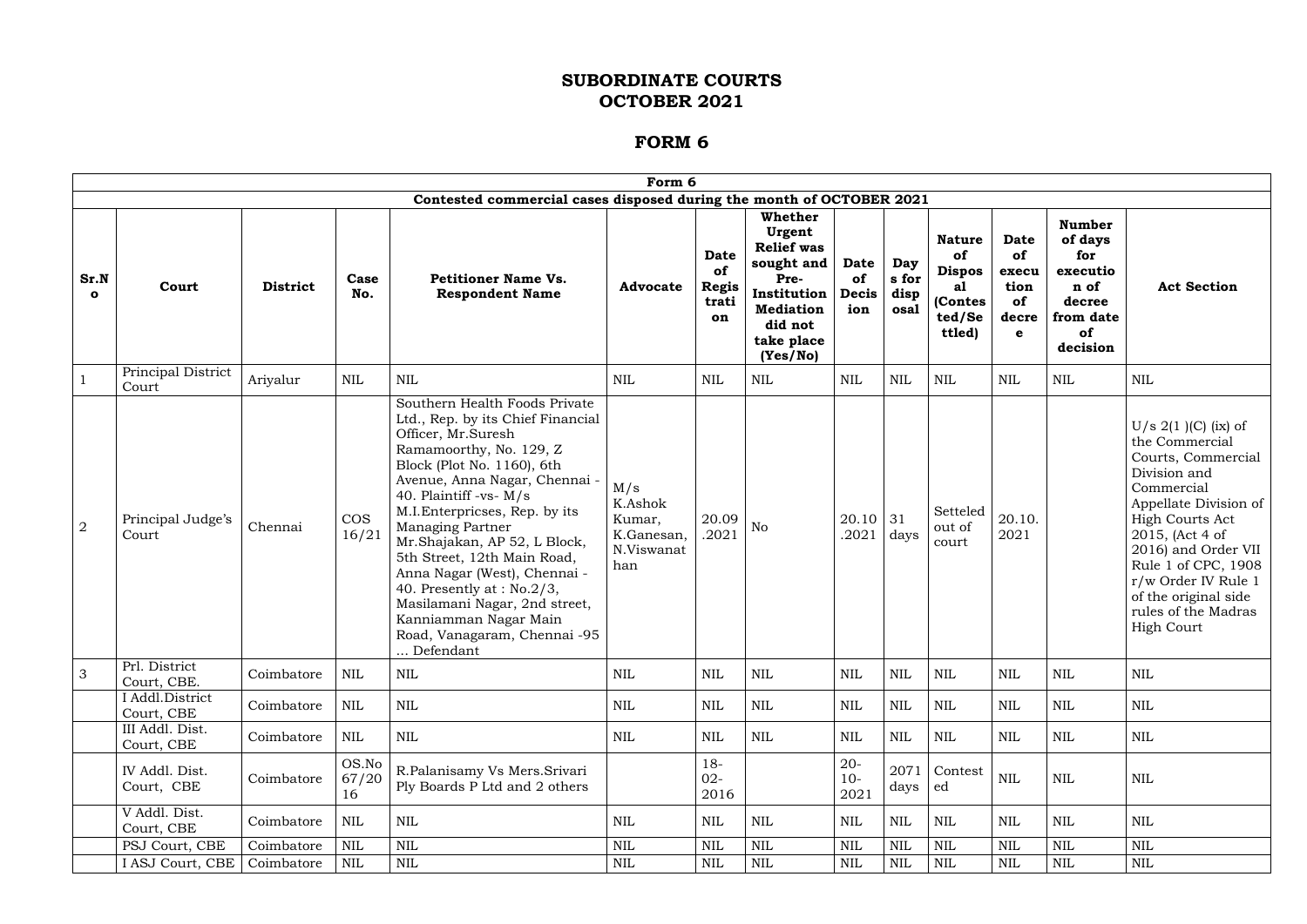|                      | Form 6                                                    |                   |              |                                                                      |                 |                                                  |                                                                                                                                             |                                          |                              |                                                                           |                                                        |                                                                                              |                    |
|----------------------|-----------------------------------------------------------|-------------------|--------------|----------------------------------------------------------------------|-----------------|--------------------------------------------------|---------------------------------------------------------------------------------------------------------------------------------------------|------------------------------------------|------------------------------|---------------------------------------------------------------------------|--------------------------------------------------------|----------------------------------------------------------------------------------------------|--------------------|
|                      |                                                           |                   |              | Contested commercial cases disposed during the month of OCTOBER 2021 |                 |                                                  |                                                                                                                                             |                                          |                              |                                                                           |                                                        |                                                                                              |                    |
| Sr.N<br>$\mathbf{o}$ | Court                                                     | <b>District</b>   | Case<br>No.  | <b>Petitioner Name Vs.</b><br><b>Respondent Name</b>                 | <b>Advocate</b> | <b>Date</b><br>of<br><b>Regis</b><br>trati<br>on | <b>Whether</b><br>Urgent<br><b>Relief was</b><br>sought and<br>Pre-<br>Institution<br><b>Mediation</b><br>did not<br>take place<br>(Yes/No) | <b>Date</b><br>of<br><b>Decis</b><br>ion | Day<br>s for<br>disp<br>osal | <b>Nature</b><br>of<br><b>Dispos</b><br>al<br>(Contes<br>ted/Se<br>ttled) | <b>Date</b><br>of<br>execu<br>tion<br>of<br>decre<br>e | <b>Number</b><br>of days<br>for<br>executio<br>n of<br>decree<br>from date<br>of<br>decision | <b>Act Section</b> |
|                      | II ASJ Court,<br>CBE                                      | Coimbatore        | <b>NIL</b>   | <b>NIL</b>                                                           | <b>NIL</b>      | <b>NIL</b>                                       | NIL                                                                                                                                         | <b>NIL</b>                               | <b>NIL</b>                   | <b>NIL</b>                                                                | <b>NIL</b>                                             | <b>NIL</b>                                                                                   | <b>NIL</b>         |
|                      | III ASJ Court,<br>CBE                                     | Coimbatore        | $\mbox{NIL}$ | <b>NIL</b>                                                           | $\mbox{NIL}$    | <b>NIL</b>                                       | <b>NIL</b>                                                                                                                                  | $\mbox{NIL}$                             | <b>NIL</b>                   | $\mbox{NIL}$                                                              | $\mbox{NIL}$                                           | $\mbox{NIL}$                                                                                 | $\mbox{NIL}$       |
|                      | IV ASJ Court,<br>CBE                                      | Coimbatore        | $\mbox{NIL}$ | <b>NIL</b>                                                           | NIL             | <b>NIL</b>                                       | <b>NIL</b>                                                                                                                                  | $\mbox{NIL}$                             | <b>NIL</b>                   | <b>NIL</b>                                                                | $\mbox{NIL}$                                           | $\mbox{NIL}$                                                                                 | $\mbox{NIL}$       |
|                      | Sub Court,<br>Pollachi                                    | Coimbatore        | <b>NIL</b>   | <b>NIL</b>                                                           | NIL             | <b>NIL</b>                                       | <b>NIL</b>                                                                                                                                  | $\mbox{NIL}$                             | <b>NIL</b>                   | $\mbox{NIL}$                                                              | $\mbox{NIL}$                                           | $\mbox{NIL}$                                                                                 | $\mbox{NIL}$       |
| $\overline{4}$       | Principal District<br>and Sessions<br>Court,<br>Cuddalore | Cuddalore         | <b>NIL</b>   | <b>NIL</b>                                                           | <b>NIL</b>      | <b>NIL</b>                                       | $\mbox{NIL}$                                                                                                                                | <b>NIL</b>                               | <b>NIL</b>                   | <b>NIL</b>                                                                | <b>NIL</b>                                             | $\mbox{NIL}$                                                                                 | <b>NIL</b>         |
|                      | All other Courts                                          | Cuddalore         | <b>NIL</b>   | <b>NIL</b>                                                           | $\text{NIL}$    | <b>NIL</b>                                       | <b>NIL</b>                                                                                                                                  | $\text{NIL}$                             | <b>NIL</b>                   | NIL                                                                       | <b>NIL</b>                                             | $\text{NIL}$                                                                                 | <b>NIL</b>         |
| 5                    | Principal District<br>Court,<br>Dharmapuri.               | Dharmapuri        | <b>NIL</b>   | <b>NIL</b>                                                           | <b>NIL</b>      | <b>NIL</b>                                       | NIL                                                                                                                                         | <b>NIL</b>                               | <b>NIL</b>                   | <b>NIL</b>                                                                | $\mbox{NIL}$                                           | <b>NIL</b>                                                                                   | <b>NIL</b>         |
| 6                    | Principal District<br>Court, Dindigul.                    | Dindigul.         | <b>NIL</b>   | <b>NIL</b>                                                           | <b>NIL</b>      | <b>NIL</b>                                       | NIL                                                                                                                                         | $\mbox{NIL}$                             | <b>NIL</b>                   | <b>NIL</b>                                                                | $\mbox{NIL}$                                           | <b>NIL</b>                                                                                   | <b>NIL</b>         |
| 7                    | Principal District<br>Court, Erode                        | Erode             | $\mbox{NIL}$ | NIL                                                                  | $\mbox{NIL}$    | NIL                                              | NIL                                                                                                                                         | $\mbox{NIL}$                             | <b>NIL</b>                   | <b>NIL</b>                                                                | <b>NIL</b>                                             | NIL                                                                                          | $\mbox{NIL}$       |
| 8                    | Principal District<br>Court, Chengalpa<br>ttu             | Kancheepur<br>am  | $\mbox{NIL}$ | <b>NIL</b>                                                           | NIL             | NIL                                              | NIL                                                                                                                                         | $\mbox{NIL}$                             | $\mbox{NIL}$                 | <b>NIL</b>                                                                | $\mbox{NIL}$                                           | NIL                                                                                          | NIL                |
| 9                    | Principal District<br>Court, Nagercoil                    | Kanniyaku<br>mari | NIL          | NIL                                                                  | <b>NIL</b>      | NIL                                              | NIL                                                                                                                                         | $\mbox{NIL}$                             | $\text{NIL}$                 | NIL                                                                       | $\mbox{NIL}$                                           | NIL                                                                                          | $\mbox{NIL}$       |
| 10                   | Principal District<br>Court, Karur                        | Karur             | NIL          | <b>NIL</b>                                                           | NIL             | NIL                                              | NIL                                                                                                                                         | NIL                                      | $\mbox{NIL}$                 | NIL                                                                       | NIL                                                    | NIL                                                                                          | <b>NIL</b>         |
| 11                   | Principal District<br>Court, rishnagiri                   | Krishnagiri       | NIL          | $\mbox{NIL}$                                                         | <b>NIL</b>      | $\mbox{NIL}$                                     | NIL                                                                                                                                         | $\mbox{NIL}$                             | $\mbox{NIL}$                 | NIL                                                                       | $\mbox{NIL}$                                           | $\mbox{NIL}$                                                                                 | $\mbox{NIL}$       |
|                      | Additional<br>District Court,<br>Krishnagiri              | Krishnagiri       | NIL          | <b>NIL</b>                                                           | $\mbox{NIL}$    | $\mbox{NIL}$                                     | $\mbox{NIL}$                                                                                                                                | $\mbox{NIL}$                             | <b>NIL</b>                   | NIL                                                                       | $\mbox{NIL}$                                           | NIL                                                                                          | $\mbox{NIL}$       |
|                      | Additional<br>District Court,<br>Hosur.                   | Krishnagiri       | NIL          | <b>NIL</b>                                                           | $\mbox{NIL}$    | $\mbox{NIL}$                                     | NIL                                                                                                                                         | $\mbox{NIL}$                             | <b>NIL</b>                   | NIL                                                                       | $\mbox{NIL}$                                           | $\mbox{NIL}$                                                                                 | $\mbox{NIL}$       |
| 12                   | Prl. Dist. &<br>Sessions Court                            | Madurai           | <b>NIL</b>   | <b>NIL</b>                                                           | <b>NIL</b>      | $\mbox{NIL}$                                     | NIL                                                                                                                                         | $\mbox{NIL}$                             | <b>NIL</b>                   | NIL                                                                       | $\mbox{NIL}$                                           | $\mbox{NIL}$                                                                                 | $\mbox{NIL}$       |
|                      | I Addl. Dist. &<br>Sessions Court                         | Madurai           | NIL          | $\mbox{NIL}$                                                         | <b>NIL</b>      | $\mbox{NIL}$                                     | $\mbox{NIL}$                                                                                                                                | $\mbox{NIL}$                             | $\text{NIL}$                 | NIL                                                                       | $\mbox{NIL}$                                           | NIL                                                                                          | <b>NIL</b>         |
|                      | I Addl. Sub Court                                         | Madurai           | NIL          | $\mbox{NIL}$                                                         | $\mbox{NIL}$    | $\mbox{NIL}$                                     | $\mbox{NIL}$                                                                                                                                | $\mbox{NIL}$                             | $\mbox{NIL}$                 | $\mbox{NIL}$                                                              | $\mbox{NIL}$                                           | $\mbox{NIL}$                                                                                 | $\mbox{NIL}$       |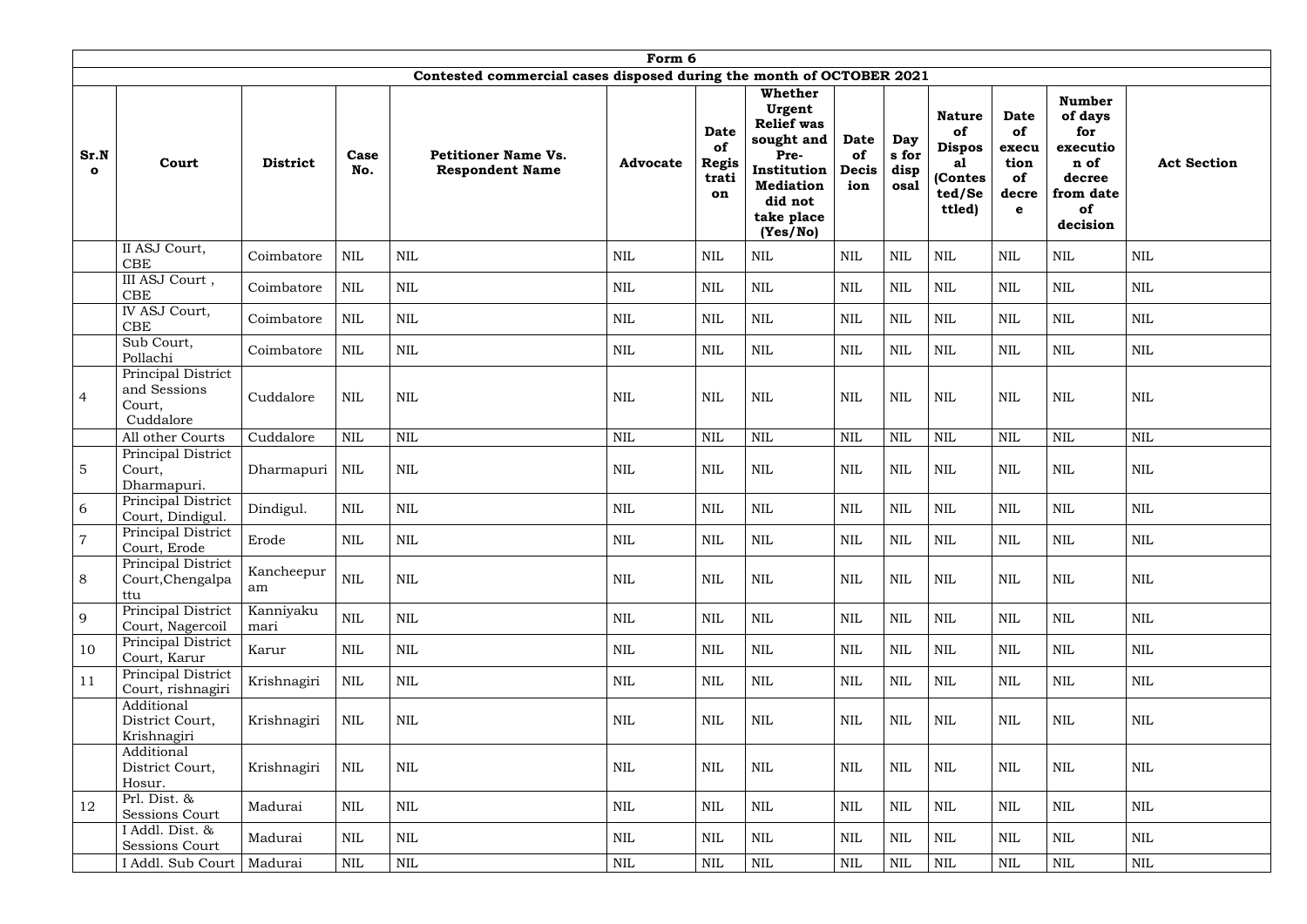|                      | Form 6                                             |                  |                    |                                                                      |                                          |                                                  |                                                                                                                                             |                                          |                              |                                                                           |                                                                  |                                                                                              |                    |
|----------------------|----------------------------------------------------|------------------|--------------------|----------------------------------------------------------------------|------------------------------------------|--------------------------------------------------|---------------------------------------------------------------------------------------------------------------------------------------------|------------------------------------------|------------------------------|---------------------------------------------------------------------------|------------------------------------------------------------------|----------------------------------------------------------------------------------------------|--------------------|
|                      |                                                    |                  |                    | Contested commercial cases disposed during the month of OCTOBER 2021 |                                          |                                                  |                                                                                                                                             |                                          |                              |                                                                           |                                                                  |                                                                                              |                    |
| Sr.N<br>$\mathbf{o}$ | Court                                              | <b>District</b>  | Case<br>No.        | <b>Petitioner Name Vs.</b><br><b>Respondent Name</b>                 | <b>Advocate</b>                          | <b>Date</b><br>of<br><b>Regis</b><br>trati<br>on | <b>Whether</b><br>Urgent<br><b>Relief was</b><br>sought and<br>Pre-<br>Institution<br><b>Mediation</b><br>did not<br>take place<br>(Yes/No) | <b>Date</b><br>of<br><b>Decis</b><br>ion | Day<br>s for<br>disp<br>osal | <b>Nature</b><br>of<br><b>Dispos</b><br>al<br>(Contes<br>ted/Se<br>ttled) | <b>Date</b><br>of<br>execu<br>tion<br>of<br>decre<br>$\mathbf e$ | <b>Number</b><br>of days<br>for<br>executio<br>n of<br>decree<br>from date<br>of<br>decision | <b>Act Section</b> |
|                      | II Addl. Sub<br>Court                              | Madurai          | <b>NIL</b>         | <b>NIL</b>                                                           | <b>NIL</b>                               | NIL                                              | <b>NIL</b>                                                                                                                                  | <b>NIL</b>                               | <b>NIL</b>                   | <b>NIL</b>                                                                | <b>NIL</b>                                                       | <b>NIL</b>                                                                                   | $\mbox{NIL}$       |
| 13                   | District Court,<br>Nagapattinam                    | Nagapattina<br>m | $\mbox{NIL}$       | <b>NIL</b>                                                           | NIL                                      | <b>NIL</b>                                       | <b>NIL</b>                                                                                                                                  | $\text{NIL}$                             | <b>NIL</b>                   | <b>NIL</b>                                                                | $\mbox{NIL}$                                                     | <b>NIL</b>                                                                                   | $\mbox{NIL}$       |
|                      | Fast Track<br>Mahila Court,<br>Nagapattinam.       | Nagapattina<br>m | $\mbox{NIL}$       | <b>NIL</b>                                                           | <b>NIL</b>                               | <b>NIL</b>                                       | <b>NIL</b>                                                                                                                                  | $\text{NIL}$                             | <b>NIL</b>                   | <b>NIL</b>                                                                | <b>NIL</b>                                                       | $\mbox{NIL}$                                                                                 | $\mbox{NIL}$       |
|                      | Additional<br>District Court,<br>Mayiladuthurai.   | Nagapattina<br>m | $\mbox{NIL}$       | <b>NIL</b>                                                           | <b>NIL</b>                               | NIL                                              | NIL                                                                                                                                         | <b>NIL</b>                               | <b>NIL</b>                   | <b>NIL</b>                                                                | <b>NIL</b>                                                       | <b>NIL</b>                                                                                   | $\mbox{NIL}$       |
|                      | Sub<br>Court, Nagapattin<br>am.                    | Nagapattina<br>m | $\mbox{NIL}$       | <b>NIL</b>                                                           | <b>NIL</b>                               | <b>NIL</b>                                       | <b>NIL</b>                                                                                                                                  | $\mbox{NIL}$                             | <b>NIL</b>                   | <b>NIL</b>                                                                | <b>NIL</b>                                                       | $\mbox{NIL}$                                                                                 | <b>NIL</b>         |
|                      | Principal Sub<br>Court,<br>Mayiladuthurai.         | Nagapattina<br>m | $\mbox{NIL}$       | <b>NIL</b>                                                           | <b>NIL</b>                               | <b>NIL</b>                                       | <b>NIL</b>                                                                                                                                  | $\mbox{NIL}$                             | <b>NIL</b>                   | $\mbox{NIL}$                                                              | $\mbox{NIL}$                                                     | $\mbox{NIL}$                                                                                 | $\mbox{NIL}$       |
|                      | <b>Additional Sub</b><br>Court,<br>Mayiladuthurai. | Nagapattina<br>m | $\mbox{NIL}$       | <b>NIL</b>                                                           | <b>NIL</b>                               | <b>NIL</b>                                       | <b>NIL</b>                                                                                                                                  | $\mbox{NIL}$                             | <b>NIL</b>                   | <b>NIL</b>                                                                | <b>NIL</b>                                                       | $\mbox{NIL}$                                                                                 | $\mbox{NIL}$       |
|                      | The Principal<br>District Judge                    | Nagapattina<br>m | $\mbox{NIL}$       | <b>NIL</b>                                                           | $\mbox{NIL}$                             | <b>NIL</b>                                       | <b>NIL</b>                                                                                                                                  | $\mbox{NIL}$                             | <b>NIL</b>                   | <b>NIL</b>                                                                | $\mbox{NIL}$                                                     | $\mbox{NIL}$                                                                                 | <b>NIL</b>         |
| 14                   | The Principal<br>District Judge                    | Namakkal         | <b>NIL</b>         | $\mbox{NIL}$                                                         | NIL                                      | <b>NIL</b>                                       | <b>NIL</b>                                                                                                                                  | $\mbox{NIL}$                             | <b>NIL</b>                   | <b>NIL</b>                                                                | <b>NIL</b>                                                       | NIL                                                                                          | <b>NIL</b>         |
| 15                   | District Court<br>Udhagamandala<br>m, Nilgiris     | Nilgiris         | NIL                | <b>NIL</b>                                                           | NIL                                      | NIL                                              | NIL                                                                                                                                         | $\mbox{NIL}$                             | <b>NIL</b>                   | NIL                                                                       | <b>NIL</b>                                                       | <b>NIL</b>                                                                                   | $\mbox{NIL}$       |
| 16                   | Principal District<br>Court                        | Perambalur       | NIL                | <b>NIL</b>                                                           | NIL                                      | <b>NIL</b>                                       | <b>NIL</b>                                                                                                                                  | $\mbox{NIL}$                             | NIL                          | NIL                                                                       | <b>NIL</b>                                                       | NIL                                                                                          | <b>NIL</b>         |
|                      | Mahila Court                                       | Perambalur       | <b>NIL</b>         | <b>NIL</b>                                                           | <b>NIL</b>                               | NIL                                              | <b>NIL</b>                                                                                                                                  | $\mbox{NIL}$                             | <b>NIL</b>                   | <b>NIL</b>                                                                | <b>NIL</b>                                                       | $\mbox{NIL}$                                                                                 | $\mbox{NIL}$       |
|                      | Sub Court                                          | Perambalur       | NIL                | $\mbox{NIL}$                                                         | <b>NIL</b>                               | <b>NIL</b>                                       | $\mbox{NIL}$                                                                                                                                | $\mbox{NIL}$                             | <b>NIL</b>                   | <b>NIL</b>                                                                | <b>NIL</b>                                                       | $\mbox{NIL}$                                                                                 | $\mbox{NIL}$       |
| 17                   | The Principal<br>District Court                    | Pudukkottai      | <b>OS</b><br>40/21 | Canara Bank Thirumayam<br>Vs Rengasamy                               | S.<br>Dhananjay<br>a<br>Ramachan<br>dran | 02.03<br>.2021                                   | No                                                                                                                                          | 06.10<br>.2021                           | 20.1<br>0.20<br>21           | Contest<br>ed                                                             | 12.11<br>2021                                                    | 15                                                                                           | O7R1               |
|                      | The Principal<br>District Court                    | Pudukkottai      | <b>OS</b><br>42/21 | Canara Bank Thirumayam<br>Vs Vasanthi                                | S.<br>Dhananjay<br>a<br>Ramachan<br>dran | 02.03<br>.2021                                   | N <sub>o</sub>                                                                                                                              | 06.10<br>.2021                           | 20.1<br>0.20<br>21           | Contest<br>ed                                                             | 12.11.<br>2021                                                   | 15                                                                                           | O7R1               |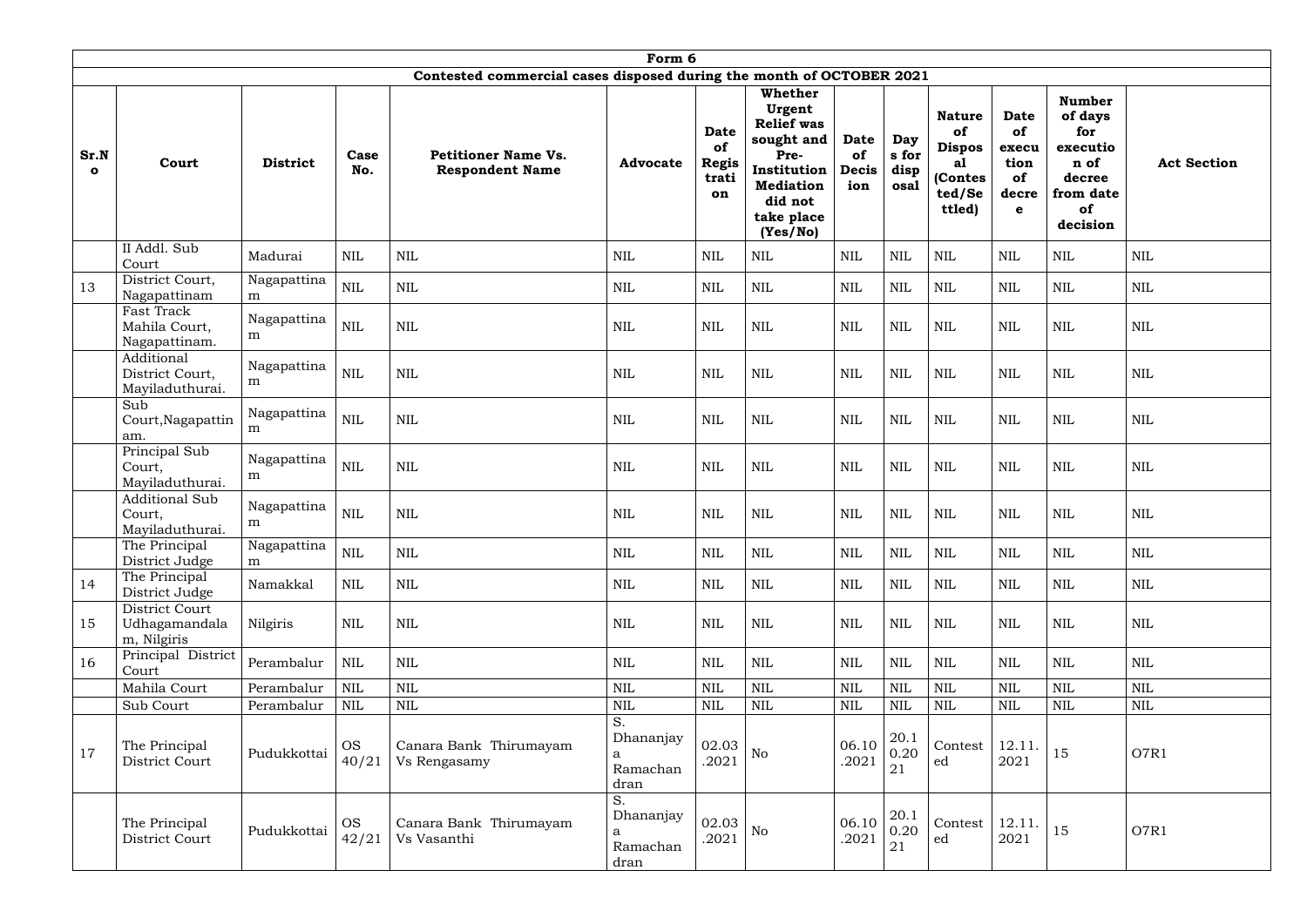|                      | Form 6                                                    |                     |                    |                                                                      |                                     |                                                  |                                                                                                                                             |                                          |                              |                                                                           |                                                                  |                                                                                              |                                                         |
|----------------------|-----------------------------------------------------------|---------------------|--------------------|----------------------------------------------------------------------|-------------------------------------|--------------------------------------------------|---------------------------------------------------------------------------------------------------------------------------------------------|------------------------------------------|------------------------------|---------------------------------------------------------------------------|------------------------------------------------------------------|----------------------------------------------------------------------------------------------|---------------------------------------------------------|
|                      |                                                           |                     |                    | Contested commercial cases disposed during the month of OCTOBER 2021 |                                     |                                                  |                                                                                                                                             |                                          |                              |                                                                           |                                                                  |                                                                                              |                                                         |
| Sr.N<br>$\mathbf{o}$ | Court                                                     | <b>District</b>     | Case<br>No.        | <b>Petitioner Name Vs.</b><br><b>Respondent Name</b>                 | <b>Advocate</b>                     | <b>Date</b><br>of<br><b>Regis</b><br>trati<br>on | <b>Whether</b><br>Urgent<br><b>Relief</b> was<br>sought and<br>Pre-<br>Institution<br><b>Mediation</b><br>did not<br>take place<br>(Yes/No) | <b>Date</b><br>of<br><b>Decis</b><br>ion | Day<br>s for<br>disp<br>osal | <b>Nature</b><br>of<br><b>Dispos</b><br>al<br>(Contes<br>ted/Se<br>ttled) | <b>Date</b><br>of<br>execu<br>tion<br>of<br>decre<br>$\mathbf e$ | <b>Number</b><br>of days<br>for<br>executio<br>n of<br>decree<br>from date<br>of<br>decision | <b>Act Section</b>                                      |
|                      | The Principal<br>District Court                           | Pudukkottai         | <b>OS</b><br>87/21 | Canara Bank Thirumayam<br>Vs V.Ravi                                  | S.<br>Dhananjay<br>Ramachan<br>dran | 05.04<br>.2021                                   | $\rm No$                                                                                                                                    | 08.10<br>.2021                           | 21.1<br>0.20<br>21           | Contest<br>ed                                                             | 15.11<br>2021                                                    | 15                                                                                           | O7R1                                                    |
| 18                   | Principal District<br>Court                               | Ramanatha<br>puram  | $\mbox{NIL}$       | <b>NIL</b>                                                           | <b>NIL</b>                          | <b>NIL</b>                                       | <b>NIL</b>                                                                                                                                  | $\mbox{NIL}$                             | <b>NIL</b>                   | <b>NIL</b>                                                                | <b>NIL</b>                                                       | <b>NIL</b>                                                                                   | $\mbox{NIL}$                                            |
| 19                   | Principal District<br>Court, Salem                        | Salem               | <b>NIL</b>         | <b>NIL</b>                                                           | <b>NIL</b>                          | <b>NIL</b>                                       | $\mbox{NIL}$                                                                                                                                | $\mbox{NIL}$                             | <b>NIL</b>                   | $\mbox{NIL}$                                                              | $\mbox{NIL}$                                                     | $\mbox{NIL}$                                                                                 | <b>NIL</b>                                              |
| 20                   | Principal District<br>and Sessions<br>Court               | Sivaganga           | <b>NIL</b>         | <b>NIL</b>                                                           | <b>NIL</b>                          | <b>NIL</b>                                       | <b>NIL</b>                                                                                                                                  | $\mbox{NIL}$                             | <b>NIL</b>                   | <b>NIL</b>                                                                | $\mbox{NIL}$                                                     | $\mbox{NIL}$                                                                                 | <b>NIL</b>                                              |
| 21                   | Prl. District<br>Court, Thanjavur                         | Thanjavur           | OS.<br>97/21       | Panjab National Bank Vs<br>K.Ramachandran                            | K.Rajendra<br>$\mathbf n$           | 07.08<br>.20                                     |                                                                                                                                             | 07.10<br>.21                             | 426<br>days                  | Contest<br>ed                                                             |                                                                  |                                                                                              | Sec. 2C 28(xviii) of<br><b>Commercial Court</b><br>Act. |
|                      | <b>III</b> Additional<br>District Judge,<br>Pattukkottai. | Thanjavur           | <b>NIL</b>         | <b>NIL</b>                                                           | <b>NIL</b>                          | <b>NIL</b>                                       | <b>NIL</b>                                                                                                                                  | $\mbox{NIL}$                             | <b>NIL</b>                   | <b>NIL</b>                                                                | <b>NIL</b>                                                       | $\mbox{NIL}$                                                                                 | <b>NIL</b>                                              |
| 22                   | Principal District<br>Court, Theni                        | Theni               | $\mbox{NIL}$       | NIL                                                                  | NIL                                 | NIL                                              | $\mbox{NIL}$                                                                                                                                | <b>NIL</b>                               | $\mbox{NIL}$                 | <b>NIL</b>                                                                | <b>NIL</b>                                                       | $\mbox{NIL}$                                                                                 | <b>NIL</b>                                              |
| 23                   | Principal District<br>Court,<br>Thoothukudi               | Thoothukud          | $\mbox{NIL}$       | <b>NIL</b>                                                           | NIL                                 | $\mbox{NIL}$                                     | NIL                                                                                                                                         | $\mbox{NIL}$                             | $\mbox{NIL}$                 | NIL                                                                       | NIL                                                              | NIL                                                                                          | <b>NIL</b>                                              |
| 24                   | Principal District<br>Court                               | Tiruchirapp<br>alli | $\mbox{NIL}$       | $\mbox{NIL}$                                                         | NIL                                 | <b>NIL</b>                                       | <b>NIL</b>                                                                                                                                  | $\mbox{NIL}$                             | $\mbox{NIL}$                 | NIL                                                                       | NIL                                                              | <b>NIL</b>                                                                                   | <b>NIL</b>                                              |
| 25                   | Principal District<br>Court                               | Tirunelveli         | NIL                | <b>NIL</b>                                                           | NIL                                 | NIL                                              | <b>NIL</b>                                                                                                                                  | $\mbox{NIL}$                             | $\mbox{NIL}$                 | NIL                                                                       | NIL                                                              | NIL                                                                                          | NIL                                                     |
| 26                   | Principal District<br>Court, Tiruppur                     | Tiruppur            | <b>NIL</b>         | NIL                                                                  | <b>NIL</b>                          | <b>NIL</b>                                       | NIL                                                                                                                                         | $\mbox{NIL}$                             | $\mbox{NIL}$                 | <b>NIL</b>                                                                | <b>NIL</b>                                                       | NIL                                                                                          | NIL                                                     |
|                      | I Additional<br>District Court,<br>Tiruppur               | Tiruppur            | NIL                | <b>NIL</b>                                                           | <b>NIL</b>                          | <b>NIL</b>                                       | NIL                                                                                                                                         | $\mbox{NIL}$                             | $\mbox{NIL}$                 | NIL                                                                       | NIL                                                              | NIL                                                                                          | NIL                                                     |
|                      | II Additional<br>District Court,<br>Tiruppur              | Tiruppur            | NIL                | <b>NIL</b>                                                           | NIL                                 | <b>NIL</b>                                       | NIL                                                                                                                                         | $\mbox{NIL}$                             | <b>NIL</b>                   | <b>NIL</b>                                                                | $\mbox{NIL}$                                                     | NIL                                                                                          | NIL                                                     |
|                      | Principal Sub<br>Court, Tiruppur                          | Tiruppur            | <b>NIL</b>         | NIL                                                                  | <b>NIL</b>                          | <b>NIL</b>                                       | NIL                                                                                                                                         | $\mbox{NIL}$                             | $\mbox{NIL}$                 | <b>NIL</b>                                                                | <b>NIL</b>                                                       | NIL                                                                                          | NIL                                                     |
|                      | <b>Additional Sub</b><br>Court, Tiruppur                  | Tiruppur            | <b>NIL</b>         | <b>NIL</b>                                                           | NIL                                 | <b>NIL</b>                                       | <b>NIL</b>                                                                                                                                  | $\mbox{NIL}$                             | <b>NIL</b>                   | NIL                                                                       | NIL                                                              | <b>NIL</b>                                                                                   | <b>NIL</b>                                              |
|                      | Sub Court,<br>Udumalpet                                   | Tiruppur            | NIL                | $\rm NIL$                                                            | NIL                                 | $\rm NIL$                                        | <b>NIL</b>                                                                                                                                  | NIL                                      | NIL                          | NIL                                                                       | $\rm NIL$                                                        | NIL                                                                                          | NIL                                                     |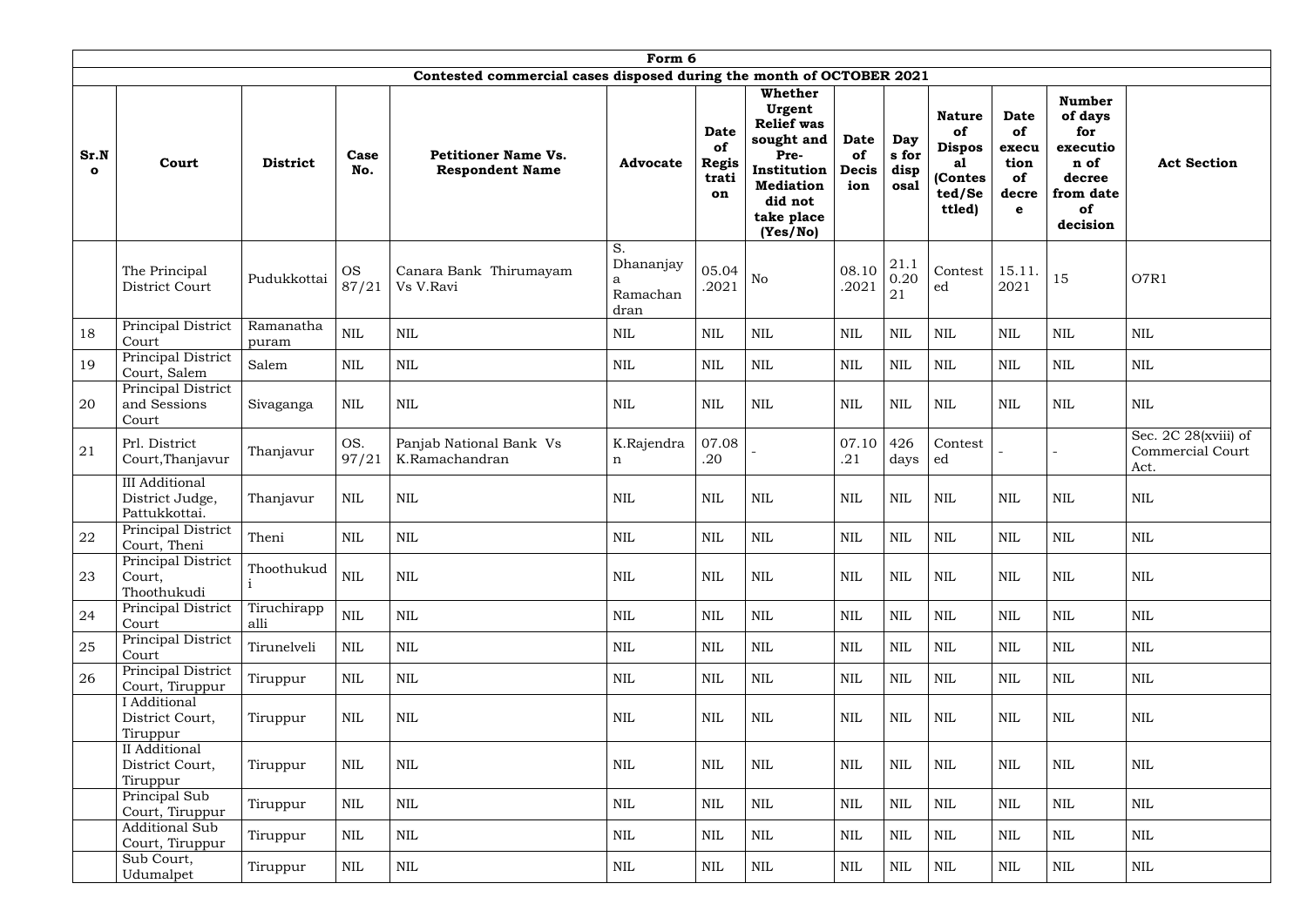|                      | Form 6                                                                |                    |              |                                                                      |                 |                                           |                                                                                                                                      |                                          |                              |                                                                           |                                                                  |                                                                                              |                    |
|----------------------|-----------------------------------------------------------------------|--------------------|--------------|----------------------------------------------------------------------|-----------------|-------------------------------------------|--------------------------------------------------------------------------------------------------------------------------------------|------------------------------------------|------------------------------|---------------------------------------------------------------------------|------------------------------------------------------------------|----------------------------------------------------------------------------------------------|--------------------|
|                      |                                                                       |                    |              | Contested commercial cases disposed during the month of OCTOBER 2021 |                 |                                           |                                                                                                                                      |                                          |                              |                                                                           |                                                                  |                                                                                              |                    |
| Sr.N<br>$\mathbf{o}$ | Court                                                                 | <b>District</b>    | Case<br>No.  | <b>Petitioner Name Vs.</b><br><b>Respondent Name</b>                 | <b>Advocate</b> | Date<br>of<br><b>Regis</b><br>trati<br>on | Whether<br>Urgent<br><b>Relief was</b><br>sought and<br>Pre-<br>Institution<br><b>Mediation</b><br>did not<br>take place<br>(Yes/No) | <b>Date</b><br>of<br><b>Decis</b><br>ion | Day<br>s for<br>disp<br>osal | <b>Nature</b><br>of<br><b>Dispos</b><br>a1<br>(Contes<br>ted/Se<br>ttled) | <b>Date</b><br>of<br>execu<br>tion<br>of<br>decre<br>$\mathbf e$ | <b>Number</b><br>of days<br>for<br>executio<br>n of<br>decree<br>from date<br>of<br>decision | <b>Act Section</b> |
|                      | Sub Court,<br>Avinashi                                                | Tiruppur           | <b>NIL</b>   | <b>NIL</b>                                                           | NIL             | <b>NIL</b>                                | <b>NIL</b>                                                                                                                           | $\mbox{NIL}$                             | <b>NIL</b>                   | <b>NIL</b>                                                                | <b>NIL</b>                                                       | <b>NIL</b>                                                                                   | NIL                |
| 27                   | Principal District<br>Court, Tiruvallur                               | Tiruvallur         | <b>NIL</b>   | <b>NIL</b>                                                           | NIL             | <b>NIL</b>                                | <b>NIL</b>                                                                                                                           | $\mbox{NIL}$                             | <b>NIL</b>                   | <b>NIL</b>                                                                | <b>NIL</b>                                                       | <b>NIL</b>                                                                                   | <b>NIL</b>         |
|                      | The I Additional<br>District and<br>Sessions Court,<br>Tiruvallur.    | Tiruvallur         | $\mbox{NIL}$ | <b>NIL</b>                                                           | NIL             | <b>NIL</b>                                | <b>NIL</b>                                                                                                                           | <b>NIL</b>                               | <b>NIL</b>                   | <b>NIL</b>                                                                | <b>NIL</b>                                                       | $\mbox{NIL}$                                                                                 | <b>NIL</b>         |
|                      | The II Additional<br>District and<br>Sessions Court,<br>Poonamallee.  | Tiruvallur         | $\mbox{NIL}$ | <b>NIL</b>                                                           | <b>NIL</b>      | <b>NIL</b>                                | <b>NIL</b>                                                                                                                           | $\mbox{NIL}$                             | <b>NIL</b>                   | <b>NIL</b>                                                                | <b>NIL</b>                                                       | $\mbox{NIL}$                                                                                 | <b>NIL</b>         |
|                      | The III Additional<br>District and<br>Sessions Court,<br>Poonamallee. | Tiruvallur         | $\mbox{NIL}$ | <b>NIL</b>                                                           | NIL             | <b>NIL</b>                                | $\mbox{NIL}$                                                                                                                         | <b>NIL</b>                               | <b>NIL</b>                   | <b>NIL</b>                                                                | <b>NIL</b>                                                       | $\mbox{NIL}$                                                                                 | <b>NIL</b>         |
|                      | The IV Additional<br>District and<br>Sessions Court,<br>Ponneri.      | Tiruvallur         | <b>NIL</b>   | <b>NIL</b>                                                           | <b>NIL</b>      | <b>NIL</b>                                | $\mbox{NIL}$                                                                                                                         | <b>NIL</b>                               | <b>NIL</b>                   | <b>NIL</b>                                                                | <b>NIL</b>                                                       | <b>NIL</b>                                                                                   | <b>NIL</b>         |
|                      | The Sub Court,<br>Tiruvallur.                                         | Tiruvallur         | <b>NIL</b>   | $\mbox{NIL}$                                                         | <b>NIL</b>      | <b>NIL</b>                                | $\mbox{NIL}$                                                                                                                         | $\mbox{NIL}$                             | $\mbox{NIL}$                 | <b>NIL</b>                                                                | <b>NIL</b>                                                       | NIL                                                                                          | $\mbox{NIL}$       |
|                      | The Sub Court,<br>Poonamallee.                                        | Tiruvallur         | NIL          | $\mbox{NIL}$                                                         | <b>NIL</b>      | <b>NIL</b>                                | $\mbox{NIL}$                                                                                                                         | $\mbox{NIL}$                             | $\mbox{NIL}$                 | NIL                                                                       | <b>NIL</b>                                                       | NIL                                                                                          | <b>NIL</b>         |
|                      | The Sub Court,<br>Tiruttani.                                          | Tiruvallur         | <b>NIL</b>   | $\mbox{NIL}$                                                         | NIL             | NIL                                       | $\mbox{NIL}$                                                                                                                         | <b>NIL</b>                               | $\mbox{NIL}$                 | NIL                                                                       | NIL                                                              | <b>NIL</b>                                                                                   | NIL                |
| 28                   | Principal District<br>Court,<br>Tiruvannamalai                        | Tiruvannam<br>alai | $\mbox{NIL}$ | $\mbox{NIL}$                                                         | NIL             | $\mbox{NIL}$                              | $\mbox{NIL}$                                                                                                                         | $\mbox{NIL}$                             | $\mbox{NIL}$                 | NIL                                                                       | NIL                                                              | NIL                                                                                          | $\mbox{NIL}$       |
| 29                   | Principal District<br>Court                                           | Tiruvarur          | NIL          | $\mbox{NIL}$                                                         | NIL             | $\mbox{NIL}$                              | NIL                                                                                                                                  | $\mbox{NIL}$                             | $\mbox{NIL}$                 | NIL                                                                       | NIL                                                              | NIL                                                                                          | NIL                |
| 30                   | Principal District<br>Court, Vellore                                  | Vellore            | <b>NIL</b>   | $\mbox{NIL}$                                                         | NIL             | NIL                                       | $\mbox{NIL}$                                                                                                                         | $\mbox{NIL}$                             | $\mbox{NIL}$                 | NIL                                                                       | <b>NIL</b>                                                       | NIL                                                                                          | NIL                |
|                      | II Additional<br>District Court,<br>Ranipet                           | Vellore            | <b>NIL</b>   | $\mbox{NIL}$                                                         | <b>NIL</b>      | NIL                                       | $\mbox{NIL}$                                                                                                                         | $\mbox{NIL}$                             | <b>NIL</b>                   | NIL                                                                       | $\mbox{NIL}$                                                     | NIL                                                                                          | <b>NIL</b>         |
| 31                   | Principal District<br>Court,<br>Villupuram                            | Villupuram         | $\mbox{NIL}$ | $\mbox{NIL}$                                                         | <b>NIL</b>      | $\mbox{NIL}$                              | $\mbox{NIL}$                                                                                                                         | $\mbox{NIL}$                             | $\mbox{NIL}$                 | NIL                                                                       | NIL                                                              | NIL                                                                                          | $\mbox{NIL}$       |
| 32                   | Principal District<br>Court,                                          | Virudhunag<br>ar   | $\mbox{NIL}$ | $\mbox{NIL}$                                                         | NIL             | $\mbox{NIL}$                              | $\mbox{NIL}$                                                                                                                         | $\mbox{NIL}$                             | $\mbox{NIL}$                 | NIL                                                                       | NIL                                                              | NIL                                                                                          | NIL                |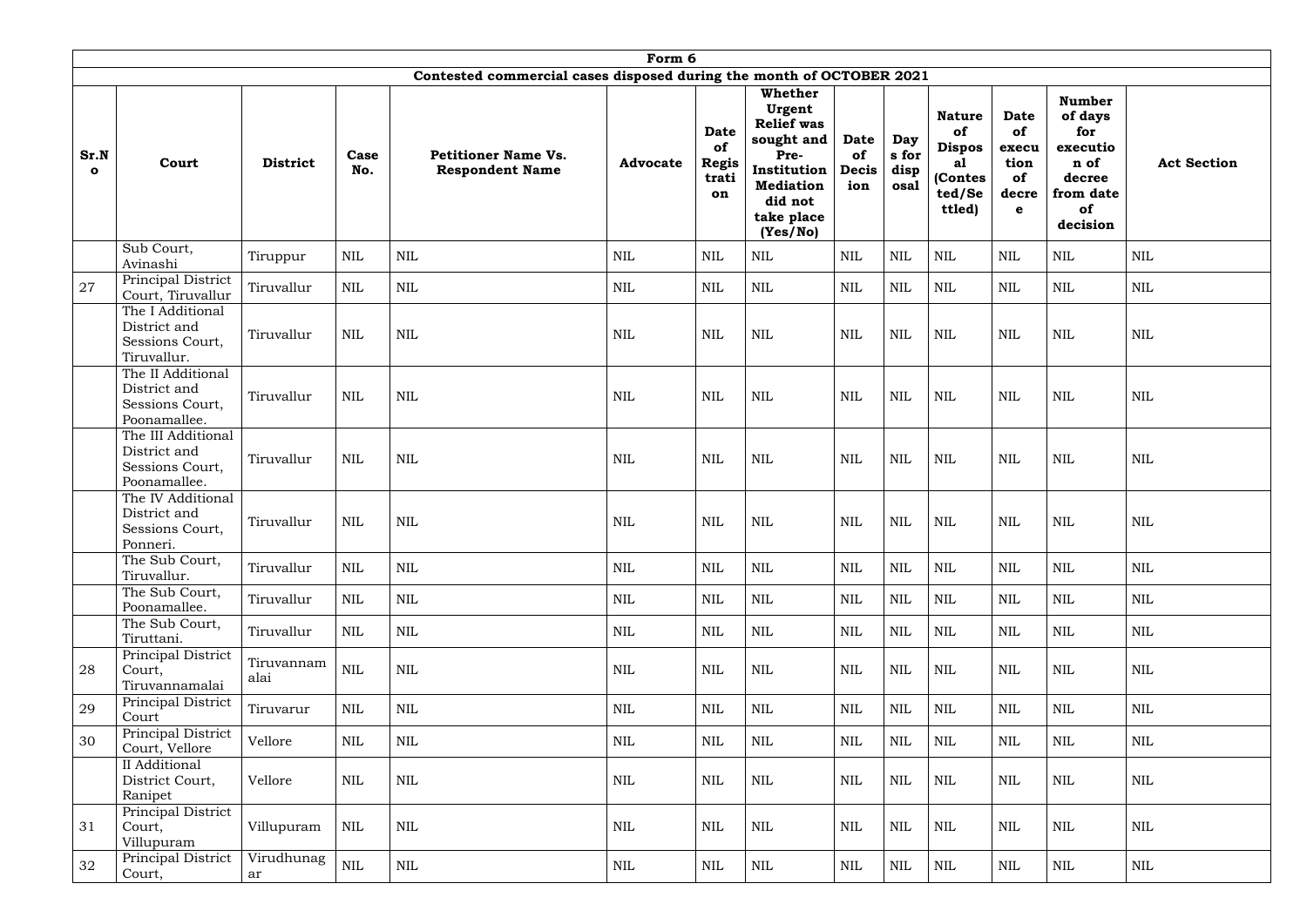|                      | Form 6                                               |                  |                        |                                                                                                                                                                                                                |                                              |                                                  |                                                                                                                                      |                                          |                              |                                                                           |                                                        |                                                                                              |                                                                   |
|----------------------|------------------------------------------------------|------------------|------------------------|----------------------------------------------------------------------------------------------------------------------------------------------------------------------------------------------------------------|----------------------------------------------|--------------------------------------------------|--------------------------------------------------------------------------------------------------------------------------------------|------------------------------------------|------------------------------|---------------------------------------------------------------------------|--------------------------------------------------------|----------------------------------------------------------------------------------------------|-------------------------------------------------------------------|
|                      |                                                      |                  |                        | Contested commercial cases disposed during the month of OCTOBER 2021                                                                                                                                           |                                              |                                                  |                                                                                                                                      |                                          |                              |                                                                           |                                                        |                                                                                              |                                                                   |
| Sr.N<br>$\mathbf{o}$ | Court                                                | <b>District</b>  | Case<br>No.            | <b>Petitioner Name Vs.</b><br><b>Respondent Name</b>                                                                                                                                                           | <b>Advocate</b>                              | <b>Date</b><br>of<br><b>Regis</b><br>trati<br>on | Whether<br>Urgent<br><b>Relief was</b><br>sought and<br>Pre-<br>Institution<br><b>Mediation</b><br>did not<br>take place<br>(Yes/No) | <b>Date</b><br>of<br><b>Decis</b><br>ion | Day<br>s for<br>disp<br>osal | <b>Nature</b><br>of<br><b>Dispos</b><br>a1<br>(Contes<br>ted/Se<br>ttled) | <b>Date</b><br>of<br>execu<br>tion<br>of<br>decre<br>e | <b>Number</b><br>of days<br>for<br>executio<br>n of<br>decree<br>from date<br>of<br>decision | <b>Act Section</b>                                                |
|                      | Srivillliputtur                                      |                  |                        |                                                                                                                                                                                                                |                                              |                                                  |                                                                                                                                      |                                          |                              |                                                                           |                                                        |                                                                                              |                                                                   |
|                      | Sub Court,<br>Sivakasi                               | Virudhunag<br>ar | <b>NIL</b>             | <b>NIL</b>                                                                                                                                                                                                     | NIL                                          | <b>NIL</b>                                       | <b>NIL</b>                                                                                                                           | <b>NIL</b>                               | <b>NIL</b>                   | <b>NIL</b>                                                                | <b>NIL</b>                                             | <b>NIL</b>                                                                                   | <b>NIL</b>                                                        |
| 33                   | PRINCIPAL<br><b>DISTRICT</b><br>JUDGE,<br>PUDUCHERRY | Puducherry       | Ar.O.P.<br>38/20<br>19 | The Executive Engineer,<br>Buildings & Roads (South)<br>Division, PWD, Govt of<br>Puducherry Vs M/s. P&C<br>Projects Pvt. Ltd., Class-I Civil<br>Contractor-PWD, Rep by its<br>Chairmanship S.P.<br>Chinnasamy | Mr. G.P<br>Vs<br>Mr. D.<br>Soundarara<br>jan | 09.08<br>.2019                                   | <b>No</b>                                                                                                                            | 29.10<br>.2021                           | 813                          | Contest<br>ed                                                             |                                                        |                                                                                              | Section $34(1)$ of<br>arbitration and<br>conciliation Act<br>1996 |
|                      | <b>DISTRICT</b><br>JUDGE,<br><b>KARAIKAL</b>         | Puducherry       | $\mbox{NIL}$           | <b>NIL</b>                                                                                                                                                                                                     | <b>NIL</b>                                   | <b>NIL</b>                                       | $\text{NIL}$                                                                                                                         | $\mbox{NIL}$                             | <b>NIL</b>                   | $\mbox{NIL}$                                                              | $\mbox{NIL}$                                           | <b>NIL</b>                                                                                   | <b>NIL</b>                                                        |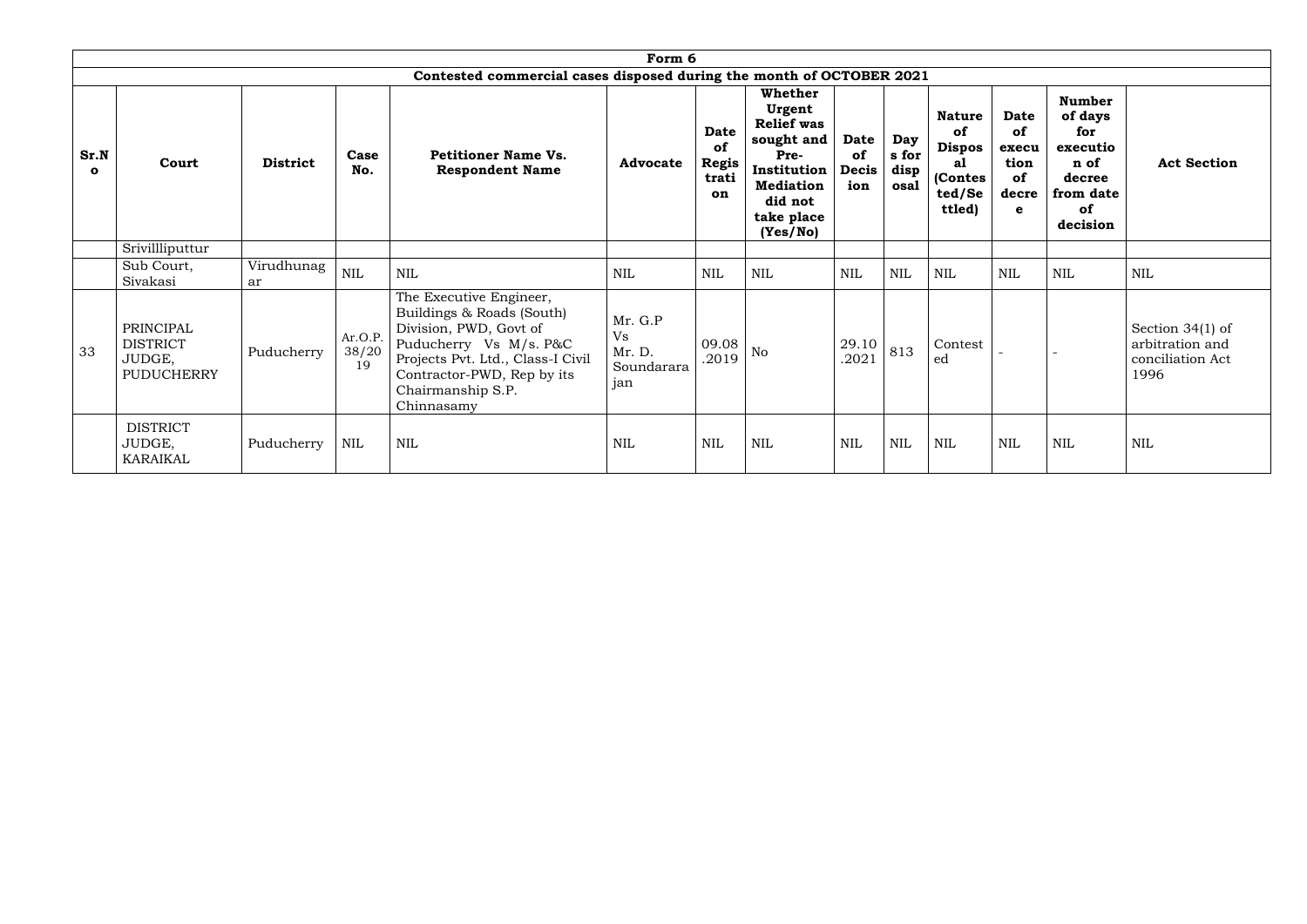# **SUBORDINATE COURTS OCTOBER 2021 FORM 7**

|                |                                                  | Form 7                                                       |                                                                           |                                                                      |                                                                    |                                                                          |
|----------------|--------------------------------------------------|--------------------------------------------------------------|---------------------------------------------------------------------------|----------------------------------------------------------------------|--------------------------------------------------------------------|--------------------------------------------------------------------------|
|                |                                                  | Summary of Commercial Cases during the month of OCTOBER 2021 |                                                                           |                                                                      |                                                                    |                                                                          |
| Sr.No          | Court                                            | <b>District</b>                                              | <b>Total number of</b><br>cases pending<br>on the 1st day<br>of the month | <b>Total number</b><br>of cases<br>instituted<br>during the<br>month | <b>Total number</b><br>of cases<br>disposed<br>during the<br>month | <b>Total number</b><br>of cases<br>pending at the<br>end of the<br>month |
|                | Principal District Court                         | Ariyalur                                                     | $\boldsymbol{0}$                                                          | $\overline{0}$                                                       | 0                                                                  | $\overline{0}$                                                           |
|                |                                                  | <b>Ariyalur Total</b>                                        | $\mathbf 0$                                                               | $\mathbf 0$                                                          | $\mathbf 0$                                                        | $\mathbf 0$                                                              |
| $\overline{2}$ | Principal City Civil Court                       | Chennai                                                      | 19                                                                        | 3                                                                    |                                                                    | 21                                                                       |
|                |                                                  | <b>Chennai Total</b>                                         | 19                                                                        | 3                                                                    |                                                                    | 21                                                                       |
| $\mathfrak{S}$ | Prl. District Court, CBE.                        | Coimbatore                                                   | 228                                                                       | 15                                                                   | $\overline{2}$                                                     | 241                                                                      |
|                | I Addl.District Court, CBE                       | Coimbatore                                                   | 10                                                                        | $\overline{0}$                                                       | 0                                                                  | 10                                                                       |
|                | III Addl. Dist. Court, CBE                       | Coimbatore                                                   | 23                                                                        | $\Omega$                                                             | $\overline{0}$                                                     | 23                                                                       |
|                | IV Addl. Dist. Court, CBE                        | Coimbatore                                                   | 30                                                                        | $\overline{0}$                                                       |                                                                    | 29                                                                       |
|                | V Addl. Dist. Court, CBE                         | Coimbatore                                                   | 34                                                                        | $\overline{0}$                                                       | $\Omega$                                                           | 34                                                                       |
|                | PSJ Court, CBE                                   | Coimbatore                                                   | 94                                                                        | 8                                                                    | $\overline{0}$                                                     | 102                                                                      |
|                | I ASJ Court, CBE                                 | Coimbatore                                                   | 125                                                                       | $\overline{0}$                                                       |                                                                    | 124                                                                      |
|                | II ASJ Court, CBE                                | Coimbatore                                                   | 59                                                                        | $\overline{0}$                                                       | 0                                                                  | 59                                                                       |
|                | III ASJ Court, CBE                               | Coimbatore                                                   | 56                                                                        | $\overline{0}$                                                       | $\overline{0}$                                                     | 56                                                                       |
|                | IV ASJ Court, CBE                                | Coimbatore                                                   | 55                                                                        |                                                                      | $\Omega$                                                           | 56                                                                       |
|                | Sub Court, Pollachi                              | Coimbatore                                                   | 70                                                                        | $\overline{0}$                                                       | $\overline{0}$                                                     | 70                                                                       |
|                |                                                  | <b>Coimbatore Total</b>                                      | 784                                                                       | 24                                                                   | 4                                                                  | 804                                                                      |
| $\overline{4}$ | Principal District and Sessions Court, Cuddalore | Cuddalore                                                    | 8                                                                         | $\overline{0}$                                                       | $\overline{0}$                                                     | 8                                                                        |
|                |                                                  | <b>Cuddalore Total</b>                                       | 8                                                                         | $\mathbf 0$                                                          | $\mathbf 0$                                                        | 8                                                                        |
| 5              | Principal District Court, Dharmapuri.            | Dharmapuri                                                   | 5                                                                         | $\overline{0}$                                                       | $\overline{0}$                                                     | 5                                                                        |
|                | Additional District Court, Dharmapuri            | Dharmapuri                                                   |                                                                           | $\overline{0}$                                                       | $\overline{0}$                                                     |                                                                          |
|                |                                                  | Dharmapuri Total                                             | 6                                                                         | $\mathbf 0$                                                          | $\mathbf 0$                                                        | 6                                                                        |
| 6              | Principal District Court, Dindigul.              | Dindigul                                                     | 108                                                                       | $\overline{2}$                                                       | $\overline{0}$                                                     | 110                                                                      |
|                |                                                  | <b>Dindigul Total</b>                                        | 108                                                                       | $\mathbf{2}$                                                         | $\mathbf 0$                                                        | 110                                                                      |
|                | Principal District Court, Erode                  | Erode                                                        | 36                                                                        | $\overline{2}$                                                       |                                                                    | 37                                                                       |
|                | I Additional District Court, Erode               | Erode                                                        |                                                                           | $\overline{0}$                                                       | 0                                                                  |                                                                          |
|                | Principal Subordinate Court, Erode               | Erode                                                        | 24                                                                        | $\overline{2}$                                                       | 6                                                                  | 20                                                                       |
|                | I Additional Subordinate Court, Erode            | Erode                                                        | 23                                                                        | $\overline{0}$                                                       | 6                                                                  | 17                                                                       |
|                | II Additional Subordinate Court, Erode           | Erode                                                        | $\overline{4}$                                                            | 11                                                                   | $\overline{0}$                                                     | 15                                                                       |
|                | Principal District Munsif Court, Erode           | Erode                                                        | 12                                                                        | $\overline{0}$                                                       | $\overline{0}$                                                     | 12                                                                       |
|                | I Additional District Munsif Court, Erode        | Erode                                                        | $\overline{7}$                                                            | $\mathbf{0}$                                                         | $\overline{0}$                                                     | $\overline{7}$                                                           |
|                |                                                  | <b>Erode Total</b>                                           | 107                                                                       | 15                                                                   | 13                                                                 | 109                                                                      |
| 8              | Principal District Court, Chengalpattu           | Kancheepuram                                                 | 54                                                                        | $\overline{2}$                                                       | $\overline{0}$                                                     | 56                                                                       |
|                |                                                  | <b>Kancheepuram Total</b>                                    | 54                                                                        | $\boldsymbol{2}$                                                     | $\mathbf 0$                                                        | 56                                                                       |
| 9              | Principal District Court, Nagercoil              | Kanniyakumari                                                | 56                                                                        |                                                                      | $\overline{0}$                                                     | 57                                                                       |
|                |                                                  | Kanniyakumari Total                                          | 56                                                                        | $\mathbf{1}$                                                         | $\mathbf 0$                                                        | 57                                                                       |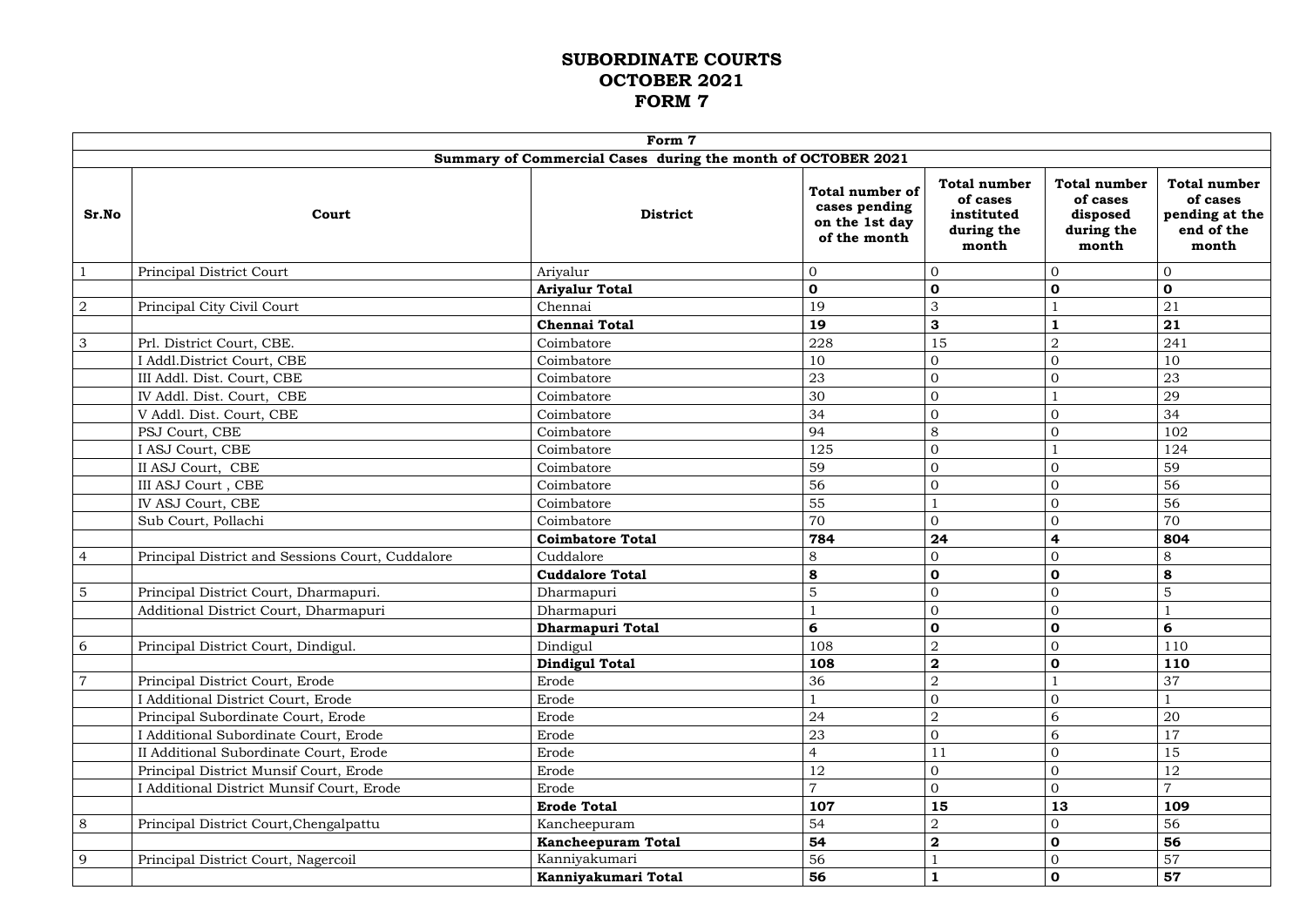|       | Form 7                                       |                                                              |                                                                           |                                                                      |                                                                    |                                                                          |  |  |  |  |
|-------|----------------------------------------------|--------------------------------------------------------------|---------------------------------------------------------------------------|----------------------------------------------------------------------|--------------------------------------------------------------------|--------------------------------------------------------------------------|--|--|--|--|
|       |                                              | Summary of Commercial Cases during the month of OCTOBER 2021 |                                                                           |                                                                      |                                                                    |                                                                          |  |  |  |  |
| Sr.No | Court                                        | <b>District</b>                                              | <b>Total number of</b><br>cases pending<br>on the 1st day<br>of the month | <b>Total number</b><br>of cases<br>instituted<br>during the<br>month | <b>Total number</b><br>of cases<br>disposed<br>during the<br>month | <b>Total number</b><br>of cases<br>pending at the<br>end of the<br>month |  |  |  |  |
| 10    | Principal District Court, Karur              | Karur                                                        | 6                                                                         | $\overline{0}$                                                       | $\overline{0}$                                                     | 6                                                                        |  |  |  |  |
|       |                                              | <b>Karur Total</b>                                           | 6                                                                         | $\mathbf 0$                                                          | $\mathbf 0$                                                        | 6                                                                        |  |  |  |  |
| 11    | Principal District Court, Krishnagiri        | Krishnagiri                                                  | $\overline{5}$                                                            | $\mathbf{0}$                                                         | $\overline{0}$                                                     | 5                                                                        |  |  |  |  |
|       | Additional District Court, Hosur.            | Krishnagiri                                                  | 36                                                                        | $\overline{0}$                                                       | $\overline{0}$                                                     | 36                                                                       |  |  |  |  |
|       |                                              | Krishnagiri Total                                            | 41                                                                        | $\mathbf 0$                                                          | $\mathbf 0$                                                        | 41                                                                       |  |  |  |  |
| 12    | Prl. Dist. & Sessions Court                  | Madurai                                                      | 88                                                                        | $\overline{2}$                                                       | $\overline{2}$                                                     | 88                                                                       |  |  |  |  |
|       | I Addl. Dist. & Sessions Court               | Madurai                                                      |                                                                           | $\overline{0}$                                                       | $\overline{0}$                                                     |                                                                          |  |  |  |  |
|       | I Addl. Sub Court                            | Madurai                                                      | $\overline{2}$                                                            | $\overline{0}$                                                       | $\overline{0}$                                                     | $\overline{2}$                                                           |  |  |  |  |
|       | II Addl. Sub Court                           | Madurai                                                      | $\overline{2}$                                                            | $\overline{0}$                                                       | $\overline{0}$                                                     | $\overline{2}$                                                           |  |  |  |  |
|       |                                              | <b>Madurai Total</b>                                         | 93                                                                        | $\mathbf{2}$                                                         | $\boldsymbol{2}$                                                   | 93                                                                       |  |  |  |  |
| 13    | Principal District Court                     | Nagapattinam                                                 | $\overline{0}$                                                            | $\overline{0}$                                                       | $\overline{0}$                                                     | $\mathbf{0}$                                                             |  |  |  |  |
|       |                                              | <b>Nagapattinam Total</b>                                    | $\mathbf 0$                                                               | $\mathbf 0$                                                          | $\mathbf 0$                                                        | $\mathbf 0$                                                              |  |  |  |  |
| 14    | The Principal District Judge                 | Namakkal                                                     | 71                                                                        | $\overline{4}$                                                       |                                                                    | 74                                                                       |  |  |  |  |
|       |                                              | <b>Namakkal Total</b>                                        | 71                                                                        | 4                                                                    |                                                                    | 74                                                                       |  |  |  |  |
| 15    | District Court Udhagamandalam, Nilgiris      | Nilgiris                                                     | $\sqrt{2}$                                                                | $\mathbf{0}$                                                         | $\overline{0}$                                                     | $\overline{2}$                                                           |  |  |  |  |
|       |                                              | <b>Nilgiris Total</b>                                        | $\mathbf{2}$                                                              | $\mathbf 0$                                                          | $\mathbf 0$                                                        | $\overline{\mathbf{2}}$                                                  |  |  |  |  |
| 16    | Principal District Court                     | Perambalur                                                   | $\boldsymbol{0}$                                                          | $\mathbf{0}$                                                         | $\overline{0}$                                                     | $\mathbf 0$                                                              |  |  |  |  |
|       |                                              | <b>Perambalur Total</b>                                      | $\mathbf 0$                                                               | $\mathbf 0$                                                          | $\mathbf 0$                                                        | $\mathbf 0$                                                              |  |  |  |  |
| 17    | The Principal District Court                 | Pudukottai                                                   | 80                                                                        |                                                                      | 3                                                                  | 78                                                                       |  |  |  |  |
|       |                                              | <b>Pudukottai Total</b>                                      | 80                                                                        |                                                                      | $\mathbf{3}$                                                       | 78                                                                       |  |  |  |  |
| 18    | Principal District Court                     | Ramanathapuram                                               | $\overline{2}$                                                            | $\overline{0}$                                                       | $\overline{0}$                                                     | $\overline{2}$                                                           |  |  |  |  |
|       |                                              | Ramanathapuram Total                                         | $\overline{\mathbf{2}}$                                                   | $\mathbf 0$                                                          | $\mathbf 0$                                                        | $\boldsymbol{2}$                                                         |  |  |  |  |
| 19    | Principal District Court, Salem              | Salem                                                        | 97                                                                        | 14                                                                   | 12                                                                 | 99                                                                       |  |  |  |  |
|       |                                              | <b>Salem Total</b>                                           | 97                                                                        | 14                                                                   | 12                                                                 | 99                                                                       |  |  |  |  |
| 20    | Principal District and Sessions Court        | Sivaganga                                                    | $\overline{0}$                                                            | $\overline{0}$                                                       | $\overline{0}$                                                     | $\mathbf{0}$                                                             |  |  |  |  |
|       |                                              | Sivaganga Total                                              | $\mathbf 0$                                                               | $\mathbf 0$                                                          | $\mathbf 0$                                                        | $\mathbf{o}$                                                             |  |  |  |  |
| 21    | Prl. District Court, Thanjavur               | Thanjavur                                                    | 111                                                                       | 4                                                                    | $\overline{2}$                                                     | 113                                                                      |  |  |  |  |
|       | III Additional District Judge, Pattukkottai. | Thanjavur                                                    | $\overline{2}$                                                            | $\overline{0}$                                                       | $\overline{0}$                                                     | $\overline{2}$                                                           |  |  |  |  |
|       |                                              | <b>Thanjavur Total</b>                                       | 113                                                                       | 4                                                                    | $\boldsymbol{2}$                                                   | 115                                                                      |  |  |  |  |
| 22    | Principal District Court, Theni              | Theni                                                        | 4                                                                         | $\overline{0}$                                                       | $\overline{0}$                                                     | $\overline{4}$                                                           |  |  |  |  |
|       |                                              | Theni Total                                                  | $\overline{\mathbf{r}}$                                                   | $\mathbf 0$                                                          | $\mathbf 0$                                                        | $\overline{\mathbf{4}}$                                                  |  |  |  |  |
| 23    | Principal District Court, Thoothukudi        | Thoothukudi                                                  | 48                                                                        | $\overline{5}$                                                       | $\overline{0}$                                                     | 53                                                                       |  |  |  |  |
|       |                                              | Thoothukudi Total                                            | 48                                                                        | $5\phantom{1}$                                                       | $\mathbf 0$                                                        | 53                                                                       |  |  |  |  |
| 24    | Principal District Court                     | Tiruchirappalli                                              | 25                                                                        |                                                                      |                                                                    | 25                                                                       |  |  |  |  |
|       | I Additional Sub Court, Trichy               | Tiruchirappalli                                              | $8\,$                                                                     | $\overline{0}$                                                       | $\overline{0}$                                                     | $8\phantom{1}$                                                           |  |  |  |  |
|       | II Additional Sub Court, Trichy              | Tiruchirappalli                                              | $8\,$                                                                     | $\Omega$                                                             | $\overline{0}$                                                     | 8                                                                        |  |  |  |  |
|       | IV Additional Sub Court, Trichy              | Tiruchirappalli                                              | $\overline{7}$                                                            | $\mathbf{0}$                                                         | $\overline{0}$                                                     | $\overline{7}$                                                           |  |  |  |  |
|       |                                              | Tiruchirappalli Total                                        | 48                                                                        |                                                                      |                                                                    | 48                                                                       |  |  |  |  |
| 25    | Principal District Court                     | Tirunelveli                                                  | 13                                                                        | 2                                                                    | $\overline{0}$                                                     | 15                                                                       |  |  |  |  |